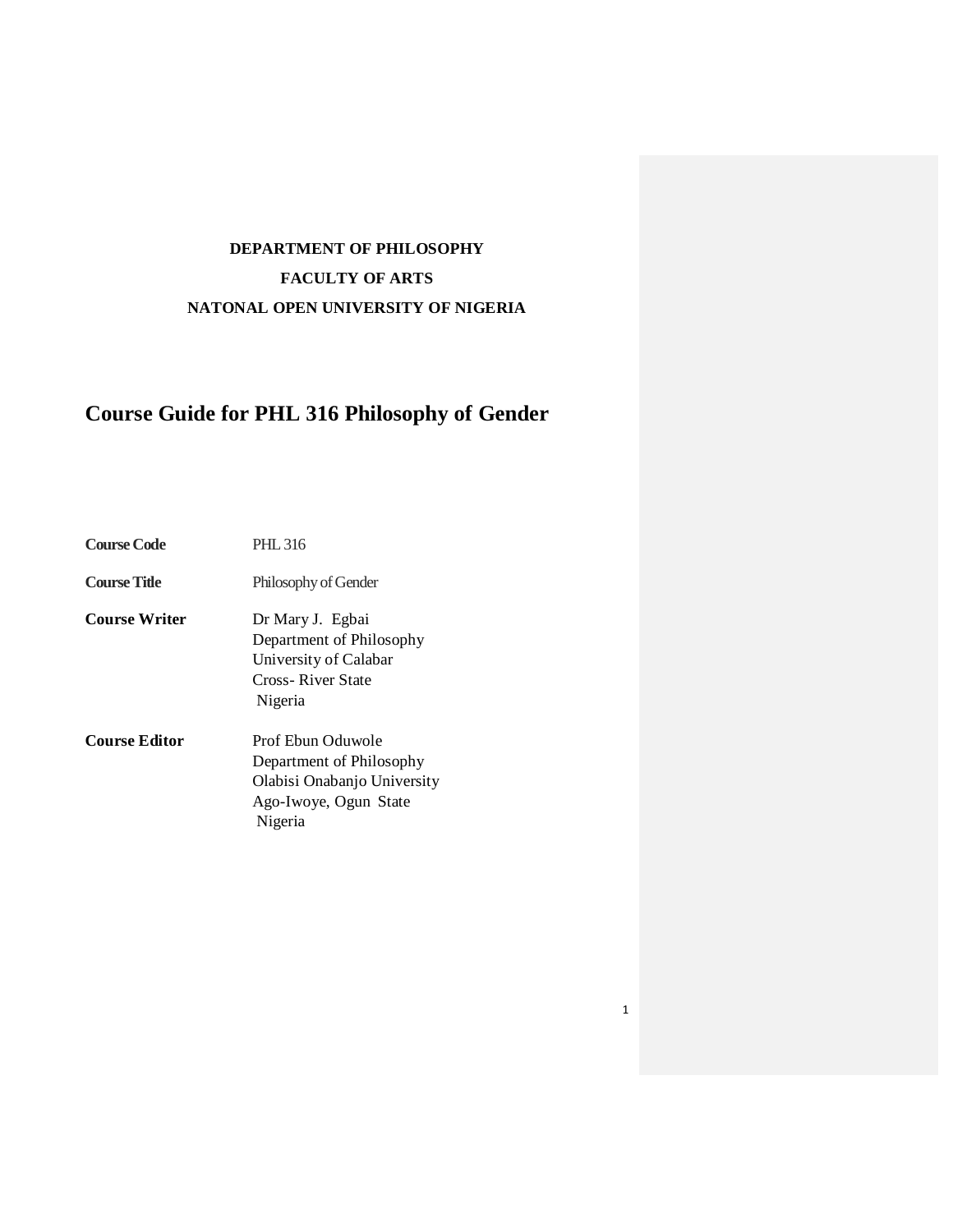# **COURSE GUIDE FOR PHILOSOPHY OF GENDER (PHL 316)**

# **CONTENTS**

1.0 Introduction

2.0

# **1.0 INTRODUCTION**

This course introduces the students to some of the relevant concepts used in gender philosophy, the method and relevance of gender philosophy, ontological issues in gender philosophy, epistemology in gender philosophy and ethics in gender philosophy.

Gender inequality as you may have already known is the unequal treatment of the sexes with respect to the allocation of rights and opportunities. To reverse issues of gender inequality, the feminist struggle has canvassed for gender equality through gender mainstreaming. Whereas the feminist struggle refers to the efforts to combat all manners of misrepresentation, subjugation and marginalization of the female sex; gender mainstreaming simply means giving equal opportunities to both sexes as a way of forestalling the imbalance of the marginalization of one sex especially with respect to work, education, ownership of property and other civil/legal rights.

However, feminists have been able to show that the views of women, their inventions and contributions have been largely excluded from historical documents and narratives. In order to correct this imbalance, feminists have adopted the method of including the contributions of women that were neglected as well as debunking points of view in historical treatises and documents that misrepresent the nature of the woman. Gender philosophy is one of the results of this approach

Gender Philosophy addresses the problem of gender inequality from a philosophical perspective. One way it does this is by introducing into philosophy, the contributions, inventions and thoughts of women (past or present). It takes into cognizance, women's experiences as victims of subjugation, misrepresentation and marginalization. This is why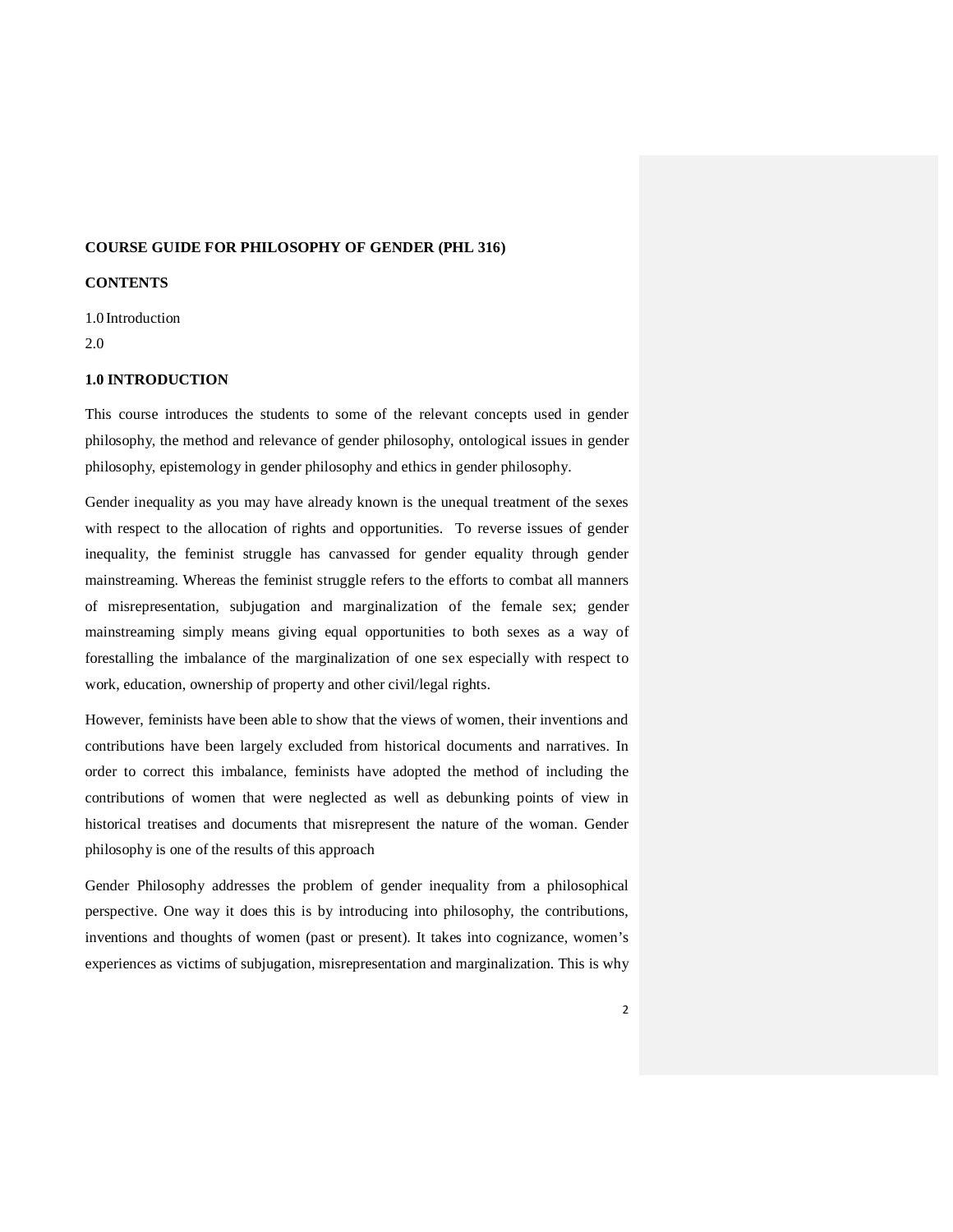Gender philosophy is more or less feminist philosophy because it borders on the issues discussed in feminist metaphysics, feminist epistemology, feminist political philosophy, feminist ethics and feminist philosophy of science and technology.

One can say that Gender Philosophy is about the philosophical responses of women and professional feminists to the problems of gender inequality, sexism, marginalization, women subjugation and misrepresentation and other issues bordering on the unequal distribution of rights and privileges on account of socially misconstrued prejudices and stereotypes; and how philosophy should be done in respect to the achievement of the feminist struggle.

### **What you will learn in this Course**

 In this course, the students will learn the meaning of some relevant concepts in gender philosophy as well as the method and relevance of gender philosophy. Students will also learn ontological issues in gender and feminist philosophy, gender epistemology as well as ethics in gender philosophy.

# C**ourse aims/objectives**

In order to achieve the primary aim of this course the following objectives have been set:

- To understand some of the relevant concepts in gender philosophy
- To examine the method and relevance of gender philosophy
- To examine some of the ontological issues in Gender Philosophy
- To examine what constitutes epistemology in Gender Philosophy
- To examine what ethics in Gender philosophy is all about.

### **Working through this Course**

 For maximum efficiency, effectiveness and productivity in this course, students are required to have a copy of the course guide, main course material, download the videos and podcast, and the necessary materials for this course. These will serve as a study guide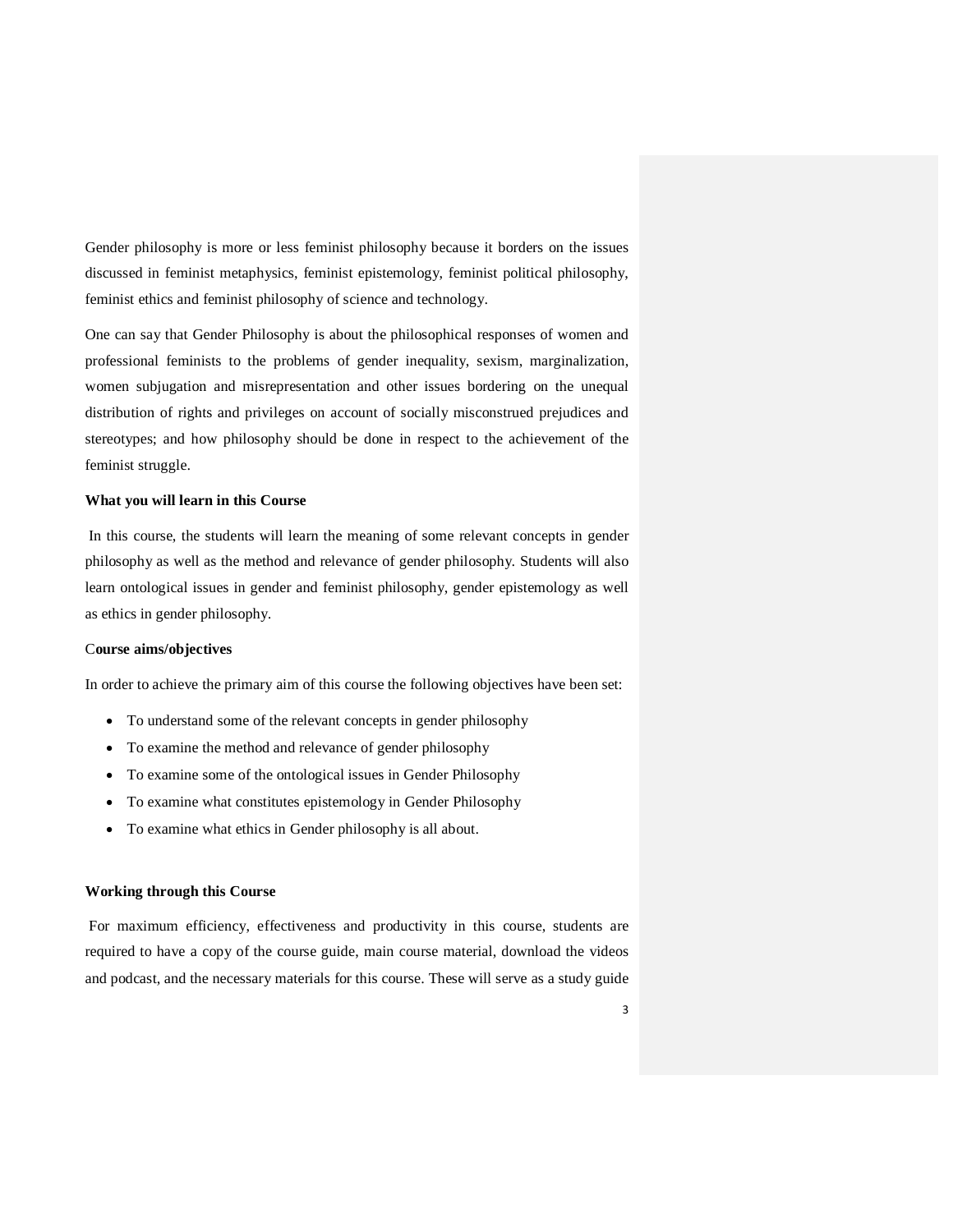and preparation before lectures. Additionally, students are required to be actively involved in forum discussion and facilitation.

# **Course materials**

The course materials that will be used for the course include texts and reference materials as used in this work, as well as instruction materials showing the different classifications of gender philosophy and aspects of feminist philosophy. other instructional materials that is deemed fit can be adopted by the course lecturer for effective teaching.

#### **Study Units**

This course has 21 units which are structured into 5 modules. Each module comprises 4- 5sub-units as follows:

# **Module 1: Understanding the Meaning of Some Relevant Concepts in Gender Philosophy**

Unit 1: The concept of gender, feminism and sexism

Unit 2: Sex, Sex Roles and Gender Roles

Unit 3: The concept of patriarchy, androcentrism and Gynocentrism and androgyny

Unit 4: Transgender and sexuality

# **Module 2: Understanding the Method and Relevance of Gender Philosophy**

- Unit 1: The Relationship between Feminism and Philosophy
- Unit 2: Branches of Feminist/Gender Philosophy
- Unit 3: On the Question of Method in Gender Philosophy
- Unit 4: The Relevance of Feminist/Gender Philosophy.

# **Module 3: Ontological Issues in Gender and Feminist Philosophy**

Unit 1: Some Basic Questions in Gender/Feminist Ontology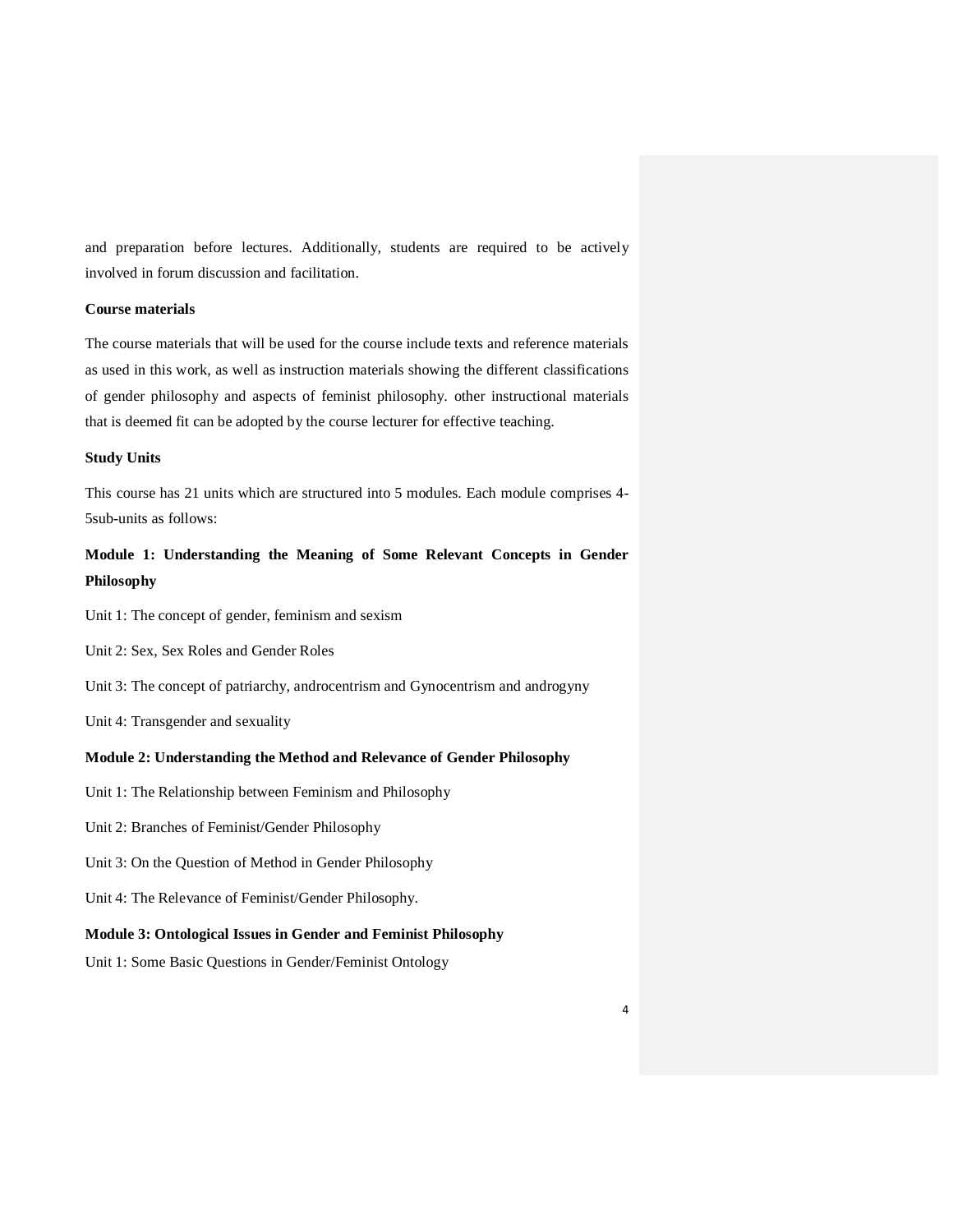Unit 2: The Nature of the Woman and the issue of Misogyny in Gender Philosophy

Unit 3: Argument from Essence and Difference

Unit 4: Sex and Gender: On Being and Becoming

Unit 5: Gender Mainstreaming

### **Module 4: Gender Epistemology**

Unit 1: Gender Epistemology as a branch of Gender Philosophy

Unit 2: Some Basic Questions asked in Gender Epistemology

Unit 3: Objectives of Gender Epistemology

Unit 4: Approaches to Gender Epistemology

Unit 5: Classification of Gender Epistemology

# **Module 5: Ethics in Gender Philosophy**

Unit 1: Introducing Feminist Ethics in Gender Philosophy or Feminist Ethics

Unit 2: Objectives of Feminist Ethics in Gender Philosophy

Unit 3: Development of Feminist Ethics

Unit 4: Approaches to Feminist Ethics in Gender Philosophy

### **Text Books and References/ Further Reading**

Abakedi, D., Oluwagbemi-Jacob, D., Egbai, M. (2018). *A General Introduction to Feminist Philosophy.* Kindle Edition

Agassi, Judith. (1989). *Gender & Society*. 3 (2): 160-186.

Akkerman. 1998. *Perspectives on Feminist Political Thought in European History: From the Middle Ages to the Present*. London: Routledge

Anderson, Elizabeth. 1995. "Feminist Epistemology: An Interpretation and Defense." *Hypatia*. 10 (3): 50-84.

Aristotle. *The Politics*. Trans. Benjamin Jowett.

<http//www.constitution.org/arit/polit\_63 htm/retrieved 18th June 2011>.

Aristotle. 1953. *Nicomachean Ethic*s. Great Britain: White Friars Press.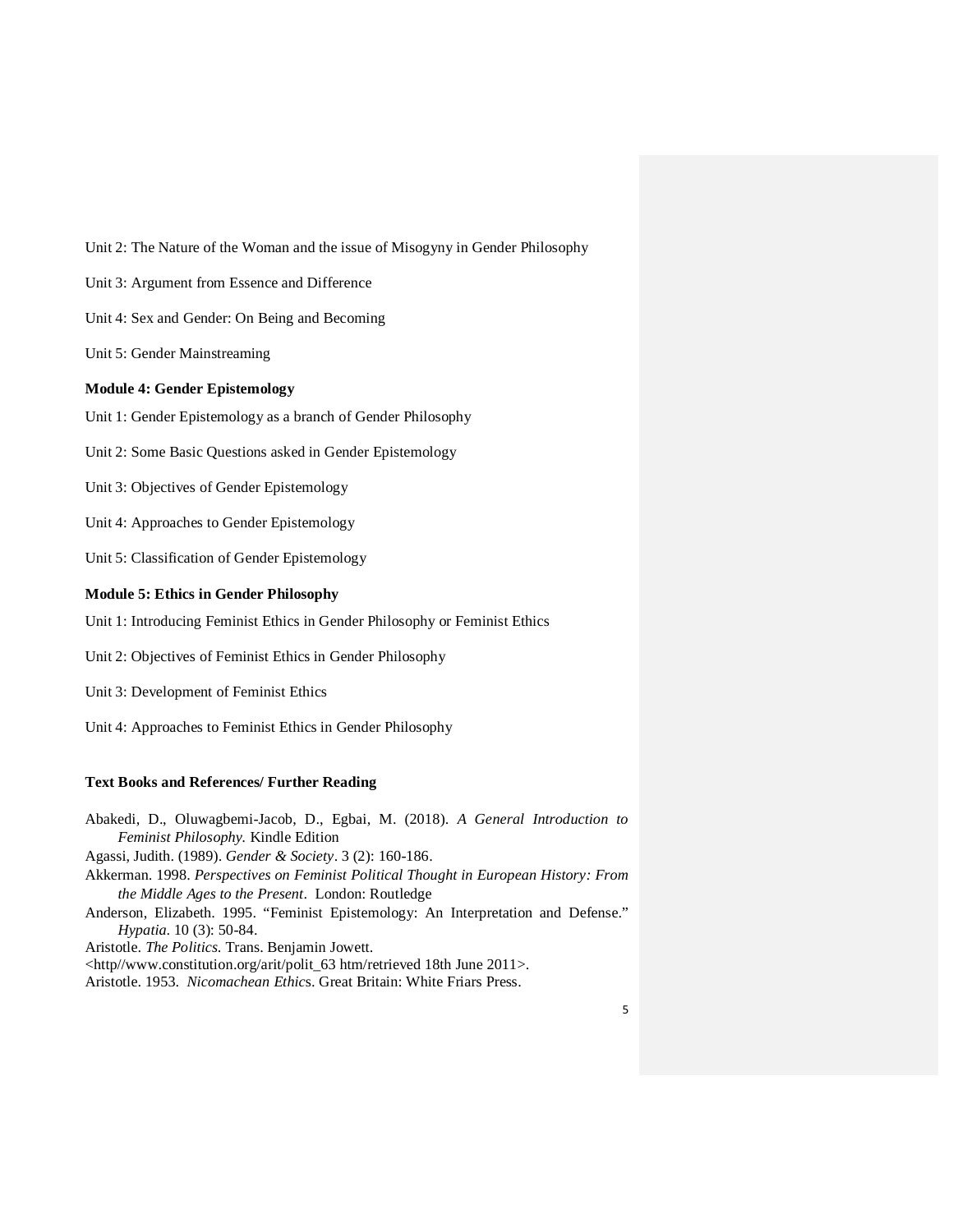Aristotle. 1962. *The Politics*. Trans. T. A. Sinclair. New York: Penguin Books.

Aristotle. *Metaphysics*. 1976. Trans. W. D. Ross. Oxford: Clarendon Press.

- Bryson, Valerie.2003. *Feminist Political Theory*. 2nd Edition. New York: Palgrave.
- Cranny-Francis, Anne, Waring, W/. Stavropoulos, Kirkby, J.2003. Gender Studies: Terms and Debates. New York: Palgrave Macmillan,
- Chinwenzu. 1990. Anatomy of Female Power: A Masculinist Dissection of Matriarchy. Lagos:
- Chittiser, Joan. 1983. Women, Ministry and the Church. New York: Paulist Press.
- Chrisman, John. 1982. Social and Political Philosophy: A Contemporary Introduction. London and New York: Gilligan, C. *In A Different Voice: Psychological Theory and Women's Development*. Cambridge, MA: Harvard University Press.
- Chrisman, John. 1982. Social and Political Philosophy: A Contemporary Introduction. London and New York: Gilligan, C. *In A Different Voice: Psychological Theory and Women's Development*. Cambridge, MA: Harvard University Press.
- De Beauvoir, Simone. 1953. *The Second Sex*. Trans. H.M. Parshley. Great Britain: Hazell Watson & Viney Ltd.
- Dukor, Madubuchi. (1998). Philosophy and Politics: Discourse on Values and Power in Africa. Lagos: Obaroh &Oginaka.
- Duran, J. (1991). *Towards a Feminist Epistemology*. New Jersey: Rowman and Littlefield.
- Edet, M. (2009). "Space and Time in Efik Metaphysical Worldview". In A. Uduigwomen (Ed.), *From Footmarks to Landmarks on African Philosophy*. Lagos: OOP, 2009.
- Ferguson, M. (1985). First Feminists, British Women Writers 1578-1799. Bloomington: Indiana University Press.
- Fricker, M. (2008). "Feminism in Epistemology: Pluralism without Postmodernism". *The Cambridge Companion to Feminism in Philosophy*. Ed. Miranda Fricker and Jenifer Hornsby. Cambridge: Cambridge University Press.
- Grimshaw, J., and Miranda, F. (2002). "Philosophy and Feminism". *Blackwell Companion to Philosophy* 2nd Edition.
- Haralambos and Holborn. 2008. *Sociology Trends and Perspectives*. London: Harper Collins Publishers.
- Harding, Sandra. 1996. "Is There a Feminist Method?" *Feminism and Methodology: Social Science Issues*. Bloomington and Indianapolis: Indiana University Press.
- Haslanger, Sally. 2000. "Feminism in Metaphysics: Negotiating the Natural". *The Cambridge Companion to Feminism in Philosophy*. Ed. Miranda Fricker and Jenifer Hornsby. Cambridge: Cambridge University Press.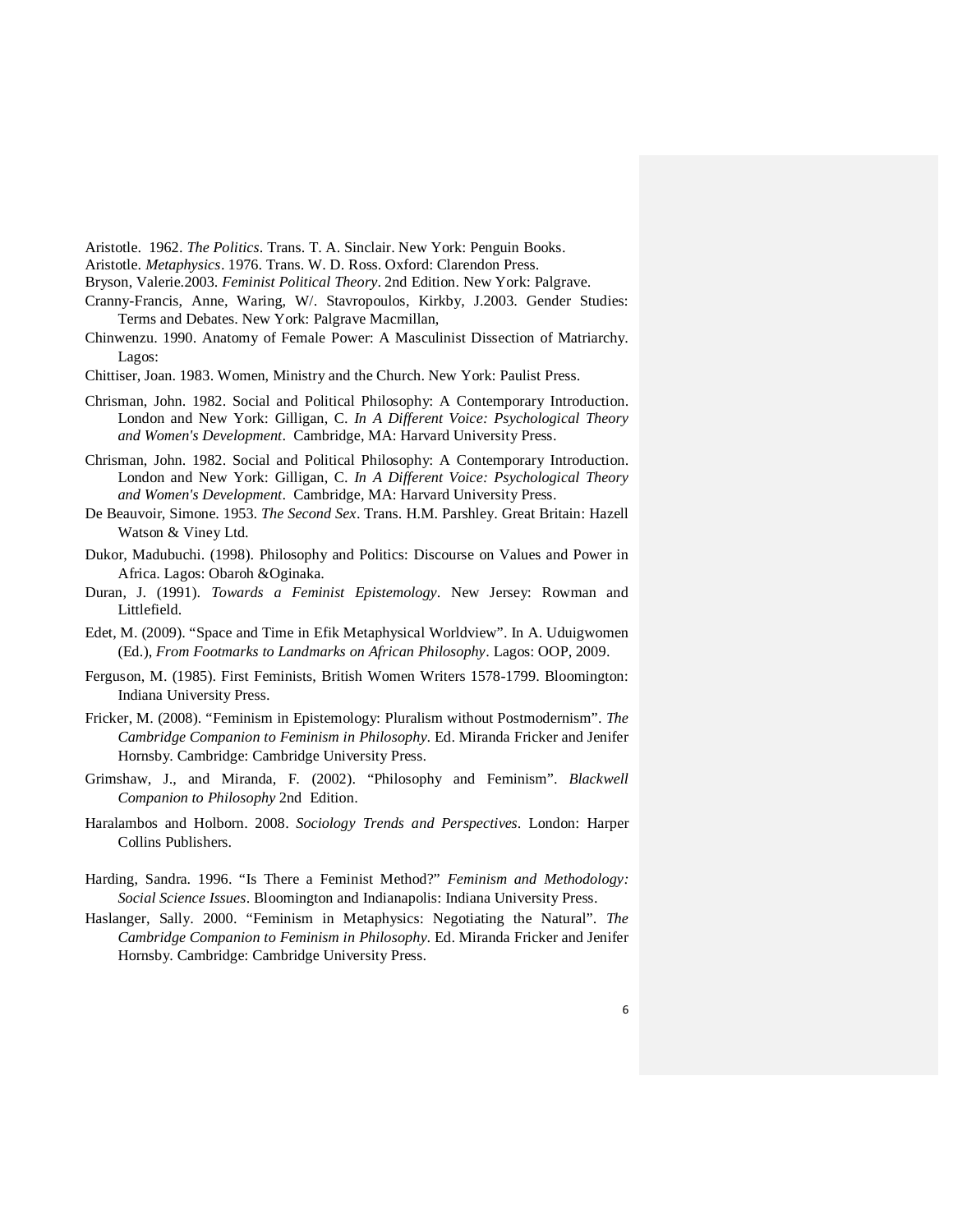- Held, V. 2002. "Feminism and Political Theory". In R. Simon. *The Blackwell Guide to Social and Political Philosophy*. Ed. Massachusetts and UK: Blackwell.
- Hooks, Bell. 1984. *Feminist Theory from Margin to Center.* Boston: South End Press
- Hornsby, Jennifer. 2000. "Feminism in Philosophy of Language: Communicative Speech Acts" *The Cambridge Companion to Feminism in Philosophy*. Ed. Miranda Fricker and Jenifer Hornsby. Cambridge: Cambridge University Press.
- Jaggar, A.1983. *Feminist Politics and Human Nature*. New Jersey: Rowman &Allanheld.
- James. Susan. 2000. "Feminism in Philosophy of Mind: The Question of Personal Identity" *The Cambridge Companion to Feminism in Philosophy*. Ed. Miranda Fricker and Jenifer Hornsby. Cambridge: Cambridge University Press.
- Langton, Rae. 2000. "Feminism in Epistemology: Exclusion and Objectification". *The Cambridge Companion to Feminism in Philosophy*. Ed. Miranda Fricker and Jenifer Hornsby. Cambridge: Cambridge University Press.
- Lanre-Abass B. A. 2009. "Empiricist and Feminist Epistemology: An African Experience". *Philosophia* 37 (1).
- Lanre-Abass B.A. 2006. 'A Feminist Critique of Epistemological Foundationalism'. In Akanmidu, R. A (ed.) *Footprints in Philosophy*. Ibadan: Hope Publications.
- Locke, John. 1960.*Two Treatises of Civil Government.* Ed. P. Laslett Cambridge: Cambridge University Press.
- Lorber, J. 2010. *Gender Inequality: Feminist Theories and Politics*. 4th Edition. New York: Oxford University Press.
- Lovibond, Sabina. 2000. "Feminism in Ancient Philosophy: The Feminist Stake in Greek Rationalism". *The Cambridge Companion to Feminism in Philosophy*. Edited by Miranda Fricker and Jenifer Hornsby. Cambridge: Cambridge University Press.
- McClelland, J. S. 1996. *A History of Political Thought*. New York: Routledge.
- Momoh, C. S. 2004. "Nature, Issues and Substance of African Philosophy". *Metaphysics, Phenomenology and African Philosophy*. Ed. Jim Unah. Lagos: FADEC.
- Mukherjee, S. and S Ramaswamy. 1999. *A History of Political Thought: Plato to Karl Marx*. India: Prentice Hall.
- Oduwole, E. O. 2007. "Gender Mainstreaming, Gender Inequality and Human Rights: A Critical Overview. *International Journal of Development and Policy Studies* 4, (1): 73-91.

Osborne, Martha. 1979. *Woman in Western Thought*. New York: Random house, 1979.

- Pearson. 2017. T*he Sociology of Gender: Theoretical perspectives and Feminist Frameworks*.
- Plato. 1974. *The Republic*. Trans. Desmond Lee, 2nd ed. New York: Penguin.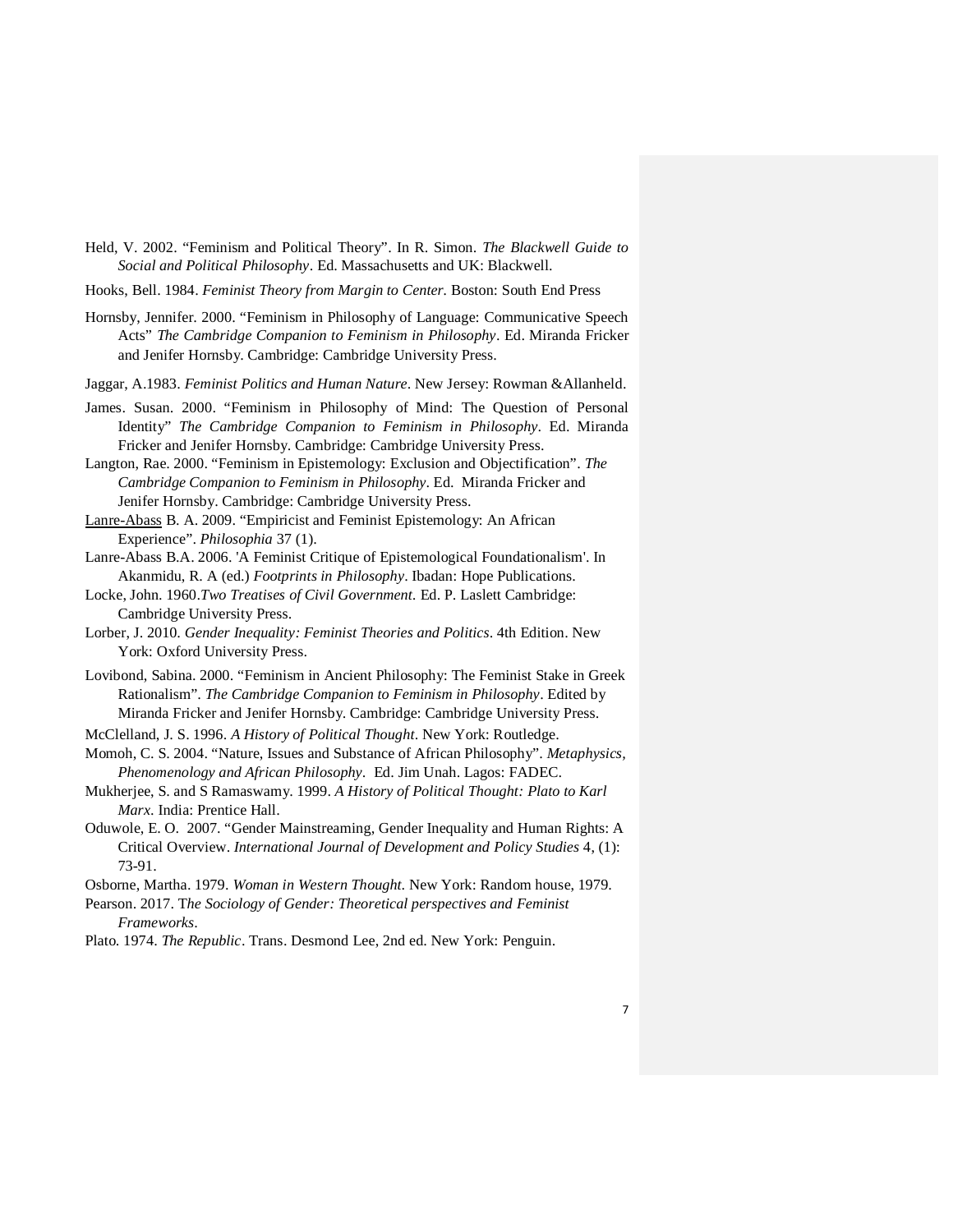- Richardson, Sarah. 2010. Feminist Philosophy of Science: History, Contributions and Challenges". *Synthese*177: 337 - 362.
- Sampson Kristin. 2005. "Identity and Gender in Plato". *Feminist Reflections on the History of Philosophy.* Eds. Lilli Alanen and Charlotte Witt. New York, Boston, Dordrecht, London, Moscow: Kluwer Academic Publishers, 2005.
- Scheman, Naomi. 2000. "Feminism in Philosophy of Mind: Against Physicalism". *The Cambridge Companion to Feminism in Philosophy.* Ed. Miranda Fricker and Jenifer Hornsby. Cambridge: Cambridge University Press, 2000.
- Ucheaga, Dorothy. 2005. "Inequality in Aristotle's Political Theory: A Critique in the Context of the New World Order." *Journal of Indian Council of Philosophical Research.* XXII (4): 31-42.
- Witt, Charlotte. 2005."Feminist History of Philosophy". *Feminist Reflections on the History of Philosophy.* Eds. Lilli Alanen and Charlotte Witt. New York, Boston, Dordrecht, London, Moscow: Kluwer Academic Publishers. Web.

Wühtrich, 2021. Feminist Epistemology. http://www.philosophy.ucsd.edu.

## **ASSIGNMENT FILE/ TUTOR -MARKED ASSIGNEMENTS**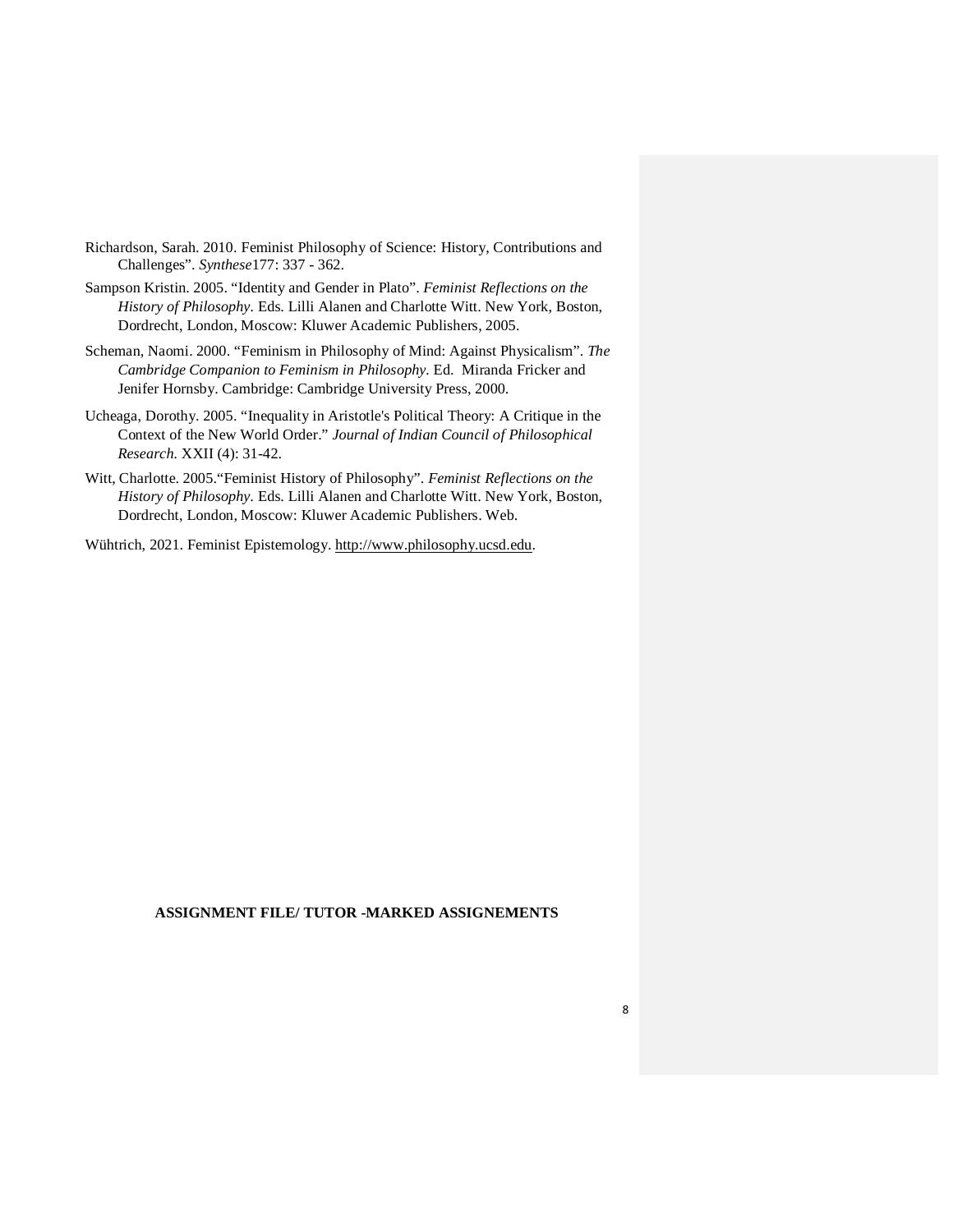# **Module 1:**

### **Define the concept of feminism**

- The student is expected to explain that feminism is both the intellectual and political struggle against gender inequality that are manifested as the injustices of women misrepresentation, women marginalization, women subjugation or generally the denial of equal rights to women on account of their sex.
- The student can also say that it is the fight for gender equality for both sexes. But since women have been the most disadvantaged in most cases, the term have been used frequently for struggles for social justices for women or against social injustices meted to women or others that have been institutionalized within respective societies. Additional marks should be awarded for at least one example mentioned
- The student can as well mention that feminism struggles against sexism and androcentricism especially in the allocation of roles, rights and opportunities that makes any of the sexes disadvantaged

### **Define the concepts Patriarchy, Androcentrism, Gynocentrism and Androgyny**

- The student is expected to at least mention that Patriarchy is a social situation of male domination over women such that limits the opportunities that women get to have to fulfil their natural potentials
- The students should also mention that feminist have used the concept to describe the domination of fathers over their daughters, husbands over their wives as well as men over women generally.
- The student should define androcentrism as the social phenomena of presenting realities and points of view strictly from men's perspective.
- Whereas, Gynocentrism should be explained as the attempt to enthrone women's perspectives in much the same way as androcentrism
- Student are expected to mention that this concept was introduced by feminists to name the presentation of realities or points of view from both male and females perspectives rather from male perspectives alone (androcentric) or women's perspective alone (Gynocentrism).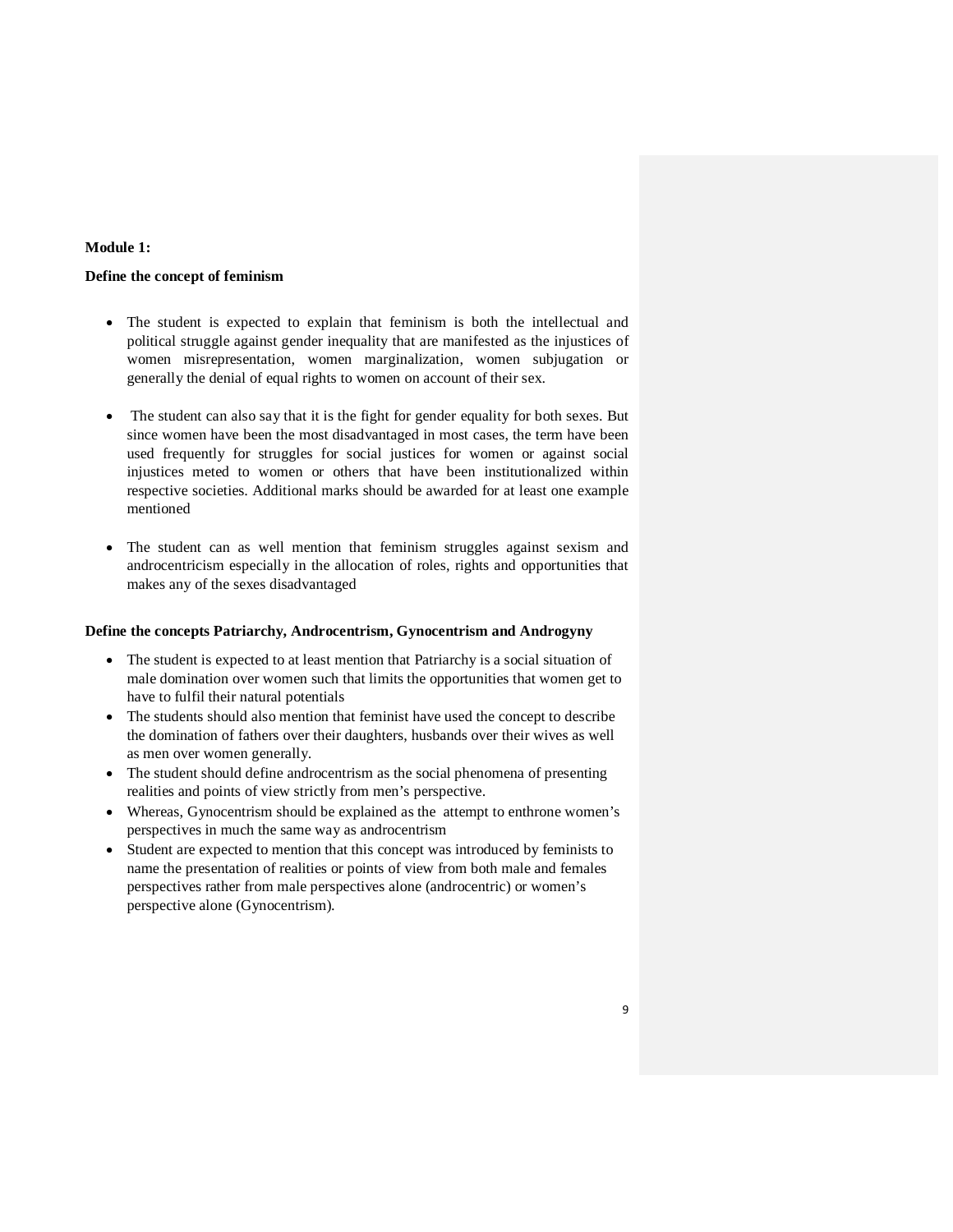# **Differentiate between sex and gender, sex roles and gender roles**

- The student should be able to explain that the concept 'sex' names the biological features and characteristics that define, differentiate or distinguish the male from the female. Actually, the distinction between the sexes as a matter of biology is anchored on the differences in chromosomes, anatomy, hormones, the general reproductive system and other physiological traits and aspects
- The student should explain that gender is what the societies make of sexual differences especially the kind of roles that are assigned to the sexes and the norms that norms that govern the behavioural expectations of these sexes within cultural contexts.
- The student should explain that sex roles are biological roles, while gender roles are social roles assigned by a given society to the sexes.

# **What does transgender and sexuality mean?**

- The student is expected to explain that transgender is the gender chosen by the individual, different from the one that comes with birth. And that it often comes with or without surgical and hormonal transformation of bodies.
- Also, that people who engage in the transformation of their sex are called Transwomen or Transmen depending on who is involved. A transwoman is one whose sex "was" originally male but has been somewhat "transformed" by the transgender technology. She is otherwise regarded as "male to female" (MTF). A transman is one who was born a woman but has been transformed through the same technology. They are also called "female to male" (FTM)
- The student is expected to explain that sexuality refers to one's preferences in fulfilling sexual desires; it also names one's emotional involvement and fantasy in a variety of long-term or short-term intimate relationships.
- Homosexuality, heterosexuality and bisexuality should be cited as examples.

# **Module 2:**

# **Briefly Discuss the Relationship between Feminism and Gender Philosophy**

• The student should be able to explain that feminism is the struggle against genderrelated injustices or gender inequality which takes different forms such as the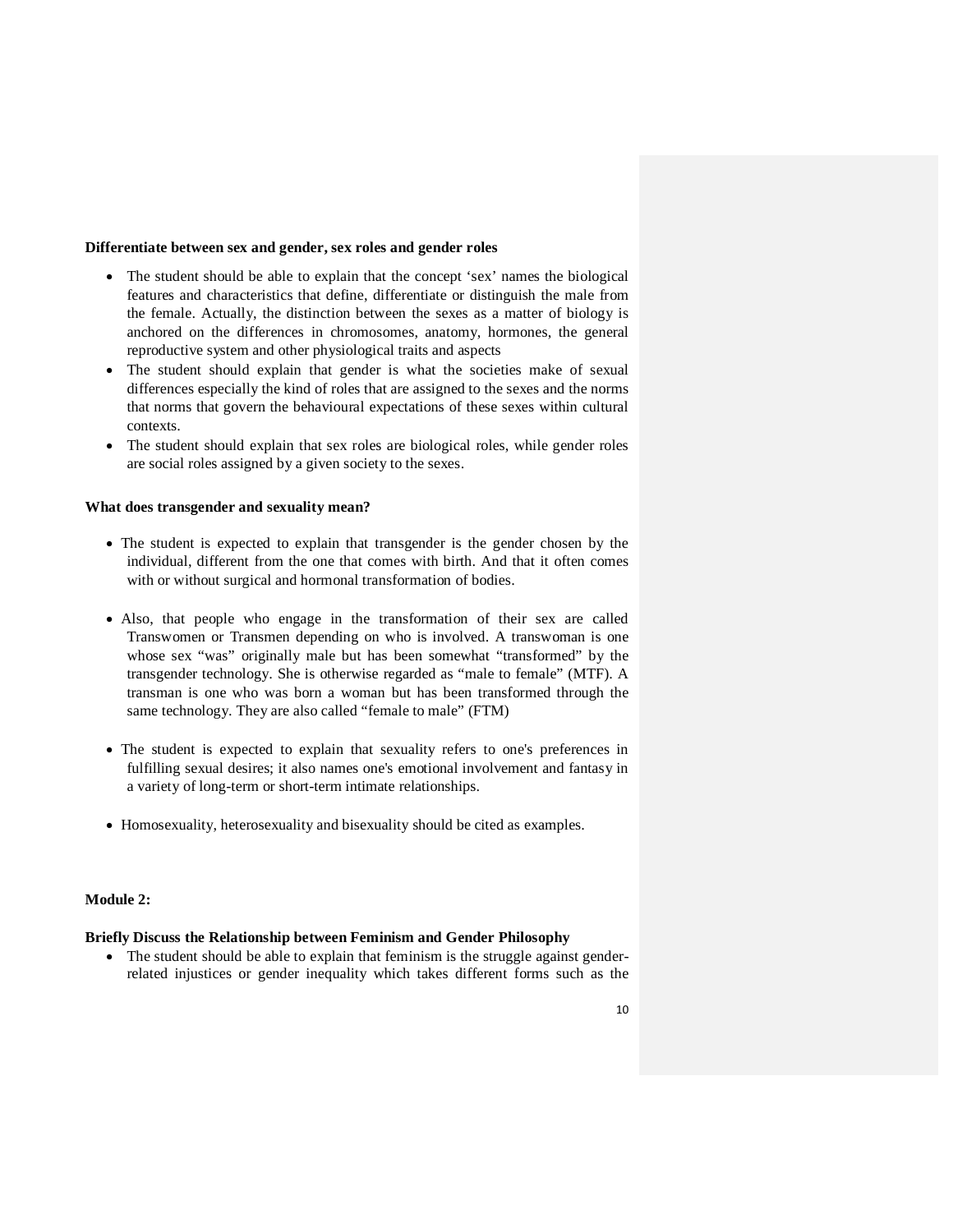denial of equal opportunities, the denial of certain rights, the relegation of feminine perspectives or the woman's perspective and so on. But gender philosophy is the introduction of these into philosophical discussions using feminist methods such as adding of women, adding of women's perspectives, adding of women's inventions and contributions as well as Victimologies.

### **Discuss briefly, the Branches of Feminist/Gender Philosophy**

 The student should mention that the branches of feminist philosophy include: feminist metaphysics that discusses ontological issues such as the nature of the woman; Gender epistemology that discusses the traditional questions of feminist philosophy; Feminist ethics that discuss what moral action means within the perspective of the ontology of the woman as well as other fields such as feminist political philosophy and philosophy of science and technology

### **What Methods are used in Gender Philosophy?**

 The student should mention that the method used in gender philosophy include: adding women, adding the contributions of women, searching for androcentric misgivings about women in historical documents and texts, adding the standpoints of women and their contributions as well as Victimologies, that is the testimonies of women as victims of injustice.

# **How is Gender Philosophy Relevant?**

 The student should explain that Gender philosophy is relevant because it shows how the feminist struggles plays out even in the way philosophy is done: including what is discussed in philosophy, what should be discussed, what was presented wrongly in philosophy about women, how this can be corrected or has been corrected et cetera.

### **Module 3:**

# **What are the basic questions in Gender/Feminist Ontology?**

- The student should list the following:
	- Are there peculiar metaphysical assumptions or patterns of thought that feminists and feminist philosophers should challenge or endorse?
	- Have metaphysical claims of present and past philosophers about what the nature of the woman is supported sexism; if so how?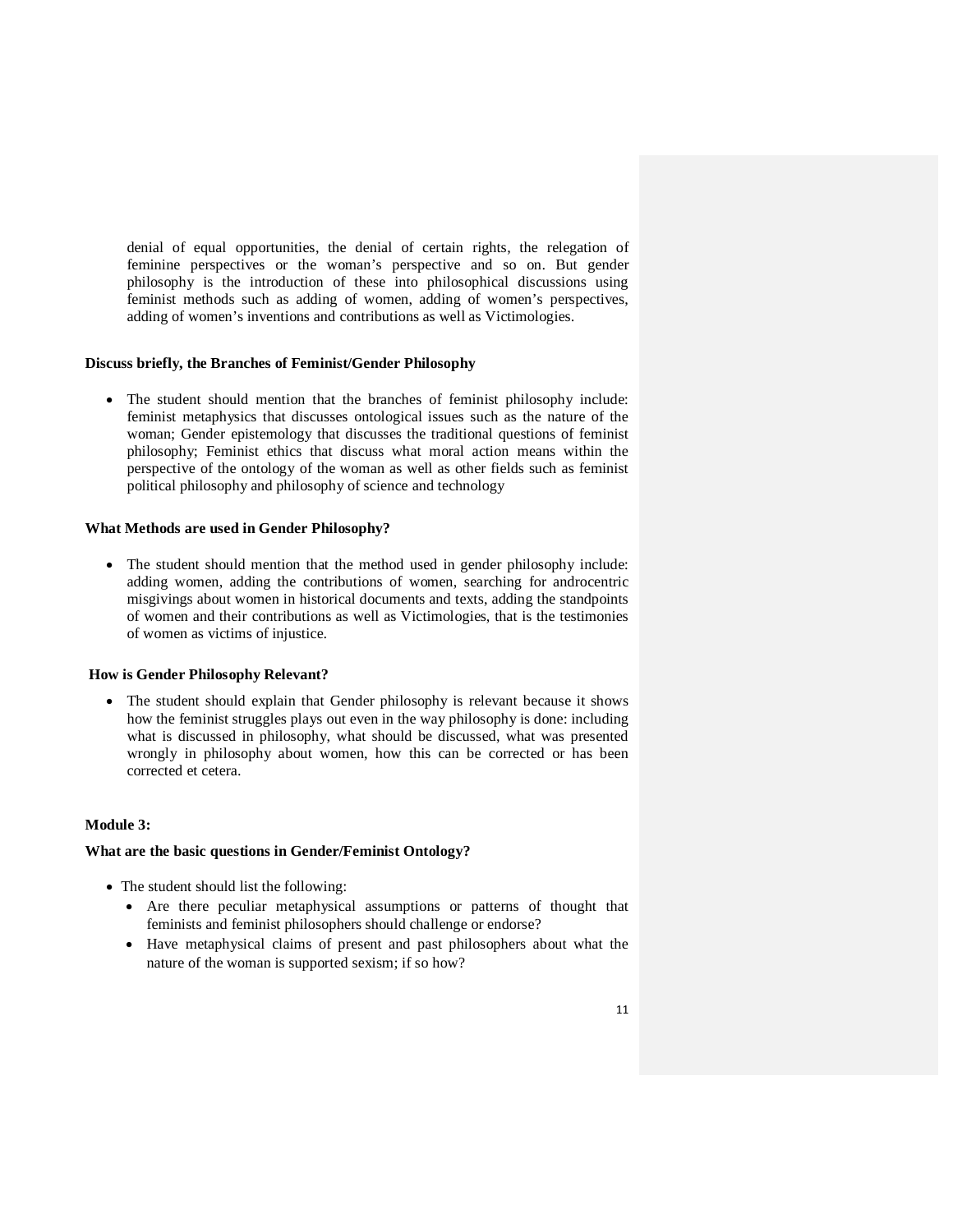- To what extent are our philosophical frameworks or ontological worldviews for understanding the world distorting reality in the sense that they privilege men or are disadvantageous to women?
- What is the relationship between the social world and the natural world; is our construction of the social world a necessary reflection of the natural world?

# **Discuss the Nature of the Woman and the issue of Misogyny in Philosophy**

 The student should discuss some of the androcentric misrepresentation of the woman in Aristotle's metaphysics and politics, Rousseau's sex-tool definition of the woman as seen in the course material and other possible examples not captured there.

### **What is the Argument from Essence and Difference?**

- The student should explain that the argument from essence names the approach to argue for the equality of the sexes on grounds that all human beings have the same essence of rationality and as such male and female are to be given equal rights and opportunities.
- The student should explain that this is used by feminist to emphasize that the equality of sexes and the equality of rights and opportunities does not mean that the differentness of the female sex especially those bordering on biology are suppressed. For instance, such differentness is needed to grant women maternity leave after childbirth as arguing that they should not be granted such leave on the premise that all should be treated equally is being inhuman.

# **Briefly discuss Sex and Gender on Being and Becoming**

- The student should explain that the binary conception of sex has been challenged by events such as natural instances of hermaphrodite and how this makes it difficult for one to say whether what makes a woman a woman is strictly her anatomy at birth or what she has become either by socialization or by surgery.
- Students who can use the example of transgender engineering to back up their arguments should have more marks

### **Module 4**

# **Explain Gender Epistemology as a branch of Gender Philosophy**

 The student should explain that Gender epistemology differs slightly from traditional epistemology because the underlying methods for gender epistemology are basically the approaches of feminism and feminist philosophy generally, and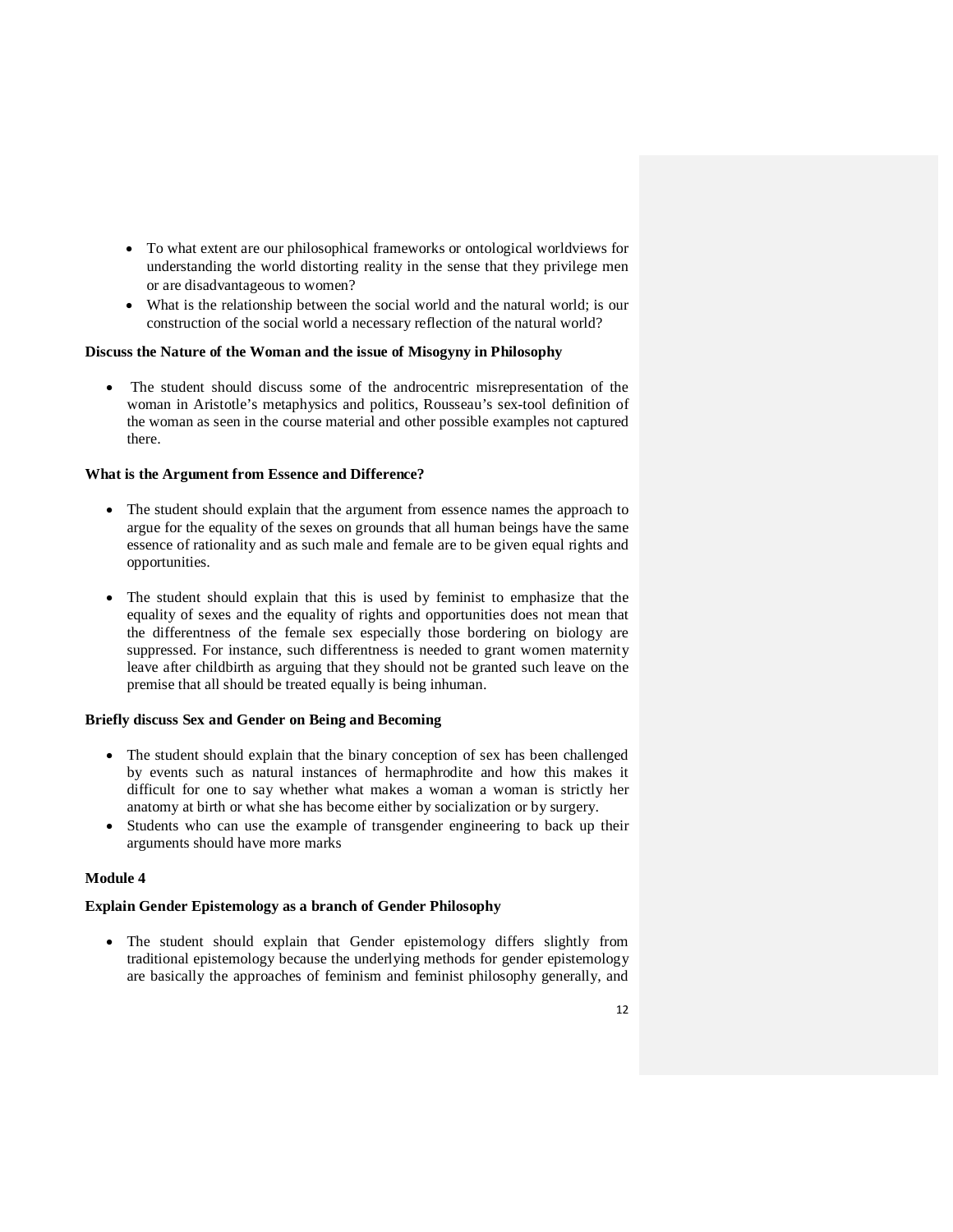also because the questions investigated in gender philosophy differs from the traditional epistemological questions we are used to.

### **What are the Basic Questions in Gender Epistemology?**

- The student should mention the following as the basic questions asked in Gender epistemology:
	- o To what extent have dominant perspectives in epistemology particularly those concerning the body and mind seemed compelling because they conform to male or masculine perception, interests and values?
	- o Do dominant practices and conceptions in philosophy and in science generally reflect androcentric perspectives? If yes, could these be changed, improved?
	- o Do they reflect women's standpoints and interests?
	- o What is the relationship between objective and gendered perspectives in epistemology? (philosophy.ucsd.edu)

# **Objectives of Gender Epistemology**

- The student should mention the following as the objectives of gender epistemology:
- Introducing feminist ideologies into epistemology.
- Introducing the results, view-points, opinions that come from researches carried out by female scholars into philosophy and academics in general.
- Showing how the introduction of feminist ideologies, the results of women's research and the view-points and opinions of women into theoretical knowledge and science has generated new questions, new theories and new methods.
- Showing how feminist conceptualization and construction of gender has contributed to the development and the transformation of what we regard as knowledge, how we acquire it and justify it.

### **What are the Approaches to Gender Epistemology?**

- The student should mention the following as the approaches to gender epistemology
- Gender Structure Approach.
- Gender Symbolism Approach.
- Androcentrism Approach.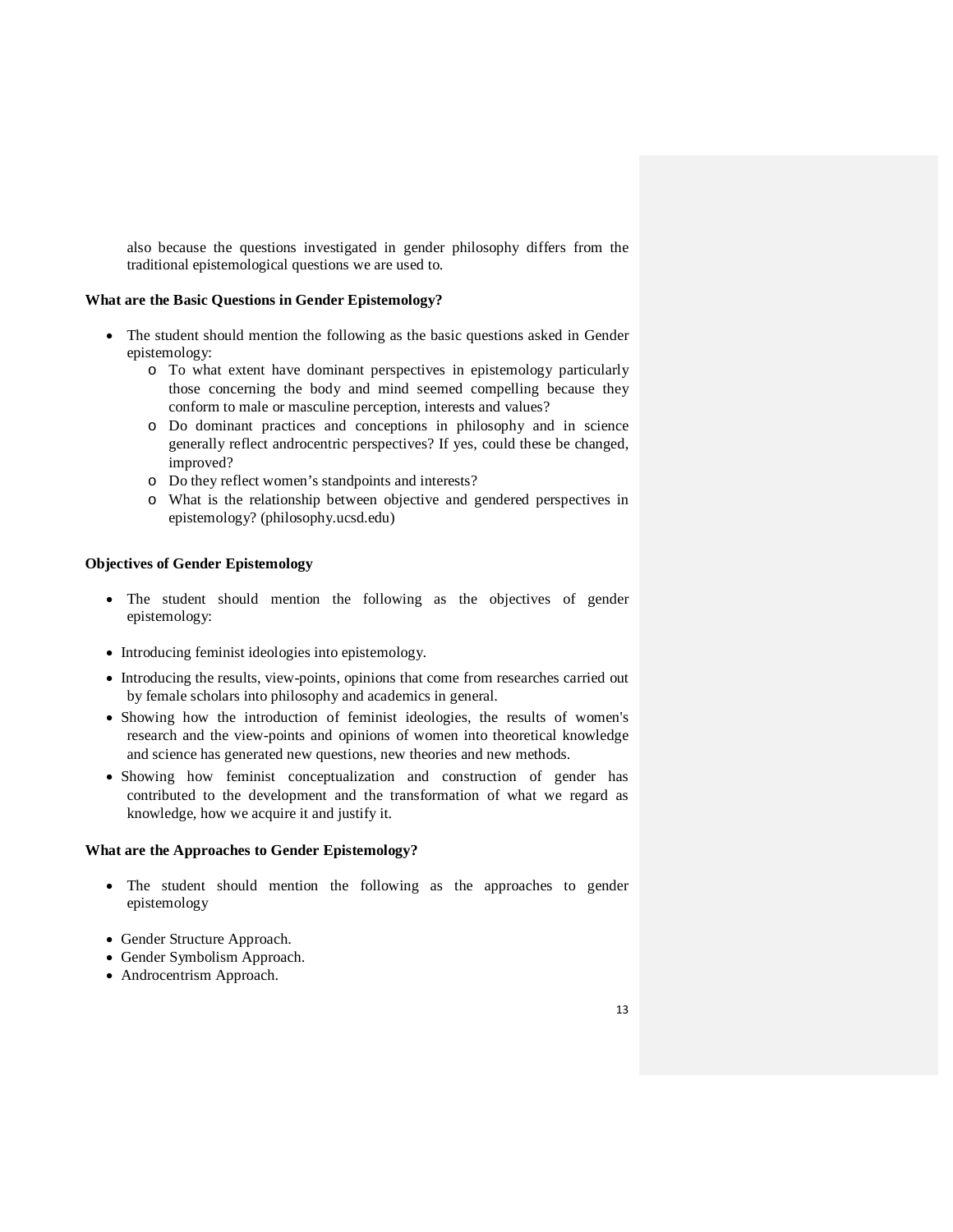Sexism Approach

# **Name the Classification of Gender Epistemology?**

The student should mention the following as the classification of Gender epistemology

- Feminist Empiricism
- Standpoint Epistemology
- Feminist Postmodernism

# **Module 5:**

# **What is Ethics in Gender Philosophy all about?**

 The student should be able to explain that ethics in gender philosophy is feminist ethics which is a model of ethics developed from the perspective or experience of the woman especially as it concerns what the woman thinks of herself, who she feels she is, what she thinks are her obligations to her loved ones and what her expectations are from those she cares for. Feminist ethics as developed by professional female of feminist scholars tend not to anchor morality on the abstract understanding of justice but in the practical understanding of care which is what is needed to bring about practical justice.

# **What are the Objectives of Feminist Ethics in Gender Philosophy?**

 The student should be able to explain that the objectives of ethics in gender philosophy include: (i) to articulate moral critiques of actions as well as practices that sustain female subordination. (ii) to prescribe morally justifiable ways of resisting actions and practices that lead to the institutionalization and continuity of female subordination (iii) to explore and put forward morally desirable alternatives that will promote women's emancipation

# **What are the Approaches to Feminist Ethics in Gender Philosophy?**

The student should be able to mention the following as the approaches to ethics in gender philosophy:

- Care-Focused Feminist Ethics
- Status-Focused Feminist Ethics
- Liberal Feminist Approach
- Radical Feminist Approach
- Marxist/Socialist Feminist Approaches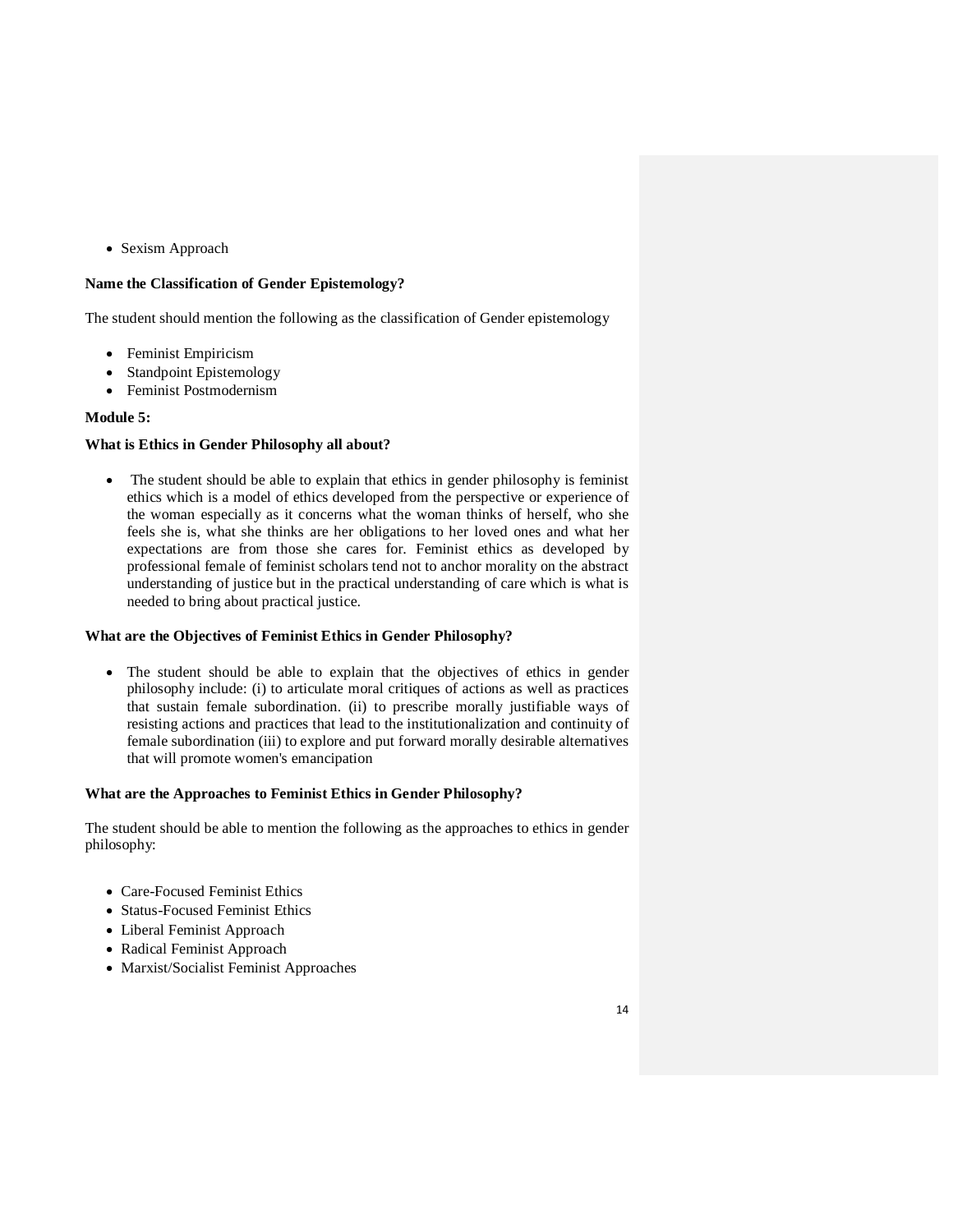- Multi-Cultural Feminist Approach
- Global Feminist and Post-Colonial Feminist Approaches
- Ecofeminist Approach

### **Presentation Schedule**

This course has two presentations: One at the middle of the semester and the other towards the end of the semester. At the beginning of the semester, each student undertaking this course will be assigned a topic by the course facilitator, which will be made available in due time, for individual presentations during forum discussions. Each presenter has 15 minutes (10 minutes for presentation and 5 minutes for questions and answer). On the other hand, students will be divided by the course facilitator into different groups. Each group is expected to come up with a topic to work on and to submit same topic to the facilitator via the recommended medium. Both attract 5% of your total marks.

Note: Students are required to submit both papers via the recommended medium for further examination and grading. Both attract 5% of your total marks.

In addition to the discussion from presentations, two other papers are required in this course. The paper should not exceed 6pages and should not be less than 5 pages (including references), typewritten in 12 fonts, double line spacing and Times New Roman. The preferred reference is MLA  $6<sup>th</sup>$  Edition you can download a copy online). The paper topics will be made available in due time. Each carries 10% of the total marks.

To avoid plagiarism, students should use the following links to test run their papers before submission.

- http:plagiarism.org
- http:www.library.arizona.edu/help/tutorials/plagiarism/index.html

Finally, all students taking this course MUST take the final exam which attracts 70% of the total marks.

### **How to get Most out of this Course**

For students to get the most out of this course, he/she must:

- Have 75% of attendance through active participations in both forum discussions and facilitation
- Read each topic in the course materials before it is being treated in the class;
- Submit every assignment as when due; failure to do so will attract a penalty;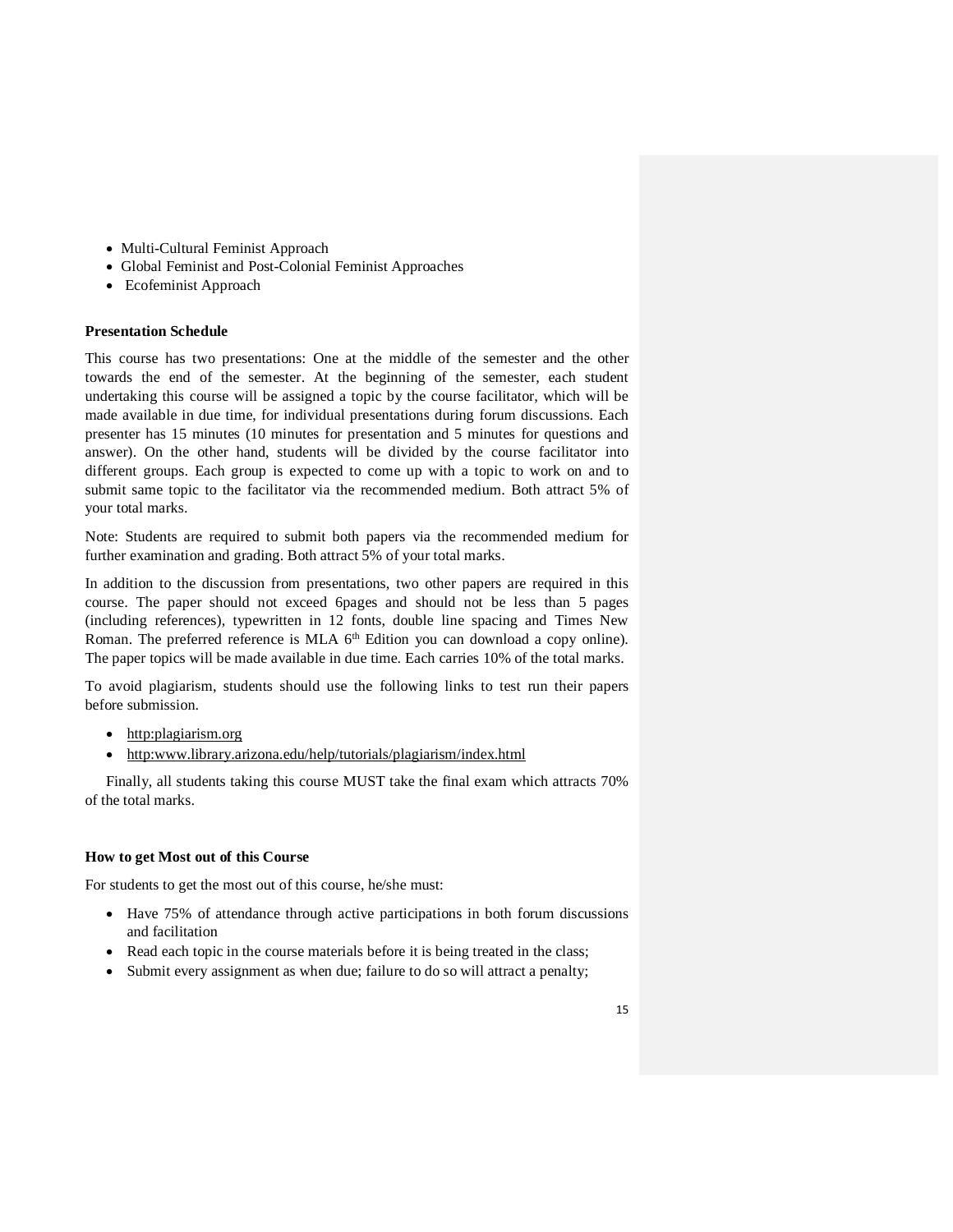- Discuss and share ideas among his/her peers; this will help in understanding the course more; Download videos, podcasts and summary of group discussions for personal consumption; Attempt each self-assessment exercises in the main material. Take the final exam;
- Approach the course facilitator when having any challenge with the course.

# **Facilitators/Tutors/Tutorials**

This course operates a learner-centered online facilitation. To support the student's learning process, the course facilitator will, one, introduce each topic under discussion; two, open floor for discussion. Each student is expected to read the course materials, as well as other related literatures, and raise critical issues which she/he shall bring forth in the forum discussion for further dissection; three, summarizes forum discussion; four, upload materials, videos and podcasts to the forum; five, disseminate information via email and SMS if need be.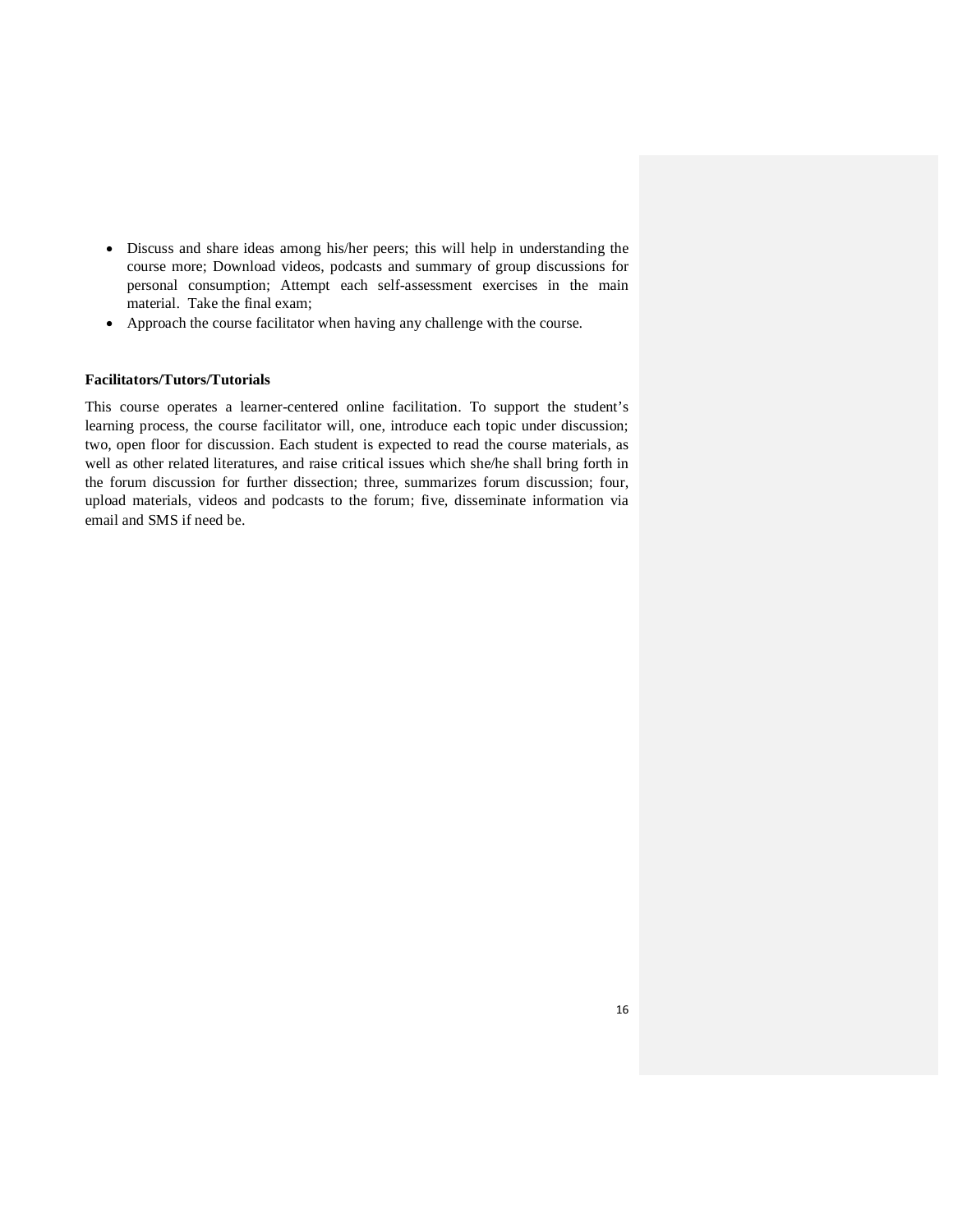# **THE MAIN COURSE**

# **MODULE 1: UNDERSTANDING THE MEANING OF SOME RELEVANT CONCEPTS IN GENDER PHILOSOPHY**

**Unit 1: Clarification of Some Relevant Concepts in Gender Philosophy** 

| 1.0 | <b>INTRODUCTION</b>                                            |
|-----|----------------------------------------------------------------|
| 2.0 | <b>OBJECTIVES</b>                                              |
| 3.0 | <b>MAIN CONTENTS</b>                                           |
|     | 3.1.1 Gender, Feminism and Sexism                              |
|     | 3.1.2 Sex, gender, Sex Roles and Gender Roles                  |
|     | 3.1.3 Patriarchy, Androcentrism and Gynocentrism and Androgyny |
|     | 3.1.4 Transgender and Sexuality                                |
| 4.0 | <b>CONCLUSION</b>                                              |
| 5.0 | <b>SUMMARY</b>                                                 |
| 6.0 | TUTOR MARKED ASSIGNMENT                                        |
| 7.0 | REFERENCES.                                                    |
|     |                                                                |

# **1.0 INTRODUCTION**

This unit attempts a clarification of some of the concepts used in philosophy of Gender as well as in feminist philosophy such as Gender, feminism, sexism, patriarchy, androcentrism and Gynocentrism, androgyny, sex, sex roles, gender roles, transgender, and sexuality

# **2.0 OBJECTIVES**

This unit will help students to:

- 1. Understand the concepts of gender, feminism and sexism
- 2. Understand the concepts of patriarchy, androcentrism, Gynocentrism and Androgyny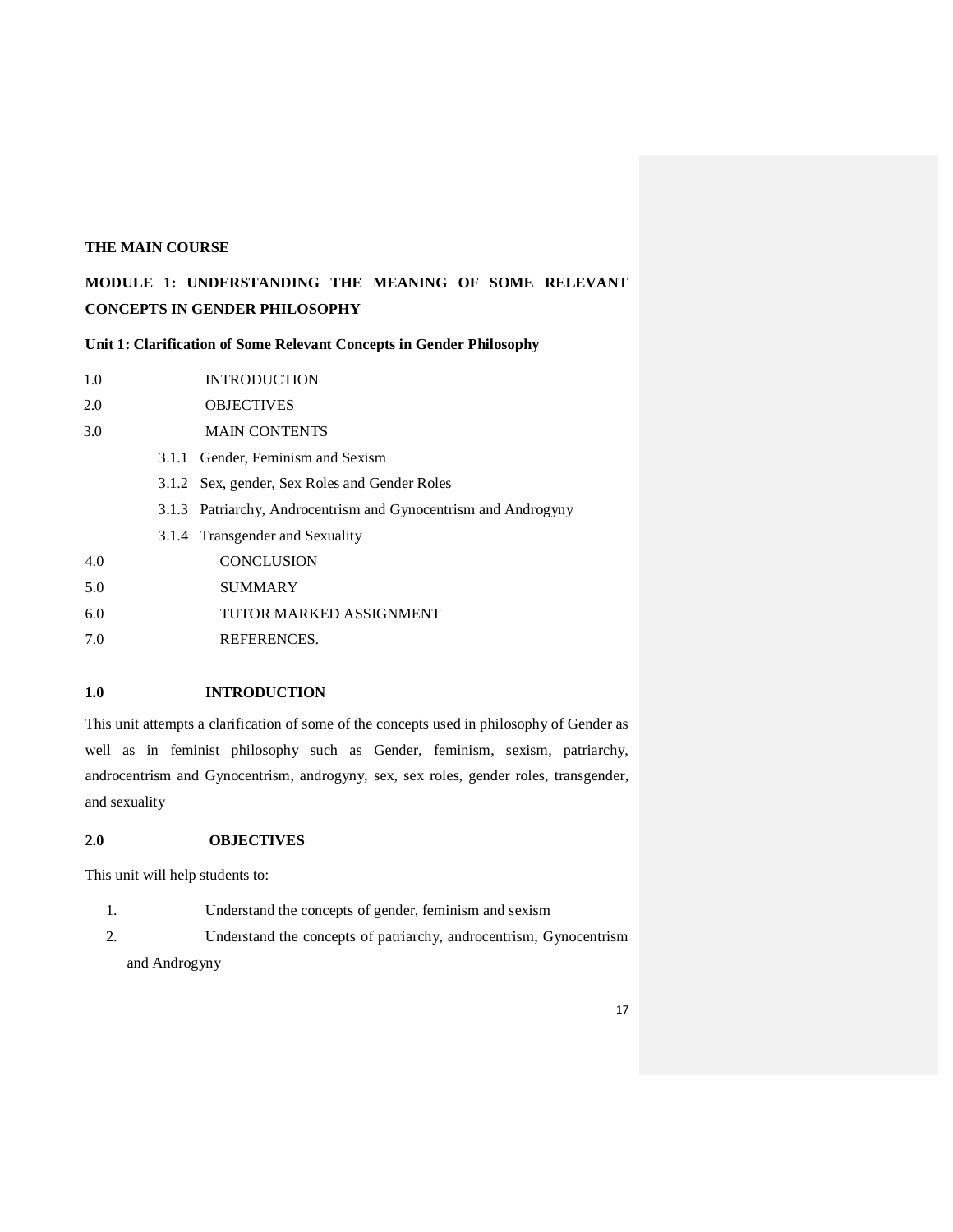|    | Differentiate between sex, sex roles and gender roles |
|----|-------------------------------------------------------|
| 4. | Understand the meaning of transgender and sexuality   |

# **3 MAIN CONTENT**

### **3.1.1 The Concept of Gender, Feminism and Sexism**

# *Gender*

 "Gender" is one of the most frequently used concepts in feminism and feminist philosophy. Many controversies often arise among scholars with regard to the meaning of the concept 'gender'. These controversies revolve around the way in which different persons understand the relation between the concepts of gender and sex. Whereas one need to go into detailed expositions of the discrepancies that exist with respect to the use of these two terms; we may as well settle in this work for Pearson's definition. According to Pearson, gender refers to "those social, cultural, and psychological traits that are linked to males and females through particular social contexts". Pearson avers that whereas "sex" makes us male and female; "gender" makes us masculine or feminine; whereas sex is a status because one is born with it, gender is learned (2009:4). For Anderson, gender is what societies make of sexual differences, the different roles that are assigned to these sexes, the customs and norms 'governing' the behavioural expectations of these two sexes, the meanings that are assigned to the notion of "man" and "woman" as well as the things associated with them on account of their sexual characteristics (sec. 1.3).

#### *Feminism*

According to Valerie Bryson (2003:12), the term feminism first came into use in English during the 1880s, and it was used to name the avocation of equal legal rights for women. In the eighteenth-century Europe, women were not given equal legal rights with men; there was a gross marginalization of women on account of their sex, due to certain prejudices bordering on the inferiority of the female sex to the male sex. The term comes from a French word *feminisme*, which was coined by Charles Fourier. According to Mesembe Edet (2009: 49), modern feminism arose as a struggle by women to liberate themselves from the fetters of forced motherhood, to rid themselves of the evils of sexism, to gain an equal share of economic and political power and to acquire full control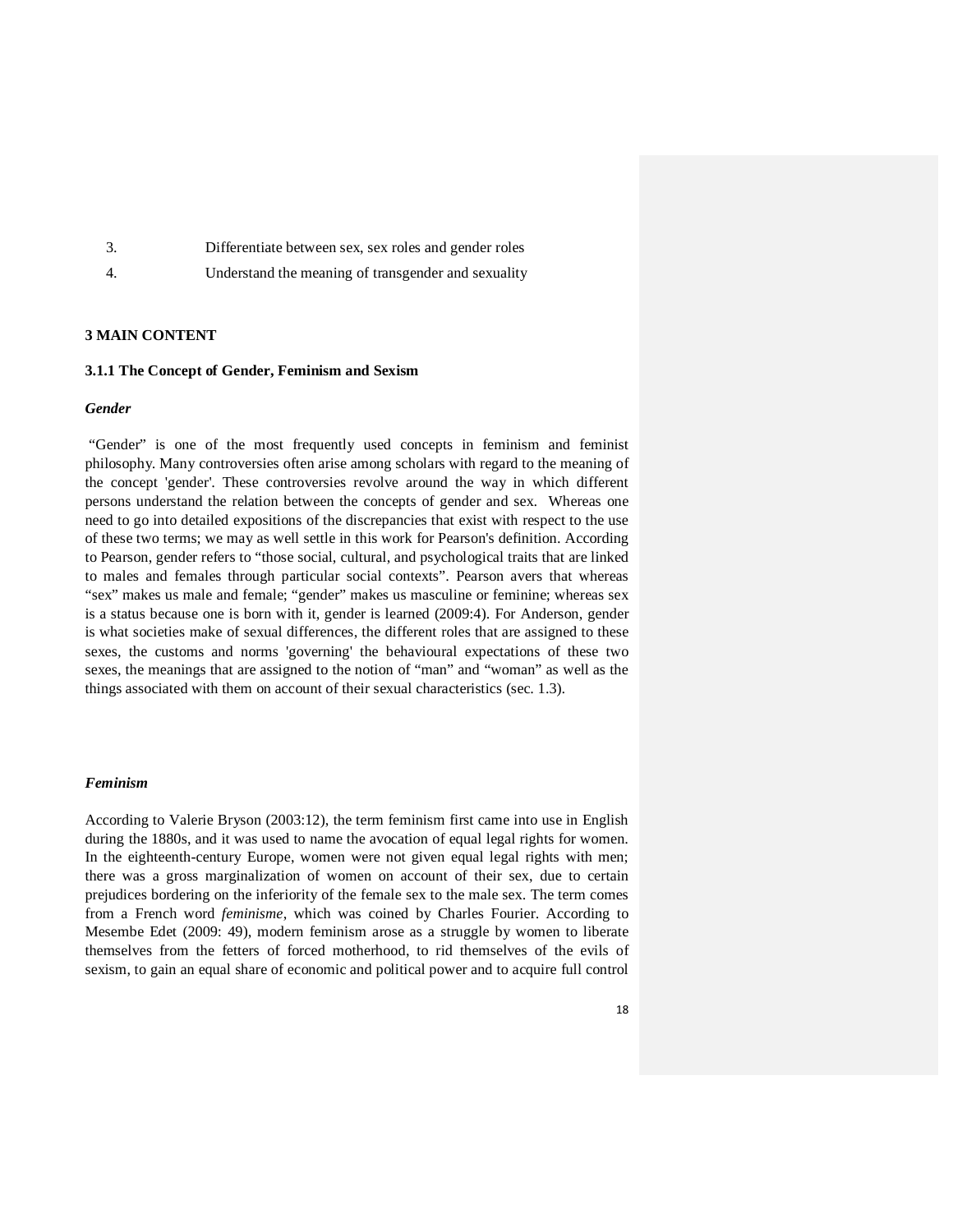over their bodies and destinies. Feminism generally advocates for gender equality as against gender inequality and for the liberation of women from all kinds of oppression and marginalization. Judith Lorber in her book *Gender Inequality: Feminist Theories and Politics* observes that,

Feminism is a social movement whose basic goal is equality between women and men. In many times and places in the past, people have insisted that women and men have similar capabilities and have tried to better the social position of all women, as well as the status of disadvantaged men. As an organized movement, modern feminism arose in the nineteenth century in Europe, America, and Japan in response to the great inequalities between the legal statuses of women and men citizens (2010:2).

Lorber's foregoing observation supports the position that feminism is a reaction opposing an age-long practice of gender inequality that manifests mostly as the subordination, subjugation and the marginalization of the female sex. Gender inequality is therefore a social problem, a social injustice, which feminists believe ought to be discontinued. Some feminists argue that biological inequalities in human beings neither constitutes a justification for the treatment of certain human beings as sub-human nor justifies the denial of certain human beings fundamental and legal rights. Due to the feminist struggle, gender inequality is gradually being accepted in many countries of the world as a problem that needs to be addressed. Some countries have taken the issue very seriously while others, especially the third world countries have not taken the issue too seriously. Today, in many countries of the world, equal opportunities are given to women to serve in different sectors like the entertainment industry, military and paramilitary, politics, education et cetera. But the situation is not the same within the religious institutions.

 Whereas, there are intellectual arguments that describe the subordination and marginalization of women on account of their sex as a social vice, it has not been easy to bring about a collective political will to halt this vice in all aspects of human society. Feminists have pointed out that one reason for this is the long history of the practice. Another reason is that from pre-historic times, human societies have always been phallocentric, that is, have always been controlled by men. Indeed, the problem of gender inequality has a very long history dating back to the origin of human society, coupled with the fact that from the outset of antiquity, religious doctrines have helped to establish the second sex status of women. Many orthodox religions and sects can hardly disentangle from androcentric misgivings with respect to the allocation of leadership responsibilities to the sexes. Imagine what the Vatican's response will be if women of the Catholic fold were to launch a protest calling for the abolition of the rules that prevent women from being ordained into holy orders; or what may happen if female Muslims launched a protest calling for women to be allowed to serve as heads of mosques or as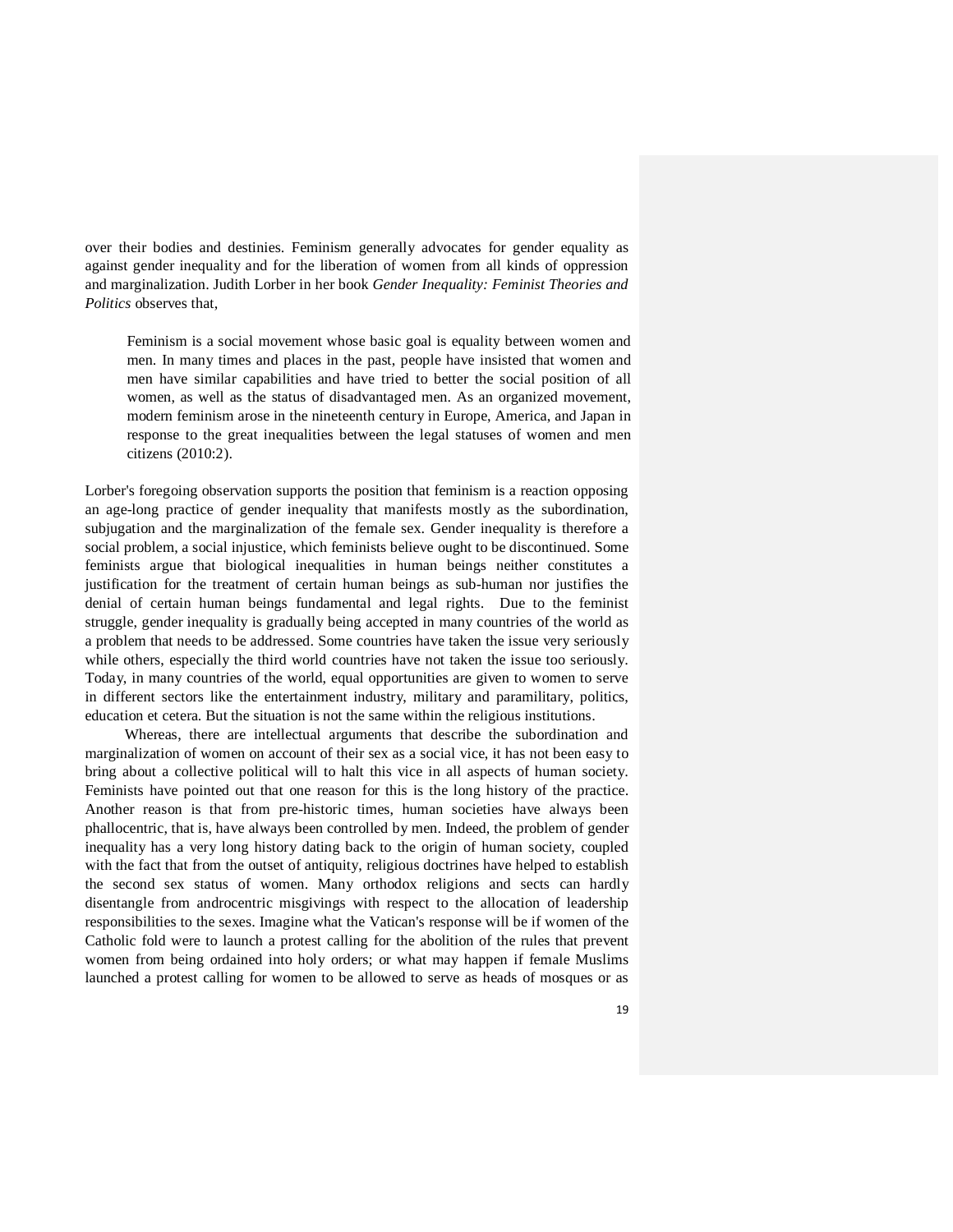Imams. We cannot find a place in the church where men and women are treated as being on equal footing. There is in the church, a conscious move to downplay the spiritual and physical gifts of women, their works and their ministry; more so, that these practices are based on false ideologies that have been constructed to justify male domination and female marginalization.

 It is difficult to reconcile the exclusion of women from leadership and evangelical roles in religious institutions with the reality of the presence and participation of women in other institutions of the society. Oluwagbemi-Jacob does not think that the exclusion and marginalization of women from leadership and evangelical roles in the church is a true reflection of the mind of God. Gender education is needed to reverse these practices; gender education must work on men and women to enable them perceive each other in the way God sees them, namely, in a complementary, mutually harmonized way. Gender education must critique cultures and traditions in the light of scripture; it must also highlight the complementary indebtedness of the sexes to each other and not to dismiss either as inconsequential, inessential and dispensable.

 Generally, feminism has been developed in two directions, the intellectual and the political. To the intellectual direction belong all public debates (oral or written) symposiums, national and internal conferences, communiqués, scholarly articles in journals and texts et cetera, which theorize that the practices of discrimination against females on account of their sex, their unequal treatment in the society, their oppression by males, their marginalization by phallocentric sociological systems, their subjugation and androcentric definitions or the misrepresentations of their *feminity* and womanhood, all constitute social evils or injustice against the female sex. To the intellectual direction also belong the different theories of gender equality, which are most often described as the classifications of feminism. To the political direction belong all governmental policies and decisions aimed at curbing gender imbalance through gender mainstreaming, the abolishment of oppressive rules and customs that constitute violations to women's rights and freedom. Thus, both the intellectual and political dimensions play a major role in explicating what feminism is about. This means that to correct gender imbalance, academics, religious leaders and politicians must work hand in hand because theory and praxis must be complemented across all fields and institutions of the society.

### *Sexism*

Sexism can be defined as a theory that holds that one sex is superior to the other or that one sex is inferior to the other. Among feminist writers, the term has been used to name the theory or belief that the female sex is inferior to the male sex. In the book The Sociology of Gender: Theoretical Perspectives and Feminist Frameworks, Pearson observes that sexism thrives on the belief that biologically, women are weaker and men are stronger such that biological inequalities logically necessitate and justify gender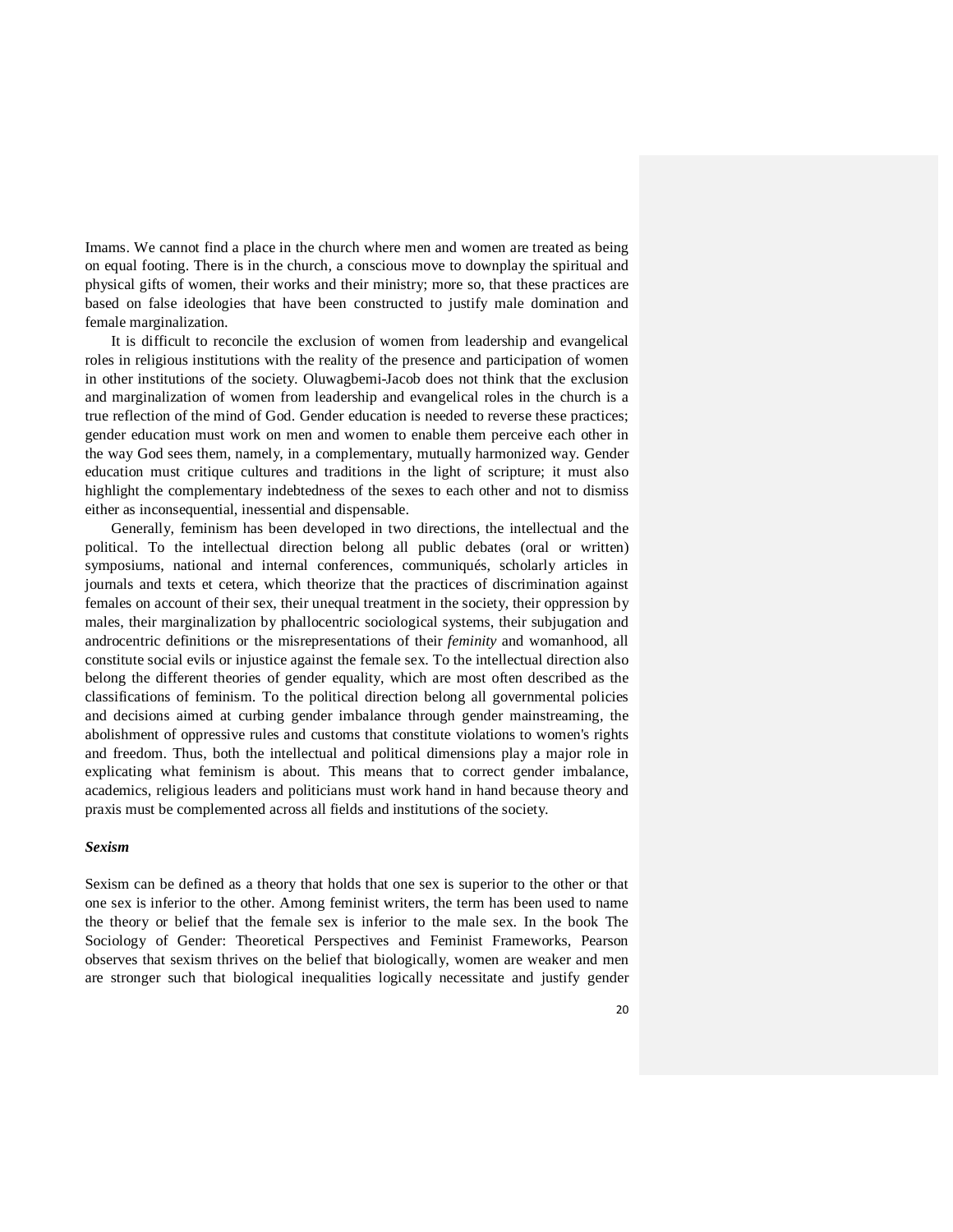inequality (2009:3). Biological inequalities are most often cited by anti-feminists as the reason why the female sex is inferior to the male sex and should be thus treated.

### **3.1.2 Sex, Gender, Sex Roles and Gender Roles**

#### *Sex*

Sex is a concept that names the biological uniqueness of human persons indicating their natural reproductive abilities they were born with. In other words, the concept 'sex' names the biological features and characteristics that define, differentiate or distinguish the male from the female. Actually, the distinction between the sexes as a matter of biology is anchored on the differences in chromosomes, anatomy, hormones, the general reproductive system and other physiological traits and aspects. It should be noted that although classically, the concept sex is understood from a binary perspective, that is, as naming, male or female; there are contemporary arguments against sexual binarism, consequent upon the references to intersexed bodies (Hermaphrodites) and transgender.

# **Gender**

What is your understanding of the term, 'gender'? Generally, people tend to reason gender to mean sex of male and female. Whereas, gender refers to the masculinity and feminity of the generic man.

# *Sex Roles and Gender Roles*

Feminist arguments have been very beneficial in the clarification of the concepts of 'sex roles' and 'gender roles'. Many persons including scholars often use these concepts wrongly; they mistake gender roles for sex roles and then base their theory of the inequality of the sexes on such misconceived definitions. To say, for instance, that it is in the nature of the woman to be a domestic worker, is tantamount to saying that domestic duties are meant for women because they are women. But the logical implication of the latter statement will be that women are domestic workers because domestic work is in the nature of the female sex and not that domestic work is a gender role. But however, the truth is that the reverse is the case. Domestic work is not an essential definitive feature of the female sex. Expertise in domestic duties comes by learning and socialization; and as such even the male can attain such expertise and proficiency if exposed from birth to the same learning procedures and conditions of socialization that girl-children are subjected to. The problem of gender inequality arises most times, as a result of the misconception that "sex roles" and "gender roles" are one and the same thing; but the truth is that they are not synonyms. Sex roles are exclusively unique and natural to the sexes such as child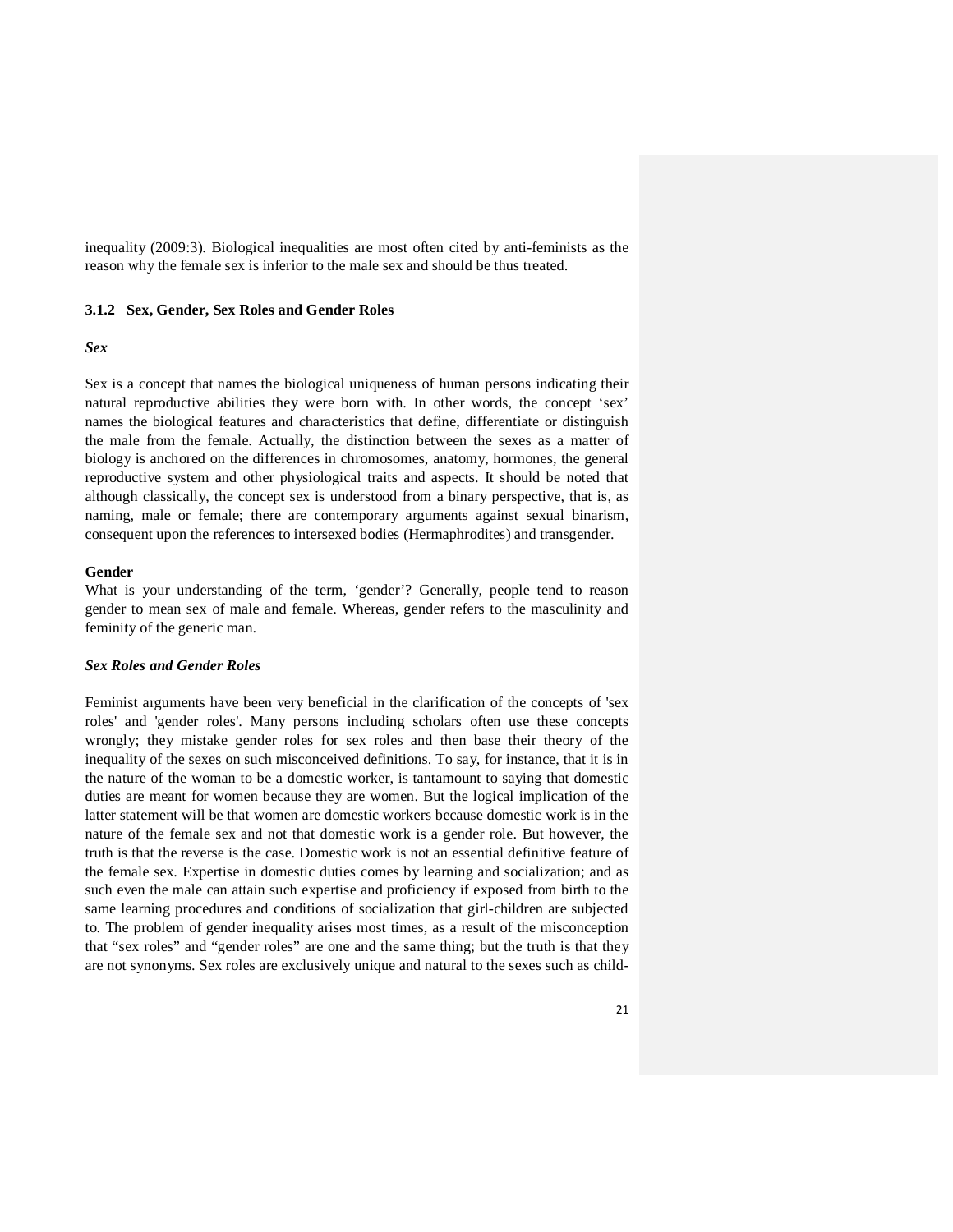conception, child-birth, and breastfeeding for females. These are the only things that the man cannot do because it is definitive to the nature of the female who is fertile. Childbegetting is for the males who are also fertile; and this is what the female cannot do because she does not have the male genitals.

 Gender roles are basically the inventions of the society and are not definitive to the sexes in the way many cultures tend to present them. For instance, some will say that it is a taboo for the man to cook in the kitchen so that cooking becomes the gender-role of the woman. However, this does not mean that males cannot cook if they want to or should not cook at all, or that the ability to cook is naturally exclusive to women because they are females. Thus, gender roles are not sexual by nature. The roles that societies assign to females can as well be undertaken by males and the roles societies assign to males can also be undertaken by females. Therefore, gender roles are not sex roles. Gender roles are the society's construction and as such everyone is born to learn how to behave as a man or as a woman according to specific and peculiar customs that vary from time to time and from place to place. Feminists argue that since gender roles are created by the society, gender inequality can as well be checked by today's society especially by re-defining stereotyped roles and assigning such roles to both sexes in a way that does not breed sexism. It is in this direction that the woman can as well be assigned the responsibility of overseeing the affairs of the state as a political office holder for instance, and the man can as well prepare meals for the family in the absence or presence of the wife. Indeed, it is in the assignment of social roles based on ability and qualification and not on some misconstrued prejudices bordering on sex and gender that feminism has arisen to fight female subordination, exclusion and marginalization in the workforce. So, using the words of Haralambos and Holborn, we can say that feminism announces a movement towards the revolution of "socio-biological" definition, sexual division of labour and the social construction of gender roles (2008: 90-92). In fact, this revolution has long begun.

#### **3.1.3 The Concept of Patriarchy, Androcentrism and Gynocentrism**

#### *Patriarchy*

The term "Patriarchy" names a system of male-domination structured on monogamous and polygamous marriages. Some feminists have argued that patriarchy is the cause of women's economic woes as well as their dependence on men. Patriarchy is also regarded by many feminists as the source of women's subjugation, marginalization and oppression. Many female feminists hold the view that human societies from the outset of antiquity have been phallocentric because men's decisions and norms have always prevailed most times without considerations for women's feelings, opinions and perspectives. Some feminists argue that rules governing marriages have been made to favour males and women, subordinate. Such patriarchal subordination extends to daughters who are not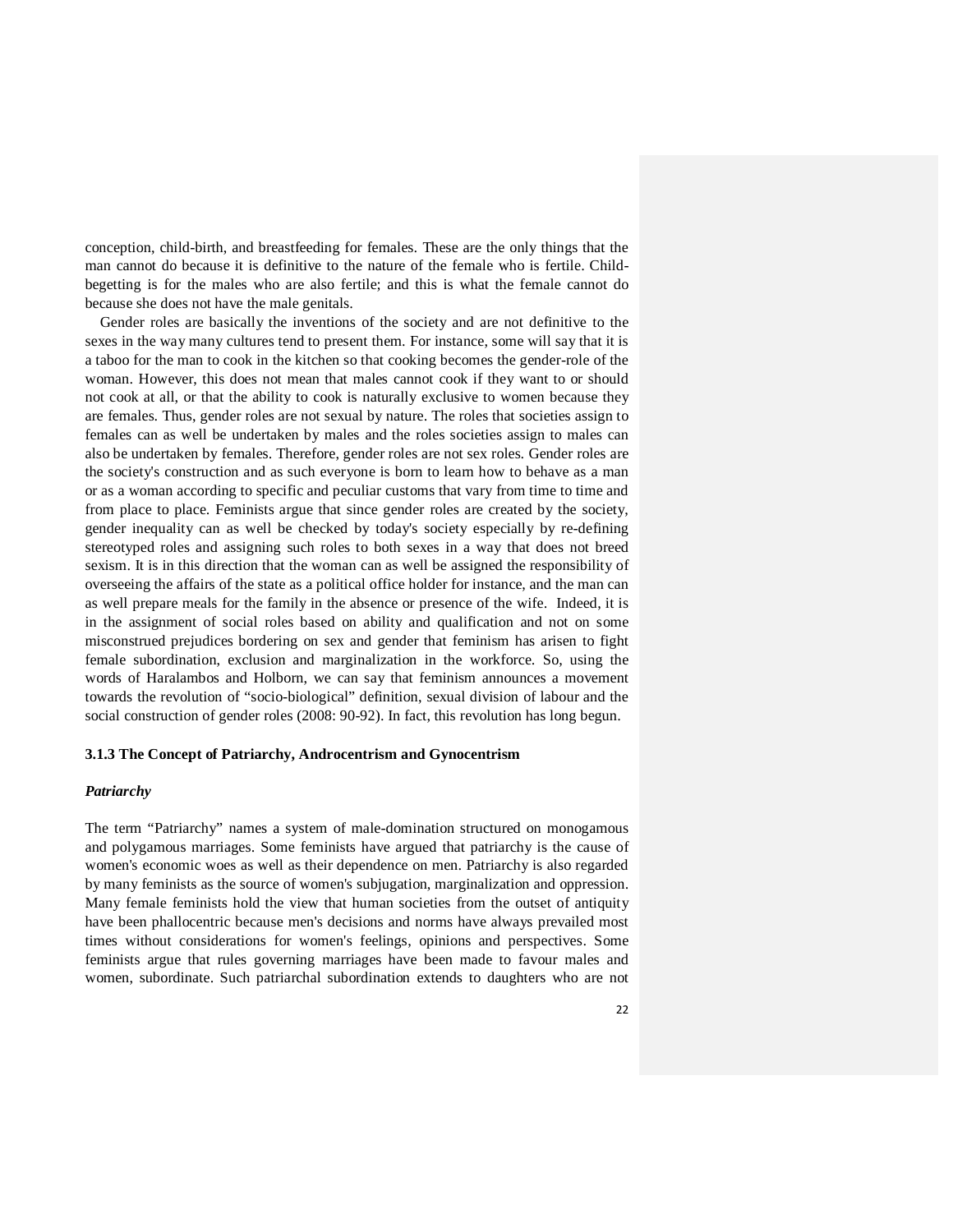often allowed by their fathers to make their personal decisions about their careers. For some feminists, except patriarchy is destroyed gender inequality and the subordination of women will not end; for some others still, the only way to do that is to collapse capitalism; for some others, women should replace patriarchy with matriarchy. All these are proposals reflecting different schools of thought in the struggle against gender inequality, female subordination and oppression.

# *Androcentrism, Gynocentrism and Androgyny*

Androcentrism is a term used to name male-centeredness and the superiority of men over women or the sexist suppression of the contributions and stand-points of women. Feminists often argue that because of the age-long practice of gender inequality, many male-centered norms have been handed down from generation to generation such that they now appear in modern times as customary paradigms of thought and criteria of judgement, or as norms guiding gendered-related behaviour and expectations. Many feminists accuse modern society of not subjecting some of these androcentric norms to critical examination so as to test their truth and objectivity. Some of these genderedrelated norms are often misconceived as basic principles of nature, even when this is not the case. For example, the idea or belief that a woman's biological nature makes her unsuitable for certain public and political roles is an androcentric idea. Androcentrism portrays the world from the perspectives of men in a manner that undermines the perspectives of women.

 Gynocentrism on the other hand, refers to the practice of depicting the world from the perspectives of women, or in relation to female interests, emotions and values. Androgyny names both male and female perspectives (Jaggar 1983: 86). Androgyny was proposed by early radical feminists in the early 60s as the ideal for gender equality. However, in recent times, some radical feminists have deviated from this commitment arguing that it does not resolve issues bordering on the biological constitution of both men and women.

### **3.1.4 Transgender and Sexuality**

#### *Transgender*

In recent times, we do observe that some persons are just unhappy with the sex they are born with. There are some who were born as girls but wish they could become boys, and there are others who were born as boys but wish they could become girls. In feministdiscourses, scholars often make use of the term transgender. According to Lorber, transgender is a gender chosen by the individual; it is different from the one that comes with birth (2010: 16). It often comes with or without surgical and hormonal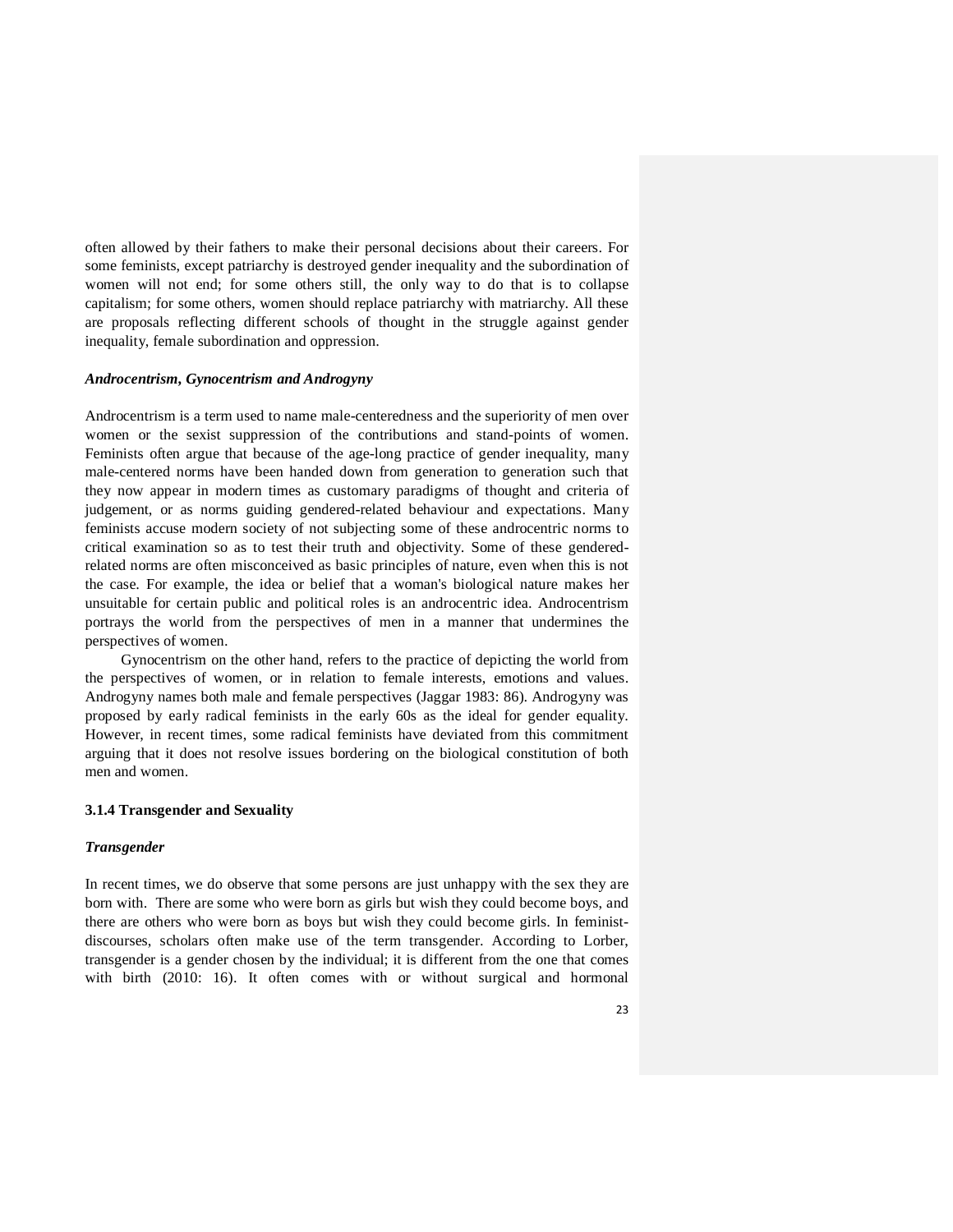transformation of bodies (16). People who engage in the transformation of their sex are called Transwomen or Transmen depending on who is involved. A transwoman is one whose sex "was" originally male but has been somewhat "transformed" by the transgender technology. "She" is otherwise regarded as "male to female" (MTF). A transman is one who "was" born a woman but has been transformed through the same technology. They are also called "female to male" (FTM) (Lorber 2020:16).

 In the West, it is a common phenomenon that certain individuals decide to "change" their sex. They do this either by opting for the introduction of hormones or by carrying out surgery to replace genitals and mammary glands. However, transgender technology at the moment does not make a transwoman have the female reproductive system: ovaries, fallopian tube and the uterus; just as it does not make a transman have testicles and spermatozoa. Some have raised the criticism that those who engage in transgender practices (that is, both patient and doctors) are psychologically sick; others simply argue that they crave to show that evolution is a fact of science, and also that science proves that the beliefs we hold about the creation of the sexes as a fixed biological nature has been faulted. These are matters for serious debate. Transgender engineering is not common in Africa, not merely because of the scarcity or absence of the technology in many parts of Africa, but because African societies culturally do not support any alteration in their natural understanding of the sexes. This does not mean that we do not have gays or transgendered persons living in Africa, but that it is predominantly scarce to see Africans in Africa wishing to undergo transgender engineering. Nevertheless, with the growing trend of globalization, one may not totally rule out the possibility that this trend may soon find footings even in Africa.

# *Sexuality*

This refers to one's preferences in fulfilling sexual desires; it also names one's emotional involvement and fantasy in a variety of long-term or short-term intimate relationships.

 Homosexuality, heterosexuality and bisexuality are the common terms used by feminists to announce an individual's sexual orientation (Lorber 2010:16). Some consider homosexuality and bisexuality as sexual disorders and as immoral. Someone who is bisexual has inclinations to heterosexual and homosexual activities at the same time. These sexual orientations are relevant issues in feminist discourse because some arguments border on them. For instance, some feminists identify gay marriage and the legal recognition of the gay people as genuine rights that need to be respected, protected and preserved by legislation. They accuse societies that deny citizens who are homosexuals, the right to marriage and freedom of expression and association, as holding unto rigid systems of thought that is typical to a phallocentric society. There are others whose choice of preference in fulfilling lustful desires is bestiality; and who get so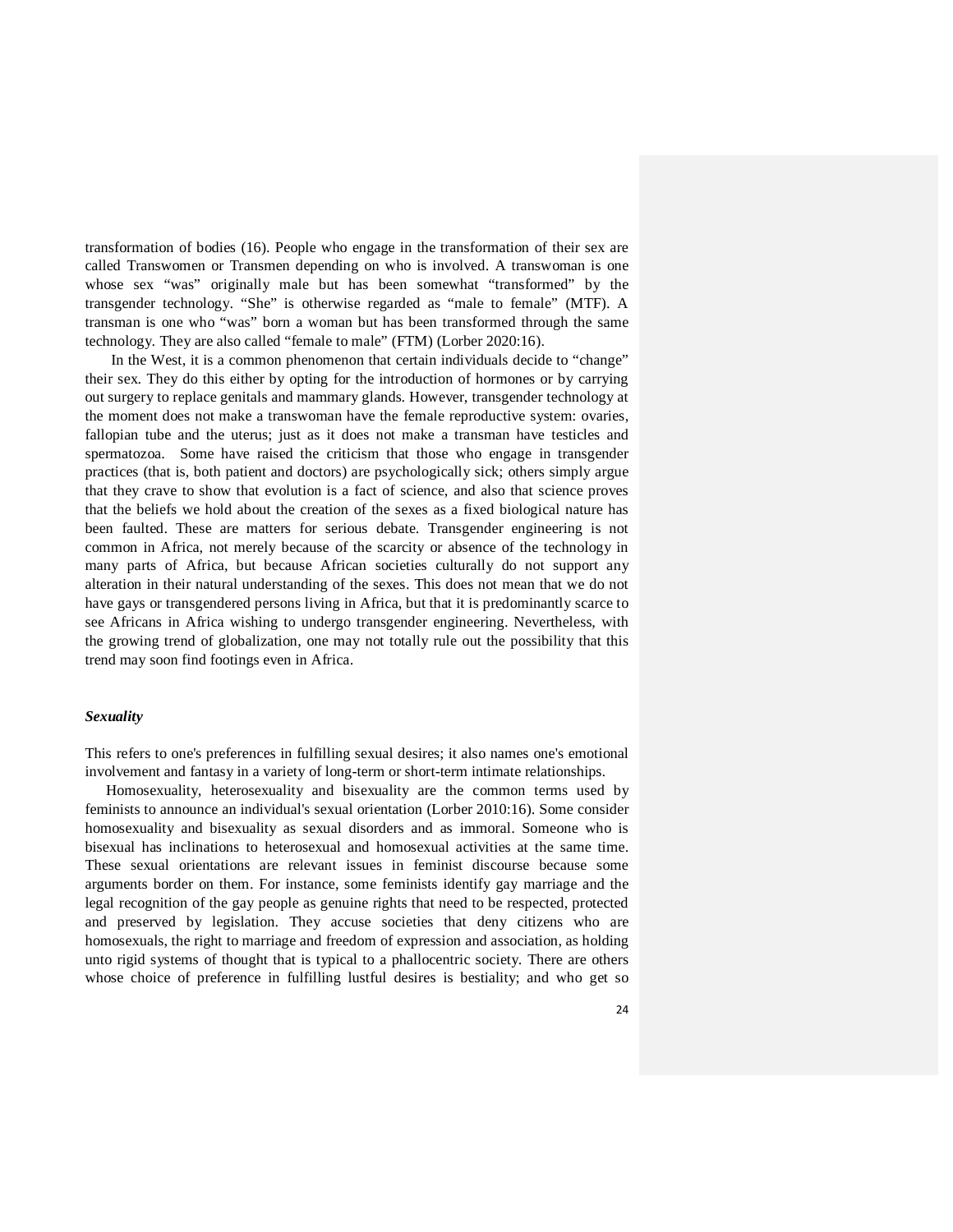emotionally and intimately attached to pet animals. For example, a woman was bold enough to arrange a "nuptial" ceremony between her and her pet dog. Some feminists may want to justify this as the freedom to express one's sexuality. However, such a justification is alien to traditional ethics. So, because of such practices, we may want to extend the use of the term "Sexuality" beyond what Lorber has articulated to include other intimate preferences like bestiality, which is a hard fact indicating the extent to which human beings can go in order to express lustful desires. Besides the issue that some feminists reject the definition of sexuality as a binarism, Virginia Held observes that a number of radical feminists believe that sexuality and the way it is socially constructed is the deepest cause of women's secondary status (2002: 159). The latter idea is reminiscent of feminists that attack conventional marriages because they are heterosexually defined and imposed on all even those who are not heterosexual in orientation.

 The concepts that have been clarified in this module are key concepts that occur frequently in discourses on gender philosophy or feminist philosophy. Nevertheless they are not the only feminist-related terms used in this course guide. Other terms used within the course guide are also explained within the contexts in which they are used.

### **4.0 CONCLUSION**

In this unit, we have defined the meaning of feminism, sexism, patriarchy, androcentrism and Gynocentrism, androgyny, sex, gender, sex roles and gender roles, transgender, and sexuality

#### **5.0 SUMMARY**

- Feminism arose as a struggle against the oppression, marginalization and misrepresentation of what womanhood is about by a phallocentric society that have been characterized by sexism and androcentric injustices on women.
- As a result of this what is actually a gender role has been mistakenly presented as a sex role. The only roles that are to be understood as sexual are those having to do with biological definitions, while those that are the constructs of different societies are gender roles.
- Women have suffered greatly because some roles that would have rather helped them achieve their natural potentials have been denied them because of the sexist view that such roles belong only to males.
- These concepts defined in this module feature frequently in discourses on the philosophy of gender.

Commented [A1]: This is a typographical error. Nevertheless, the writer of the course content has coauthored a book on feminist philosophy, which has been properly cited in the references. These were her words from the said book. But this has been corrected as pointed out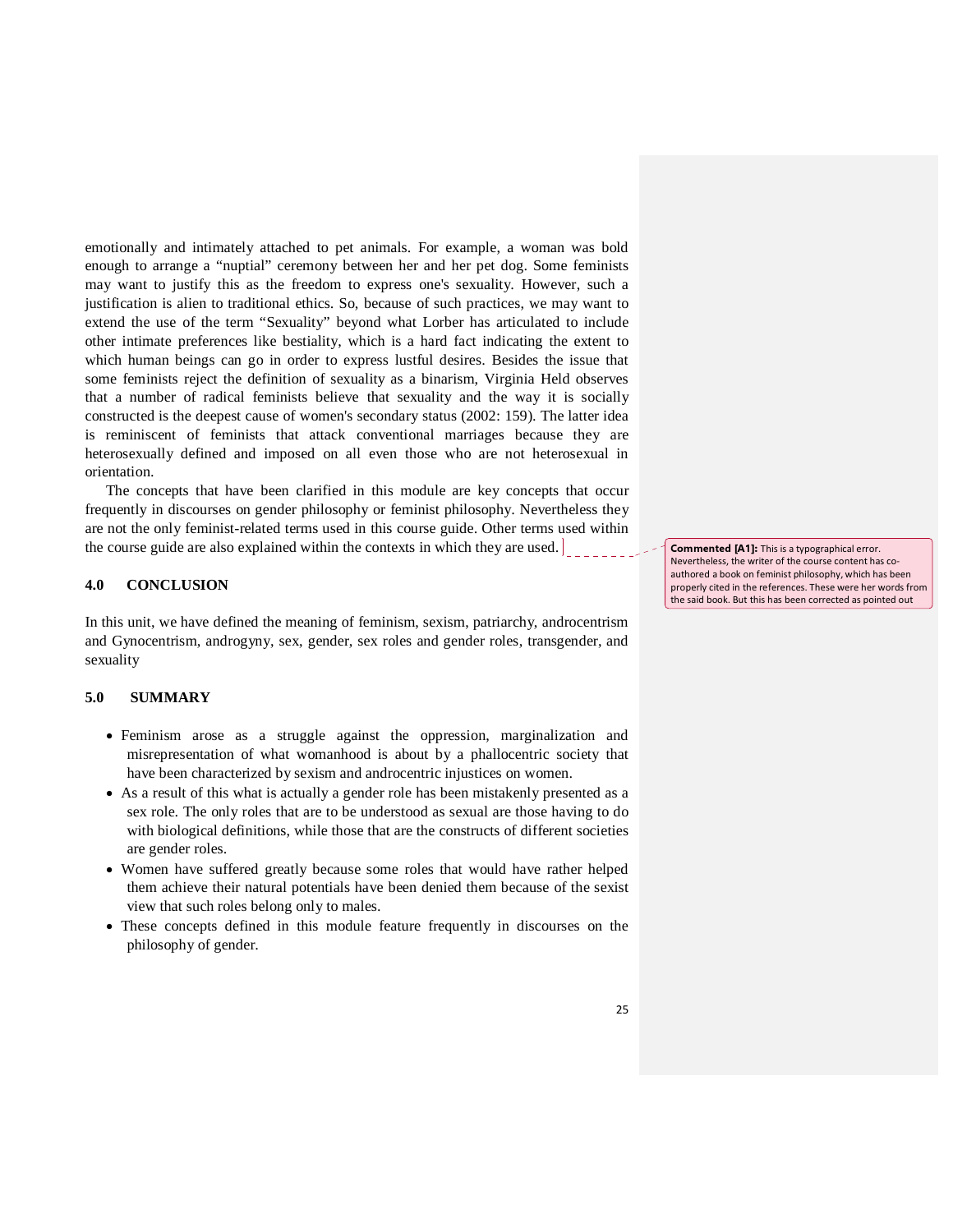# **6.0 TUTOR MARKED -ASSIGNMENT**

- Define the concept of feminism and sexism
- Define the concept of patriarchy, androcentric and Gynocentric and androgyny
- Differentiate between sex and gender, sex roles and gender roles
- What does transgender and sexuality mean?

# **REFERENCES/FURTHER READING**

Bryson, V. (2003). *Feminist Political Theory*. 2nd Edition. New York: Palgrave

- Edet, M. (2009). "Space and Time in Efik Metaphysical Worldview". In A. Uduigwomen (Ed.), *From Footmarks to Landmarks on African Philosophy*. Lagos: OOP, 2009.
- Haralambos and Holborn. 2008. *Sociology Trends and Perspectives*. London: Harper Collins Publishers.
- Held, V. 2002. "Feminism and Political Theory". In R. Simon. *The Blackwell Guide to Social and Political Philosophy*. Ed. Massachusetts and UK: Blackwell.
- Jaggar, A.1983. *Feminist Politics and Human Nature*. New Jersey: Rowman &Allanheld.
- Lorber, J. 2010. *Gender Inequality: Feminist Theories and Politics*. 4th Edition. New York: Oxford University Press.

Pearson. T*he Sociology of Gender: Theoretical perspectives and Feminist Frameworks*.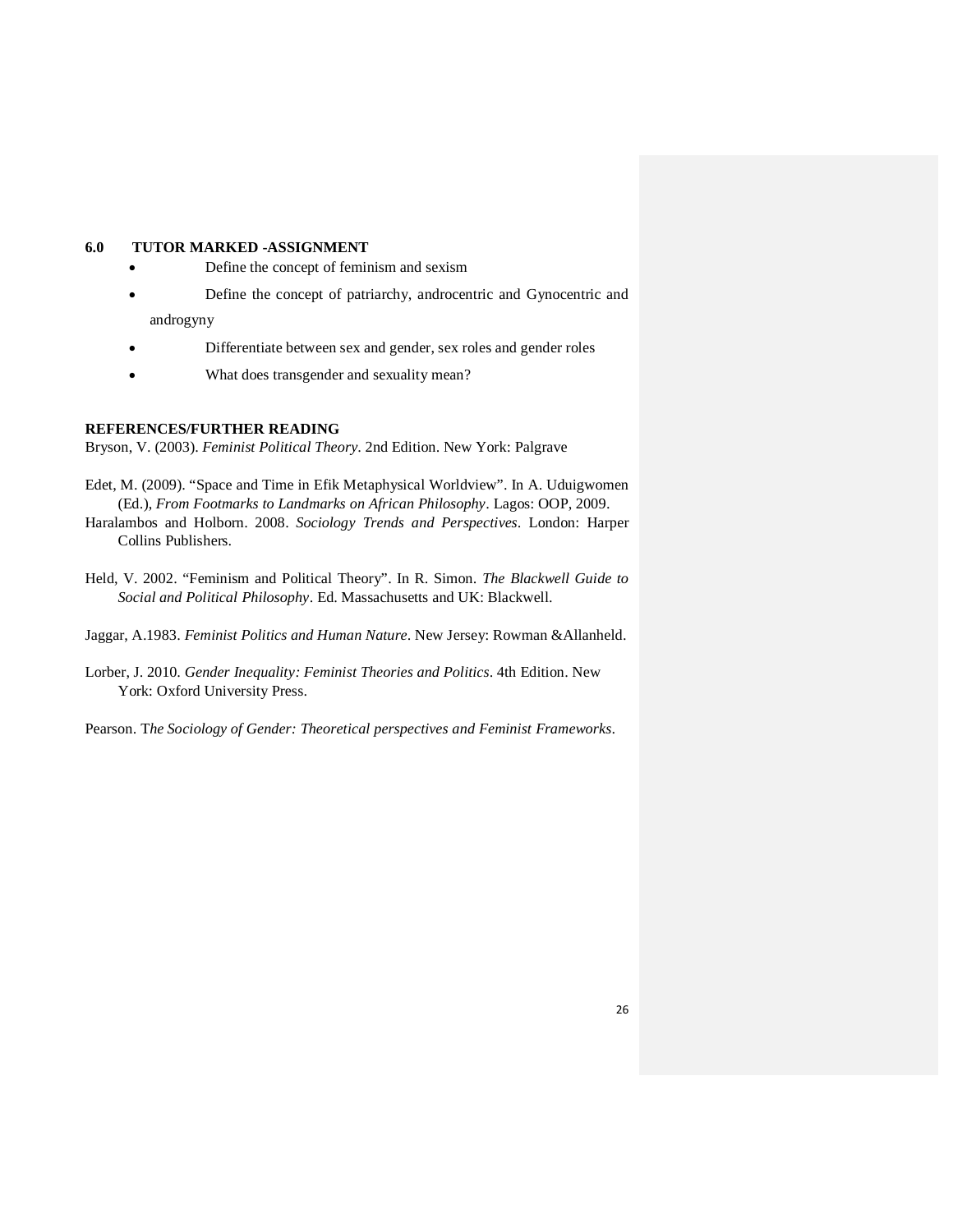# **MODULE 2: UNDERSTANDING THE METHOD AND RELEVANCE OF GENDER PHILOSOPHY**

## **Unit 2: THE METHOD AND RELEVANCE OF GENDER PHILOSOPHY**

- 1.0 INTRODUCTION
- 2.0 LEARNING OBJECTIVES
- 3.0 MAIN CONTENTS
	- 3..1 The Relationship between Feminism and Philosophy
	- 3..2 Branches of Gender Philosophy
	- 3..3 On the Question of Method in Feminist/Gender Philosophy
	- 3..4 The Relevance of Feminist/Gender Philosophy
- 3 CONCLUSION
- 4 SUMMARY
- 5 TUTOR MARKED ASSIGNMENT
- 6 REFERENCES.

# **1.0 INTRODUCTION**

Philosophy of Gender is quite different from Gender Studies because Philosophy of Gender adopts a philosophical approach to Gender-related issues. Of course there are other approaches such as the sociological, the clinical, the psychological and so on. However, as it concerns feminist philosophy, the gender related issues that have been deliberately discussed are those that border on women and the female sex due to the very long history of marginalization and subjugation by phallocentric human societies of different historical periods that institutionalized androcentric biases in the distribution of rights and resources. In this unit, we examine the relationship between feminism and philosophy that leads to Philosophy of gender, and we attempt a history of philosophy from a feminist perspective, the branches of philosophy from a feminist perspective, the method and the relevance of feminist/gender philosophy.

# **2.0 INTENDED LEARNING OUTCOMES**

This unit will help students to: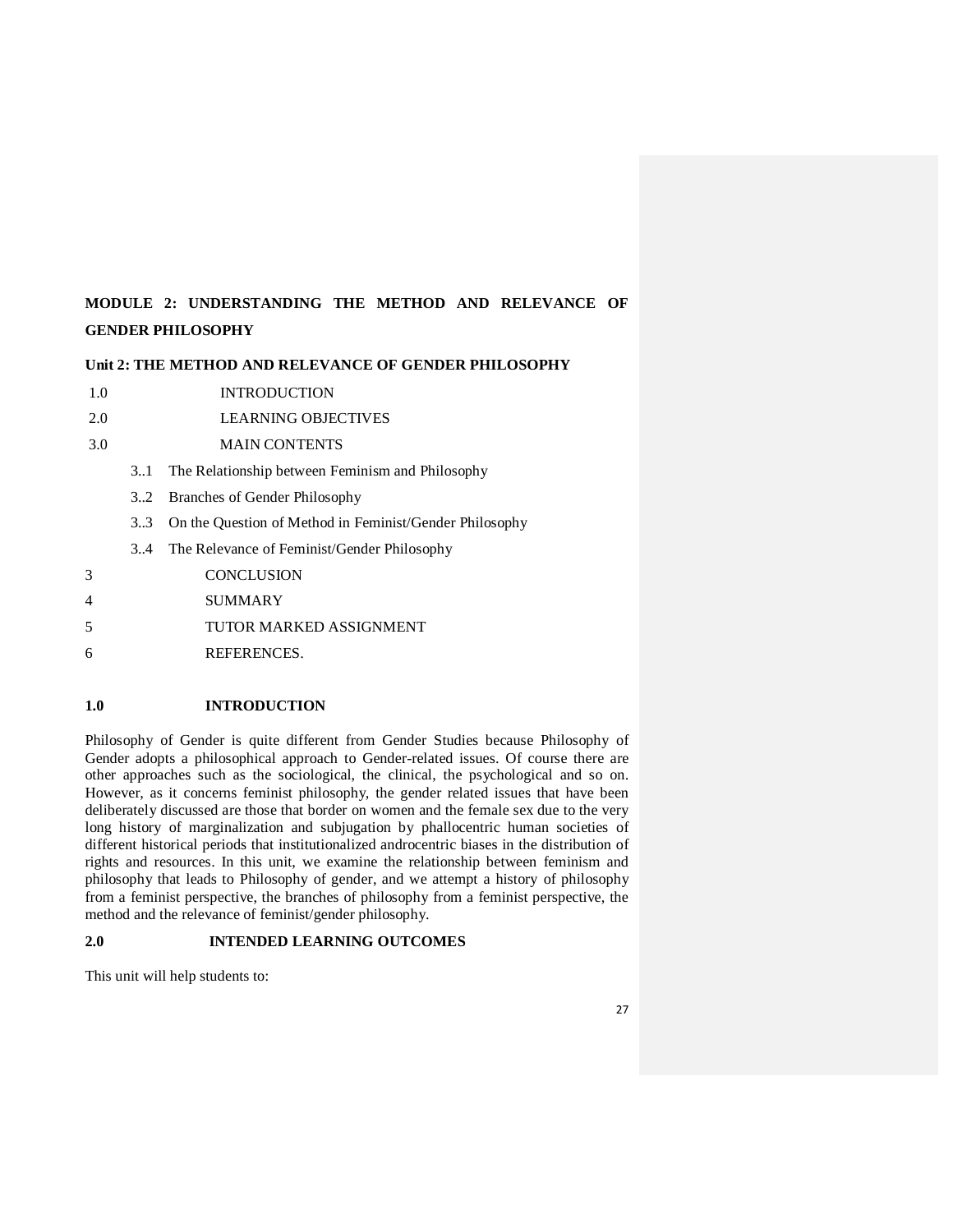| 2.1 | Understand the relationship between Feminism and philosophy   |
|-----|---------------------------------------------------------------|
| 2.2 | Know the branches of Feminist/Gender philosophy               |
| 2.3 | Become familiar with the method of Gender/Feminist philosophy |
| 2.4 | Discuss the relevance of Feminist/Gender philosophy           |
|     |                                                               |

# **3 MAIN CONTENTS**

### **3.2.1 The Relationship between Feminism and Philosophy**

Feminism tackles gender inequality, which is manifested in different forms such as sexism, androcentrism, female oppression, female subjugation, female marginalization and other aspects of gender bias. Philosophy has a very long history with a wide range of problems, some of which have been periodical and others perennial. Some of these problems have bordered on the question of first principles of being, substance, cause and effect, the nature and essence of things, the nature of the human person, the nature and function of human society et cetera. Philosophy has been defined by many persons in different ways. We shall not go into such details here. What we wish to establish here is that whatever stands as a philosophical ideology or speculation is simply an attempt to respond to unique problems of human existential situations or about the universe. Even speculations about the existence or non-existence of God is aimed at explaining better, the meaning of human life, the origin and destiny of humankind as well as the origin and future of the universe at large. For instance, it is often said that ancient Greek philosophy began with "wonder' about the co-existence of unity in diversity, change and permanence, order and chaos in the universe and other problems of this sort.

 The different epochs of Western philosophy have evolved just as the focus on philosophical problems has continually alternated between those bordering on the universe and those bordering on human existential situations. In recent times much emphasis has been placed on "problem-solving philosophies". For some professional philosophers, this has become the current criterion of doing philosophy, thereby calling to question the significance of archaic philosophical speculations of the classics like those of Plato and Aristotle to current day-to-day existential problems in varying cultural settings and indigenous autonomies. Some of the lessons that can be drawn from the long history of Western philosophy, has been the realization that human existential problems and the things human beings really wonder about may be similar over generations; moreover, human existential problems do not remain the same, they evolve from place to place and from time to time. In this documented long history of philosophy in the West, as Grimshaw and Fricker observes, we see a host of "Great men of ideas" but women seem to be absent (2002:552). Does this mean that women never wrote anything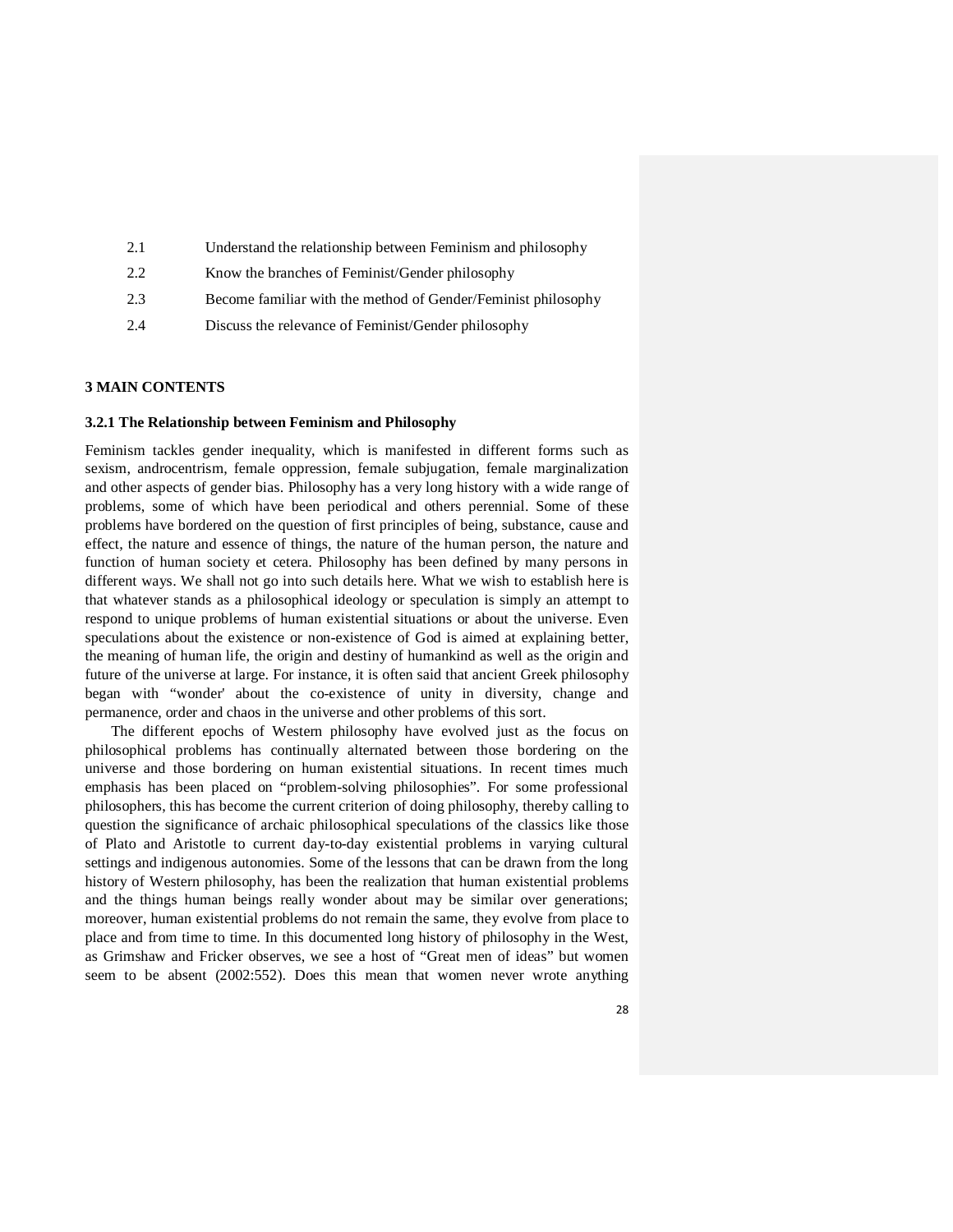philosophical or did not speculate about the universe or about human existential problems? What could explain the absence or scarcity of women in the list of historic philosophical gurus other than an age-long practice of androcentrism especially in documenting the contributions of earlier thinkers? According to Grimshaw and Fricker, feminist philosophy arose when women started majoring in philosophy, many of them were shocked that what male philosophers had written about women were riddled with sexism and misogyny (2002:552). In the light of the feminist struggle, many feminist authors (mostly women) have seen the need to correct these misconceived prejudices about the female sex in the philosophies of outstanding male philosophers.

 It is a very common feature in the discipline of philosophy for philosophy itself to become its own problem. Grimshaw and Fricker try to explicate one instance that supports this by arguing that philosophy over the millennia has been unjust to women. They observe that it is shocking that philosophy which purports to be searching for truth has been blind for all these hundreds of centuries to the truth of the injustice of women oppression, subjugation and marginalization; and that it is disheartening that some philosophers who were supposed to be holders of truth and wisdom rather spoke in favour of the falsehood of the inferiority of the woman's intellect and proceeded to justify same. The exclusion and marginalization of women's contribution to philosophy in philosophy, is a problem of philosophy that has been caused by the way philosophy has been done for many centuries. In the attempt to explain how feminist philosophy relates to feminism Grimshaw and Fricker (2002: 571-574) makes the following observations:

- 1. Feminist philosophy is concerned with correcting the wrong impression that philosophy is a discipline in which a woman cannot do exceedingly well as if male philosophers have superior intellectual abilities than females.
- 2. Feminist philosophy seeks to break all formal barriers to the independent study of philosophy by women, which is anchored on some misconstrued arguments that being a woman and a philosopher is problematic.
- 3. Feminist philosophy seeks to expunge from philosophy all sexist and misogynist definitions of the human nature; and insisting that women are not inferior to men and are not less capable of reason or virtue.
- 4. Feminist philosophy kicks against the constant tendency in philosophical theories to move towards different forms of binaries and thought-patterns presented in terms of gendered dichotomies. Examples include man-woman, culture-nature, reason-emotion, mind-body, publicprivate, production-reproduction et cetera. Grimshaw and Fricker aver that although these binaries do not always take the same form, there is always a hierarchical interpretation of such binaries especially those having to do with gender.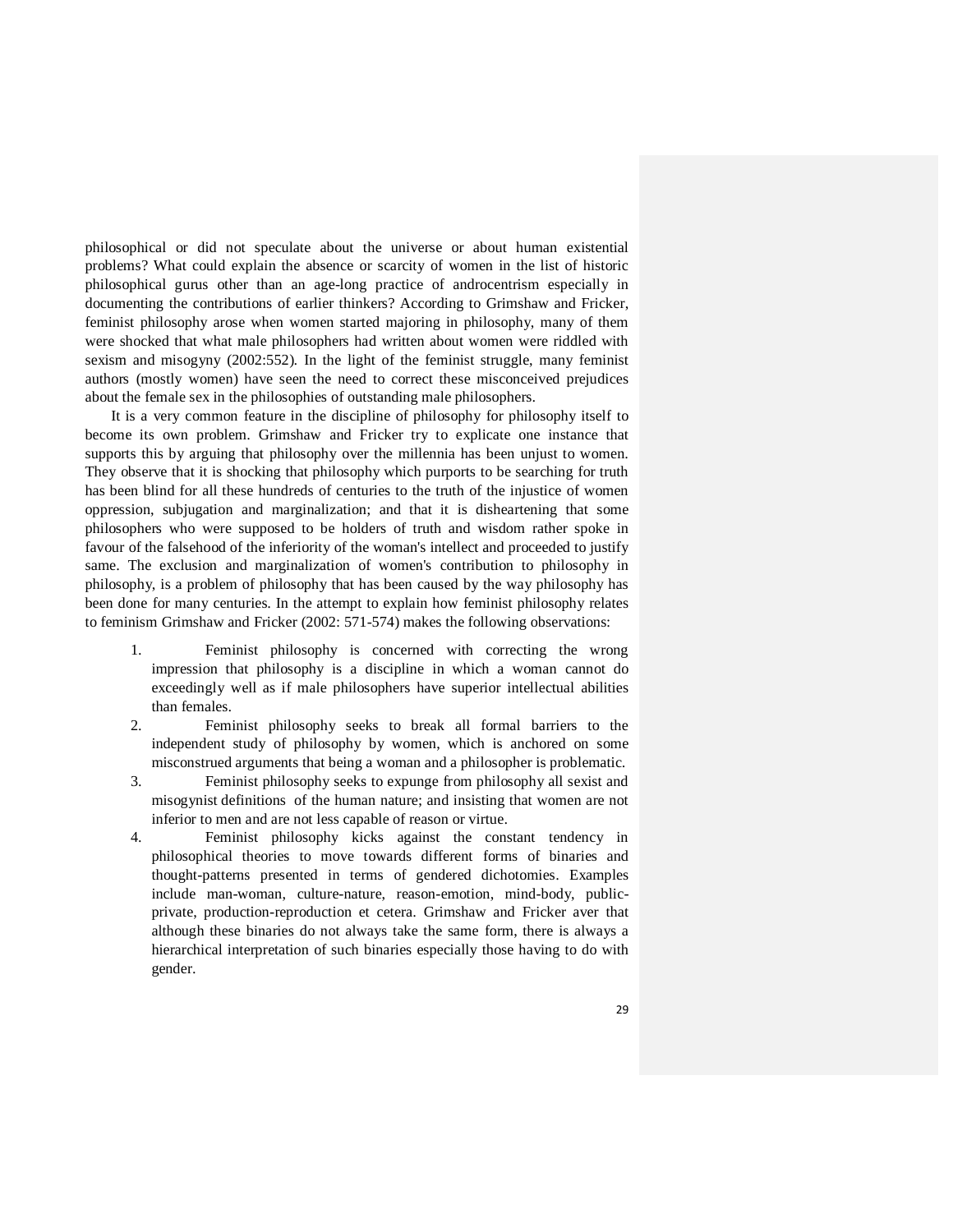- 5. Philosophical books by women are often not included in the shelves labeled "philosophy". They are placed under "gender studies" or "women studies". Feminist philosophies advocate that this practice needs to be stopped.
- 6. Feminist philosophy proposes that philosophical inquiry should reject "false universalism", because no philosophy is universally binding and applicable (2002: 571-574).

Grimshaw and Fricker's expositions helps us understand that Gender philosophy seeks to point out sexist and misogynist misconceptions in the works of earlier philosophers that have been passed on as philosophy; and to suggest gender-sensitive and gender-friendly concepts to replace those that are sexist and derogatory especially to the female sex.

### **3.2.2 Branches of Feminist/Gender Philosophy**

There are different branches of philosophy, namely, Metaphysics, Ethics, Epistemology, Political Philosophy, Logic et cetera. How do these branches of philosophy relate with feminism? It is specifically the introduction of the feminist consciousness into the method of doing philosophy in general, watching out for sexist pronouncements and rejecting them in the face of an emerging new world order that is underscored by an increasing revolution against female subordination, female subjugation and women marginalization. The relation between feminism and the branches of philosophy anchors on a very simple logic, namely, that gender inequality and androcentric pronouncements should be expunged from philosophy if the latter must retain the objective of a discipline that searches for truth, wisdom and justice.

### *Feminist Epistemology*

Epistemology is a branch of philosophy concerned with questions about the nature, types and processes of knowledge, what can be known, what truth entails, and so on. Feminist epistemology turns a critical eye towards fishing out sexist sentiments or implications that may be available in philosophical literature and other documented edifices on epistemology. It introduces into epistemology discourses on questions such as those bordering on knowledge from women's perspectives or standpoint and the theoretical contributions of women.

### *Feminist Ethics*

Feminist Ethics, Ethics is a branch of philosophy that is concerned with what is right or wrong, morally permissible or impermissible; as well as what constitutes or should constitute the standard or standards of the morality of human volitions. Feminist ethics is concerned with questions like whether men and women have, or should have the same moral experience; or whether they have, or should have different moral experience.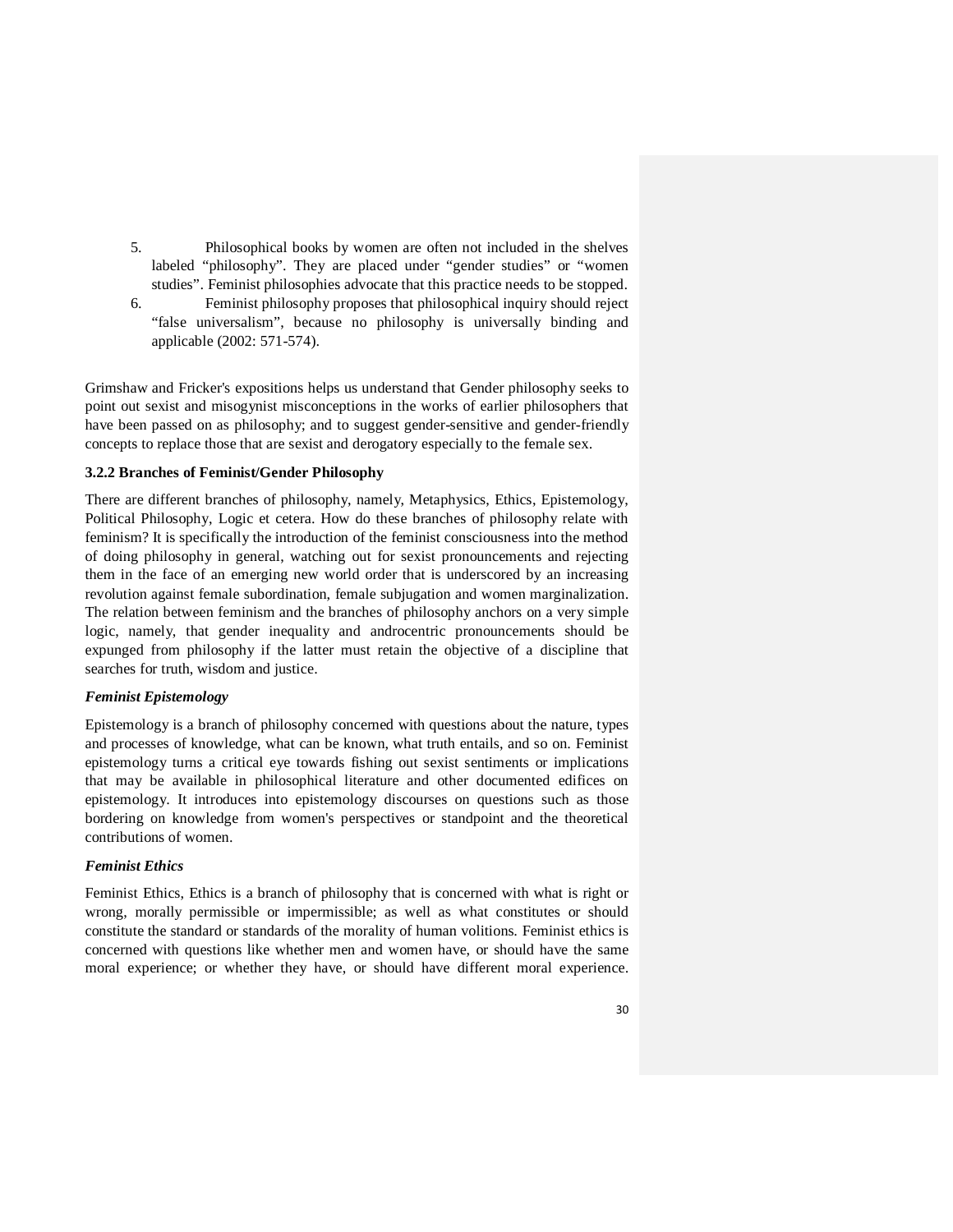Feminist ethics also proposes ethics of care as necessary for addressing injustice in the society. Feminist ethicists investigate whether androcentric misgivings have been imbedded in conventional ethical theories; and if yes, should be revised.

# *Feminist Metaphysics*

Metaphysics is concerned with a critical investigation and reflection on the nature and essence of things. Whether we include spiritual things or not as objects of inquiry depend on which school of thought in metaphysics we are loyal to. This observation arises because some approach metaphysics from the classical and scholastic tradition, while others especially those influenced by German philosophy approach metaphysics from the perspective that conceives it as ontology. Feminist metaphysics is concerned with the nature and essence of the female sex and with the question of whether the female sex, as a human person, has been misrepresented as being with a nature inferior to that of the male. Feminist metaphysics therefore seeks to address patriarchic and sexist definitions of womanhood as well as the misconceptions bordering on the nature of the female sex as a human person.

### *Feminist Political Philosophy*

Political philosophy is a branch of philosophy that is concerned with the question of what constitutes good governance and good citizenship. It is also possible to find in political philosophy, attempts to state what particular form of government is acceptable or preferable. Feminist political philosophy is not concerned with the question of which form of government is best for the female sex in the society; rather, it is concerned with how society should be structured to eradicate gender inequality. It kicks against the oppression, marginalization and exclusion of women from politics and decision-making processes on grounds of their sex. At the same time, it encourages equaled participation of women with males in politics, work, education and the general civil life.

# *Other Areas of Feminist/Gender Philosophy*

The logic is the same for feminist philosophy of science and technology, feminist philosophy of environment, feminist philosophy of religion et cetera. Feminist philosophy is all about the drive to fish out sexist propositions, statements and undertones in philosophical speculations and to expunge them in the face of the growing awareness of the long history of injustice against the female sex as well as to register the positions of women on different philosophical issues. Authors in these areas of philosophy generally try to show the sexist ideologies and idiosyncrasies that have been documented as philosophy and also to offer suggestions as to how they can be redressed especially with respect to the use of preferable concepts that suppress patriarchic undertones and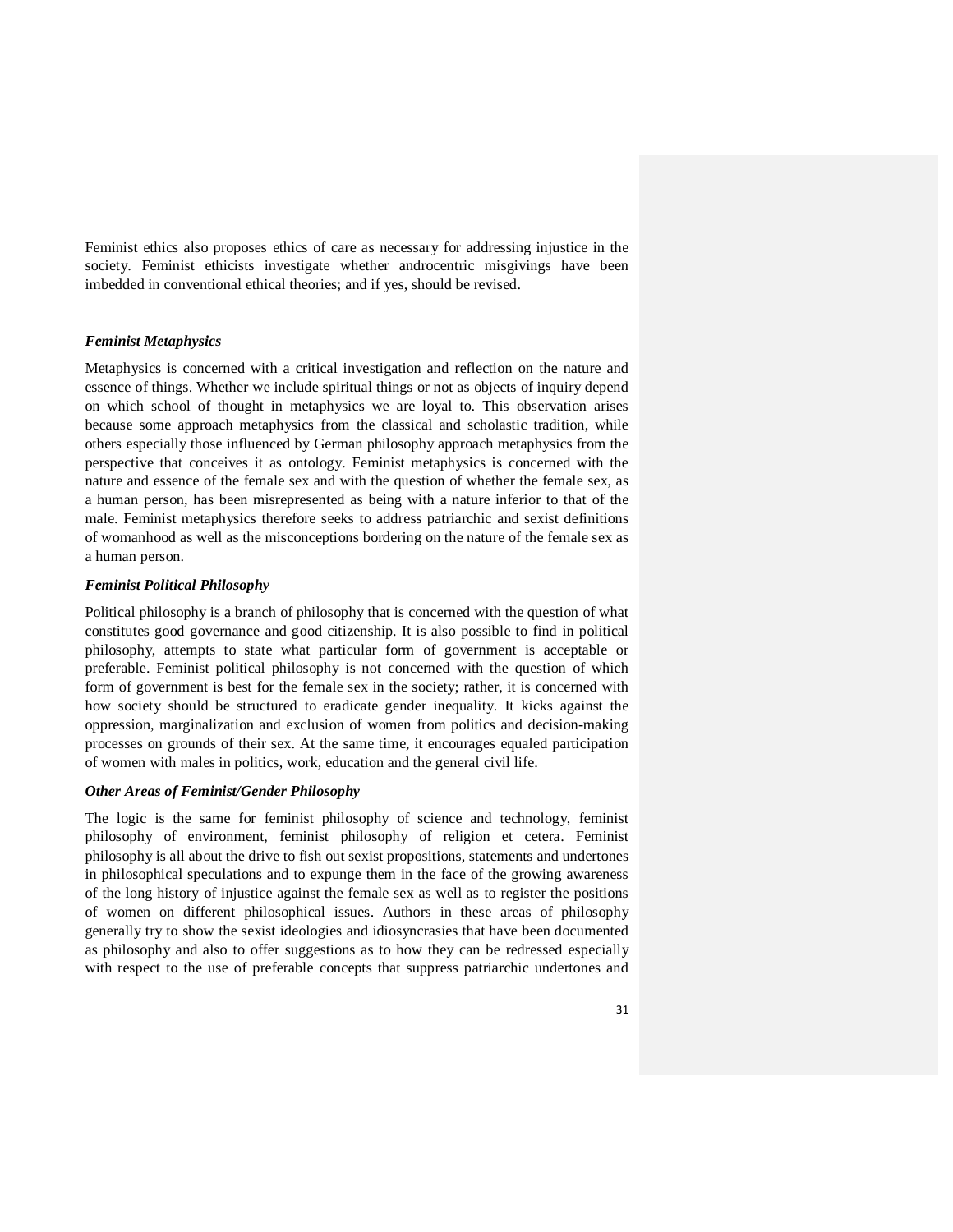convey ideas that do not directly and indirectly imply that the female sex is a second sex. Going through all the articles in *The Cambridge Companion to Feminism in Philosophy* as edited by Miranda Fricker and Jennifer Hornsby; one discovers as we have tried to show in the foregoing, that feminist philosophy is simply bringing feminism into philosophy. For instance, Susan James and Naomi Scheman's articles present feminist philosophy of mind as "Feminism in Philosophy of Mind" (2000: 29, 49). Similarly, Jennifer Hornsby presents feminist philosophy of language with the caption "Feminism in Philosophy of Language" (2000: 87). Sally Haslanger does the same for feminist metaphysics (2000:107) while Rae Langton and Miranda Fricker do the same for feminist epistemology (2000: 127, 146). Alison Wylie does the same for feminist philosophy of science (2000:166); Diemut Bubeck does the same for feminist political philosophy, while Marilyn Friedman and Alison Jaggar do the same for feminist ethics (2000:205, 225). There is therefore a clear indication that many professional authors in the field understand feminist philosophy as bringing feminism to bear on some traditional fields of philosophy. It does not matter which topic or peculiar philosophical problem is the point of focus in each branch of philosophy. Nevertheless, what is quite problematic in presenting feminist philosophy in this way is that most authors do not clearly indicate which branch of feminism is foundational to their presentations especially given that feminism has instances of extremism as explicated by the radical female supremacists.

 Not all problems in philosophy are relevant across complex, cultural and human existential circumstances. Philosophy has been accused by some non-professionals in Nigeria to be a very dry and non-productive discipline that hardly contributes to the immediate socio-political and socio-economic problems. This is because of the way philosophy is done especially in tertiary institutions. If we accept that the marginalization and subjugation of women is a social injustice; then we should understand this to be a problem for philosophical discourse. And truly, since this problem also affects Nigerian women, philosophical apologetics against these practices would definitely make more meaning to those who are victims of such injustice. Therefore, philosophy-literatures on the plights of women or on how the injustice against women should be avoided is important and would be of great relevance to women in Nigeria.

### **3.2.3 On the Question of Method in Gender Philosophy**

"Is there a Feminist Method?" is the title of Harding's article in Feminism and Methodology (1996: 1-15). In this article, Harding mentions that it is difficult to find a satisfactory answer to question whether there is a distinctive feminist method because the issue of feminist method involves different approaches that are often interchanged (1996:2). The first of these approaches is that which conceives method as the techniques for gathering evidence; the second has to do with methodology, which pursues research by adopting a theoretical framework or background theory; while the third has to do with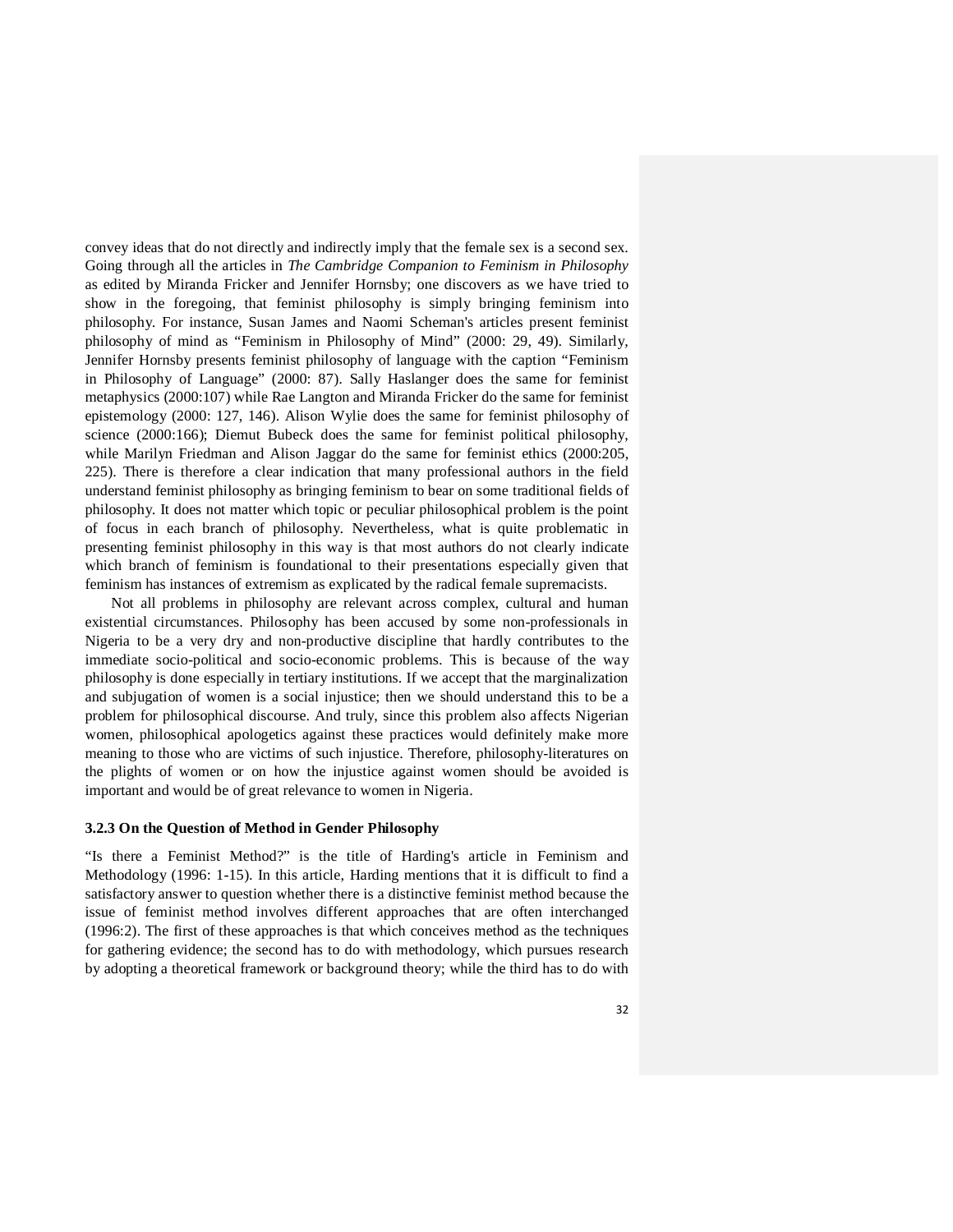theories of knowledge and justification or justificatory strategies (1996:2). However, Harding observes that feminist researchers use all three approaches.

 Although Harding writes from the background of sociology, we can say that the foregoing approaches she mentions are also characteristic to feminist philosophy. If we understand method to mean the techniques of gathering evidence, then in applying this to feminist philosophy-researches, the question arises as: what does feminist philosophy gather evidence about? The feminist philosopher may respond to this question by observing that the feminist-philosopher-researcher gathers evidence that support the truth of such practices like the oppression of women, the marginalization of women, the subjugation of women, sexism, androcentrism. Granted that the latter practices have a long history, the feminist-philosopher-researcher can engage in a critical analysis and critique of history as well as in the examination or re-examination/re-assessment of ideas documented in historical literatures, to bring out the truth of gender bias. Feminist philosophers would also have to critically expose and analyze ongoing practices and also expose the justifications that have been given for such practices. This means that feminist philosophers should deal with all kinds of facts that point to the truth of gender inequality as well as the documented or undocumented attempts at the justification of the activities that explicate it. But this gives the impression that there is both an empirical and social dimension to feminist philosophy.

 By looking backwards into history and into historical and philosophical literatures, feminist-philosophy-researchers have noticed that women have been underrepresented and that their intellectual and theoretical contributions have been grossly excluded from historical documentations or have been gravely marginalized. It is for this reason that one of the approaches that feminist philosophers today adopt is what is commonly regarded as the method of "adding women". This involves seeking out historical documents that contain the contributions of women for the purpose of editing and re-editing the history books especially those that concern the historical developments of philosophy, so that the contributions of women that were left out could be included. Another way is to gather the contributions of women in recent times and add them to the current ongoing processes of documentation. This approach includes interviewing female celebrities, academic gurus and other women that have excelled in public offices and positions of leadership and documenting their ideas as it concerns the policies they make or made, as well as their subjective philosophies that drive or drove them into making such policies (Oluwagbemi-Jacob, Egbai & Abakedi, 2018).

 Concerning methodology, feminist philosophers argue that feminist philosophical theories should be further developed. One way of doing this is to adopt feminist theories as background theories for researches in philosophy. Feminist philosophers also argue that feminist theories propounded by women or by professional female philosophers should as well be adopted as background theories for researches in philosophy. Feminist philosophy can grow if scholars turn a critical eye either to a constructive or destructive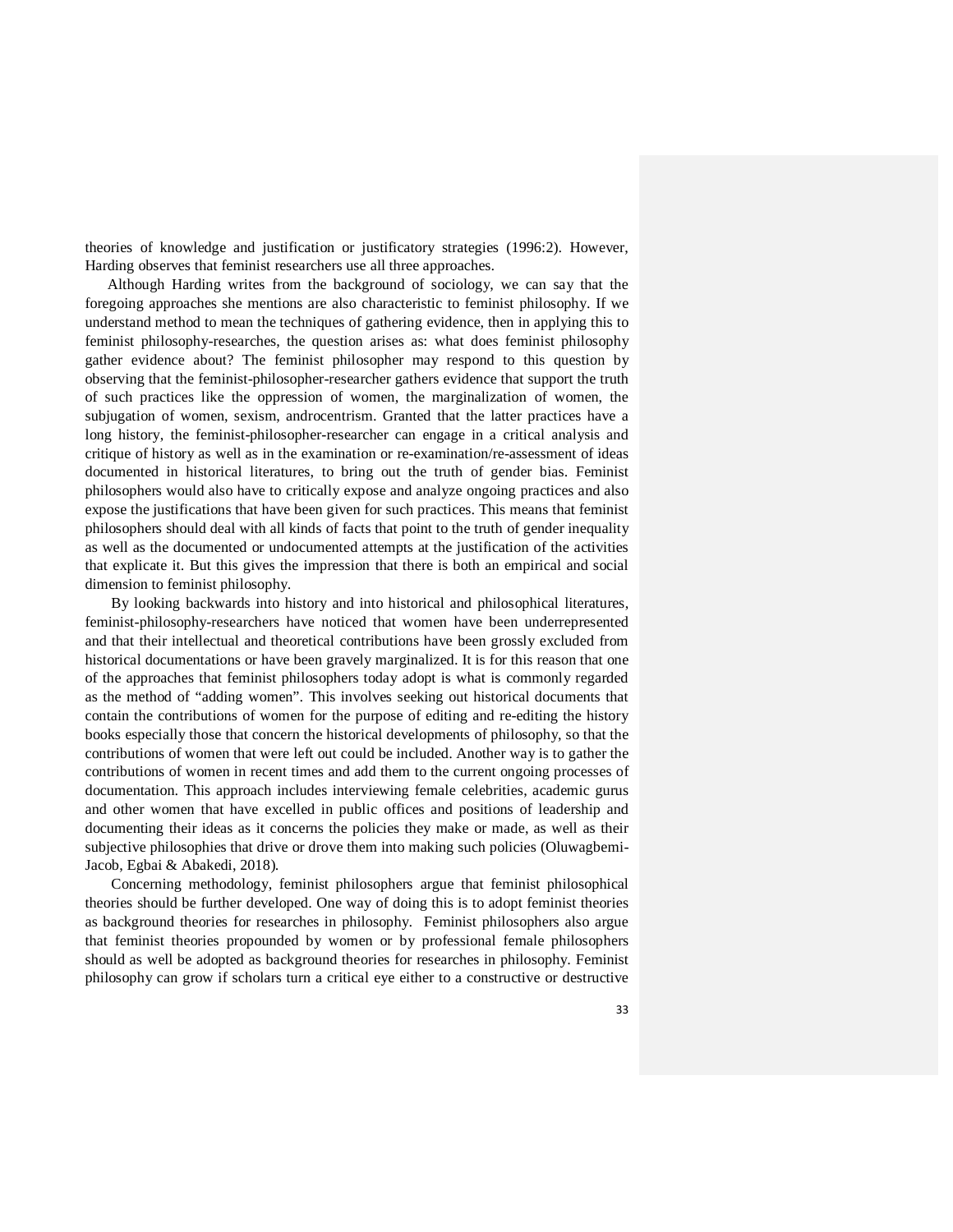criticism of works by professional feminist philosophers. Some professional female philosophers argue that even though male feminist philosophers can understandably join in the development of feminist philosophy, but the contributions of women have a way of carrying the 'woman's identity' in a manner in which women can easily appreciate. In this regard, methodology in feminist philosophy is about the application of feminist ideologies towards the attempt to resolve sociological problems bordering on gender inequality. Concerning the approach bordering on theoretical inquiry and justification, feminist philosophy encourages that we should ask epistemological questions such as "can a woman know"; "how does a woman know"; "how do women approach questions bordering on knowledge or sources of knowledge"? It is a common feature among feminist philosophers to debate about the criteria for justifying claims made about issues of gender inequality and women oppression that take different forms such as domestic violence, sexual molestation, rape, and other vices. One method that feminist philosophers can adopt is what Harding calls Victimologies (1996:5). Victimologies as a feminist method involves seeking out surviving victims of gender-related oppressions such as those we have already mentioned, and treating narratives of their personal ordeals as authentic sources of knowledge or as evidences. Besides the issue of getting firsthand information from this category of persons, the method of victimology also involves including the positions, points of view and standpoints of victims of oppression with respect to how to tackle such social vices. It also involves including them in the political procedures and processes aimed at identifying perpetuators of gendered-related vices as well as identifying victims for documentation purposes. It is believed that those with similar experiences are better communicators and cooperators than those without such similar experiences. For instance, a victim of rape, who understands the ordeals involved in being raped and who has undergone some form of psychological rehabilitation, is better positioned to assist other victims of rape than one who has had no such experience. Some radical feminists have used this argument to point out that generally men, even those who are feminists, do not really have an experiential knowledge of what female oppression feels like; where it bites and how it pinches. Using women's experiences as resources for social analysis is therefore one of the methods available to the feminist philosopher. Speaking from the perspective of the woman, arguing from the perspective of the woman has thus become a key feature in the feminist struggle against gender inequality. From the foregoing, what seems to be consistent is that feminist philosophy validates the approach of positivism and naturalized epistemology both from an empirical and social perspective (Oluwagbemi-Jacob, Egbai &Abakedi, 2018).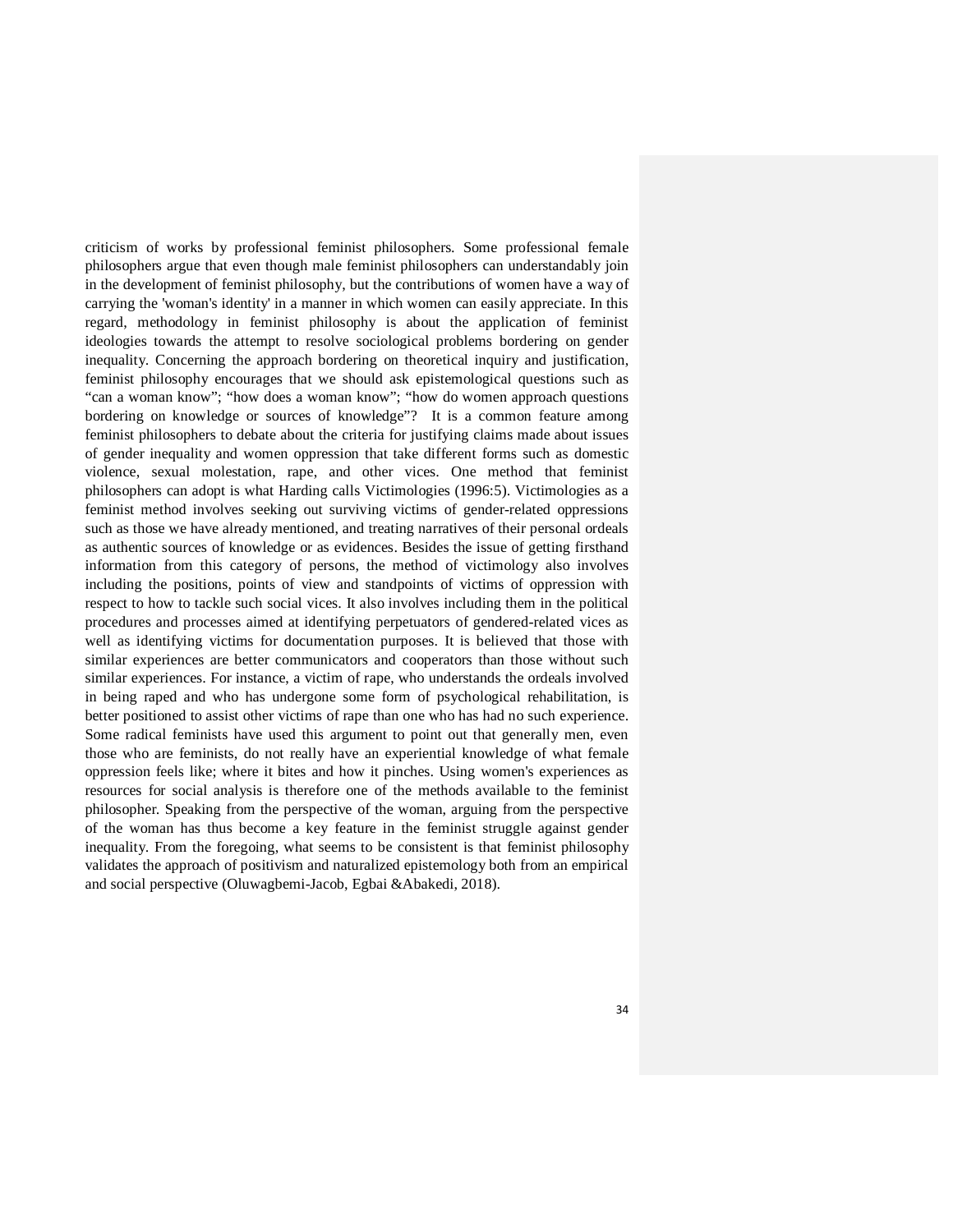### **3.2.4The Relevance of Feminist/Gender Philosophy**

We have earlier mentioned that many Feminists have argued that an age-long phallocentric society is to be blamed for an age-long practice of subjugation, marginalization, and oppression of women because of their sex. Madubuchi Dukor is also one of those who hold the position that the issue of gender inequality has a very long history, making it one of the oldest sociological problems that human civilizations over the millennia have ignored or failed to checkmate. Dukor agrees that there is need to restructure gender roles in the society to address gender inequality, that there should be a kind of re-orientation against sexist misgivings concerning the female sex so as to create a just society in which women can become full participants in the march for progress (1998: 91). But he also notes that this does not mean that since men have for long been in the political scene, they should just give way for women just because they are women. Rather, there should be a fair competition between the two sexes (1998: 91). Contrary to what some anti-feminist philosophers think, the campaign against gender inequality, or for gender equality, has not been left for women alone. It is interesting to know that male philosophers like Plato and Marx Engels and many others are among those whose works have ideas that underscore pro-feminist stance (Oluwagbemi-Jacob, Egbai&Abakedi, 2018).

 Among anti-feminist philosophers in Nigerian universities, there is the tendency to treat scholarly works on feminist philosophy with disdain or outright lack of interest. One of the reasons for this is what we call an androcentric commitment' towards discrediting what is invented or produced by a woman or whatever is defending the rights of women. Another reason is that some persons think feminism is a postmodern concept naming all manners of extremist positions proffered by females to radically take over the society from males to bring to fruition certain aspirations such as: the destruction of conventional marriage and the enthronement of matriarchy. Well, there are different schools of thought on feminism, some with reasonable propositions and advancements towards curbing the problem of sexism. Therefore, not all the feminist schools of thought are about the idea of women achieving male subjugation or the replacement of patriarchy with matriarchy (Oluwagbemi-Jacob, Egbai&Abakedi, 2018).

 One of the greatest obstacles to the growth of feminist philosophy in Nigerian universities is the unwillingness of professional philosophers who are predominantly males, to delve into this area. Even the females themselves have been groomed to reason that since philosophers over the classical, medieval and modern periods have been males; therefore, if one must do philosophy or write about philosophers, one has to concentrate on male philosophers (some of whom have justified the second-sex theory). This kind of mentality is going on even as we have many professional female philosophers in Nigeria and outside Nigeria, some of whom are making their contributions to the development of the field of philosophy. Some professional women-philosophers in Nigeria are not even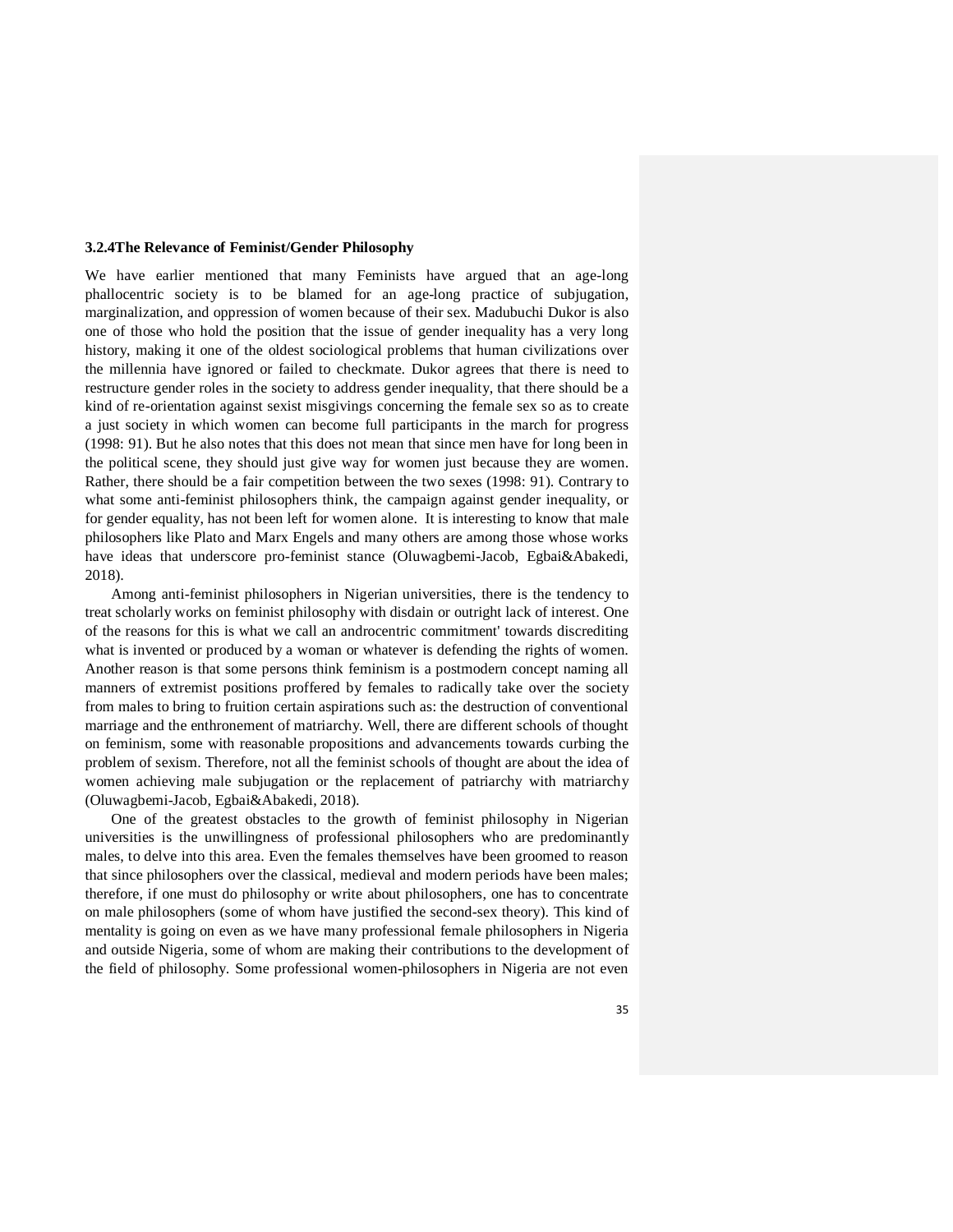helping matters as they give the impression that their major task as co-professionals is to reflect on, and teach the ideologies of celebrated male philosophers in the History of Western philosophy. The pace at which many female philosophers in Europe and the United States are emerging as prominent contributors to the growth of feminist philosophy is commendable. But the situation is not the same for Africa. For instance, in talking about African philosophy, all we hear are the names of male-philosophers such as: Placide Tempels, Mbiti, Wiredu, Bodunrin, Kagame, Houtondji, Theophilus Okere, Emmanuel Edeh, Pantaleon Iroegbu, Innocent Asouzu and many more. We hardly hear of any female African philosopher being included in the list of those now regarded as classical philosophers of African philosophy (Oluwagbemi-Jacob, Egbai &Abakedi, 2018). This view can be disputed because we now have Oluwole Sophie, Ebun Oduwole and Bolatito Lanre Abass

 What this points to is that African philosophy is already reproducing the feature of the marginalization of women and their contributions; and this is simply because men have been at the helm of affairs. The different schools of thought in African philosophy hardly reflect the recognition of the contributions of African women. For instance, if one considers the arguments of 'sage philosophy', one discovers that the language of the proponents of sage philosophy gives the impression that the supposed sages were males. We often hear of 'wise men' in African folklores even where there were women, discourses about wise women sages hardly surface. This trend has to be corrected. And if professional African male philosophers are not willing to make this correction or are nonchallant about this issue, then the onus falls on professional female philosophers to rise up to the challenge. Why should professional female philosophers in Nigeria remain unresponsive to the systematic exclusion of women from the development of philosophy in Africa? We can say that this is because many Nigerian women who are professional philosophers have been schooled in a system where male domination and androcentrism has coloured what has been handed down as historical literatures of philosophy and also because of the failure to take the bull by the horn. Nevertheless, female professional philosophers in Nigeria are doing their best with regards to contributing scholarly articles on many philosophical issues including feminism. But the challenge has been that the scholarly inputs of professional female philosophers are often wrongly categorized under gender studies because of the absence of feminist philosophy as a philosophical branch of its own (Oluwagbemi-Jacob, Egbai&Abakedi, 2018).

 To change the scenario of the underrepresentation of the philosophical contributions of women, professional women philosophers in Nigeria and in Africa, need to make their own original contributions to philosophy. One way is to carry out a critical re-assessment of the ideologies of past philosophers; another way is to study the philosophical works written by women who are in the academic line especially those who are professional philosophers. Professional female philosophers need to come out with indigenous philosophical systems, ideologies, theories and method. Students of philosophy need to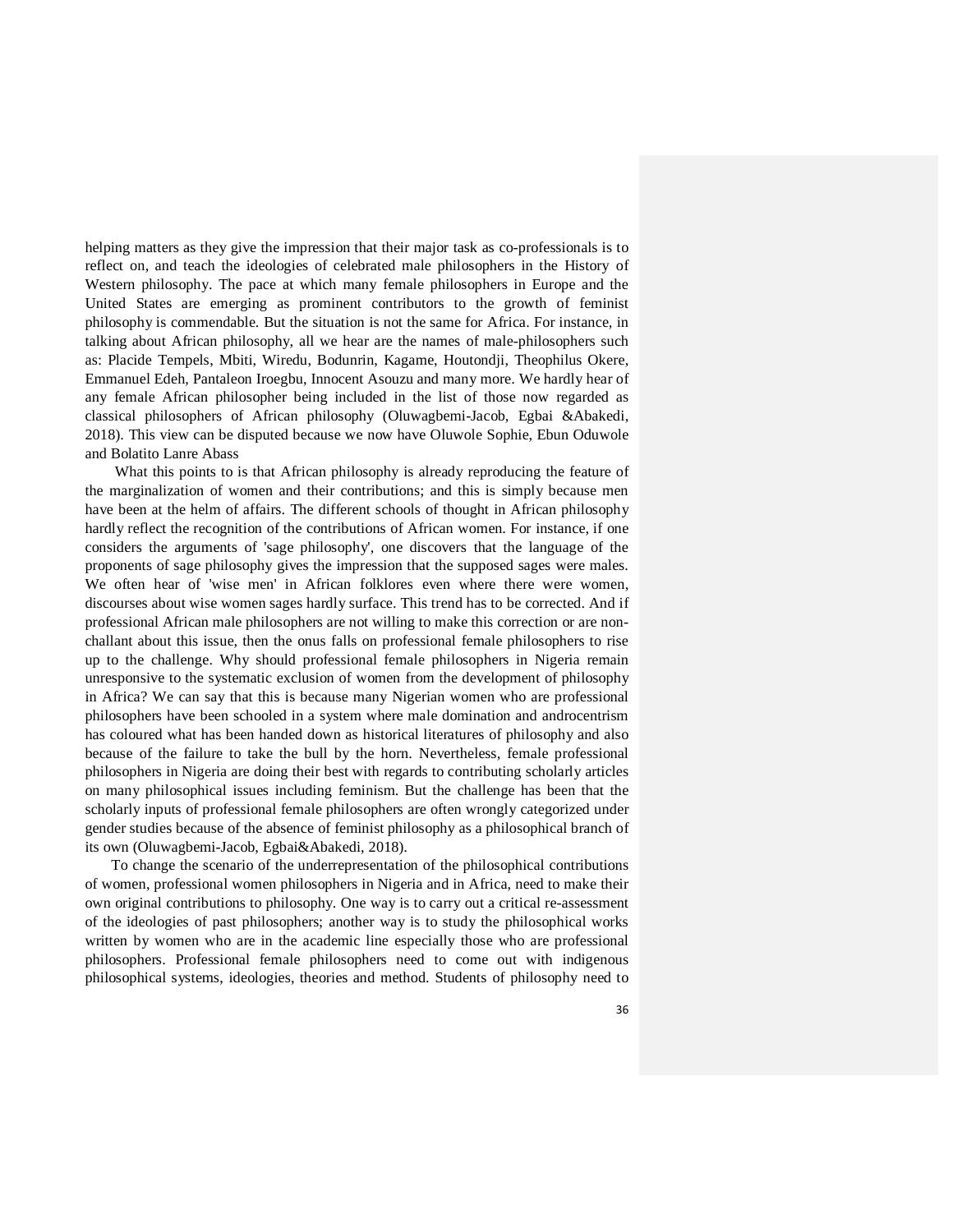study feminist philosophy to get attuned to the recent developments in this field. Feminist philosophy needs to be included in the curriculum of philosophy in all Nigerian Universities, public and private. This will make undergraduate-students, graduatestudents and lecturers to carryout research in this area. Gender inequality is not only a social problem, it is also a philosophical problem that is waxing stronger and stronger in both developed and developing countries. The failure to include feminist philosophy in the curriculum of philosophy in Nigerian universities is regrettable, as students who are future professionals remain ignorant about the developments in this field; and about the increasing number of female professional philosophers (Oluwagbemi-Jacob, Egbai & Abakedi, 2018).

 Philosophy cannot be static because the problems, with which philosophy is concerned, are not always static but dynamic, evolutionary and sometimes revolutionary. Philosophy should be used to solve human problems. This is how its relevance to the Nigerian people and the justification for its inclusion in the list of courses in the humanities can be shown. If philosophy cannot assist in proffering solutions to the problems that immediately affect us as a nation, then its relevance will be put into question. Since female marginalization, female subjugation, female oppression and gender inequality constitute social problems to the contemporary Nigerian society, Nigerian philosophers need to focus on how these problems can be addressed. Since feminist philosophy is about these categories of problems, it is all the more important for both lecturers and students of philosophy. Any society that oppresses women and denies them the opportunity to be fully human because they are women is still very far from social justice. On his working visit to Kenya, the first African American president of the United States, Barack Obama stressed that Africa can hardly achieve the development it so desires if she does not protect and respect the rights of women. The gender-equality gospel is therefore a key factor for socio-economic development and social justice in democratic systems of government. The earlier, we realize this as a people, the better we will be in the nearest future (Oluwagbemi-Jacob, Egbai & Abakedi, 2018).

#### 4. **CONCLUSION**

 This unit discussed the relationship between feminism and Philosophy, the history of philosophy from a feminist perspective, the branches of feminist/gender philosophy, the method of feminist philosophy, and the relevance of feminist philosophy.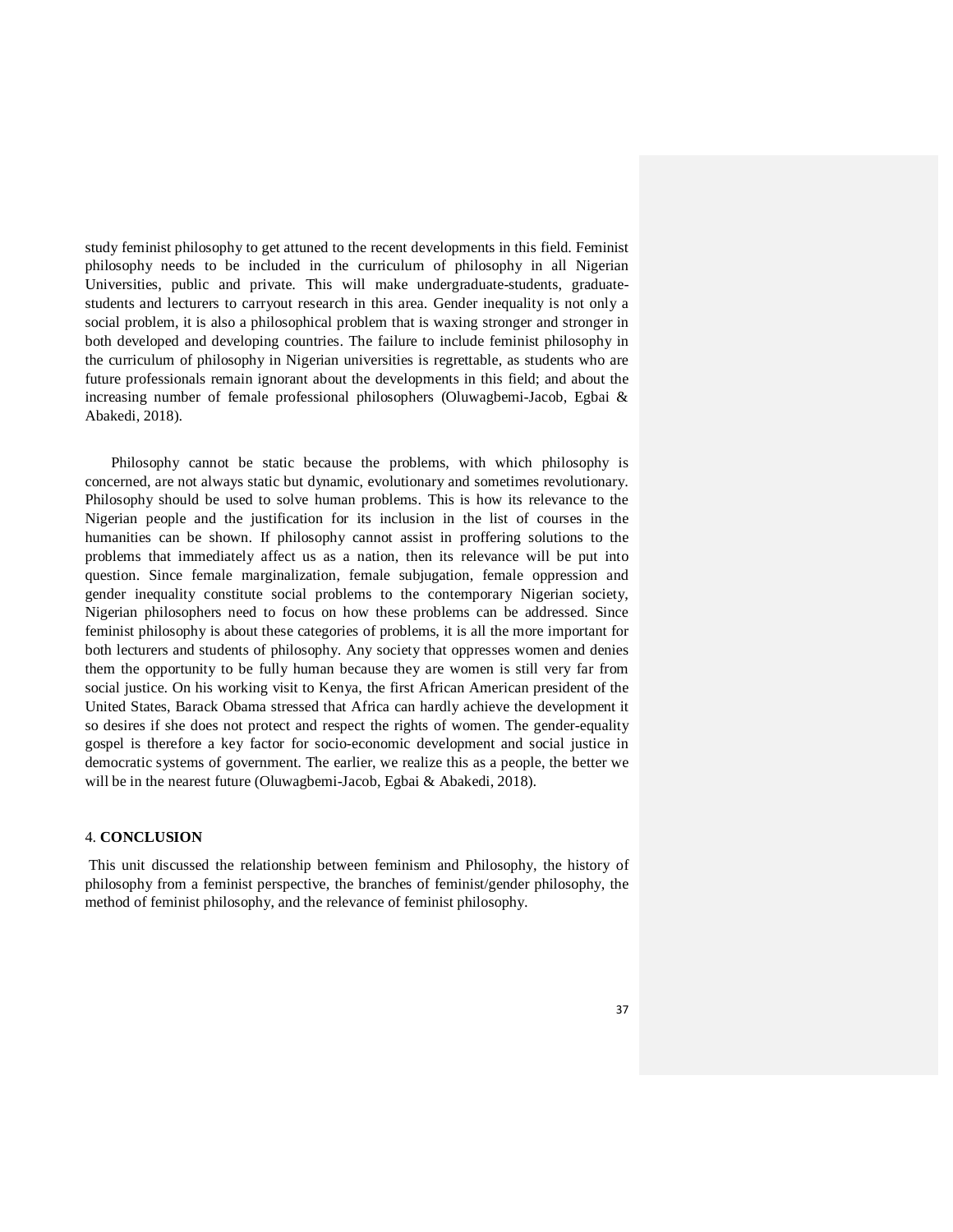## **5. SUMMARY**

 As a reaction to gender inequality in the documentation of history and in the discussion of historical ideas, feminist scholarship have argued that the way gender philosophy should go is by reexamining old documentations to fish out sexist and androcentric misrepresentations of the nature women and the female sex, to include the achievements of women and their views/innovations as well as their standpoint and positionality as the immediate victims of such large scale systems of oppression and marginalization

## **6. TUTOR MARKED ASSIGNMENT**

- Discuss the relationship between Feminism and Philosophy
- Name and discuss briefly, the branches of Gender/Feminist Philosophy
- Discuss the Feminist Method used in Feminist/Gender Philosophy
- How is Gender/ Feminist philosophy relevant?

### **7. REFERENCES/FURTHER READING**

- Chinwenzu. 1990. A*natomy of Female Power: A Masculinist Dissection of Matriarchy*. Lagos:
- Dukor, Maduabuchi. 1998. Philosophy and Politics: Discourse on Values and Power in Africa. Lagos: Obaroh &Oginaka.
- Fricker, Miranda. 2008. "Feminism in Epistemology: Pluralism without Postmodernism". *The Cambridge Companion to Feminism in Philosophy*. Ed. Miranda Fricker and Jenifer Hornsby. Cambridge: Cambridge University Press.
- Harding, Sandra. 1996. "Is There a Feminist Method?" *Feminism and Methodology: Social Science Issues*. Bloomington and Indianapolis: Indiana University Press.
- Haslanger, Sally. 2000. "Feminism in Metaphysics: Negotiating the Natural". *The Cambridge Companion to Feminism in Philosophy*. Ed. Miranda Fricker and Jenifer Hornsby. Cambridge: Cambridge University Press.
- Hornsby, Jennifer. 2000. "Feminism in Philosophy of Language: Communicative Speech Acts" *The Cambridge Companion to Feminism in Philosophy*. Ed. Miranda Fricker and Jenifer Hornsby. Cambridge: Cambridge University Press.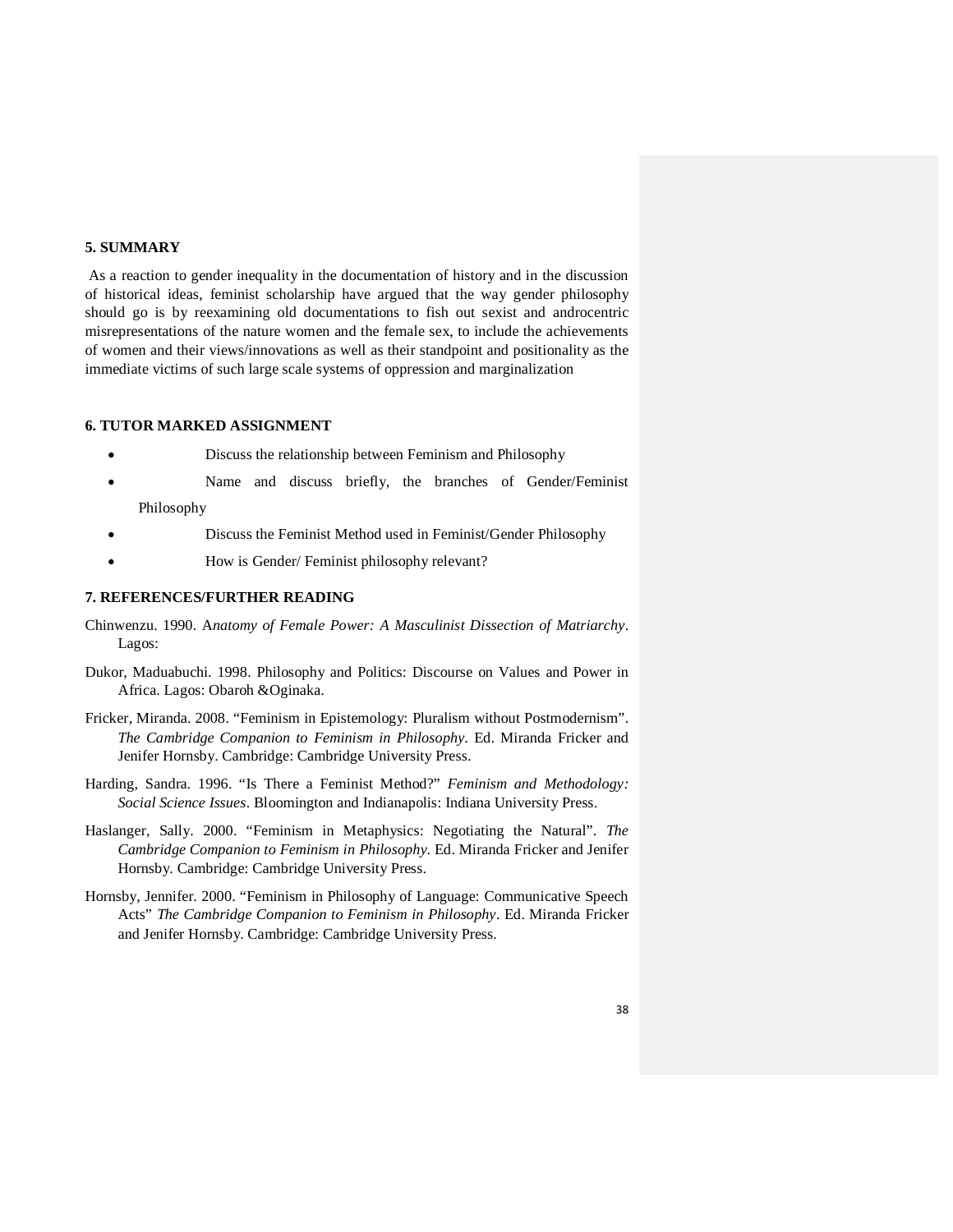- James. Susan. 2000. "Feminism in Philosophy of Mind: The Question of Personal Identity" *The Cambridge Companion to Feminism in Philosophy*. Ed. Miranda Fricker and Jenifer Hornsby. Cambridge: Cambridge University Press.
- Langton, Rae. 2000. "Feminism in Epistemology: Exclusion and Objectification". *The Cambridge Companion to Feminism in Philosophy*. Ed. Miranda Fricker and Jenifer Hornsby. Cambridge: Cambridge University Press.
- Oluwagbemi-Jacob, D., Egbai, M.& Abakedi, D. 2018. *A General Introduction to Feminist Philosophy.* Kindle Edition
- Scheman, Naomi. 2000. "Feminism in Philosophy of Mind: Against Physicalism". *The Cambridge Companion to Feminism in Philosophy.* Ed. Miranda Fricker and Jenifer Hornsby. Cambridge: Cambridge University Press, 2000.
- Witt, Charlotte. 2005."Feminist History of Philosophy". *Feminist Reflections on the History of Philosophy.* Eds. Lilli Alanen and Charlotte Witt. New York, Boston, Dordrecht, London, Moscow: Kluwer Academic Publishers. Web.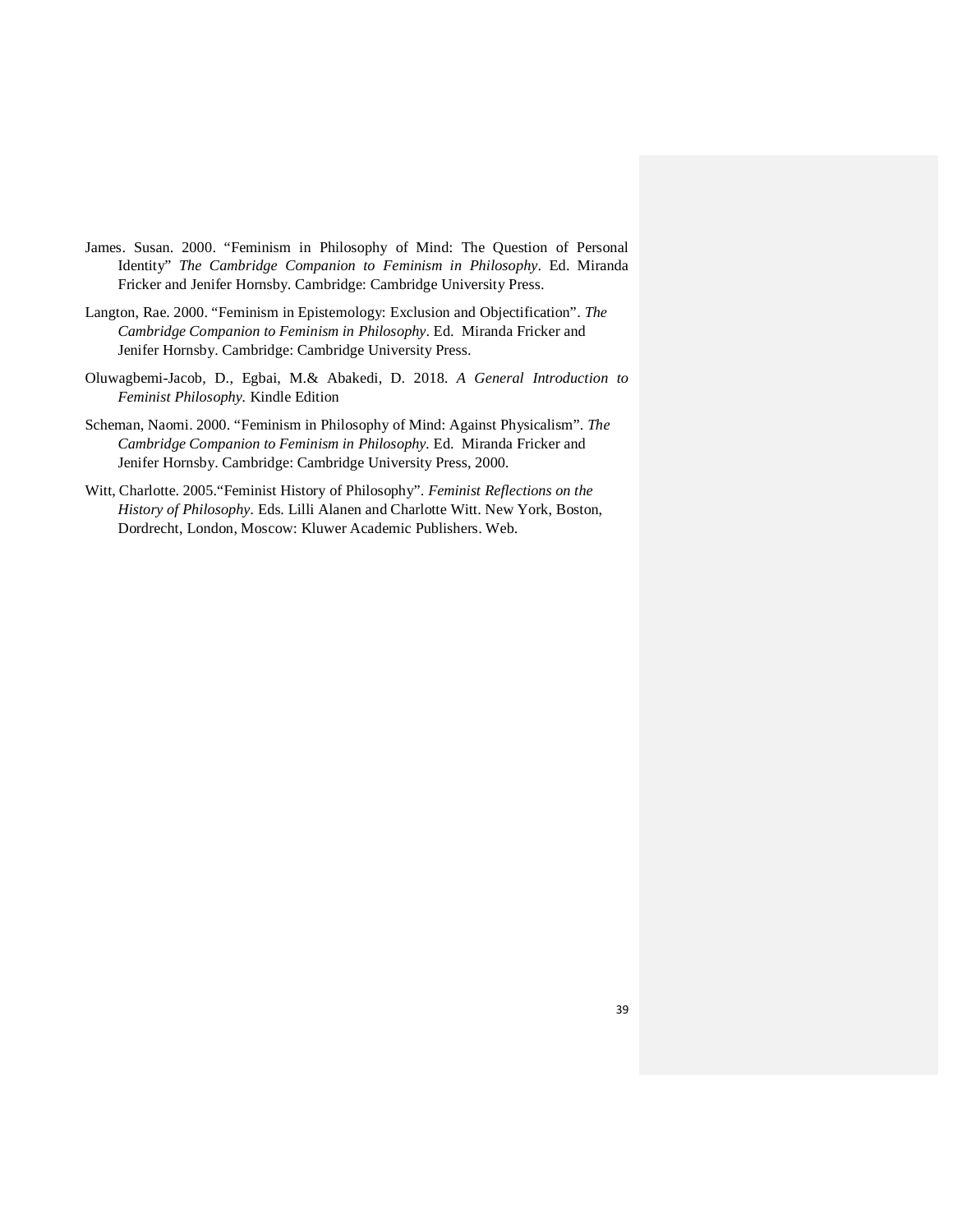# **MODULE 3: ONTOLOGICAL ISSUES IN GENDER AND FEMINIST PHILOSOPHY**

## **Unit 3: Metaphysics in Gender Philosophy**

- 1.0 INTRODUCTION
- 2.0 OBJECTIVES
- 3.0 MAIN CONTENTS
	- 3.3.1 Some Basic Questions in Gender/Feminist Ontology
	- 3.3.2 The Nature of the Woman and the issue of Misogyny in Philosophy
	- 3.3.3 Argument from Essence
	- 3.3.4 Argument from Difference
	- 3.3.5 Sex and Gender on Being and Becoming
- 4 CONCLUSION
- 5 SUMMARY
- 6 TUTOR MARKED ASSIGNMENT
- 7 REFERENCES/FURTHER READING.

## **3.0 INTRODUCTION**

The question of the nature of the woman has been extensively discussed. Questions bordering on biology, ontology, sociology and psychology as it concerns the feminist approach has been attempted by many feminist scholars. Since this is a work on gender philosophy, this unit focuses on some of the basic ontological questions asked in feminist ontology, the issue of misogyny in western philosophy as it concerns the woman's nature, arguments against gender inequality based on Essence as well as arguments against gender uniqueness based on difference. It should be noted that these issue may be presented under different topics in other works on Gender studies. One reason for this is that different authors try to make discourses relevant to the issues in their respective contexts. But this unit tries to capture in a very brief way some of those issues.

### **2.0 OBJECTIVES**

This unit will help students to:

2.1 Some Basic Questions in Feminist Ontology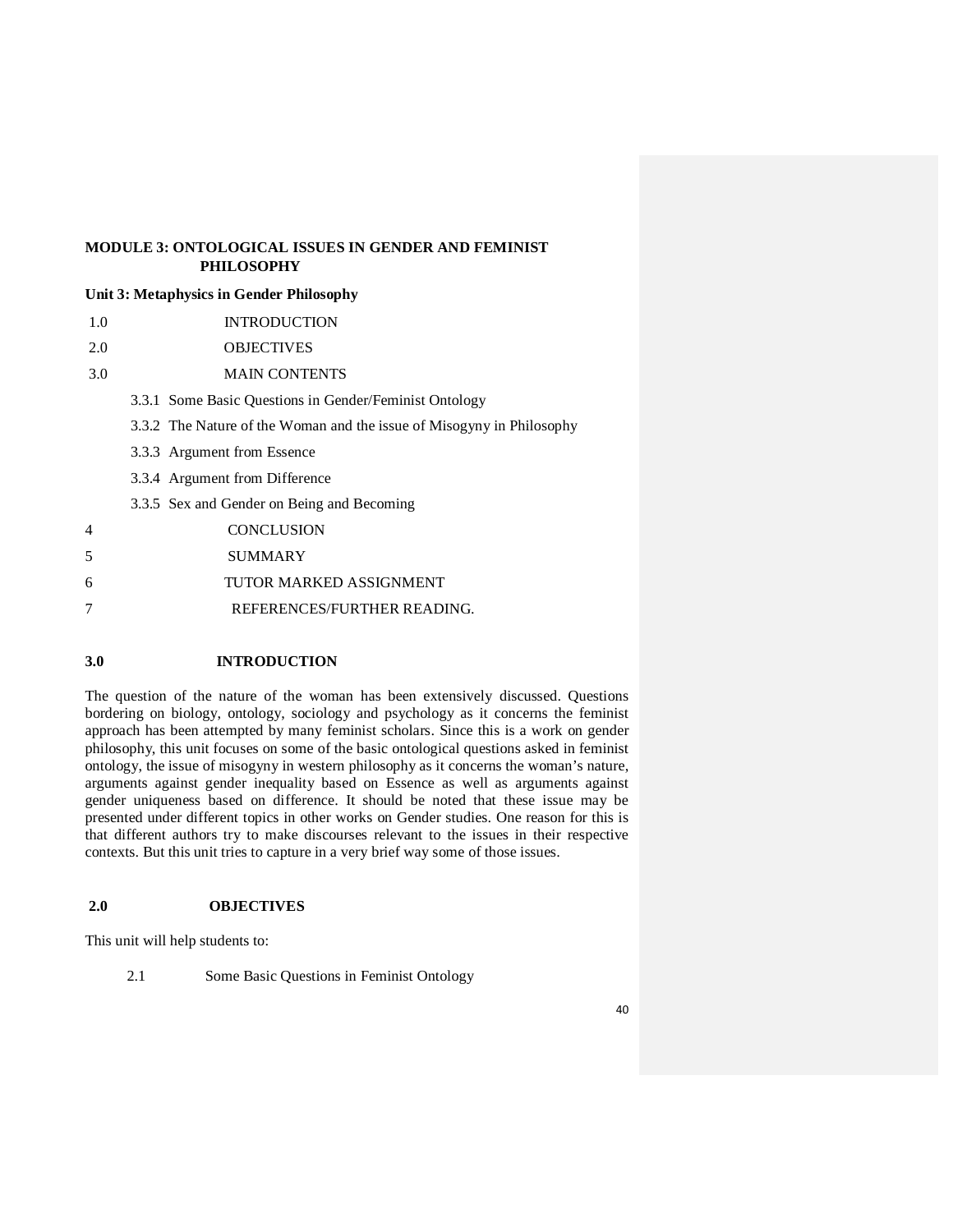2.2 The Nature of the Woman and the issue Misogyny in Gender Philosophy

- 2.3 Argument from Essence
- 2.4 Argument from Difference
- 2.5 Sex and Gender on Being and Becoming

## **3.3.1 Some Basic Questions in Gender/Feminist Ontology**

The following are some of the questions asked in feminist/gender ontology

- Are there peculiar metaphysical assumptions or patterns of thought that feminists and feminist philosophers should challenge or endorse?
- Have metaphysical claims of present and past philosophers about what the nature of the woman is supported sexism; if so, how?
- To what extent are our philosophical frameworks or ontological worldviews for understanding the world distorting reality in the sense that they privilege men or are disadvantageous to women?
- What is the relationship between the social world and the natural world; is our construction of the social world a necessary reflection of the natural world?

The questions numbered 1 to 4 can be further summarized into two basic inquiries (i) whether the history of philosophy past and present have instances where sexism was or has been mistaken for truth or (ii) whether it is correct or wrong to describe social normative principles necessarily as natural principles or essences.

### **3.2.2 The Nature of the Woman and the issue of Misogyny in Gender Philosophy**

Misogyny in Metaphysics can be seen to be the standard problem of feminist metaphysics. Many metaphysicians have had something to say about the origin, nature and definition of womanhood. Some have justified the subordination and subjugation of the female sex by presupposing that there is something about the woman's nature which necessitates her subordination by males. The task of correcting sexist claims in metaphysics can only come after reading what has already been postulated, theorized and documented. Some of our very much celebrated philosophical geniuses were guilty of the anti-feminist stance because they had played some roles in justifying the subjugation and marginalization of women.

 In his *Phaedo* and *Meno,* Plato did not say whether there is inequality in the soulabilities of the human person as a male or as a female. Nevertheless, his misogynist position appears in his *Republic*, where he mentions that the female members of the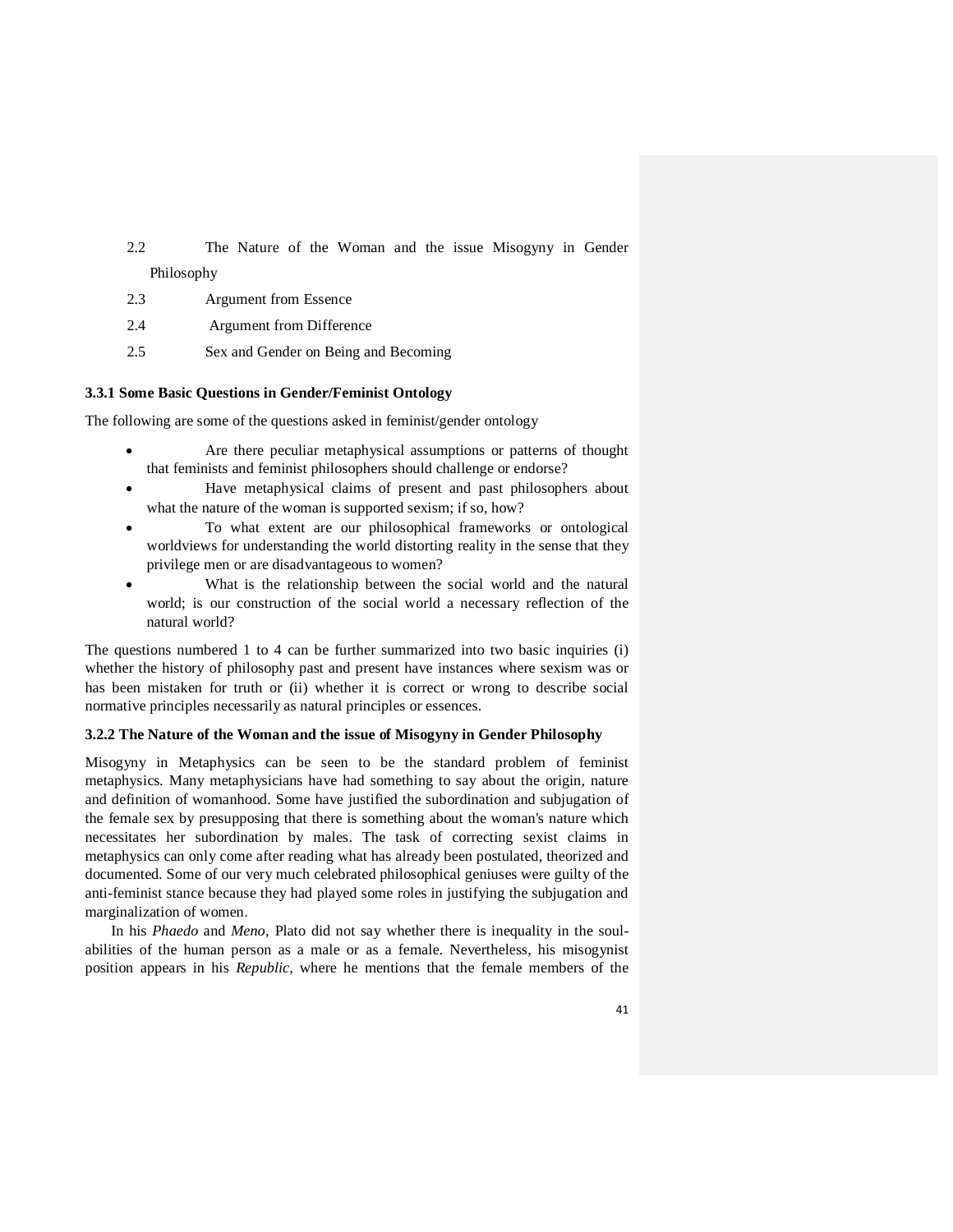guardian class are not to be elected as kings but are to serve as servants of the state with the principal duty of making babies for the male elites of the guardian class; and that women of the guardian class are to be exempted from monogamous marriages for no particular woman of this class is to be entitled to any particular man (1974:79). According to Mukherjee and Ramaswamy, Plato later abandoned this line of argument to support monogamy in his work The Laws (1999: 42). Like other members of the guardian class, Plato averred that women are to be exempted from the possession of private property. Thus, Plato is specific about the sex-role of women in the guardian class but he does not assign the exercise of political authority to them as a gender role. Some scholars describe Plato as a feminist because he gave room for women to be part of the guardian class; however, this position is not shared by everyone because somehow, he excluded women from the main business of kingship. This is a pointer to an early attempt at a philosophical proposal for the marginalization and exclusion of women from key political offices. Plato's idea of marginalization is further aggravated by his student Aristotle. Plato did well to attempt a general definition of the human person, stating his position about ultimate origin of the human person as a cosmic entity with a pre-existent soul that is destined unto eternity as well as his limitations and strengths. Nevertheless, androcentric mindset beclouded his viewpoint, when it came to the question of who can serve as the general ruler of the state. Women are left out by Plato and what appears to be the reason he offers is the sex role of reproduction.

 Kristin Sampson (2005) in her critique of Plato's metaphor of birth in the Timaeus, she observes that Plato's idea of describing things in the cosmos as copies of the ideas in the world of form creates room for the treatment of things in the cosmos as feminine, which is reminiscent of the traditional metaphor of describing nature as a woman. Sampson observes:

> The copies are defective because of this necessary space, which in the Timaeus is portrayed as a feminine figure. I will argue that the metaphor of copying opens up certain ways of thinking about birth and procreation and excludes others, and that this metaphor excludes a notion of two different fundamental principles…I further wish to argue that Plato's philosophy necessitates a conception of the feminine  $-$  i.e. the mother  $-$  as an ideally empty space, devoid of any properties of its own. By connecting space and the mother through the image he presents in Timaeus Plato weaves the concept of space into a pattern of sexual difference. Or maybe it is the other way around: Maybe it is sexual difference that is modeled after the model of a certain concept of space (19).

Sampson's position is that space is presented by Plato in the Timaeus as a somewhat female receptacle in the sense that like the imperfect things it houses, she is also imperfect. That she is the one hindering the similarity of the copies to their father the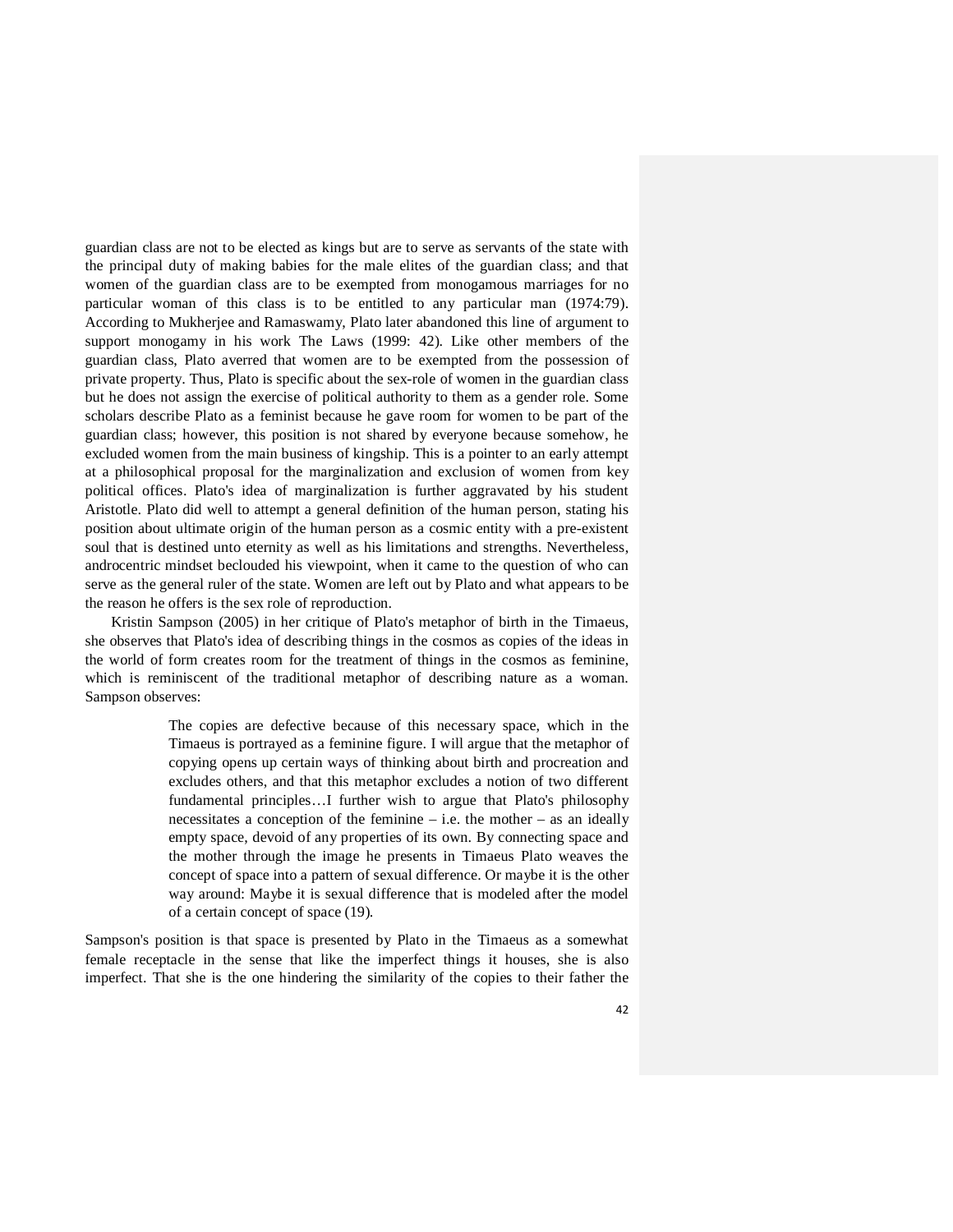forms that gives birth to them (2005:0). In other words, while she is a necessary condition for the material things, at the same time she prevents the material things from being like the forms (20). Similar arguments about the feminist status of nature as given by Sampson border around Plato's concept of (Gê) the earth and time (2005: 20-27).

 A comprehensive list of Aristotle's work is captured by Jonathan Barnes in *The Cambridge Companion of Aristotle* (6-9). His embracive interest in science, astronomy, poetry, philosophy et cetera makes him a father of almost all the current ramifications of epistemological disciplines. Mukherjee and Ramaswamy observe that his most famous books are *Politics*, *Nicomachean Ethics* and the *Eudaemian Ethics* (1953: 96). In an attempt to distinguish human beings from the animals, Aristotle in the Metaphysics observes that man by nature is a rational animal (Book I). In the Politics we can identify two definitive qualities of man as proposed by Aristotle. These definitive qualities are sociability and self-insufficiency. For Aristotle, the human being is by nature selfinsufficient and because of this self-insufficiency, he must live in a natural community and living in a natural community entail living within the political situation of the ruler and the ruled. Aristotle observes in the first book of his *Politics* that this ruler-ruled situation can be despotic or constitutional. It is constitutional when this relationship exists among equals – freemen and freewomen such as husbands and wives or between Kings and citizens. It is despotic when it involves the master and the slave because the slave and the master are not equals. The master is a free citizen whereas the slave is not a free citizen.

 In his book *Metaphysics*, Aristotle identifies rationality as the definitive essence of the human being. In his Politics, he repeats this by averring that rationality is an essential quality of the soul that distinguishes the human being from the animals and the plants (Mukherjee and Ramaswamy 106). In the latter parts of his Politics, he proposes gender inequality even in the practice of virtue or justice between men and women because he considers men as having a superior deliberative rational faculty to women (Politics Bk.1 XII). He also proposes a natural inequality among human beings generally with respect to the faculties and abilities of the soul. For Aristotle, even though constitutional rule ought to exist between the husband and the wife because they are free persons; the wife must necessarily be ruled by her husband for her own sake. The idea of the woman's inequality to the man as a wife, and the idea of the woman's equality to the man as freepersons, amounts to a contradiction that Aristotle may not have noticed.

 The rationalization given by Aristotle for the inferiority of the woman to the man is that the woman is naturally and biologically determined by some limitations that necessitate her subordination and subservience to the man. One of these limitations, according to Aristotle, is the absence of authority in the woman's rational deliberative faculty (*Politics*, Bk.1. XII). McClelland in summarizing the first book of Aristotle's Politics observes that: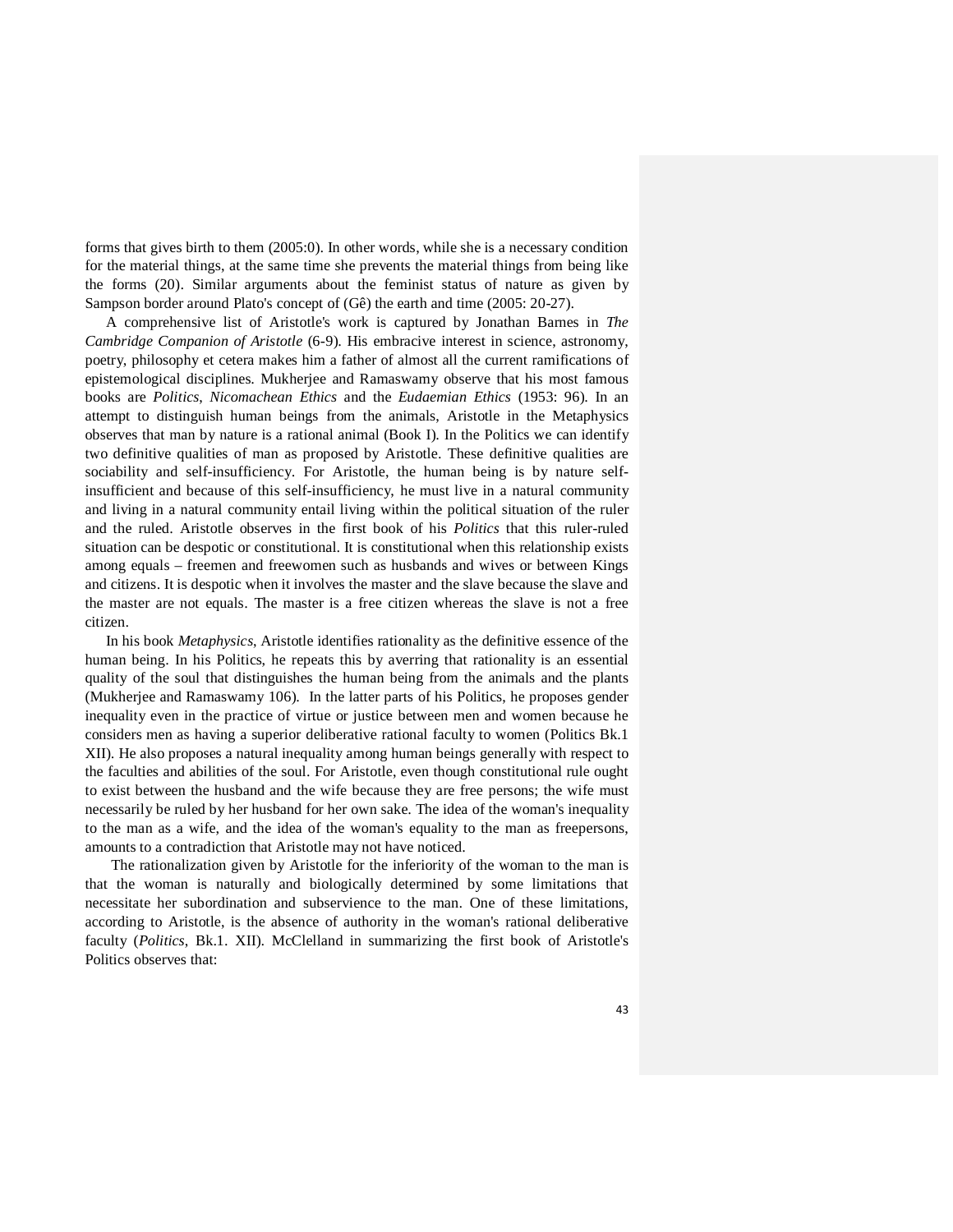Aristotle ... discusses the forms of relationship, which naturally occur in a household on the basis of the possessions of 'reason' (the capacity to direct one's own life and so the life of others). ...freemen in whom the directive faculty naturally rules over others, including wives (because the directive faculty, which exists in women, is inoperative); slaves having no reason are ruled as tools or beasts of burden (1996:57).

In her article "Feminism in Ancient Philosophy", Sabina Lovibond captures Aristotle's logic of presentation in the Politics in a succinct way that reveals his intention to present a logically consistent philosophical theory of human nature and the state. We shall simply highlight how this logic of presentation goes in a summary-manner as follows:

- In the Politics (1253a20-25) and de Anima (412b18-20), Aristotle holds that the essence of a thing is to be identified with its function as part of an organic whole. This is because nature does nothing in vain (Pol. 1256b21), that is, there is a purpose to everything in nature (Lovibond 2000:12). Therefore, in order to understand a thing, we must first find out its ultimate purpose.
- Nature is hierarchical in the division of purpose to things; some things are just meant to serve the purpose of others as in serving as food (Pol. 125b15-20). For instance, animals that are lower in the hierarchy are by nature to serve human beings as food. In this way, there is a natural principle of domination by the one who is higher.
- On the basis of (ii), it is therefore only natural that the things higher in the hierarchy must dominate or rule the ones that are lower. This principle should also exist in human society both in the private household and in the public.
- The household is analogous to the natural world. Just as some things are higher and dominate over the lower ones, so too should it be in the household. Those that have greater responsibilities and consequently greater authority are to rule and dominate over the others that are under them. In the household, nature's hierarchy must be allowed to take its effect. The males have greater responsibilities and are therefore to rule and dominate the females for it is the natural function of the males to dominate and rule, while it is the natural function of the females to be ruled and dominated by the males for their own good (2000:12-13).
- According to Lovibond's reading of On the Generation of Animals, Aristotle observes that in sexual reproduction the 'body' comes from the female while the 'soul' comes from the male; that the male is the proximate motive cause, to which belong the logos and the form. Since the logos and the form is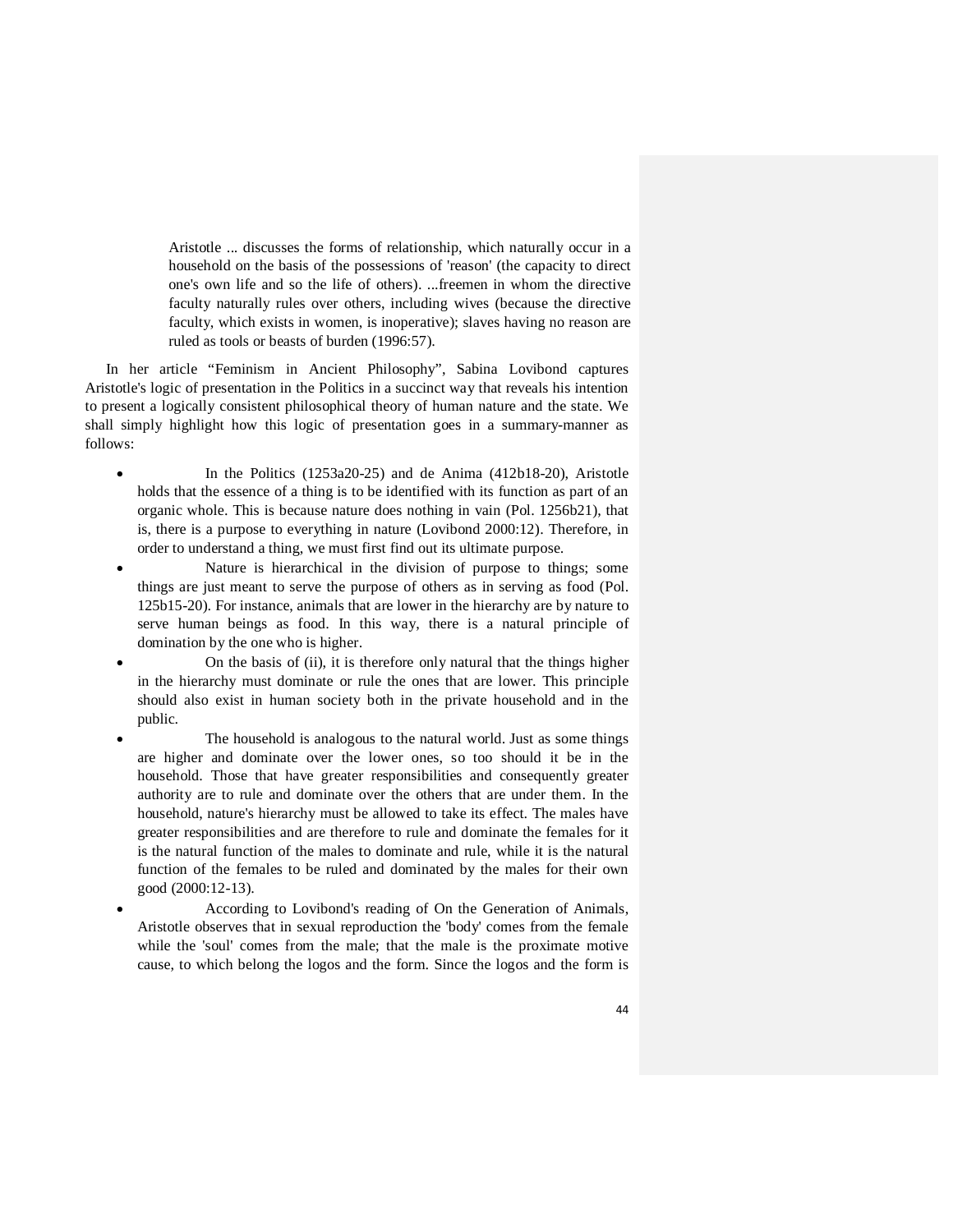more divine and better than matter, and since in reproduction this comes from the males; then wherever possible and so far as possible, the male is superior to the female (13).

From the foregoing, there is a conscious effort to preserve biological inequality from an androcentric perspective and mistaking social inequality for natural inequality. Aristotle thought that biological inequalities were natural definitions necessitating social inequality in the assignment of gender roles. So, we discover that Aristotle started off in his Metaphysics to define human beings as rational animals but only ended up in the Politics to assign an inferior rational deliberative faculty to women, and presumed that this was a natural definitive feature of womanhood, their functional essence and the reason for which they should be ruled, marginalized and subjugated in the society. Of course, it is not only women that are affected in this derogatory social construction of gender by Aristotle. Some males were also seen as having no deliberative rationality at all, namely, those born as slaves. Lovibond throws more light to this observation as follows:

> When Aristotle opines that we should look upon the female state as being as it were a deformity, though one which occurs in the ordinary course of nature, he lends his authority to what has proved remarkably a durable conception of the female animal, qua female, as defective. And this supposed defectiveness is as much psychological as physical, for we read in Politics I (1260a10ff.) that 'All these persons [freeman and slave, male and female, adult and child] possess in common the different parts of the soul [namely, the rational/ruling and the irrational/ruled elements]; but they possess them in different ways. The slave is entirely without the faculty of deliberation; the female indeed possesses it, but in a form which remains inconclusive [akuron, lacking in authority]; and if children also possess it, it is only in an immature form (13).

So, it is quite clear in the Politics that by implication, the definition of the human person as a rational animal does not apply to all classes of human beings or in the same degree. Aristotle thus opines that not all human beings are deliberatively rational after all, and that some human beings are more rational than the others.

 In his treatise on slaves, Aristotle acknowledges that slaves by birth bred their kind. The implication of this is that slaves had wives and children who were also slaves. Therefore, it is not logically out of place to say that they were both male and female slaves who were slaves by nature. And if as he said, slaves by birth had not deliberative faculty at all, and that males have superior deliberative faculties than females; then it is not clear what the status of a male slave in connection with a female slave is, over the issue of absence of deliberative faculty. One may ask whether it is plausible to ask if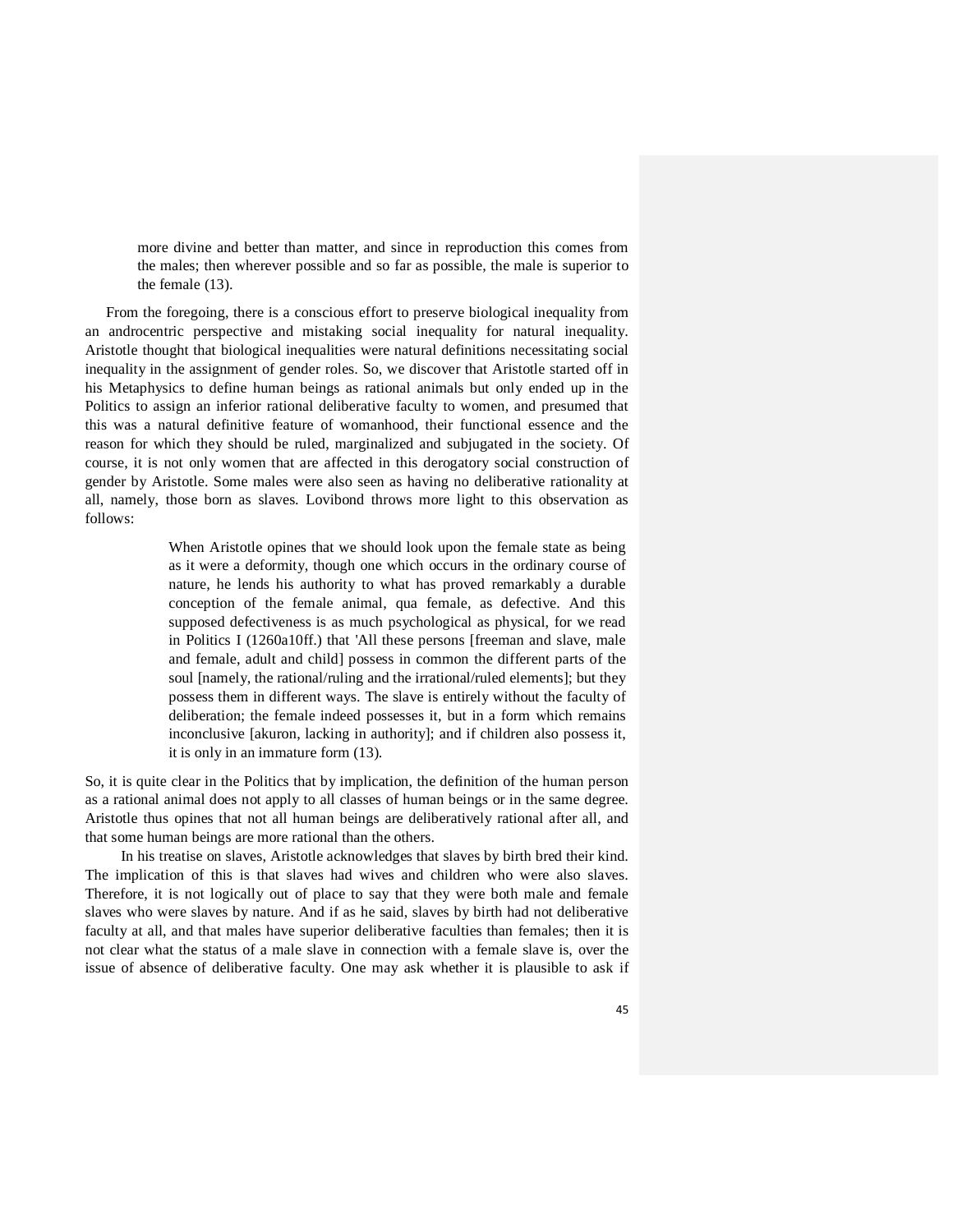there is a variation of degree in the lack of this faculty between male slaves and female slaves. But what is most likely is the existence of males with deliberative faculties higher than women as well as male slaves, with no deliberative faculties at all. There are also women with deliberative faculties inferior to those of the males that are not slaves by birth, at the same time there are women (slaves) with no deliberative faculties at all. This was a very dangerous philosophical position, which Aristotle may not have thought about because he was a product of the culture of his time and his philosophical prowess could not lift him beyond cultural presuppositions that were sexist.

 Aristotle's definition of womanhood along misogynist perspectives therefore points to the fact that even he himself did not recognize that he was a slave to the cultural ambivalences of a male-controlled society at the time. A feminist once said: "If Aristotle were to return to the world now, he will weep for his ignorance; he will see educated women competing in all ramifications of societal life even where he had warned they should not be allowed to go".

 In the *Politics*, after declaring the woman to be physically and rationally inferior to the man, Aristotle goes ahead to claim that the woman's proper place in the society is in the home, controlled by her husband (www.constitution.org). Thus, the role of the woman in the society is summarized by the notion of household keeping and it is in respect to the latter that Aristotle avers that the woman should be educated and trained only in gymnastics and domestic arts to enable her manage the household, bear and raise children and remain obedient and pleasing to her husband (Politics Bk. 3. www.constitution.org). For Aristotle, arts like medicine or gymnastics are practiced for the sake of the patient, so, it is for the sake of the woman and the household that training in gymnastics and domestic arts should be undertaken (Politics Bk. 3. www.constitution.org). Aristotle argues that both sexes are constitutionally equal only with respect to the legal status of being free but with respect to anything natural and biological, the females are inferior. So, what turns out as his theory of legal freedom for the woman is ironically being free only in the sense of not being a slave but in subservience to the bondage imposed on her by a patriarchal and phallocentric system. Aristotle's reduction of the role of women to the household or to their husband's homes implies that the woman is a political animal only in her husband's home. Female politics in Aristotle's Aristocracy is in other words, a subservient-domestic politics of being ruled by her husband. Outside the home, Aristotle observes in the Politics that the woman should remain silent for her silence in the society is her glory (Bk.1. chap.1).

 Therefore, the central argument in the philosophy of Aristotle concerning the relationship between the human nature and the state is that of gender inequality. As we have made effort to explain in this section, Aristotle argued extensively to show that nature is filled with inequalities and as such even human nature expresses inequalities. Hence, within humankind, inequality is a natural principle. Reading through Aristotle's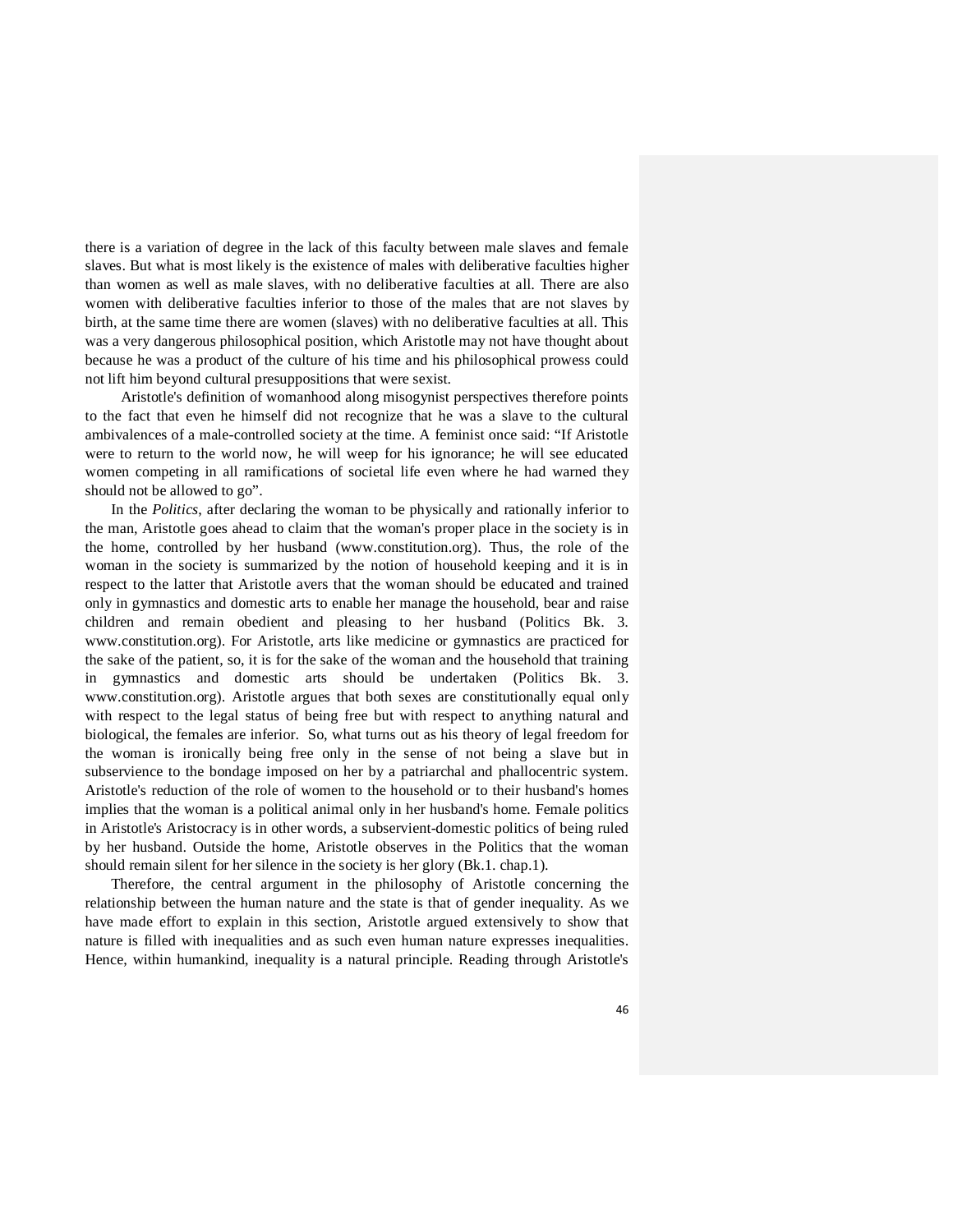*Politics*, we can draw out certain positions that are implied by Aristotle's propositions on the nature of women and their role in the society:

- Males are biologically, mentally and essentially superior to females. In view of this natural superiority, females are by nature destined to be ruled and dominated by men. Thus, biological inequality is a reflection of inequality in essence, which serves as a basis for the rationalization of female subjugation.
- Married women must out of natural necessity be ruled by their husbands and must remain absolutely obedient to them. Women are naturally destined for a monogamous home in the city-state.
- Citizenship is meant for the most superior kind of human beings. Males are naturally superior to the females. Hence, they are the only qualified sex for citizenship. Women, who are firstly inferior to males generally as well as to their husbands cannot constitute the citizenship class for in their natural inferiority to the males, they can neither act justly, virtuously or courageously like the males.
- Since they cannot be citizens or are not fit to be citizens, they cannot rule any city-state, community or village. In other words, they cannot hold political offices. Hence, they are not qualified by nature to compete with the males with respect to civil services rendered outside the home. In other words, women are by nature unfit to be civil servants or politicians.
- Since their inferior mental status cannot guarantee an equal competition with the males, with respect to virtue or courage, then women are not fit to defend their city-states. In other words, women cannot join the army or police or other paramilitary establishments.
- The ultimate reason therefore for a woman's existence is child rearing and the satisfaction of a patriarchal monarch – the father of the home.
- Women should be educated in gymnastics and domestic arts only for the purpose of satisfying matrimonial roles. Hence, women must have an inferior kind of education befitting their sociological status of subservience to the males. Such education is therefore not for the labour market.
- In a nutshell, women must glorify themselves in the society by remaining quiet and staying off legislative, judicial and executive deliberations and decisions.).

Dorothy Ucheaga observes that Aristotle's position is tantamount to the denial of women basic political rights such as the right to vote and be voted for as well as the denial of the right to be part of the decision-making process that shape the patterns of society (2005:41). What this logically implies is that for instance, on Aristotle's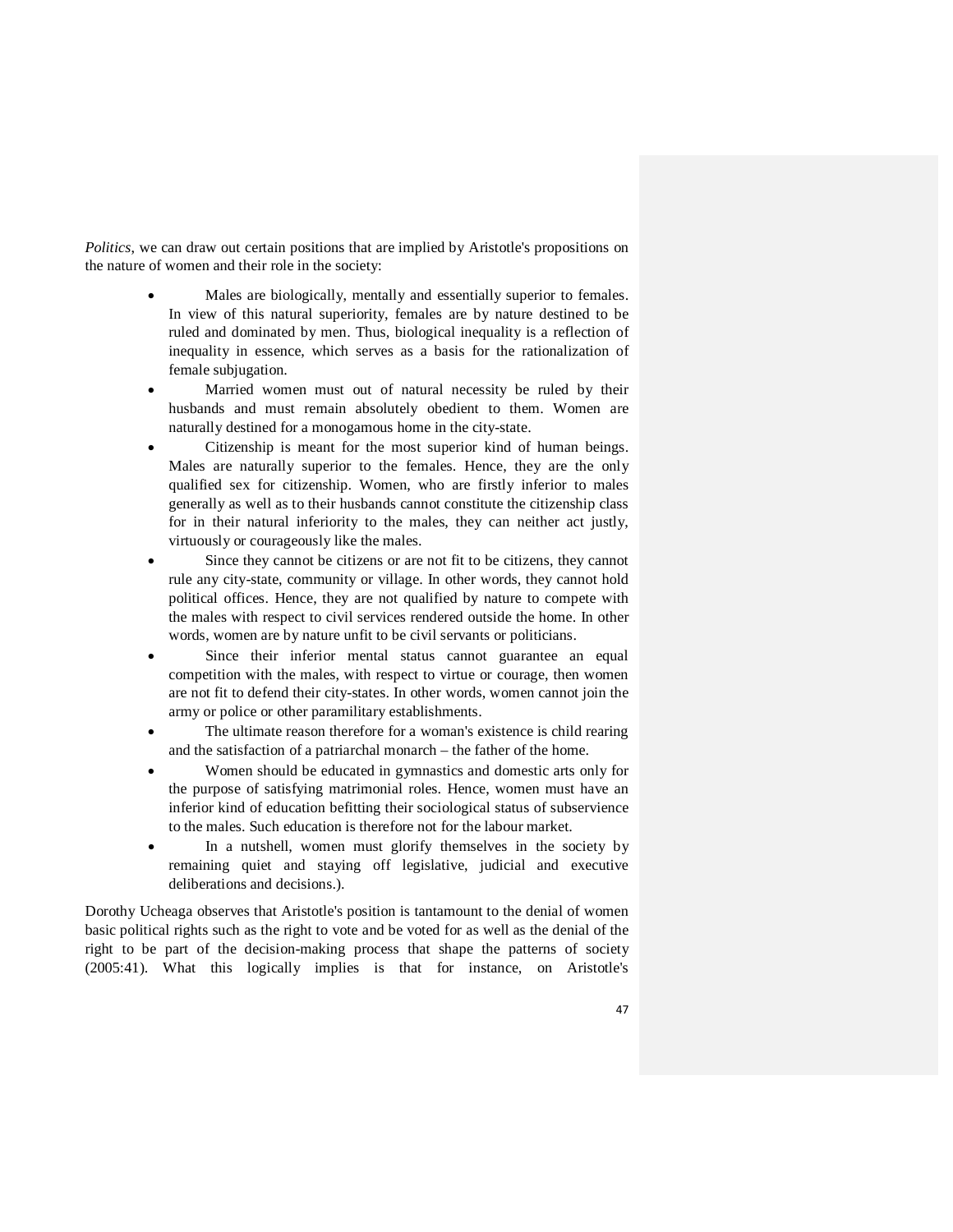recommendations, women should not be elected into key political offices like the Presidency, the House of Representatives or the Senate or even be appointed to serve as public officers. For Aristotle, women are not born to rule but to be ruled in all ramifications of authority by men. In short, Mukherjee and Ramaswamy summarize it all; that according to Aristotle, the woman's rightful place in the society is in her husband's or marital monogamous home (2005:41).

 Discourse on female participation in politics is hardly seen to be a dominant feature of the philosophies of the medieval age and other medieval schools of thought. However, some of those who attempted to say something about the nature and function of women followed in the classical tradition of conceiving women as the second sex, and on this ground, are naturally bound for chauvinistic marginalization and subjugation.

 According to Osborne, Aquinas sees the male's sex role of begetting as a peculiar ability that the male has which the female does not have. This ability he calls the power of generation (1979: 69). According to Joan Chittiser in the book *Women Ministry and the Church,* Aquinas defined the woman as a misbegotten male (1979: 6). If Chittiser reading of Aquinas is correct, then Aquinas would be saying that the woman is a biological defect. This position is actually asserted by Reuther in her book *Introducing Redemption in Christian Feminism*. Reuther avers that Aquinas taught that the female sex is biologically defective and lacks the fullness of human nature; and because of this, she has to be ruled by the male since her condition makes her incapable of exercising public leadership in the church or in the state (33). Granted that during Aquinas' time, the science of biology was not as fully developed as we have it today; one can understand why it was possible that speculations about the nature of the sexes that were scientifically proven could pass as knowledge. But if we may ask, what is the fullness of the human nature that is in the male and not in the female? Certainly, whatever is meant by the fullness of human nature is a metaphysical claim that cannot be investigated by science. But if this has anything to do with human anatomy, then the question will arise whether there is any part of the human body that carries the fullness of the human nature that is in the male but not in the female. Besides the differences of the reproductive organs, one wonders whether there is any organ in the male that is not in the female. Even if we look at it from the perspective of the soul, what guarantee is there that we can establish an essential difference between male-soul and female-soul; or does it mean that sex-binary extend to the soul?

 One of the modern philosophers that dealt a devastating blow on the female sex was John Locke. Locke made the proposition that the man is naturally stronger and abler than the woman. It is not clear on what grounds Locke had based his theory of inequality. It is not also clear whether Locke was talking about the strength of muscular abilities or of perseverance or in the management of temperaments or emotions or in the endurance of suffering et cetera. But what stands as a derogatory definition on the nature of womanhood is his position that the woman was cursed by the Supreme Being at the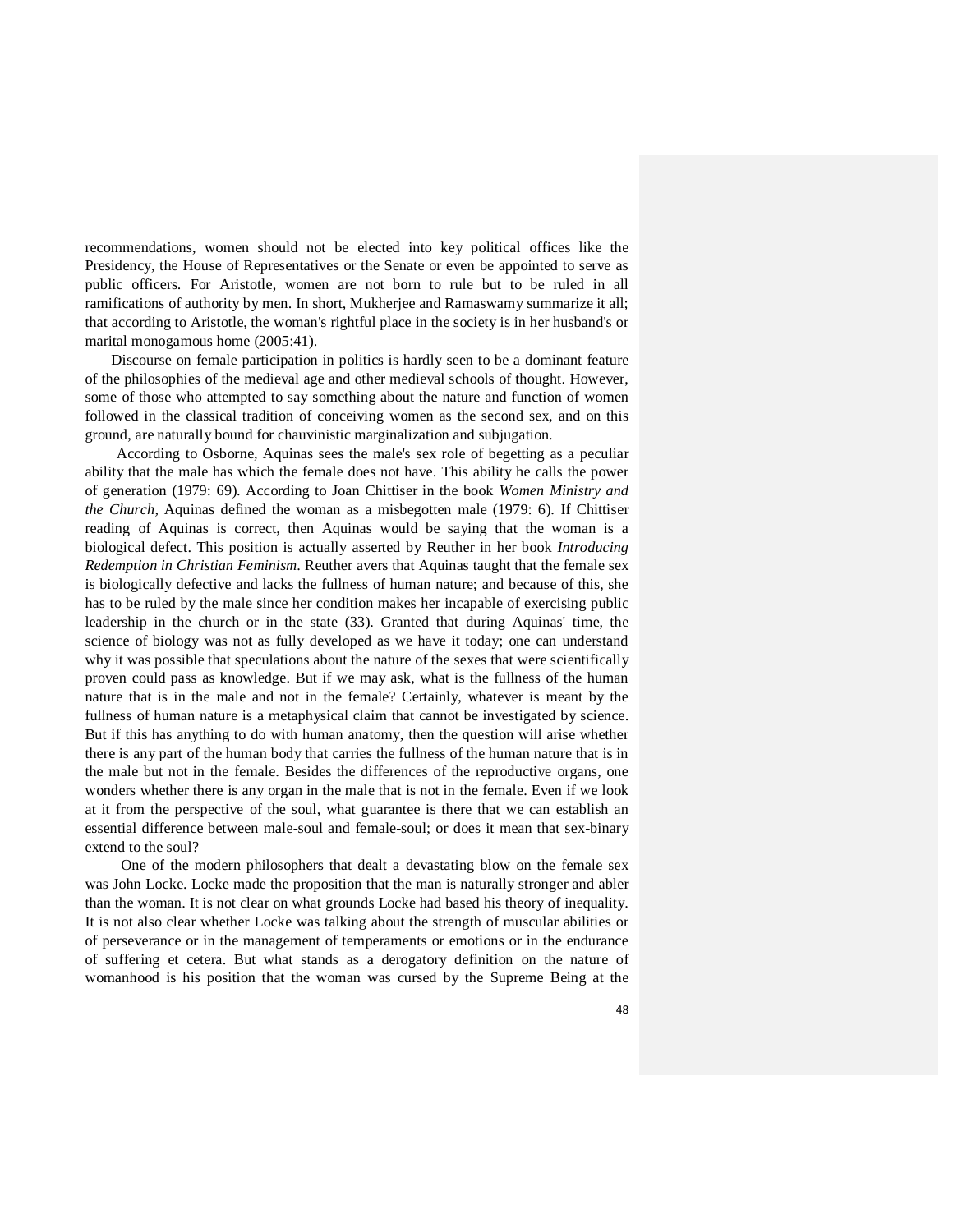beginning of anthropological order, to be dominated and ruled by the man (209). In one of his books, *Two Treatises of Civil Government*, Locke avers that the woman consents to the man's domination by marital contract, which originates ultimately as a curse placed on womanhood by God (1960:209-210). In other words, the woman has a pre-established destiny of male domination especially whenever she decides to go into a marital contract by consent. What this means is that any woman who so desires to enter into marriage must make up her mind to accept the man's domination.

 The idea of a sex cursed by God is a metaphysical claim indicating that the female sex has a natural function that arises from a supernatural curse. This represents Locke's attempt to distinguish the definitive nature of the male sex from the female sex. There are as many implications as there can be of defining the nature of the female sex as essentially cursed. One who applies this mindset can subject women to all kinds of inhuman treatment and abuse. This is one of the damages that Locke's philosophy has done to the dignity of womanhood. Feminist metaphysics is concerned with an apologetics against such positions in metaphysics. There is no reason why the definition of the female sex as a cursed sex should be presented on the table of what philosophy must offer to the human society for the resolution of existential problems and for social justice to prevail in the society.

 In his *Emile* Rousseau made a lot of statements that can be described as anti-feminist. But we are particularly drawn to a metaphysical pronouncement that is anti-feminist and very much annoying and derogatory, which sees the woman as a tool for the man's sexual delight and pleasure. Mukherjee and Ramaswamy quote Rousseau as observing thus:

> Woman is specifically made for man's delight. If man in his turn ought to be pleasing in her eyes, the necessity is less urgent…if a woman is made to please and to be in subjection to man, she ought to make herself pleasing in his eyes and not provoke him to anger (1999: 231).

This observation reduces womanhood to a tool for man's appeasement, sexual gratification. And in this respect, her place is the private space of the home (Mukherjee and Ramaswamy 1999: 252). One can imagine what the implications of this remark are for women in the society. It can give rise to sex-trade, prostitution, sex-slavery, rape, child molestation et cetera.

### **3.3.3 Argument from Essence and Difference**

Different authors and scholars have used the concept of essentialism in different ways. Some authors use the concept to name the practice by feminists to argue that both the male and female sex have the same essence, in that sense, they are equal by virtue of belonging to a specific organic class, which we call humankind (rather than mankind because feminist metaphysicians frown at the use of the latter concept to name the human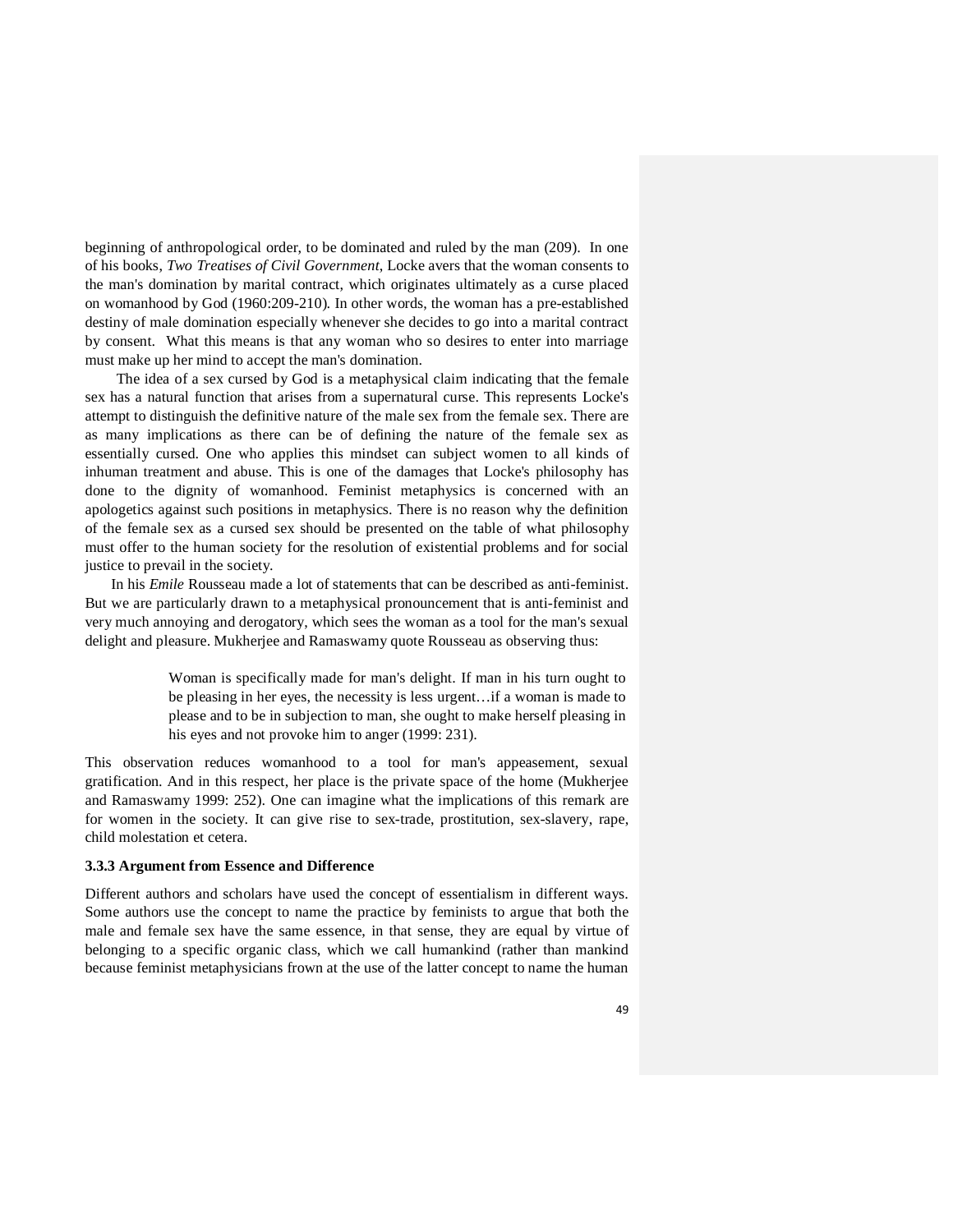race). Other authors use the concept of essentialism to name the presupposition that feminist struggles have a common form because the problems of women are similar across the globe. For instance, they argue that the different branches of feminism have a unique form, namely, the liberation of women from androcentric oppression and undue suffrage. These perspectives of explaining essentialism in feminist metaphysics has logical implications for feminism. For instance, for those who regard essentialism as naming the sameness or oneness of "nature" between males and females; the feminist theory that arises out of the logic of essentialism can be represented as follows:

- In nature, the male and female are equal; they are born equal, they have one nature, which distinguishes them from other animal species.
- On the premise of the equality of the sexes or on the presupposition of their possession of one nature, the following feminist claims are anchored: (i) that human rights and civil privileges should be shared equally; (ii) that opportunities to civil and public service, education, self-empowerment, politics and decision-making processes, should be distributed equally between the sexes; (iii) that undue marginalization and subjugation of the female sex and the favoritism of the male sex in the family with respect to ownership of property, right to ancestral and parental inheritance, personal opinion et cetera, should cease. (iv) Therefore, that gender roles in the society should be constructed along the basis of the natural equality between males and females.

 For others who regard essentialism as naming the uniqueness of the form of all feminist struggles against women oppression; the logical implication for feminism is that for instance, what is good for "white women" is also good for "black women". In other words, that social justice understood as the halting of gender inequality in all its possible ramifications of need and interest, should not exclude any category of women in the world. More so, women who feel they are struggling against one kind of sexist practices and marginalization are not to be found promoting some other forms of sexist practices and marginalization either from the angle of tribalism, classism, racism, fanaticism and selfishly motivated interests and greed for wealth, fame and power. Indeed, the logic of the essentialists is simple: the natural equality of the sexes should be the foundation for the equal treatment of the sexes in the society as well as the yardstick for condemning and correcting all kinds of sexism, gender bias, gender inequality. On the other hand, the natural equality of all women should also be the ontological foundation for the equal treatment of women by their fellow women irrespective of race, tongue, class, status, position, religion, country, culture et cetera.

Differentialism holds that in the struggle against gender inequality and gender bias, there is no need to suppress the reality of the differences between the sexes; these differences, which are mostly biological, are real and should be regarded as such. Like essentialism, Differentialism also has conflicting schools of thought. There are those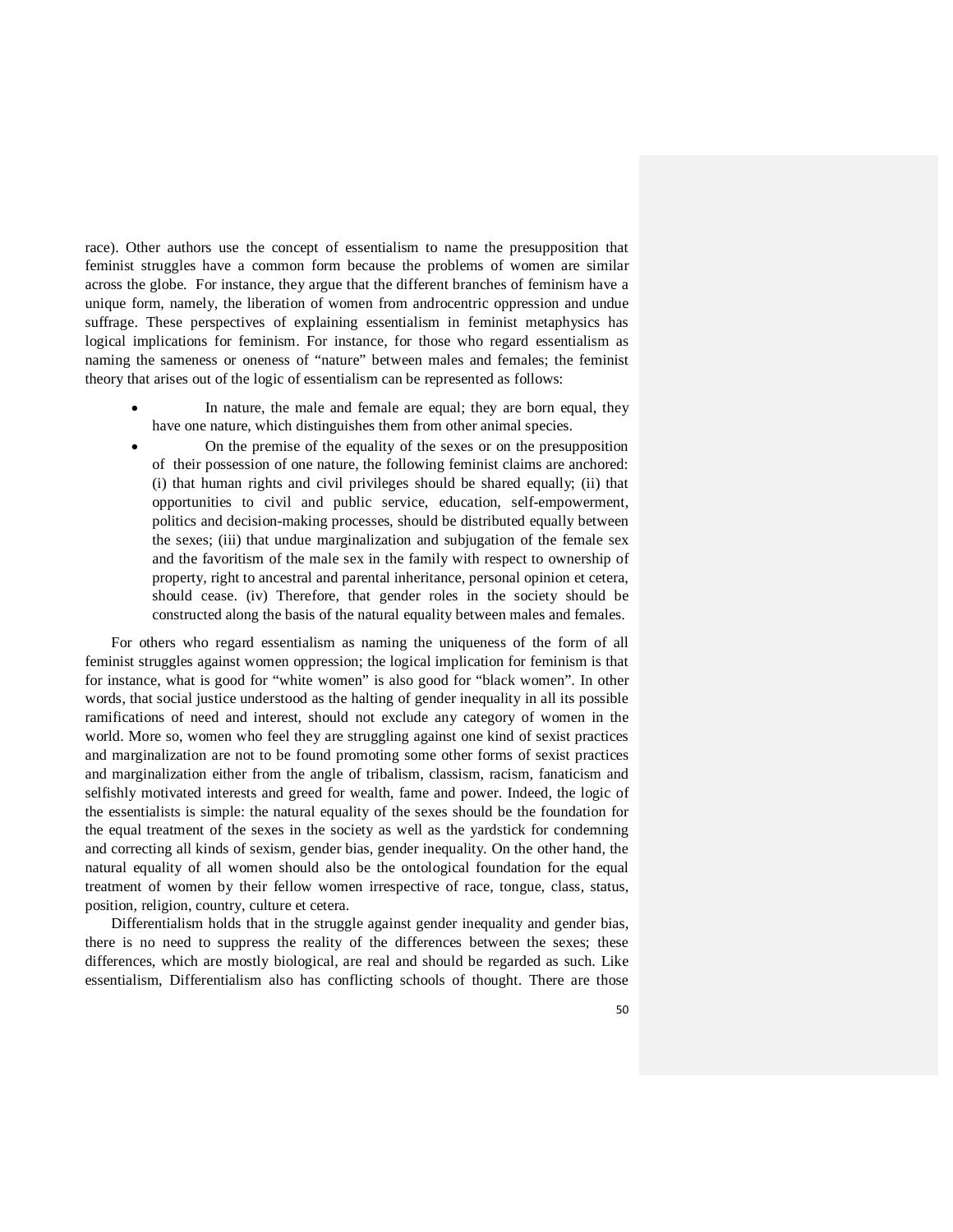whose principal thesis is that the sexes are naturally and biologically different and so gender roles should reflect this difference but in a way that reflects division of labour, which does not disadvantage women. This view of Differentialism was predominant during the period of the first wave when few feminists started the struggle against women suffrage. It is best described by some strands of liberal feminism and the historical materialism of the Marxists. For instance, it is possible to find scholars who argue for the division of labour in the sense that the sexes can alternate or take turns in performing peculiar gender roles without nullifying the fact that they are naturally different. Many feminists use the family as the stronghold for this theory. They argue that in the family, the husband should take turns to cook, and cater for children, such that no particular sets of gender roles within the home should be reserved for any of the sexes. This category of feminists argues that even the children should be trained in this way such that no particular gender role should be assigned to only one of the sexes even as they may have biological differences.

 The other version of Differentialism holds that the differences between the sexes are not necessarily perceived as natural inequalities, but as biological uniqueness that do not in any way suggest the superiority of the male to the female. Nevertheless, the proponents of this version argue that the ascription of gender roles should be done in direct consideration of the biological differences of the woman. In this regard, certain privileges, especially those having to do with maternity, should be brought into constant consideration when apportioning gender roles that are of a civic or political kind. However, the consideration of women's biological differences in the construction of gender should not be misrepresented as natural inequalities upon which to anchor gender inequality and the marginalization and subjugation of the female sex.

 Feminist theories of essentialism and Differentialism have been foundational to feminist conceptions of the woman's nature and have had corresponding significance for the development of feminist political theory. Other feminist theories of the human nature that arise from essentialism and Differentialism include: abstract individualism, formal equality, biological determinism and historical materialism. Essentialism in feminist metaphysics evokes arguments bordering on the question of the origins. Feminist metaphysicians often denounce the androcentric interpretation of Differentialism as a formal essence established by the masculine God at the beginning of anthropological order in the cosmos. Of course, arguments for and against these two schools of thought often overlap. As we have earlier mentioned, there is still more to do with respect to the development of feminist metaphysics. It is the desire of pro-feminist metaphysicians that metaphysics in contemporary times should embrace these issues. But the immediate consequence this would have for metaphysics is the complementary interplay of the ontological tradition and the scholastic tradition, which some academics are unwilling to compromise.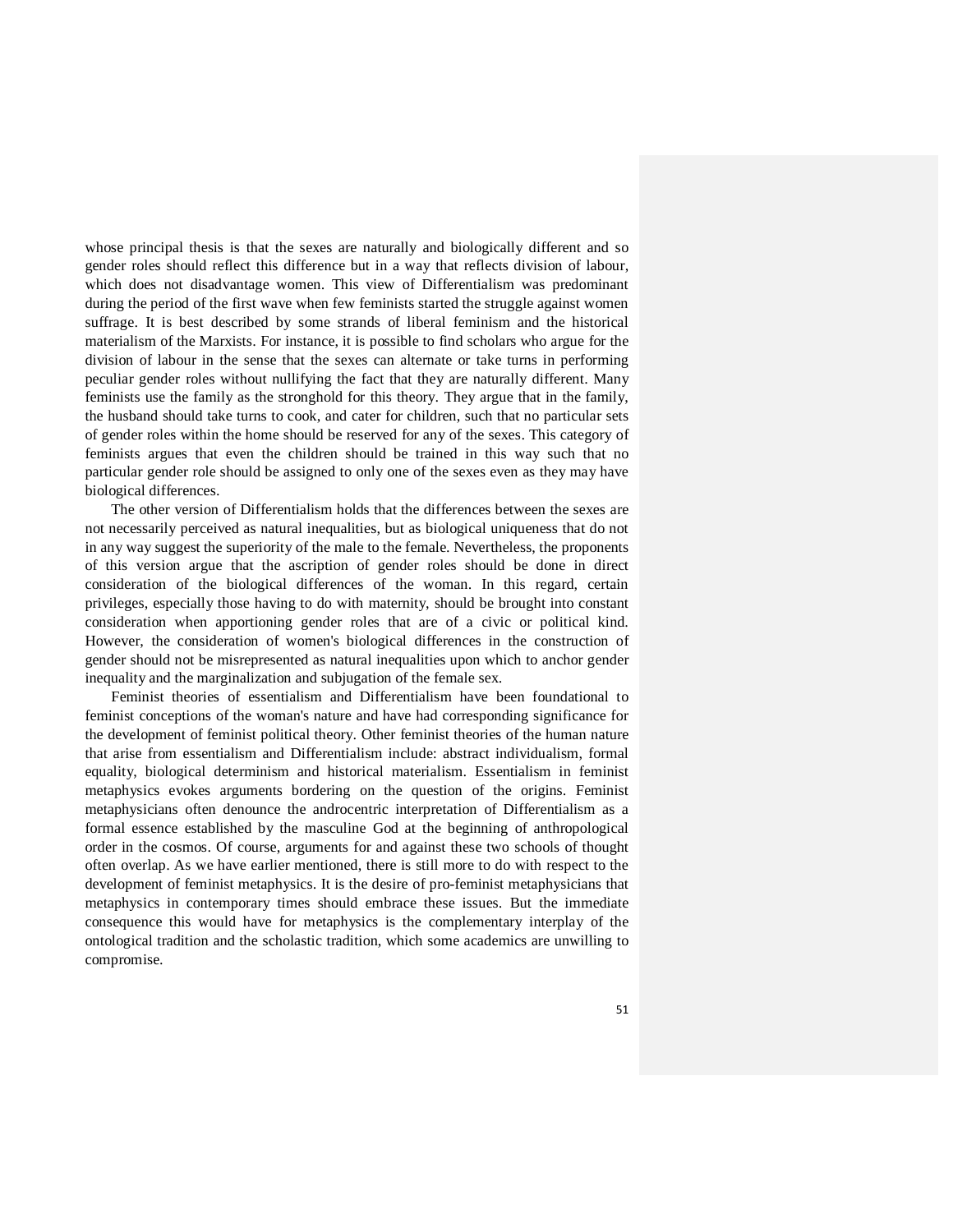#### **3.3.4 Sex and Gender: On Being and Becoming**

In the history and development of Western metaphysics, two major ways of describing the nature of a thing has been predominant. Here we can regard them as two logical approaches to the description and explanation of the essence of a thing. The first approach is that which presupposes that the nature of a thing is already in the being, that is, is already fixed at its inception. In other words, what a thing is or will become is already in its being such that growth and development only displays the manifestation of what was already in the thing. This logical approach was greatly used by Aristotle and his followers. The second is that which holds that the nature of a thing will only be made manifested after a period of development. In other words, a thing has to grow and develop into its essence. A thing has to become what it should be by a process of growth or development. The former is regarded as "being" and the latter is regarded as "becoming" and this explains the debate between being and becoming.

 Ásta Sveinsdóttir observes in her article in the book Feminist Metaphysics, the distinction between sex and gender started with the introduction of Simone de Beauvoir's book the Second Sex into the academic scene (48). Simone de Beauvoir's book *The Second Sex* explicates the patronage of the second approach that defines or explains the female sex from the ontological perspective of becoming. One of de Beauvoir's most famous claims, which have remained fundamental to the discourse on feminist metaphysics, was that "One is not born, but rather becomes a woman" (Second Sex 1953:267). The philosophical significance of de Beauvoir's statement is that what the society understands as the essence of the woman is not there at birth rather, she has to become it through socialization. This introduces the tension between the interpretation of essence as being and essence as becoming or what we may rather call essence as learnt. In claiming that one is not born a woman, Beauvoir was not suggesting that one is not born with the female reproductive parts, but that most often it is the society that determines what actually constitutes the differences between the man and the woman. But this does not mean that such definitions are natural and objective. Philosophical problems often arise from questions about the ontology of sex and gender. Some of these questions include:

Is sex or gender an idea or an object? Is sex or gender a social construct? Is sex or gender inter-relational? Is sex or gender a kind of dualism?

Another of Beauvoir's famous claim in the Second Sex is: "'He' is the subject, 'He' is the Absolute; She' is the other" (xxviii). For Beauvoir, differentiating between sex and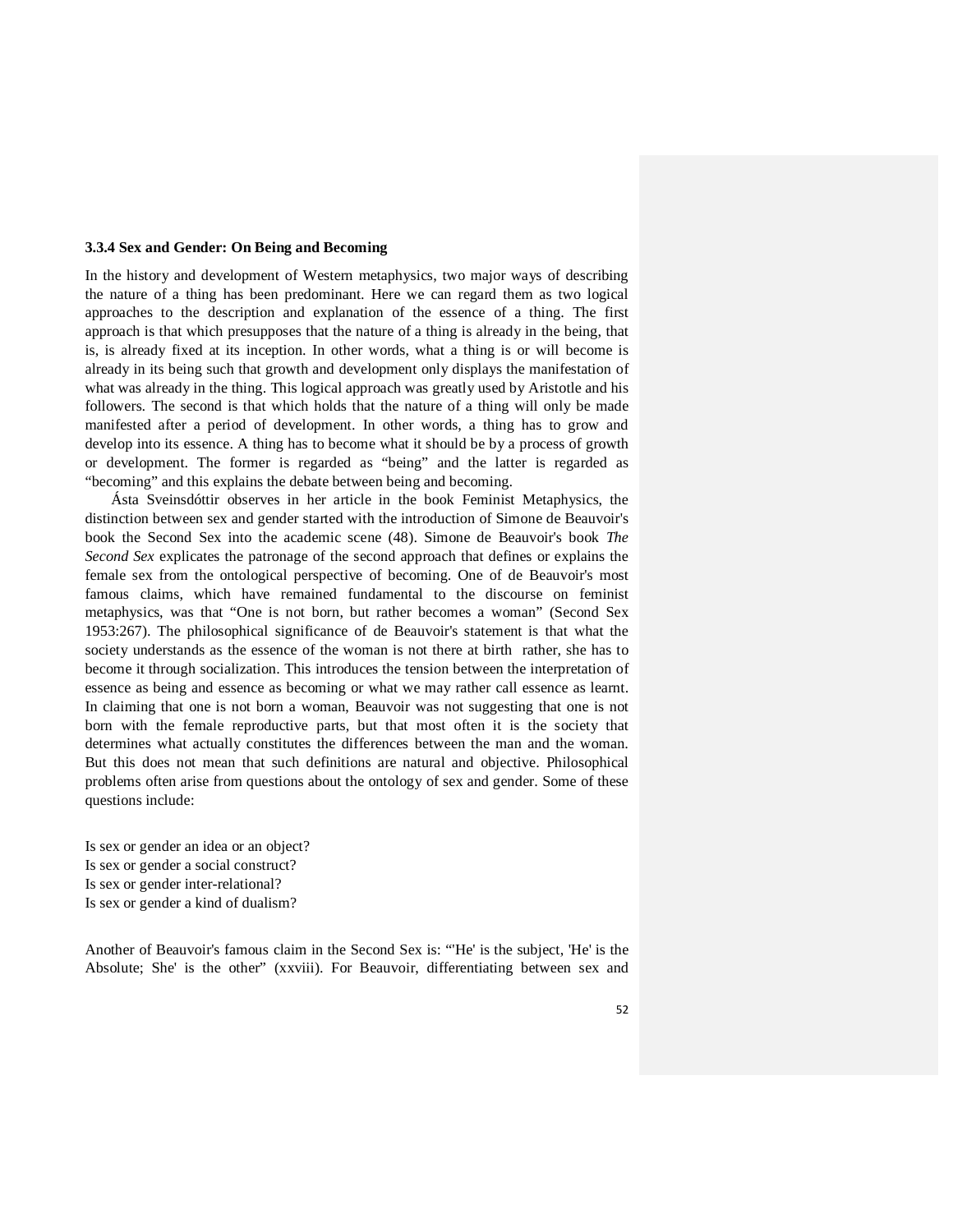gender was aimed at arguing against the view that social reality was determined by natural reality. As Aristotle had averred, the division of labour between men and women and the inequality that accrued from that division had been thought to have a natural justification from biology. Aristotle had raised the argument that women's biological features justified women's place and function in the society as the inferior sex. Beauvoir's point of argument was that this cannot be done; that biological facts were brute fact that could not be used as a basis for the normative question of how society ought to be organized.

 The failure of Aristotle's supposed essence of womanhood to stand the test of time has awoken feminist philosophers to the realization that what we call sex and gender is to a great extent coloured by our conceptual frameworks, which may sometimes become the very obstacles obstructing us from getting at reality. Some of these frameworks are cultural and to a large extent, and deterministic because they fashion us with the tools with which we interpret our experiences of reality. For instance, everyone born into the world has to learn an already existing language, which he or she must use to describe his/her experience of the world. Our culture is therefore largely responsible for the interpretive tools. Sometimes, we may forget that what and how we think is affected by social forces. This was the experience of those Western thinkers who wrongly supported sexism. But the

truth is that sometimes the conceptual framework with which we interpret the world may become obstacles to truth. For instance, we are used to assuming that there are only two sexes, males and females. For those who regard sex as naming an object, problems arise as to what are the definitive anatomical constituents differentiating sex as an object, given that in recent times we are gradually becoming aware of intersexed bodies, that is, bodies that show the mixture of what we call male and female features.

 By intersexed bodies, what comes immediately to mind is an hermaphrodite. Hard as this may sound, many persons are born with the male and female genitals or other male-female features. Sometimes, they are commonly nicknamed 'she-male' or 'hefemale'. Generally, despite having two genitals, hermaphrodites are commonly observed not to have both male and female reproductive systems. We are not ruling out the possibility of finding human hermaphrodites with complete reproductive organs of the both sexes. What we are rather saying is that it is very rare. What is common among human hermaphrodites is the possession of male and female genitals. Some have both genitals, the sperm-system but without a womb and ovaries; while others have both genitals with the womb and ovary-system, but without the sperm-system. Some that are 'she-male' may be seen with other outward male features like enlarged muscles, deepvoice, beards and moustaches; while others that are he-male may also have mammary glands (protruded breasts) and other feminine features like large hips, light-voice et cetera Using Darwin's terms, hermaphrodites could be biologically described as monstrosities. In meeting people, you cannot immediately say if they are hermaphrodites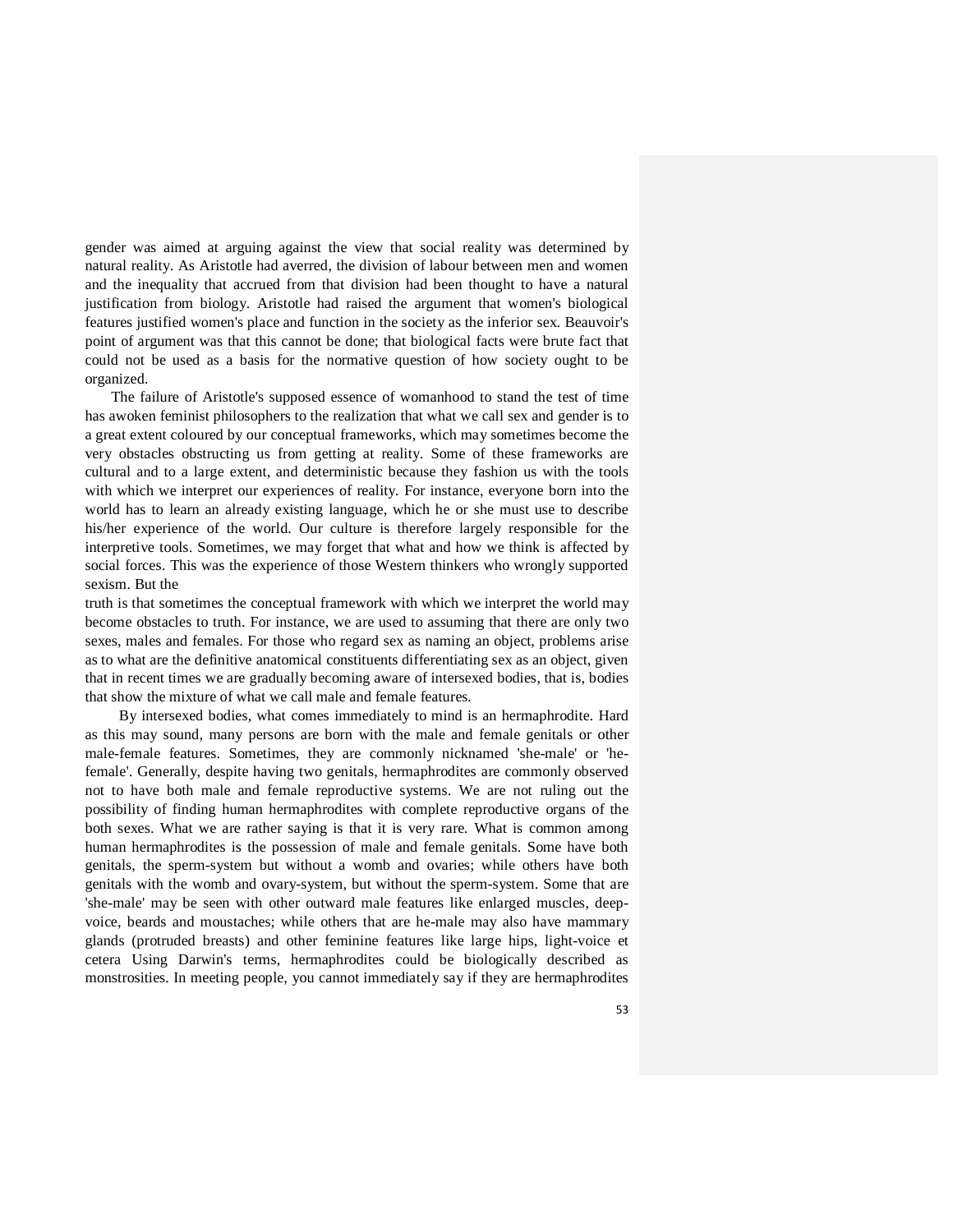because, we are all expected to put on clothes. But the truth is that, this biological constitution poses a challenge to our classical way of describing sex, and at the same time, we cannot deny the latter as having possible logical implications for a theory of gender that is anchored strictly on biological constitution. In this regard, the question arises as to how a hermaphrodite stands in an ontological interpretation of gender as becoming, given that biological constitution is a necessary consideration? This constitutes new philosophical problems that feminist metaphysics brings into discourses in metaphysics.

 Despite the fact that there are evidences of intersexed bodies, many do not revise their conceptual framework with regard to the assumption that there are only two sexes, but others do. The theory of sexual binarism takes for granted the position that there are only two sexes, male and female. This is our classical way of reasoning about the sexes. But instances of hermaphrodites are cited by others as evidence against the theory of sexual binarism. In this regard, the argument is raised that nature also blesses others with sexual monism to prevent one from absolutizing the theory of sexual binarism. Others, as we have already observed, maintain that sexual monism does not disprove sexual binarism because hermaphroditic constitution neither includes uterine-constitution and ovulationprocesses nor testes-constitution and sperm-processes. Nevertheless, sexual binarism and sexual monism as different manifestations of bio-sexual constitution, have led some feminist metaphysicians to suppose that sex is not necessarily an object but an idea, and to suppose that sexual binarism is not necessarily a natural phenomenon but a social construct. The evidences of intersexed bodies have led others to revise the conceptual framework of sexual binaries to make way for inter-relational definitions and considerations.

 Some feminists have raised arguments in support of the position that it is high time the dualistic mode of thinking that divide issues into conflicting poles be modified and revised; because there are instances in nature that point in the direction that the conflict dualism creates is merely a social or individual construction and not necessarily a principle of nature. This is the same line of thought that feminist metaphysicians have adopted to explain gender roles. Their argument is that since no gender role is a natural principle of nature but the social constructions of the society, then dualism should not be the conceptual framework for defining sex and gender in the way that traditional metaphysics has done. Some other feminist metaphysicians have argued that the evidence of intersexed bodies should in a way be seen as a good reason why dualism does not best describe the real situation of things. Their argument is that for those who think that a dualistic definition of sex should establish dualistic definition of gender and gender roles; then intersexed bodies are evidences to destroy such dualistic conceptual frameworks. There is another dimension of debate between sexual binarism and sexual monism which anchor their arguments on the hormonal constitution of the sexes. In this respect, a male is a male by virtue of the biological composition of testosterone while the female is a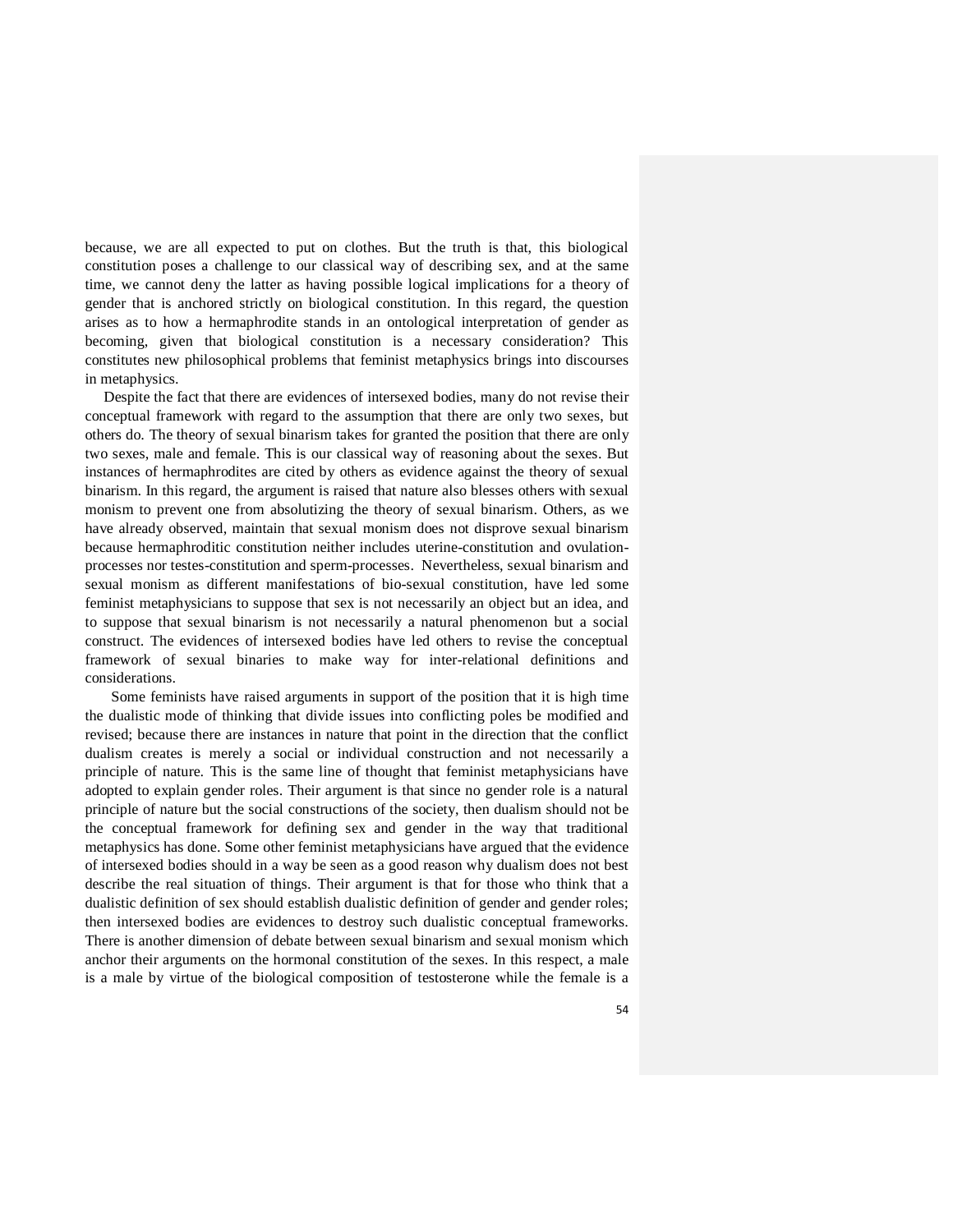female by virtue of the composition of estrogen. Citing cases of transgender engineering, the proponents of hormone-based sexual binarism present these hormones as the ontological definition of the sexes in the sense that they are the sole determinants. They argue that the MTF (male to female) transition will naturally redefine and reconstitute the sexual biology of the individual on the introduction of estrogen. In a BBC programme broadcasted on the 11th of August, 2015, a transwoman and a transman who were interviewed narrated their experiences of the transition processes, which included both painful and less painful surgeries, and real modifications in some parts of their anatomy consequent upon the introduction of the chemicals that constitute the composition of estrogen and testosterone. For many of us who listened to that programme we may have had our different reactions but for one of the contributing authors of this book, the take home lesson that was quite glaring was the immediate effects of the artificial introduction of more hormones to a natural anatomy.

 That the technology of transgender engineering makes it possible for the natural biological composition which underlies the classical understanding of sex to be altered is bewildering. For some, it is a proof that sexual binary is not biologically closed but open. This has logical implications for the being-becoming debate on the ontology of sex. Some scholars have argued that it is a case disproving that sexual binarism is absolutely twovalued; that real cases of hermaphroditic persons, transmen and transwomen, should force us to abandon our classical dualist definition of sex as a binary, as well as the dualist feminine-masculine dichotomy that arises from it. The philosophical implication here is that there is more to sex than the male-female dichotomy, which in turn poses more problems to whatever we would mean by masculinity and feminity. However, other scholars argue that hermaphrodites and transgender technology is possible because either sex has both estrogen and testosterone as biological composites of their anatomy; that what we biologically describe as male and female is simply a reflection of inequalities in the biological constitution of these bio-chemicals. The argument here is that the male is a male because there is a greater amount of testosterone than estrogen, while the female has a higher amount of estrogen than testosterone; but should there be any possibility of increasing the genetically deficient hormone in a person by artificial means, we would discover that the human sex display is not an absolutely rigid boundary, it can be cracked. The definitive presence of both hormones in every anatomical instantiation of the human nature is cited by others in support of sexual monism, meaning that the biological determinants of sex are unequally distributed. And as such, male and female distinction is a result of nature's display of natural selection by genetic conglomerations during the reproductive processes of species propagation.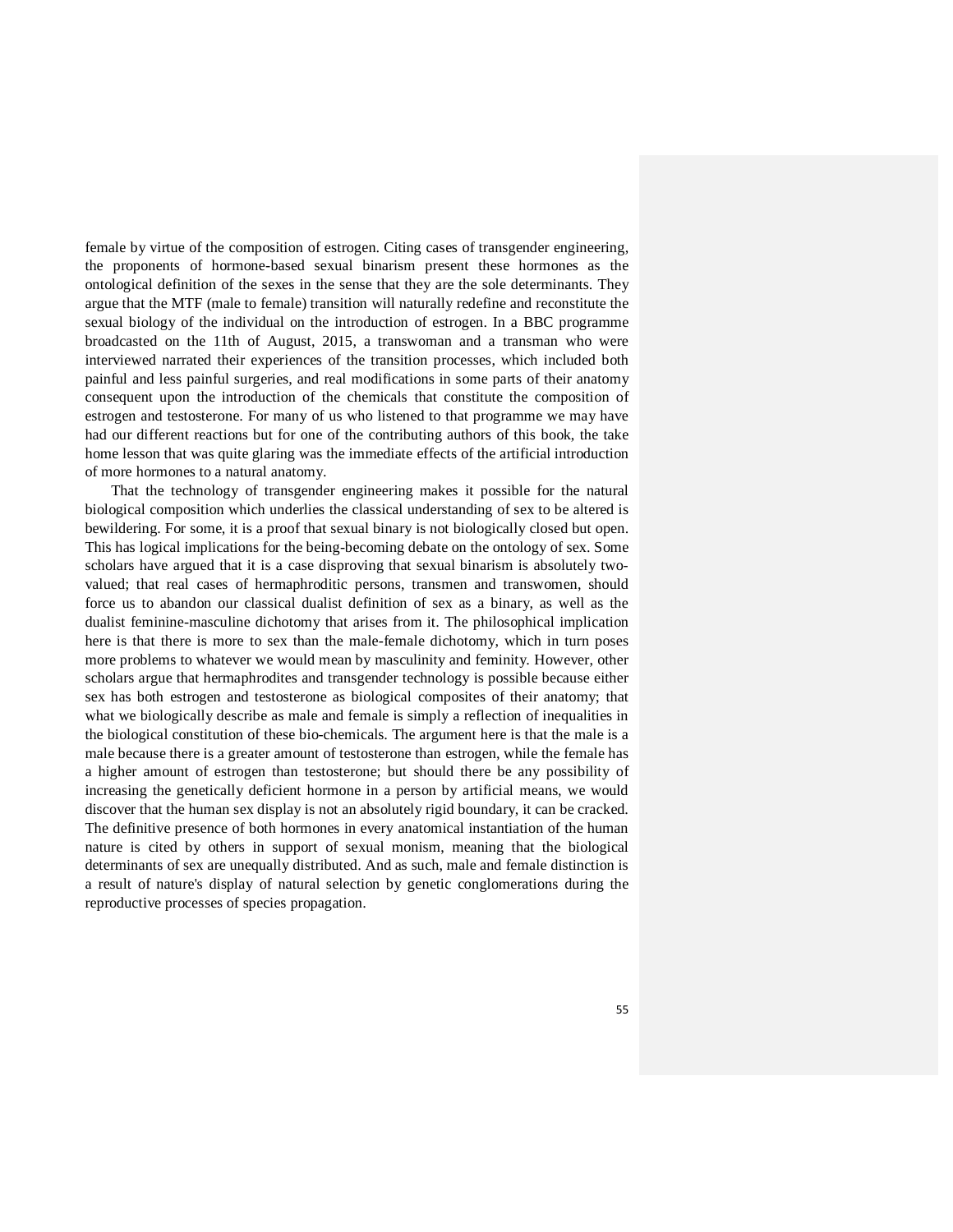## 4. **CONCLUSION**.

This unit discussed some basic questions in gender/feminist philosophy, the nature of the woman and the issue of misogyny in gender philosophy, argument from essence, argument from difference

## **5. SUMMARY**

In responding to the question of the nature of the woman in relation to her opportunities and rights in the society, besides rejecting the misogynist positions defended by some philosophers, feminist philosophers have defended gender equality using arguments from equality of essence for both sexes, or have defended the uniqueness of women by encouraging women to see their biological differences as a plus rather than as an inferior state for which to be exploited, molested or marginalized

### **6. TUTOR MARKED ASSIGNMENT**

- What are the Questions asked in Feminist Ontology
- Critically discuss what misogyny means in Gender Philosophy, using examples from the history of western philosophy
- Briefly discuss what the argument from essence and difference is about
- Using examples distinguish between Sex and Gender within the ontological contexts of Being and Becoming

## **REFERENCES/FURTHER READING**

Aristotle. *Metaphysics*. Trans. W. D. Ross. Oxford: Clarendon Press, 1976.

Aristotle. *The Politics*. Trans. Benjamin Jowett

- .<http//www.constitution.org/arit/polit\_63. htm/retrieved 18th June 2011>.
- Aristotle. *The Politics*. Trans. T. A. Sinclair. New York: Penguin Books, 1962
- Aristotle. *Nicomachean Ethic*s. Great Britain: White Friars Press, 1953.
- de Beauvoir, Simone. *The Second Sex*. Trans. H.M. Parshley. Great Britain: Hazell Watson & Viney Ltd., 1953.
- Locke, John. 1960.*Two Treatises of Civil Government.* Ed. P. Laslett Cambridge: Cambridge University Press.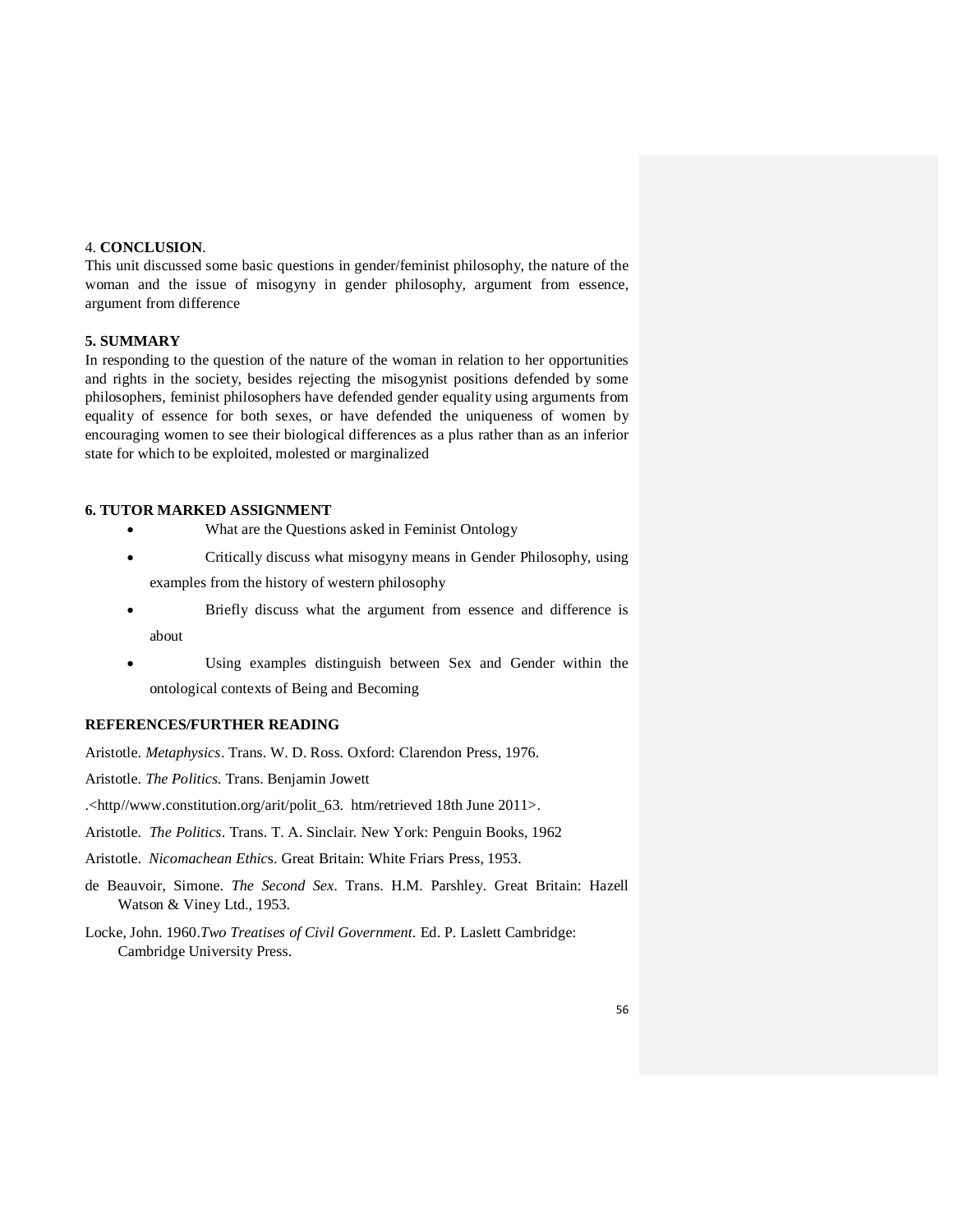- Lovibond, Sabina. 2000. "Feminism in Ancient Philosophy: The Feminist Stake in Greek Rationalism". *The Cambridge Companion to Feminism in Philosophy*. Edited by Miranda Fricker and Jenifer Hornsby. Cambridge: Cambridge University Press.
- McClelland, J. S. 1996. *A History of Political Thought*. New York: Routledge.
- Momoh, C. S. 2004. "Nature, Issues and Substance of African Philosophy". *Metaphysics, Phenomenology and African Philosophy*. ed. Jim Unah. Lagos: FADEC.
- Mukherjee, S. and S Ramaswamy. 1999. *A History of Political Thought: Plato to Karl Marx*. India: Prentice Hall.
- Osborne, Martha. 1979. *Woman in Western Thought*. New York: Random house, 1979.
- Plato. 1974. *The Republic*. Trans. Desmond Lee, 2nd ed. New York: Penguin.
- Sampson Kristin. 2005. "Identity and Gender in Plato". *Feminist Reflections on the History of Philosophy.* Eds. Lilli Alanen and Charlotte Witt. New York, Boston, Dordrecht, London, Moscow: Kluwer Academic Publishers, 2005.
- Ucheaga, Dorothy. 2005. "Inequality in Aristotle's Political Theory: A Critique in the Context of the New World Order." *Journal of Indian Council of Philosophical Research.* XXII (4): 31-42.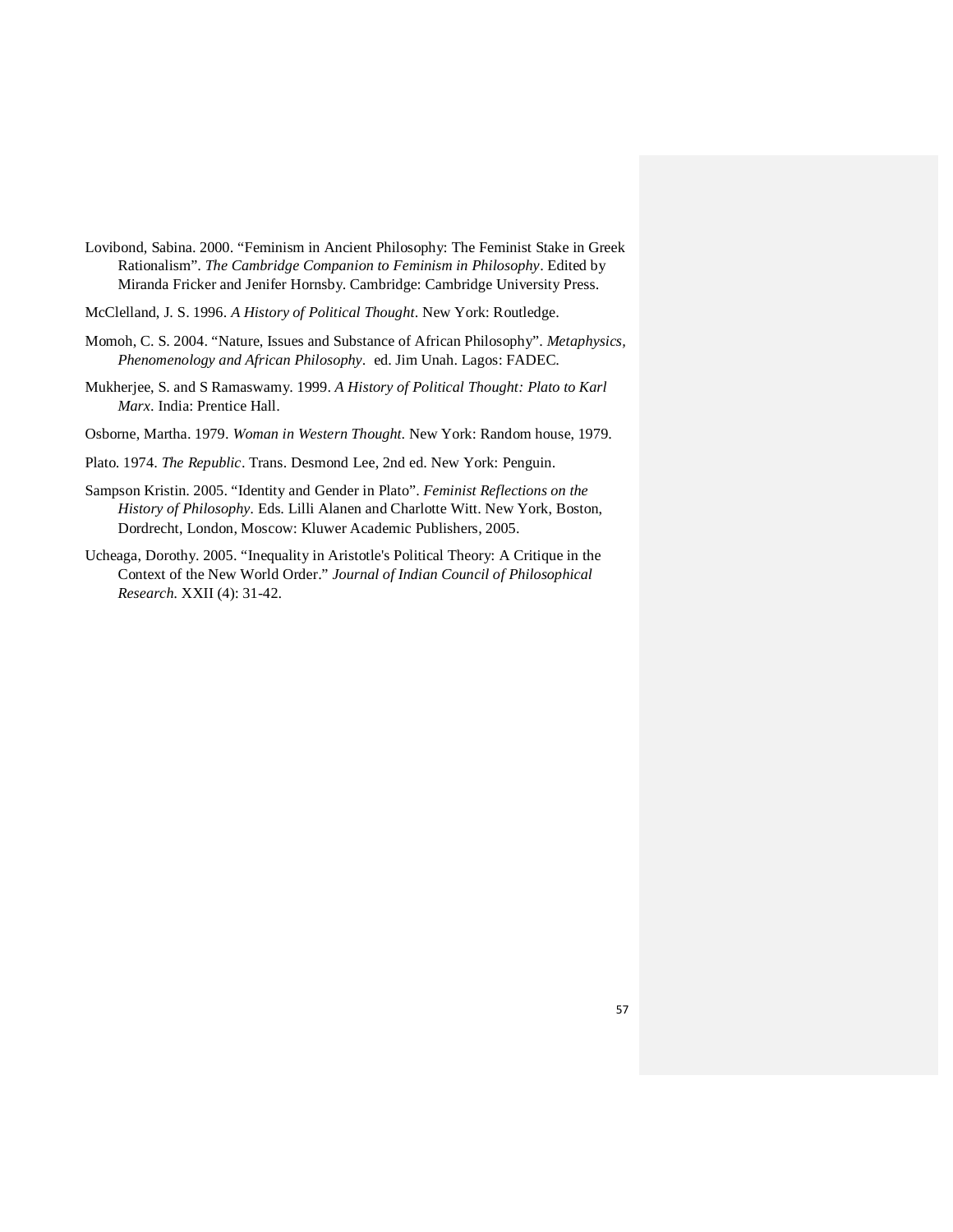# **MODULE 4: GENDER EPISTEMOLOGY**

## **Unit 4: Some Epistemological Issues in Gender Philosophy**

- 1.0 INTRODUCTION
- 2.0 OBJECTIVES
- 3.0 MAIN CONTENTS

3.4.1 Gender Epistemology as a branch of Gender Philosophy.

- 3.4.2 Some Basic Questions in Gender Epistemology
- 3.4.3 Objectives of Gender Epistemology
- 3.4.4 Approaches to Gender Epistemology
- 3.4.5 Classification of Gender Epistemology

| 3 | <b>CONCLUSION</b>       |
|---|-------------------------|
| 4 | <b>SUMMARY</b>          |
| 5 | TUTOR MARKED ASSIGNMENT |
| 6 | REFERENCES.             |

# **1.0 INTRODUCTION**

Gender epistemology differs slightly from traditional epistemology because the underlying methods for gender epistemology are basically the approaches of feminism and feminist philosophy generally, and also because the questions investigated in gender philosophy differs from the traditional epistemological questions we are used to. This unit discusses the basic questions of gender epistemology, the objectives of gender epistemology, the approaches and classification of gender epistemology.

## **2.0 OBJECTIVE**

This unit will help students to:

- 2.1 Understand gender philosophy as a branch of philosophy
- 2.2 Know some of the basic questions asked in gender epistemology
- 2.3 Understand the objectives of gender epistemology
- 2.4 Know the approaches in Gender epistemology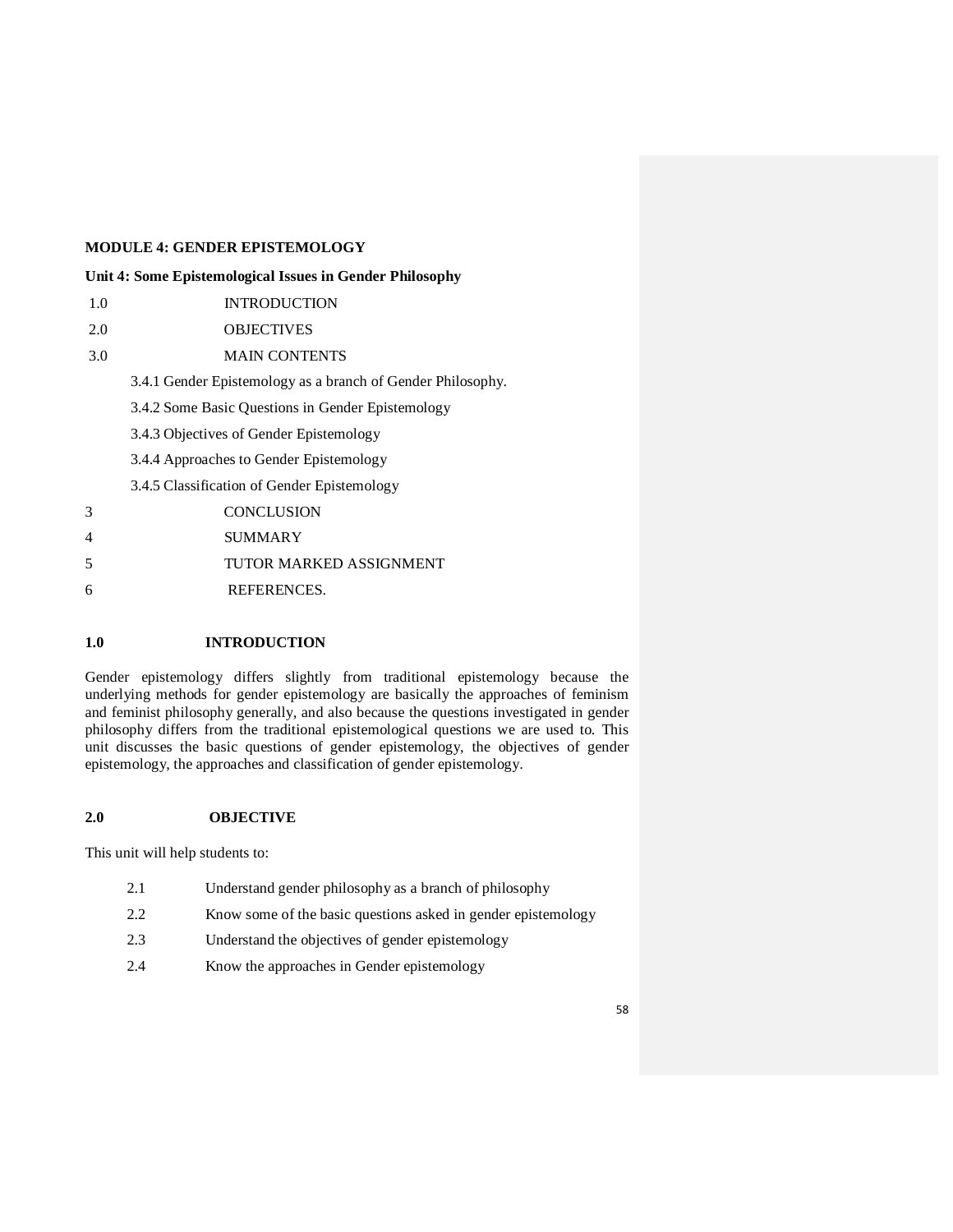## 2.5 Know the classification of Gender epistemology

### **3. MAIN CONTENT**

### **3.4.1 Gender Epistemology as a branch of Gender Philosophy**

Feminist epistemology is often treated as Gender epistemology in Gender Philosophy. This is because gender issues that border on the emancipation of women are mostly done by professional feminist-philosophers. Gender epistemology or feminist epistemology is basically concerned with the task of finding out whether the historical, the traditional or even the standard theories about knowledge-attribution, knowledge-acquisition and knowledge-justification are sexist or coloured by androcentrism.

### **3.4.2 Some Basic Questions asked in Gender Philosophy**

Christian Wühtrich mentions some of the questions of Gender epistemology to include:

- To what extent have dominant perspectives in epistemology particularly those concerning the body and mind seemed compelling because they conform to male or masculine perception, interests and values?
- Do dominant practices and conceptions in philosophy and in science generally reflect androcentric perspectives? If yes, could these be changed, improved?
- Do they reflect women's standpoints and interests?
- What is the relationship between objective and gendered perspectives in epistemology? (philosophy.ucsd.edu)

 From the foregoing questions, it can be argued that that gender/feminist epistemology introduces the feminist-consciousness into discourses on epistemology in order to expunge sexism and androcentrism or to preserve anti-sexist or anti-androcentric or what some feminists call *gynocentric* perspectives in epistemology. One way of doing this is to search the works of historical philosophers for evidences of sexist or androcentric bias in their presentation of epistemological issues such as knowledge ascription, knowledge acquisition and knowledge justification. In trying to do so certain questions arise to guide research such as: (i) have women been presented as having an inferior epistemological experience as compared to males? (ii) Have philosophers speculated that the women are naturally incapable of having the same degree of knowledge with males; (iii) or have women been relegated to a sub-human status in the description of how and what human beings know or can know? Due to the realization that gender inequality has been a very long practice in human history (which is still in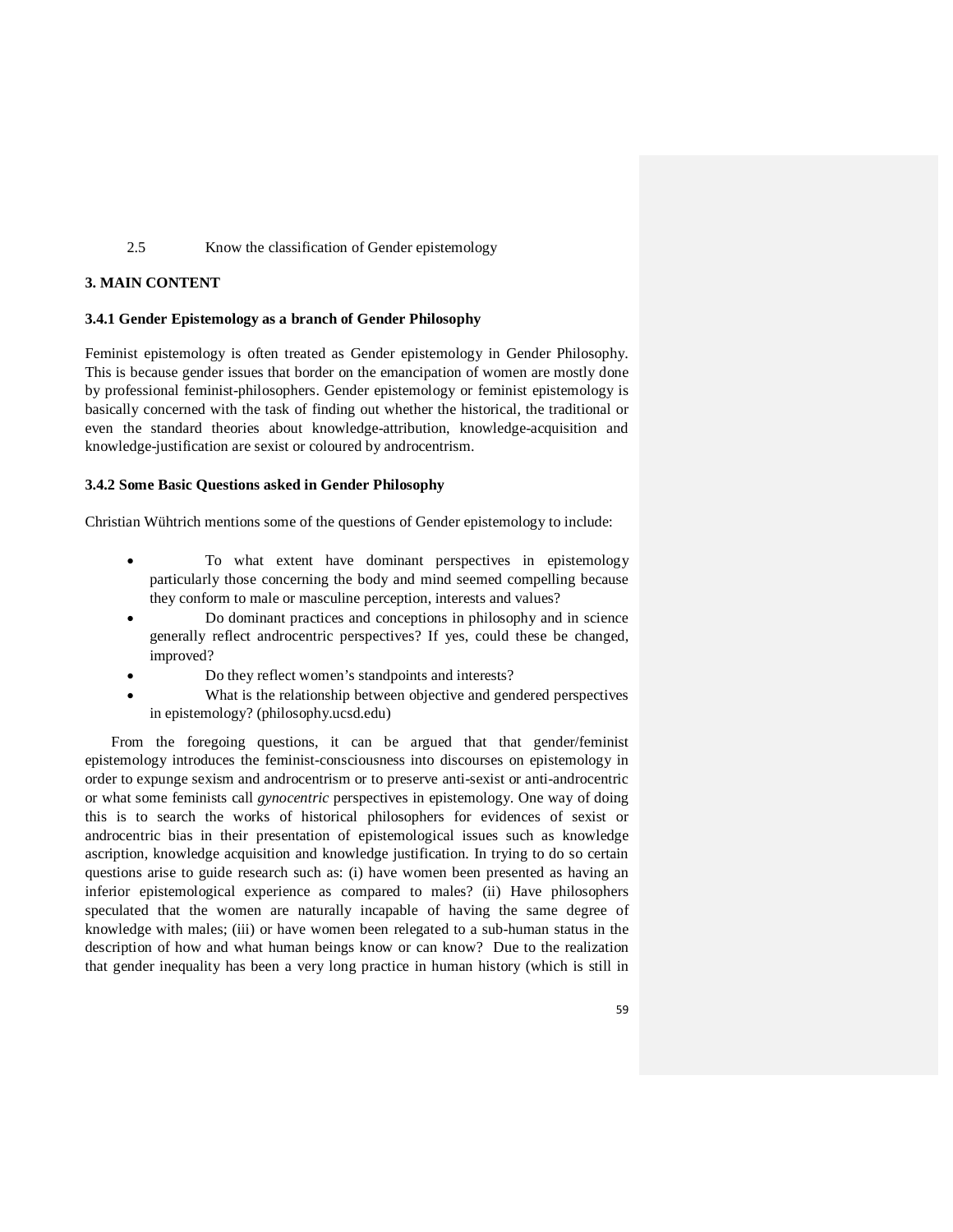vogue in different ways and places), many feminist epistemologists believe that the knowledge of others in gendered relationships or as derived from researches may be influenced by the androcentric understanding of gender. Therefore, caution has to be adopted to forestall further marginalization of the theoretical contributions of the female sex.

### **3.4.3 Objectives of Feminist Epistemology**

From the foregoing observations, one can say that feminist epistemology is anchored on the conceptualization that all ideas, methods and prejudices that enthrone or support the rationalization or justification of female subordination should be forestalled especially with respect to ascribing an inferior status to the cognitive faculties of women, relegating the opinions and view-points of women to a secondary status compared to those of men, and suppressing the individual and general contributions of women on grounds of sexism. More so, that extra-care should be taken when conducting researches to ensure that the truth and findings of such researches are not weighed down by sexist and androcentric biases. Some of the objectives of feminist epistemology include:

#### *Introducing feminist ideologies into epistemology.*

Feminist epistemology is unique because its scope is narrowed down to the investigation of how the wake of feminism has affected or should affect our treatment of issues like foundationalism and justification in epistemology.

## *Introducing the results, view-points, opinions that come from researches carried out by female scholars into philosophy and academics in general*

Feminist epistemologists believe that the problem of androcentrism in academics is the product of a phallocentric society. Consequent upon the rise of feminism, many academics believe that one way to revolutionize androcentric academics is to ensure that more women engage in all the available categories of research in the humanities as well as in the sciences. The argument is that if this is done, it will not only boost the participation of women in the development of human knowledge through research, it will also create rooms for women to prevent male scholars from misrepresenting facts about the female nature or the feminine experience. In this way, it is believed that women will be in a better position to present their opinions, points of view, and their peculiarly feminine dimensions of documentation and communication of the results of research.

*Showing how the introduction of feminist ideologies, the results of women's research and the view-points and opinions of women into theoretical knowledge and science has generated new questions, new theories and new methods.*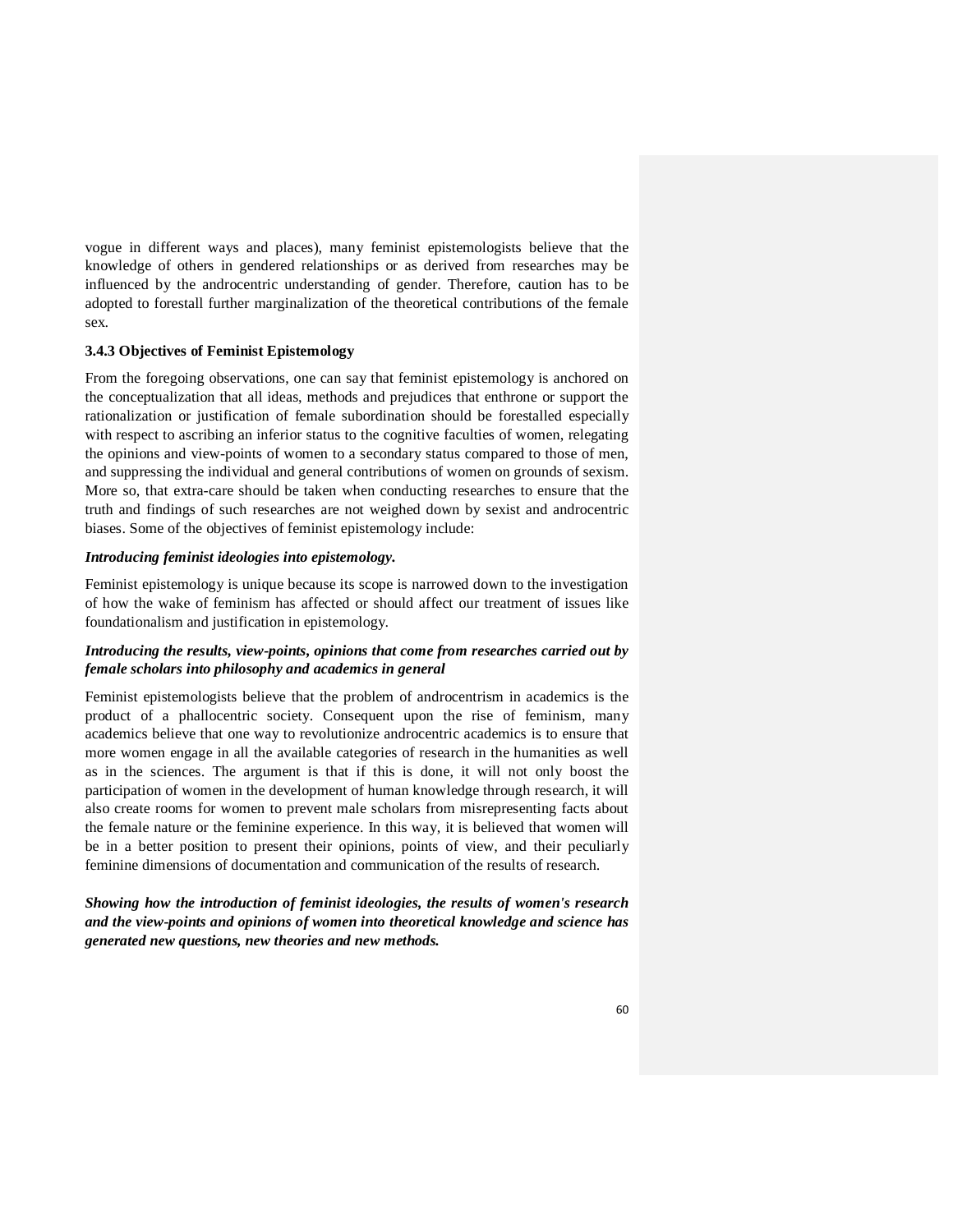Feminist epistemologists believe that given the dominance of androcentric bias in the way academics and researches were done over centuries; the introduction of feminist ideologies as well as the inclusion of a sufficient number of women into the scheme of things will definitely have a lot of significance for contemporary epistemology. In philosophy for instance, the introduction of feminist ideologies has generated new philosophical problems for ethics, for metaphysics, for political philosophy et cetera. For example in ethics, Aristotle and some other Western philosophers had thought that women are less virtuous because of some peculiar limitations that are natural; but today new questions in ethics arise as to whether it is correct or wrong to regard males and females to be essentially different or one; whether their essential difference or essential oneness makes them destined to have different moral experiences, with females having the inferior experience and the males having a superior experience. In another instance, Aristotle had thought that natural inequalities justify social inequalities. But with the rise of the feminist struggle, the question arises whether the inequalities in the society is an immediate effect of the inequalities of nature or whether they are mere gender-related constructions of human beings. Similar examples exist for the other branches of philosophy.

# *Showing how feminist conceptualization and construction of gender has contributed to the development and the transformation of what we regard as knowledge, how we acquire it and justify it.*

According to Elizabeth Anderson, feminist epistemology investigates the influence of socially constructed conceptions and norms of gender and gender-specific interests and experiences on the production of knowledge; it asks how the historical exclusion of women from theoretical inquiry has affected the direction and content of research in fields such as anthropology, philosophy, and psychology; how the use of gender metaphors in biology has made some phenomena more salient than others; how history, economics, and medicine would change if we viewed phenomena from the standpoint of women's rather than men's lives; how the feminist movement has changed our data, our ways of describing the data, and our theories about differences between men and women (1995:54).

 When conducting research on feminist epistemology; these objectives becomes useful in the sense that it makes it easy for the researcher to situate the ideas of a particular author within the contexts of the philosophical questions that feminist epistemology is concerned with. What this means is that questions in feminist epistemology can be, and is also attempted by non-professional philosophers. In this respect, the task of correcting the injustices of sexism and androcentrism in the pursuit and documentation of knowledge cannot be left only for professional feminist epistemologists or students of philosophy or for female scholars.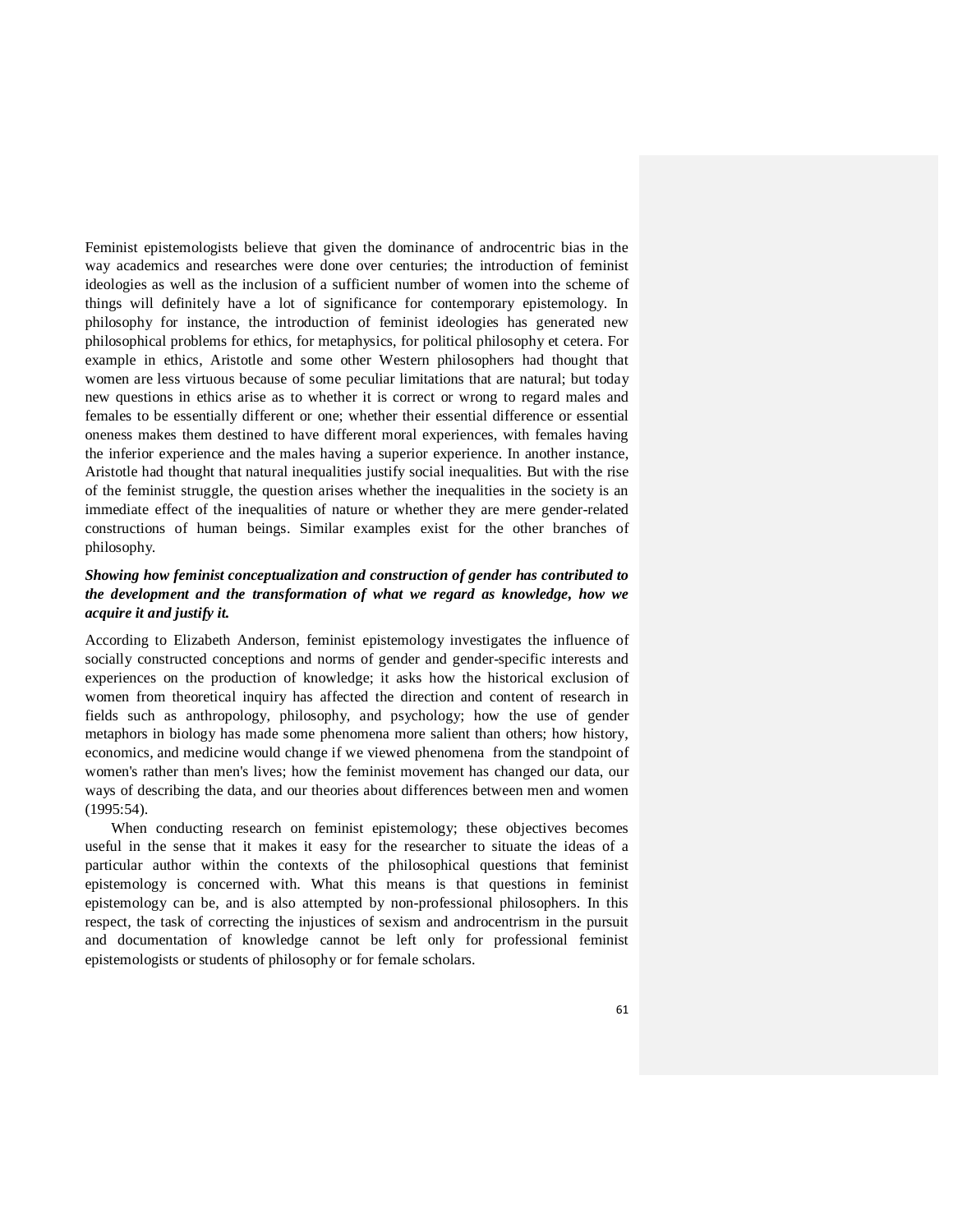### **3.4.4 Approaches to Feminist Epistemology**

Feminist epistemology has been approached from different perspectives. perspectives have been informed by the developments made in the feminist struggle over the first, second and third waves. Anderson observes that these perspectives include those that investigate gender structures, those that investigate gender symbolism, those that investigate androcentrism and those that investigate sexism (1995: 57-58).

### *Gender Structure Approach*

Many feminist epistemologists approach the subject by focusing on the investigation of gender structures, that is, on the ways in which gender norms structure the division of skilled and unskilled labour in the society. In other words, it considers gender structuration of intellectual, manual and service labour among researchers and teachers. Feminist epistemologists who adopt this approach are often concerned with investigating whether the content of theories and knowledge-claims has been affected (i) by the historical discrimination against women entering the sciences and other fields of theoretical research (ii) by the difficulties women scholars and scientists have getting their work and intellectual contributions recognized (iii) by the ways women have changed the orientation of fields of study once they have entered the elite ranks in significant numbers. So, this approach focuses on answering the question of what difference does, or would, an equal representation and the status of women researchers make to theoretical inquiry and the growth of knowledge.

#### *Gender Symbolism Approach*

Feminist epistemologists who adopt this approach, focus on rendering explicitly intelligible the possible implications that abound and philosophical problems that arise when we represent nonhuman and inanimate objects and phenomena with the gender concepts of "masculine" and "feminine", and then model them after gender ideals and stereotypes. This approach to feminist epistemology attempts to answer questions like: what difference does it make to our theories and epistemic practices in general when we regard theoretical inquiry itself and its subjects of study as gendered phenomena; how would the theories we propound and hold as well as our practices of inquiry change if we were to alter how we conceive masculinity and feminity or cease to use such gender symbolism in interpreting, describing or analyzing knowledge as products of theoretical inquiry even about inanimate objects.

### *Androcentrism Approach*

Some studies in feminist epistemology focus on androcentrism in biology and the social sciences as well as in cultural and literal studies. Feminist epistemologists concerned with this approach often argue that androcentrism occurs when in the articulation of theories,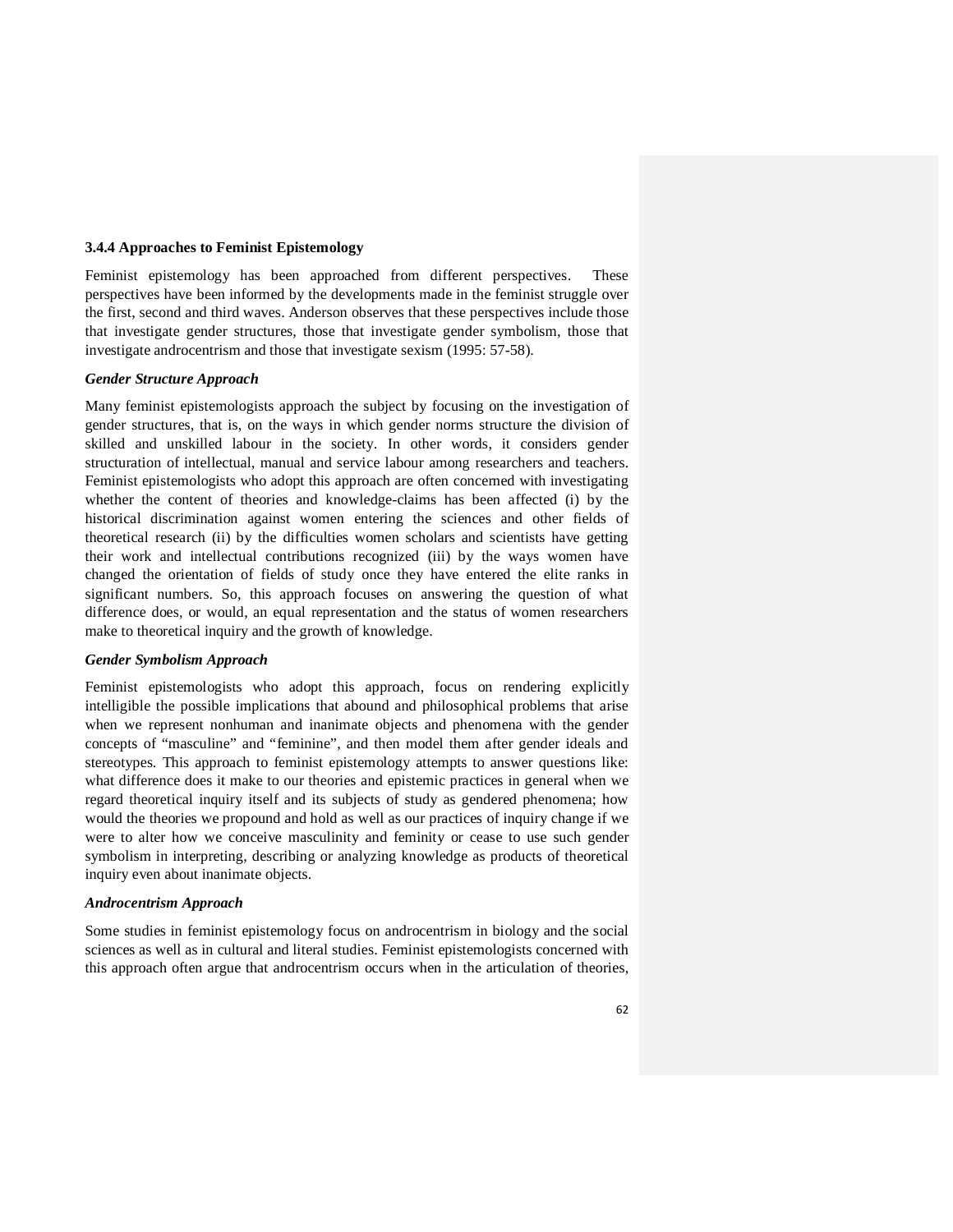we take males or the lives of men, or masculinity as ideals such that we use same to set norms for human beings or animals, while at the same time, we ignore female differences or regard them as deviant. Androcentrism occurs when phenomena, whether natural or social are viewed from the perspective of how it affects males or generally, men's lives, without regard to how women see them differently; it also occurs when male activities or predicaments are represented as the primary causes or sites of important changes without also considering the roles females play in initiating or facilitating changes (Anderson 57- 1995: 58). In this respect, feminist epistemologies focusing on this approach are preoccupied with questions like how the content of theories can be different if phenomena are viewed from the perspectives of women or how such issues are relevant or significant to women's lives.

### *Sexism Approach*

Sexism is commonly used to name situations where women's issues and natures are made to be subordinate to those of men. In feminist epistemology, the approach of sexism is not different from this understanding. Feminist epistemologists apply this understanding to the question of how claims to theoretical or scientific knowledge undermines women's interests when they assert or imply that women are inferior to men or that their subordination to men is just or justifiable; or when they assert or imply the marginalization of women is properly defined by stereotyped roles that are not only natural, but also spiritually determined. Feminist epistemologists in the West that are concerned with studies of sexism in theories, often explore ways in which alternative scientific theories that meet the demands or criteria of empirical adequacy preserves women's interest in the bid to promote universal equality.

### **3.4.5 Classification of Feminist/Gender Epistemology**

One of the standard classifications of feminist epistemology was given by Sandra Harding. According to this classification, feminist epistemology is divided into three, namely, feminist empiricism, standpoint epistemology and feminist postmodernism.

### *Feminist Empiricism*

Empiricism is a school of thought in traditional epistemology. Professional philosophers and students of philosophy are familiar with the empiricist doctrine that emphasizes experience and 'the sensible' as the foundation of theoretical and scientific knowledge, and at the same time patronizes 'observation' and 'observability' as the criterion of genuine knowledge-claims. In the history of Western philosophy, there has been a recurring tendency among philosophers to advocate that human experience of cosmological phenomena are to be regarded as pre-conditions to authentic scientific knowledge. Many epistemological theories have arisen from the worldview which supposes that true human knowledge stands as the relation between the human cognitive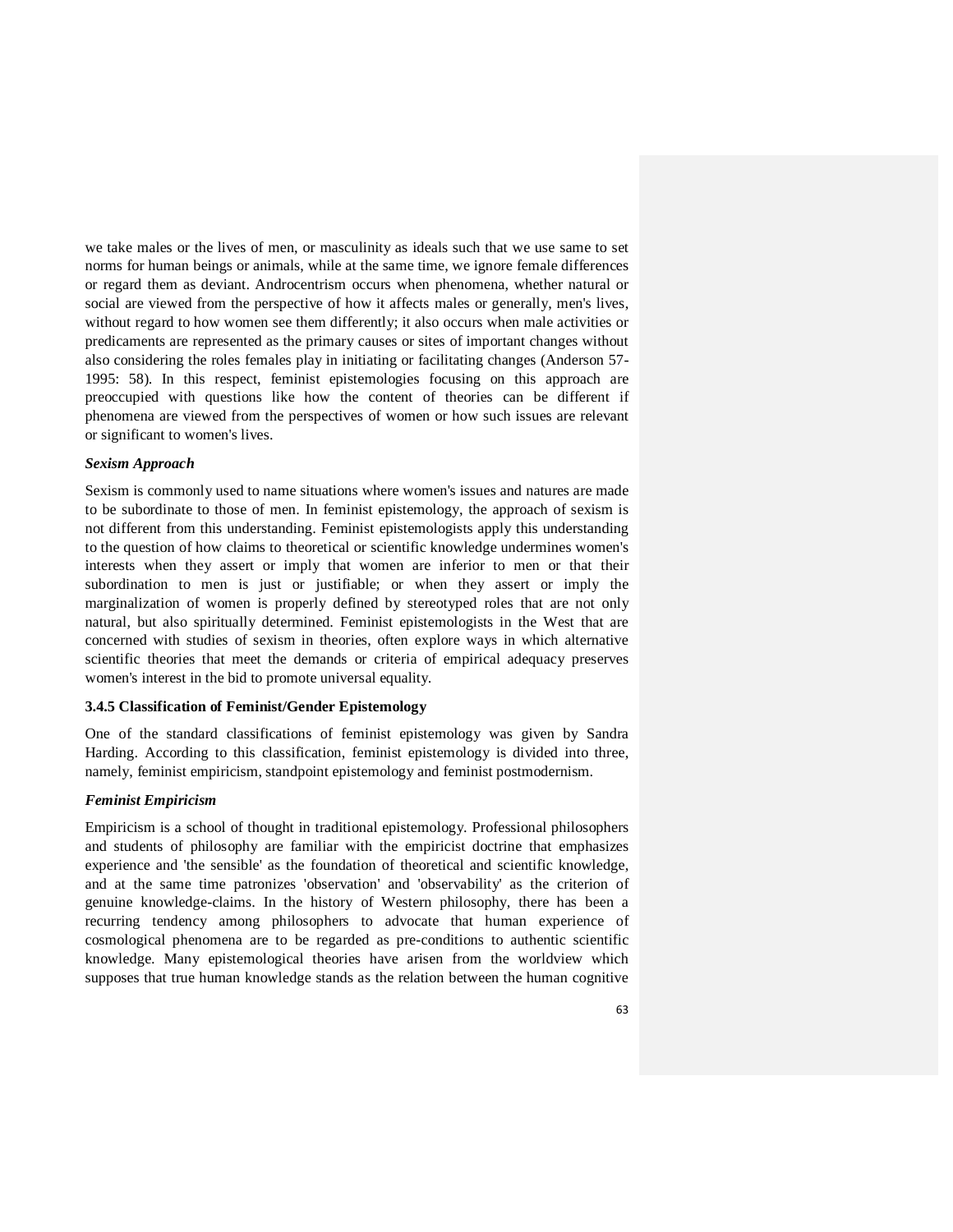faculties and the objects and experiential phenomena of the world. For instance, logical positivism holds that meaning should stand as a one-to-one mapping of words to facts. Empiricism as a theory that upholds the *givenness* of the objects of knowledge has both concrete and social dimension because while it is possible to describe our knowledge of the physical world as experiential, it is also possible to describe our observations of human actions and activities as experiential. Therefore, narrowing the conditions of genuine scientific inquiry to what is "observed" or "observable" extends to human actions and inactions and this is exactly the idea that feminist empiricism adopts. Feminist empiricism preserves 'observation' and 'observability' as foundational definitive criteria of authentic scientific inquiry. While it does not oppose the focus on natural phenomena, feminist empiricism places more emphasis on the observation and observability of social phenomena. The reason for this is that in line with the feminist struggle, the practice of female oppression may be observable but it is a social problem because it is about human actions or inactions.

 The different practices that promote female suffering are observable within human societies, for instance, issues like female oppression, female exclusion from politics, women marginalization and female subordination are not mere abstract propositions but real social phenomena that are empirical facts observable within different societies. Therefore, going by the empiricist-criterion of observation and observability, feminist empiricists maintain that issues of gender inequality can be described as worthy issues for genuine epistemological inquiry. They argue that even where naturalized epistemology holds that epistemology should be about natural phenomena; in our practices of communicating and documenting the results of researches about natural and social phenomena, we should not allow sexism, androcentrism and the ways we understand and apply the concepts of gender to discredit our efforts.

 Anderson anchors feminist epistemology on what she calls modest empiricism and rationality. By modest empiricism, she means "a purely methodological doctrine which rejects a priori commitments to what the contents of our theories and models must be" (52). In this respect, she avers that empiricism is promiscuous in its permissible ontology and opportunistic in its methods and models such that any hypothesis or method that advances the goals of discovering and explaining novel phenomena in a way that consistently preserves the idea that the theories seek empirical adequacy is permitted in feminist epistemology (1995: 52). In our understanding, Anderson simply re-iterates the empiricist dogmas of naturalized epistemology and connects them to social and overtlypsychological perspectives. In this way, she is of the view that real empirical and sociological circumstances should inform our methods of doing feminist epistemology rather than adopting a priori, certain presumptions. She argues that we should not approach natural and social issues with gender-rigid or gender-stereotyped mindsets.

 For Anderson, even though feminist epistemology has both empirical and sociological dimensions, reason is the reflective endorser. Reason, she believes has the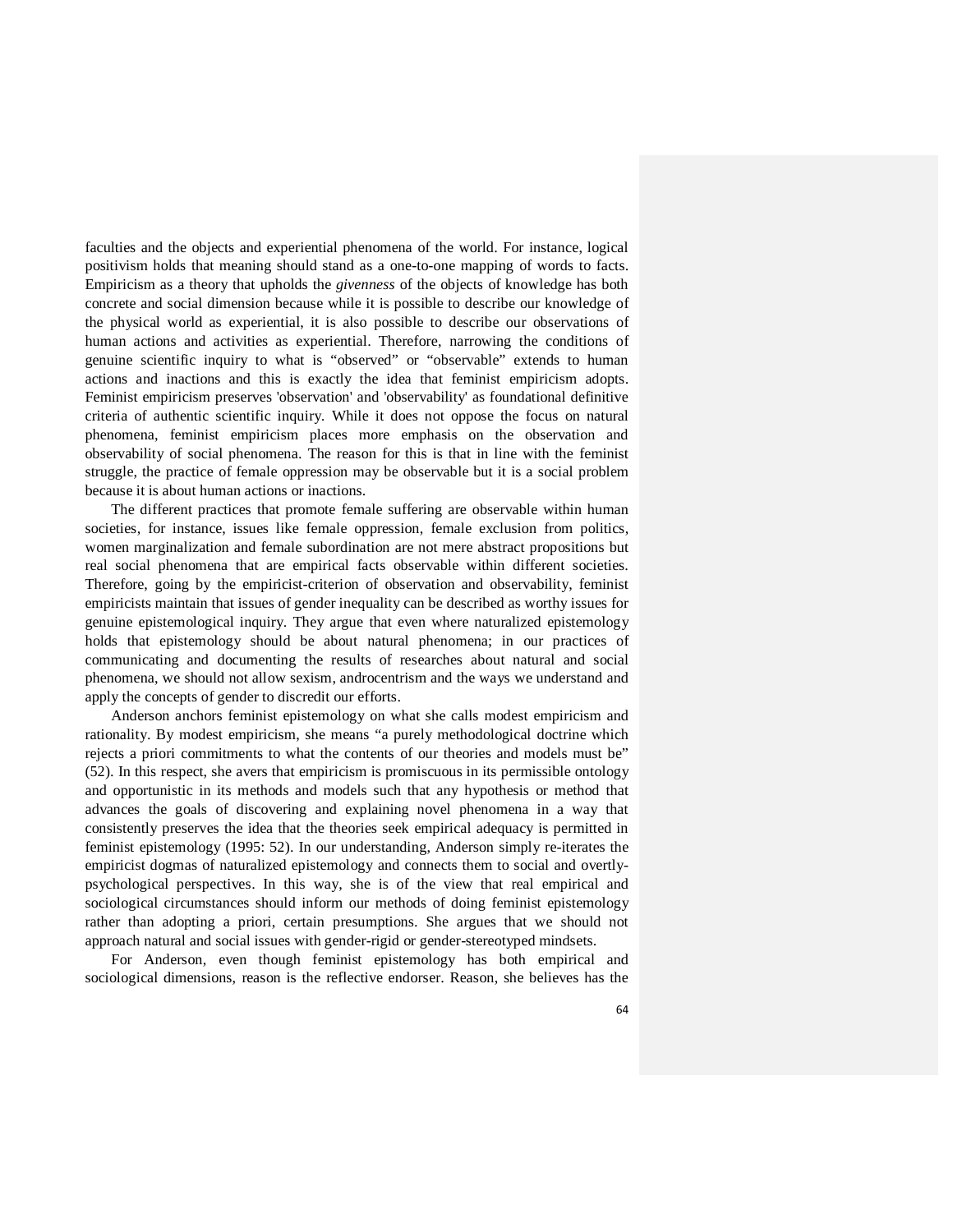power to change our attitudes, intentions, and practices. Through reason, we reflect on different attitudes, intentions and practices; and we make judgements and decision about their morality their objective axiological value et cetera.

 Reason as a tool of reflective endorsement is proposed by Anderson as a necessary working complement of modest empiricism within the context of feminist naturalized or social epistemology. Under this functional interpretation, the traditional idea of reflective individualistic self-sufficiency that was proposed by some Western philosophers like Descartes and Kant is rejected. Feminist epistemology does not require that individuals base the authenticity of judgements only on individualistic patterns of reflection.

 Feminist epistemologists argue that self-critical assessments are needed to forestall gender bias in theoretical and scientific researches and inquiry. It is a common practice among feminists and feminist philosophers alike, to attack male-domination by advocating some form of a balancing of female actors with male actors; while some others call for the replacement of male-domination with female-domination. The latter idea has been adopted by critics of feminist epistemology to argue that feminist empiricism is not able to clearly delineate the pseudo-status of epistemology on grounds of androcentric bias from the supposed non-pseudo status on the grounds of gynocentric bias. If doing science from an androcentric epistemological perspective is regarded as bad science; does this immediately entail that doing science from a gynocentric perspective makes science good? Many feel that this is a paradox that feminist empiricism has not addressed; others have argued that it is more like replacing one problem with another one.

#### *Standpoint Epistemology*

According to Christian Wühtrich, standpoint epistemology is concerned with the "situatedness" or positionality of the epistemic subject (philosophy.ucsd.edu). This version of feminist epistemology holds that the opinions and stand points of women who are oppressed or marginalized are epistemically superior in the sense that they have an experiential knowledge and can speak more authoritatively about the circumstances they experience than males who are not experiencing such situations and may want to criticize or make comments from a non-situated standpoint. This version of feminist epistemology demands that more attention should be given to the viewpoint of the woman who is the epistemic agent that is really under some form of marginalization or oppression especially a kind that is sexist. For instance, some feminist epistemologists have argued that in the definition of epistemology and in the ascription of objectives and functions to it, rooms should be created to accommodate and give priority to women's points of view and standpoints concerning how women define knowledge, what women say they know, how they actually know, what they do with the knowledge that they have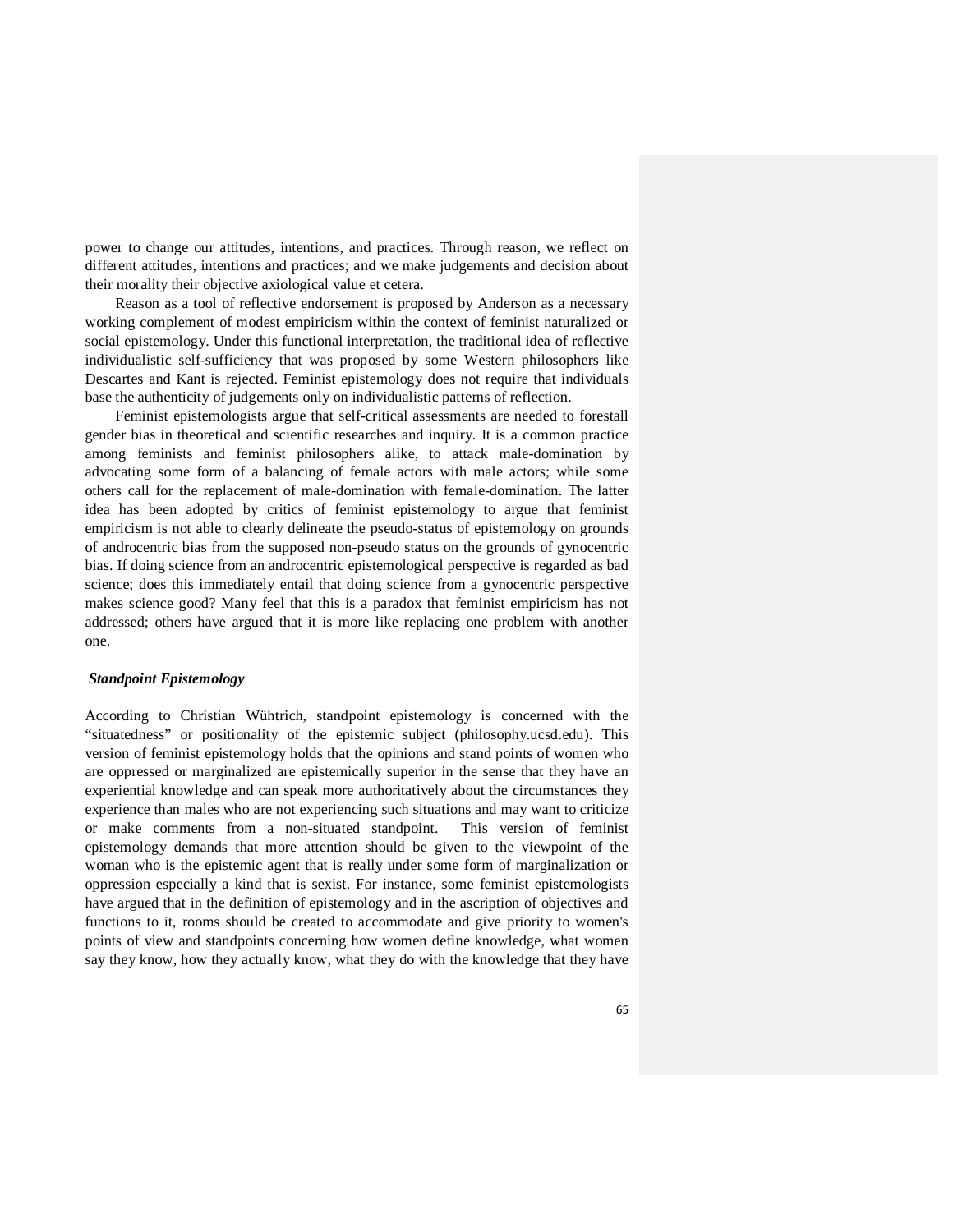and also how they acquire knowledge, especially in circumstances where androcentrism is very influential.

Of course, standpoint epistemology is adopted by some feminist epistemologists to argue home the position that it is women who know what it actually means to be a woman; therefore, all attempts by men to define women, describe women or communicate their feminine beliefs and worldviews can hardly be free from androcentric bias. The implication here is that as far as women are the oppressed, the subjugated, the marginalized, women's comments, opinions, research-results and knowledge-claims should be treated as superior when it comes to issues that directly concern the female sex. Wühtrich tries to capture what looks like a summary of the different theses of the feminist standpoint epistemology as follows:

- That being particularly situated within the society gives women certain epistemic privileges such as the right to their own opinions.
- That women are better knowers because they are women.
- Those who are oppressed have the interest and the ability to represent the world from a larger perspective than those who are not oppressed.
- That group membership is sometimes a precondition for epistemic credibility.

## *Feminist Postmodernism*

Feminist postmodernism embraces relativism and anarchism. It holds the position that a true neutral description of the world is actually an illusion. It tries to make room for the observation that the social identity of the knowing subject is not only contingent but also unstable or unfixed. Actually, in the history and philosophy of science, there have been lessons learnt especially as it concerns the relativity of human knowledge and the limitations of the human cognitive faculties. In the succeeding paragraphs, we highlight and explain Christian Wühtrich's exposition of the basic theses of feminist postmodernism.

- The first point that Wühtrich raises is that feminist postmodernism holds that social realities are a product of our discursive construction.
- The next point that Wühtrich raises is that feminist postmodernism adopts the Heraclitean version of explaining the historicism of ideas.
- Another point that Wühtrich raises is that feminist postmodernism holds that it is actually a dangerous fiction to think that we can totalize extralinguistic reality.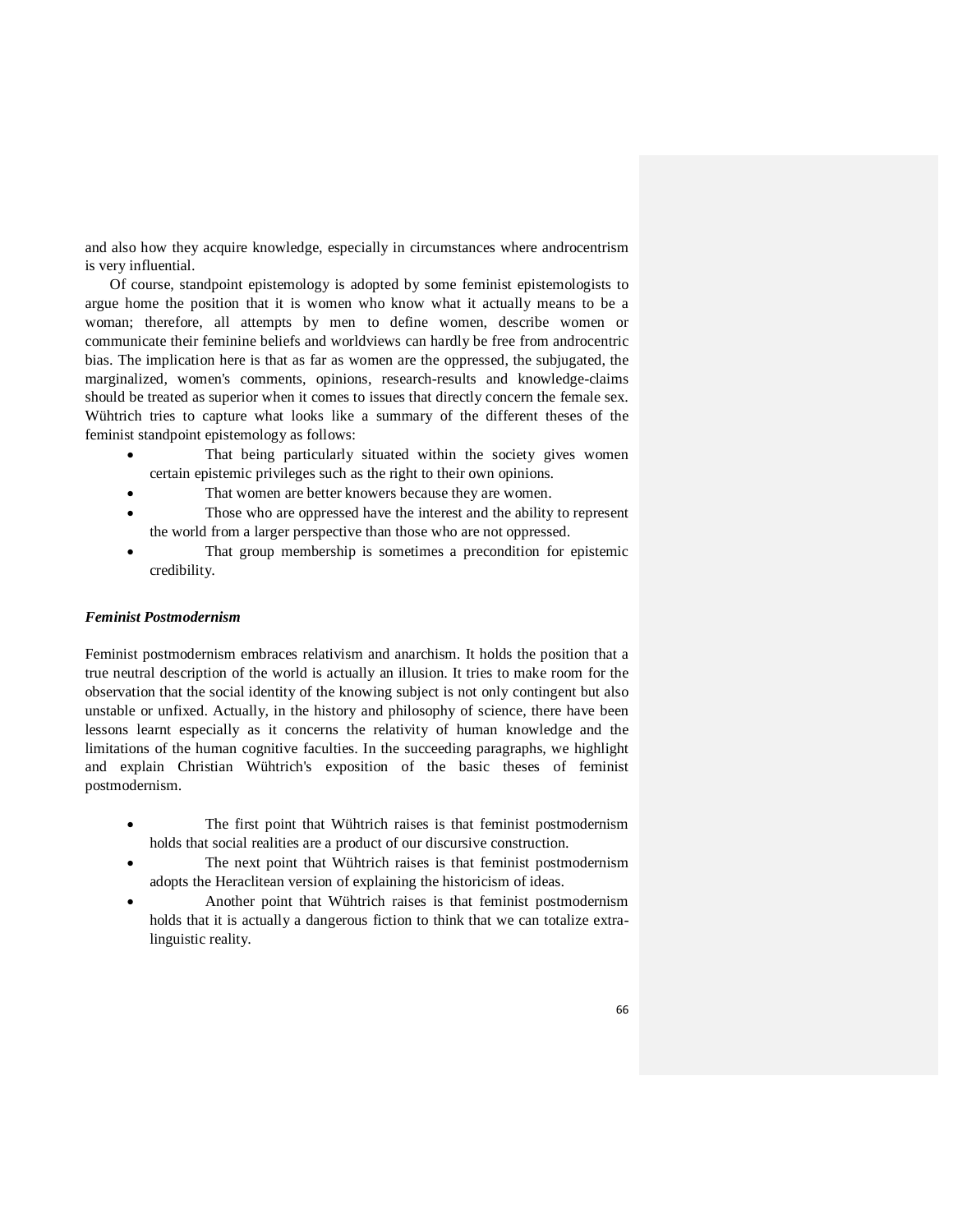Finally, Wühtrich observes that for feminist postmodernism, gender identity is not universal; neither is it trans-historical nor is it a necessity (Wühtrich philosophy.ucsd.edu).

Feminist postmodernism is skeptical about the universality of the definitions we give to gender, especially with respect to how we use it within our different conceptual frameworks. For instance, we can describe the concept "woman" from diverse perspectives. One of the criticisms raised against feminist postmodernism is that without some sense of objectivity in the understanding and definition of gender, it becomes difficult for feminist epistemology to be about the same problems. Where social realities are not treated as objective then feminist postmodernism can hardly justify that sexism and androcentrism is the key problem that necessitates feminist epistemology. Moreover, by adopting the Heraclitean way of explaining the reality of social phenomena; feminist postmodernism leaves a big room for the proliferation of feminist epistemology. Under such proliferations it will become all the more difficult to unify into one category.

## **4. CONCLUSION**

This unit discussed some of the basic questions in gender epistemology, the objectives of gender epistemology, the approaches involved in Gender epistemology and the classification of epistemology.

## **5. SUMMARY**

Gender epistemology is more or less feminist epistemology which investigates genderrelated issues and the contributions of the feminist struggle to epistemology. It is an epistemology modelled after the methods adopted in feminist studies such as victimology, positionality, and the perspectives of women. This does not however mean that gender epistemology should be only about women and women's views, excluded men and men's views. Rather existing literature have dwelt more on women as a reaction to the feminist struggle against androcentrism in academics, history and the way philosophy has been done.

### **6. TUTOR MARKED ASSIGNMENT**

- Briefly explain why gender epistemology is a branch of philosophy
- What are some of the questions asked in gender epistemology?
- Briefly discuss the objectives of gender epistemology.
- What are the approaches adopted in gender epistemology?
- What are the classifications of Gender Epistemology?

# **7. REFERENCES/FURTHER READING**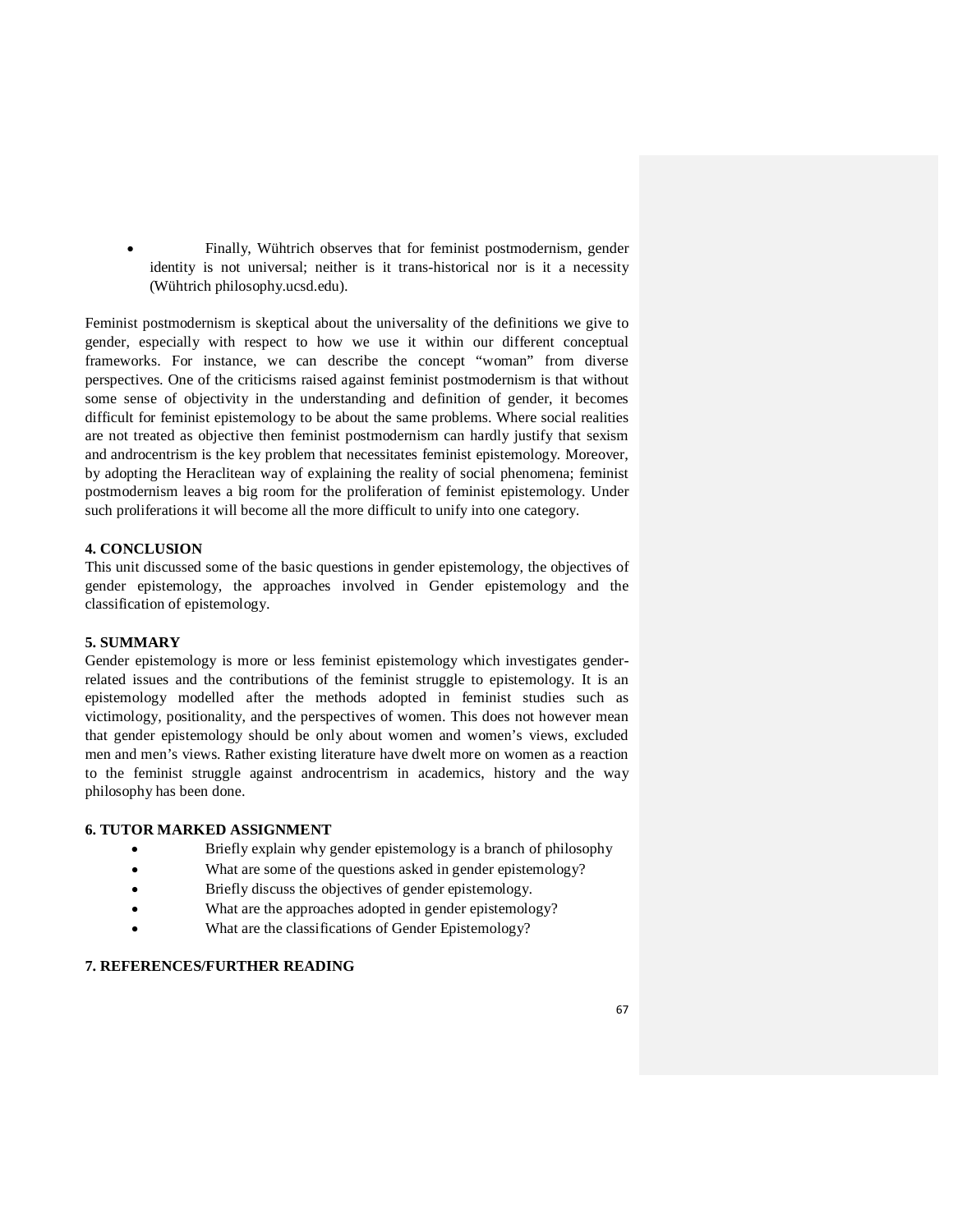- Anderson, Elizabeth. 1995. "Feminist Epistemology: An Interpretation and Defense." *Hypatia*. 10 (3): 50-84.
- Chittiser, Joan. 1983. Women, Ministry and the Church. New York: Paulist Press.
- Chrisman, John. 1982. Social and Political Philosophy: A Contemporary Introduction. London and New York: Gilligan, C. *In A Different Voice: Psychological Theory and Women's Development*. Cambridge, MA: Harvard University Press.
- Duran, Jane. 1991. *Towards a Feminist Epistemology*. New Jersey: Rowman and Littlefield.
- Hooks, Bell. 1984. *Feminist Theory from Margin to Centr*e. Boston: South End Press, 1984.
- Jaggar, Alison. *Feminist Politics and Human Nature*. New Jersey: Rowman &Allanheld, 1983.
- Richardson, Sarah. 2010. Feminist Philosophy of Science: History, Contributions and Challenges". *Synthese*177: 337 - 362.
- Wühtrich, 2021. Feminist Epistemology. http://www.philosophy.ucsd.edu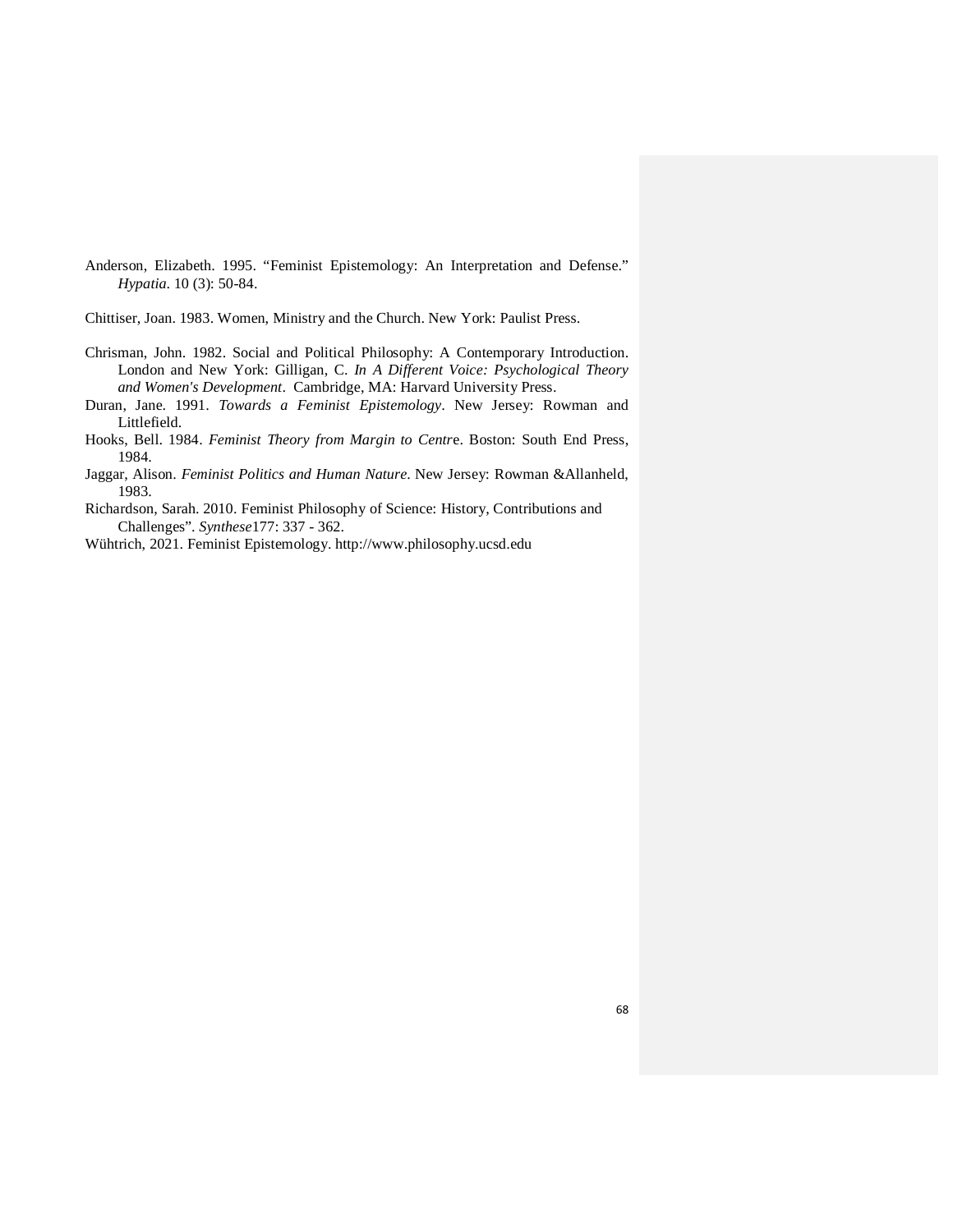## **MODULE 5: ETHICS IN GENDER PHILOSOPHY**

### **Unit 5: Some Ethical Issues in Gender Philosophy**

- 1.0 INTRODUCTION
- 2.0 OBJECTIVES
- 3.0 MAIN CONTENTS
	- 3.5.1 Introducing Ethics in Gender Philosophy or Feminist Ethics
	- 3.5.2 Objectives of Feminist Ethics in Gender Philosophy
	- 3.5.3 Development of Feminist Ethics
	- 3.5.4 Approaches to Feminist Ethics in Gender Philosophy
- 4 CONCLUSION 5 SUMMARY 6 TUTOR MARKED ASSIGNMENT 7 REFERENCES/FURTHER READING.

## **1.0 INTRODUCTION**

Feminist ethics focuses on overcoming sexism and androcentrism in traditional and conventional ethics. Many feminist ethicists hold the view that traditional or conventional ethics is androcentric because it has been developed without the contributions of women and without the consideration of the view-points of women due to a long history of the subordination and marginalization of women. In the chapter dealing with feminist metaphysics, it was established that certain Western philosophers justified women subordination and marginalization, claiming that women were inferior to men because of some natural inequalities that are disadvantageous to women. On the premise of the latter, some of these philosophers described women as having inferior moral experiences because being morally upright entails being virtuous, but the ability to act virtuously is a rational one. This unit discusses the objectives of feminist ethics as a branch of gender philosophy, the development of feminist ethics, the approaches as well as the classification.

## **2.0 OBJECTIVES**

This unit will help students to: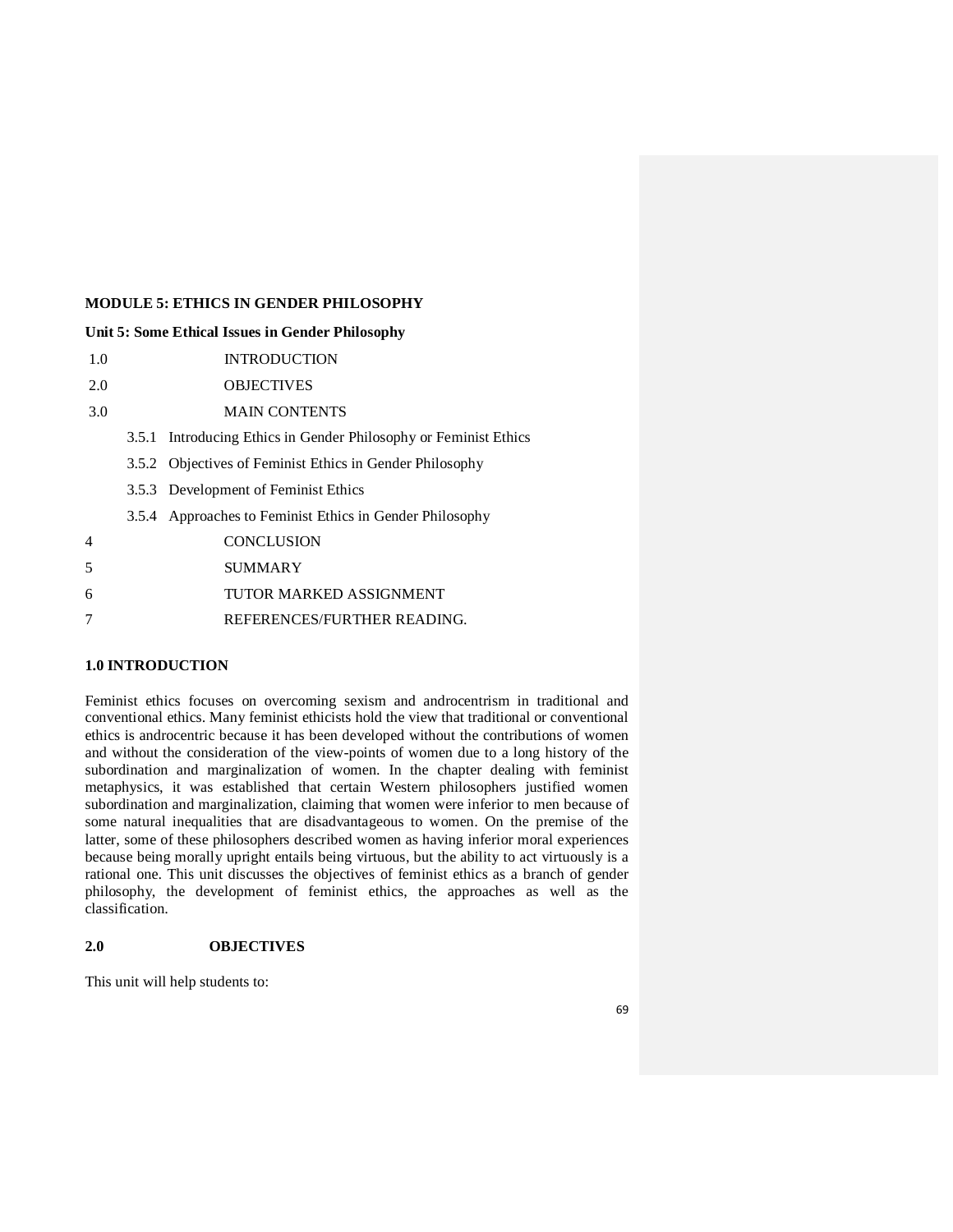| 2.1 | Introducing Feminist Ethics in Gender Philosophy       |
|-----|--------------------------------------------------------|
| 2.2 | Objectives of Feminist Ethics in Gender Philosophy     |
| 2.3 | Development of Feminist Ethics in Gender Philosophy    |
| 2.4 | Classification of Feminist Ethics in Gender Philosophy |
|     |                                                        |

### **3. MAIN CONTENT**

#### **3.5.1 Introducing Feminist Ethics**

 Feminist ethicists reject the sexist claims in ethics as being morally wrong and unjust; whereas some feminist ethicists are of the view that such injustices should not be found in ethics, others think women have to develop their own ethics to capture the essence and uniqueness of being a woman. Others aver that the moral experience of women is not supposed to be different from those of men; and that the moral experiences of women have to be respected and accommodated within ethics. In this respect, feminist ethics attempts to bring the feminism-consciousness and the theories of gender equality into the way ethics is done and should be done. The advocates of feminist ethics have given different reasons why feminist ethics has developed and should be continued. The central argument has been that traditional Western ethics has been biased in the description of the nature of the woman and in the description of and their moral experiences. Feminist ethicists have leveled criticisms on traditional ethics. The word 'traditional' is used here to indicate the ethical theories that have been proposed and defended by Western philosophers, who have predominantly been males over the ancient, medieval and modern periods of the history of Western philosophy. In this respect, we are referring to ethical theories like natural law theory, utilitarianism, deontological ethics et cetera. Some of the typical criticisms that have been leveled against traditional Western ethics by feminist ethicists are articulated by Alison Jaggar in her book *Feminist Politics and Human Nature* (1995:530).

 The first criticism that Jaggar mentions is that traditional Western ethics neglects women issues especially those that have to do with feminine values in private and domestic realms as in the household and familial settings. In other words, since the major proponents and defenders of ethical theories have been males, there is always the tendency to forget how such proposals apply to women's issues, their predicaments in the family and in the society at large. This takes us to the next point raised by Jaggar, namely, that traditional Western ethics denies women's moral agency in the sense that it has often excluded women from the moral debates, and ignored their contribution with respect to how they define the nature of the woman as well as their positions with respect how gender should be constructed (1995:530). Jaggar observes that such denials have arisen because of the androcentric mindset of male ethicists that directly or indirectly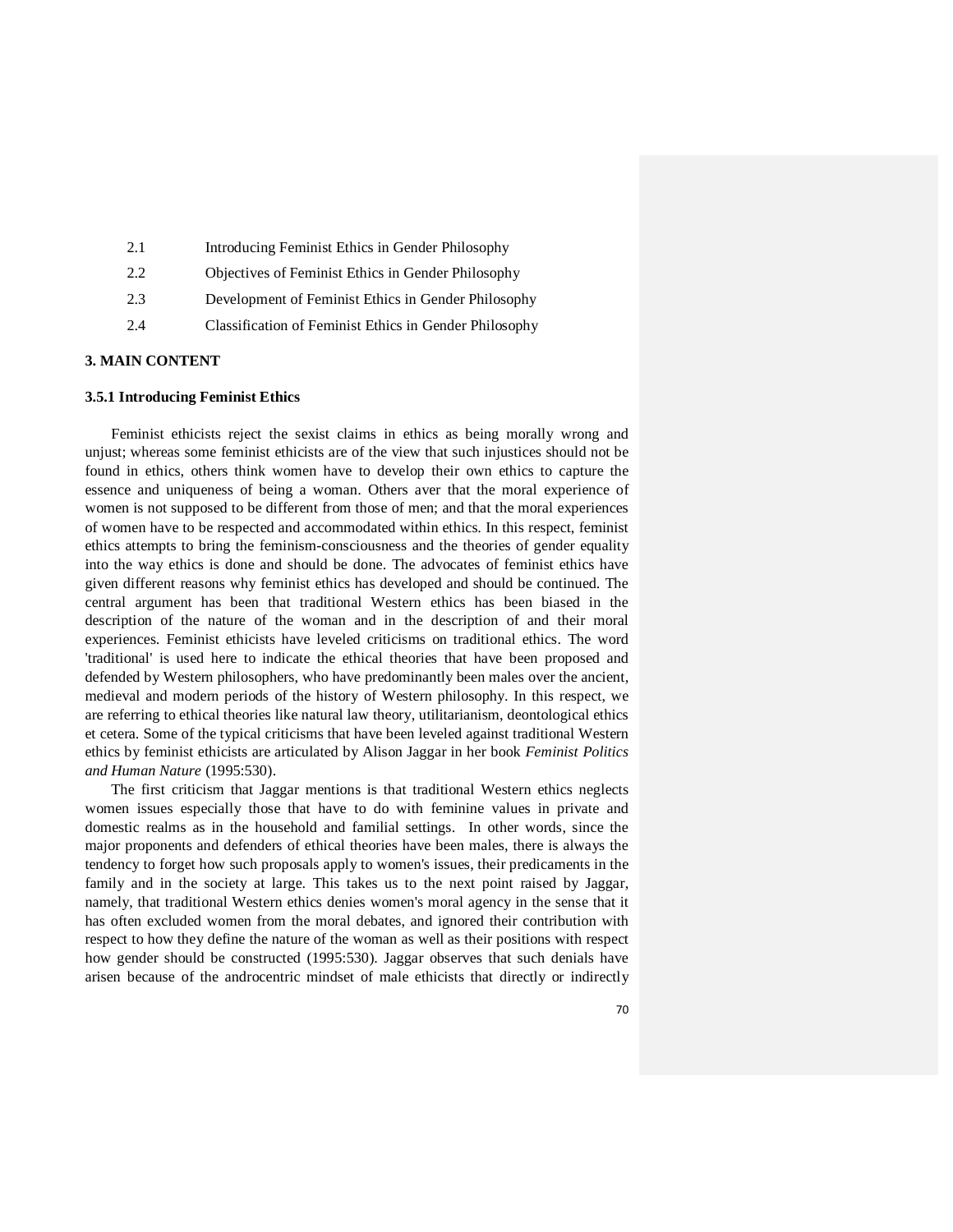suppose that women are somewhat rationally inferior to men. A critical assessment of the works of Aristotle, Rousseau, Kant, Hegel and Sigmund Freud, reveals a conscious attempt to degrade the woman's moral experience on the supposition of androcentric patterns of reasoning. Another point raised by Jaggar is that traditional Western ethics depreciate feminine values in the sense that they do not reflect how such ethical theories stand in relation to the reality of feminity and feminine values. Jaggar also raises the point that traditional Western ethics devalue women's moral experiences. What this means is that besides dichotomizing the moral experiences of men and women, traditional ethics devalue the moral experience of women in comparison to the males (1995: 530).

 Therefore, what Jaggar's exposition is trying to establish is that men have been on the forefront in the debate and development of Western ethics, and the consequence has been the exclusion of women's contribution, their standpoint, their experiences and their values. So, the rise in feminist ethics poses some challenges and problems to traditional western ethics at least in the direction that necessitates its revision, re-assessment and reinterpretation to accommodate the points raised by feminist philosophers.

#### **3.5.2 The Objectives of Feminist Ethics**

According to Alison Jaggar, the objectives of feminist ethics can be divided into two, namely, the practical and the theoretical. She observes that practically, feminist ethics has the following objectives: (i) to articulate moral critiques of actions as well as practices that sustain female subordination. (ii) to prescribe morally justifiable ways of resisting actions and practices that lead to the institutionalization and continuity of female subordination (iii) to explore and put forward morally desirable alternatives that will promote women's emancipation (528). Theoretically, feminist ethics aims at developing philosophical accounts of the nature of morality as well as moral concepts that treat women's moral experiences respectfully but critically (Jaggar 1995: 528). However, that feminist ethics is concerned with these objectives does not necessarily imply that other versions of ethics that do not share these objectives are to be regarded as anti-feminist.

### **3.5.3 Development of Feminist Ethics**

In the early modern period, scholars like Mary Wollstonecraft, John Stuart Mill, Frederick Engels and Simone de Beauvoir did well to draw attention to the social problem of female subordination and marginalization in Europe. Mary Wollstonecraft lived from 1759 to 1797. Her work, A Vindication of the Rights of Woman was published in 1792. In this work, Mary Wollstonecraft spoke out for the rights of women at the time. John Stuart Mill's reaction against the oppression of women is found in his book. The subjection of Women, which was published in 1869. Frederick Engels also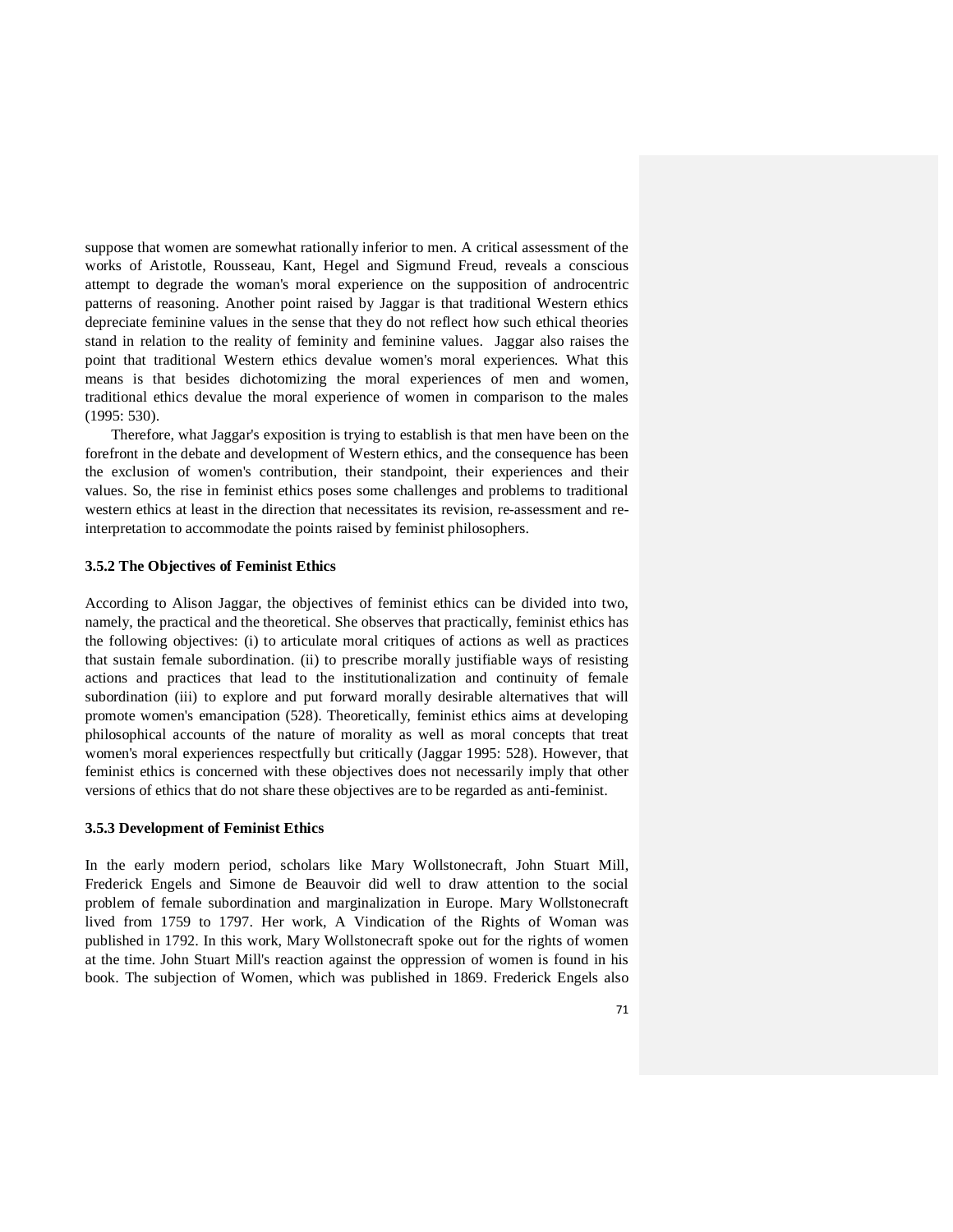spoke against women's subordination in his book The Origin of the Family, Private Property and the State, which was published in 1884. Among these, Simone de Beauvoir's The Second Sex that appeared in 1949 gained more popularity and is often referred to as one of the master pieces of the gender discourse in contemporary times. Other contributors whose works have been instrumental to the development of feminism include Catherine Beecher, Charlotte Perkins, Gilman Elizabeth, Cady Stanton et cetera

 Wollstonecraft was concerned with questions such as those bordering on whether feminine traits are the products of nature or biology or some kind of social conditions; whether moral virtues and gender traits are determined by the strength of one's cognitive capacities in the way Aristotle conceived, and if so, whether males and females therefore have different moral virtues and different gender roles. Wollstonecraft in her book A Vindication of the Rights of Women held that moral virtue is unitary and as such men and women are obliged to practice the same morality and virtue on the grounds that women are not less virtuous than men (105). Moreover, she averred that the features that are adjudged to be biological limitations of women (e.g. being too emotional, too hypersensitive, narcissistic et cetera), were consequences of a long culture that deprived women equal rights and privileges and that denied women the opportunity to develop their rational powers through education (105).

 John Stuart Mill argued that the woman's morality was not the product of autonomous choice but rather, the product of social conditioning and programming. He noted that women were systematically conditioned by a phallocentric society to exhibit the peculiar feminine traits that the society desires such as living for others, caring for others, being generous, to submit, to yield and to obey (The Subjection of Women 32). In this way, Mill argued that the society is wrong to dictate different moral experiences for women, which unfortunately, has to be assessed by men and not women themselves. For Mill, both males and females are supposed to have the same moral experience of virtue (32). However, other authors in the nineteenth century thought differently. Some proposed that males and females should have a separate but equal theory of virtue, while others proposed that females should also develop a separate but unequal theory of virtue for women in much the same way in which traditional western ethics had done for males. Therefore, one can say that the arguments of Wollstonecraft, Mill, Engels and de Beauvoir were somewhat instrumental to the feminist activism that sprang up in the 1960s. Jaggar observes that during the period of the first wave, actions and practices whose gendered dimensions hitherto had been either unnoticed or unchallenged, became the foci of public and philosophical attention. Feminists subjected these actions and practices to moral critique with outspoken boldness. They also developed strategies for opposing them and proposed alternatives that non-feminists regarded as dangerously radical. Some of these practices included the questioning of the morality of certain issues like abortion and contraceptives, unequal opportunities for women in labour and production, politics, education, as well as the unjust androcentric portrayals of women in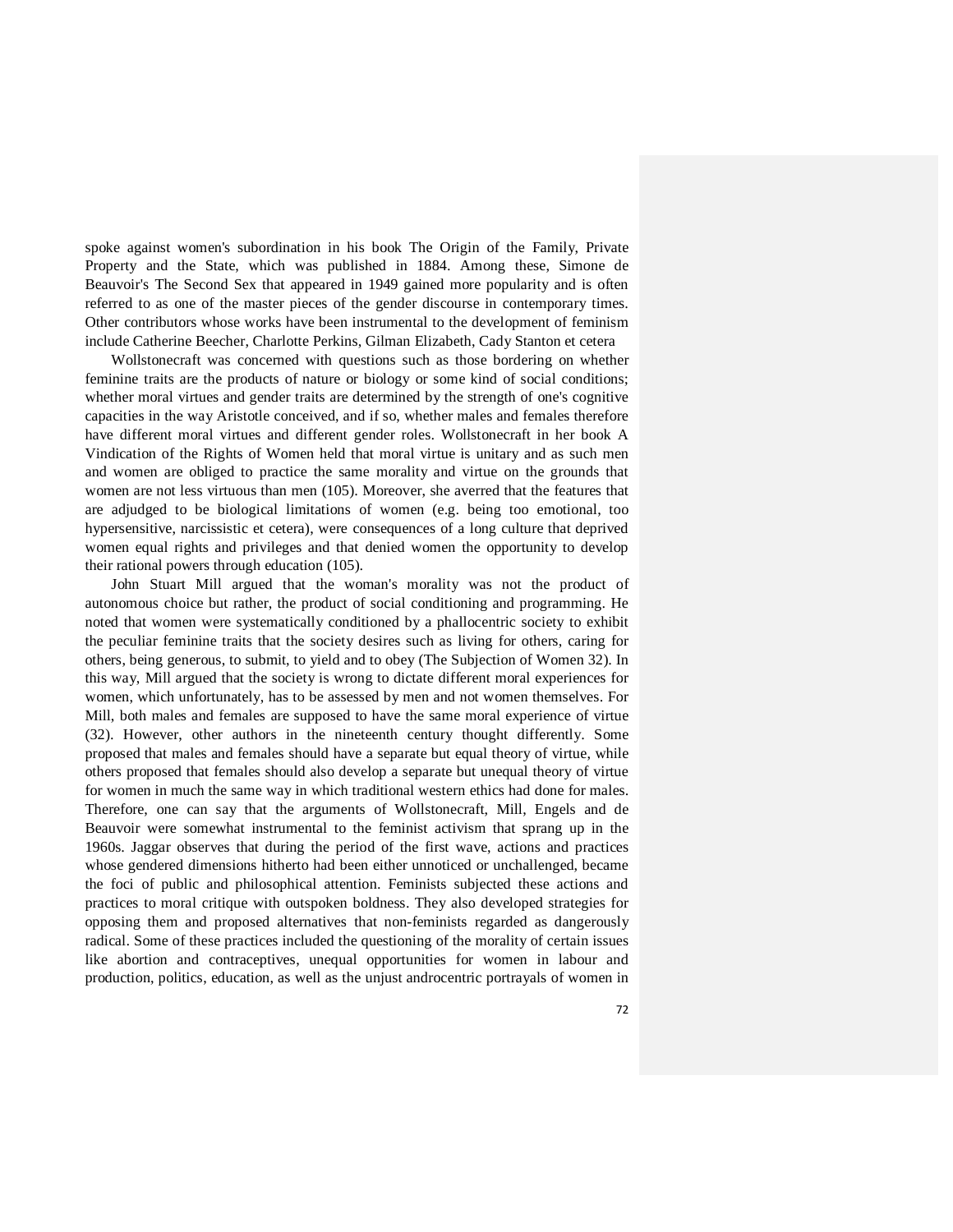mass media over a variety of issues especially as it concerns their sexuality such as in the cases of sexual abuse, rape, compulsory heterosexuality, pornography, domestic violence et cetera.

 The term "feminist ethics" came into use in the 70s and 80s. One of the reasons why this concept was adopted was that it was discovered that the traditional conceptual frameworks of ethics that had been in vogue before the climax of the feminist activism, distorted the way in which discussions about feminist issues like abortion, pregnancy, motherhood et cetera proceeded. The argument here is that since most of the ethical theorists in the history of Western philosophy have been projected by males who have no firsthand experience of what the moral experience of the woman looks like; for instance, what it takes to undergo an abortion, what it feels like before the abortion, during the abortion and after the abortion, or what it feels like to be pregnant, to carry a pregnancy for nine months and other female matters, they often tend to suppress the voice of women and the emotions of women on this matters. Some feminist ethicists argue that it is unacceptable that ethical discussions concerning these issues should be anchored on some abstract principles "discovered" by male ethicists who are blind to the plights and tribulations of women. Thus, there has been a continuous increase in the number of feminist writings suggesting that traditional ethics is deeply androcentric and as such needs to be revised.

 What appears to be an enduring problem in feminist ethics is the question whether women are supposed to have a different moral experience from men or whether they should have the same moral experience with men. And of course, feminist ethicists, as we have already indicated, are divided on this issue. In his Politics, although Aristotle described women as being less able to exhibit virtue and by so doing, undervalued women's ethical experiences; nevertheless, he can be seen as one of those who introduced the *separation* of masculine ethics from feminine ethics or male ethics from female ethics. Even as many feminists reject Aristotle's anti-feminist stance as extremely androcentric, many today have not been able to break away from the dualistic mindset of thinking that ethics should also be categorized along the lines of gender binary.

 In the book *In a Different Voice: Psychological Theory and Women's Development,*  Carol Gilligan sustains this dichotomy between male and female ethics. She explains that whereas men are most likely to act in accordance to abstract moral principles of justice, which are equality and fairness; females are most likely to act in accordance to feelings and emotions (82-90). In other words, whereas males adhere to a morality of justice where equality and fairness are the primary values; females adhere to a morality of care. On critical analysis, this pronouncement does not only retain the separation of women's moral experiences from men's moral experiences, but justify female's moral experiences by an appeal to non-abstract concepts.

 The idea that men and women should have different moral experiences sparked a wave of interest from feminists who were pleased that since conventional ethics is in their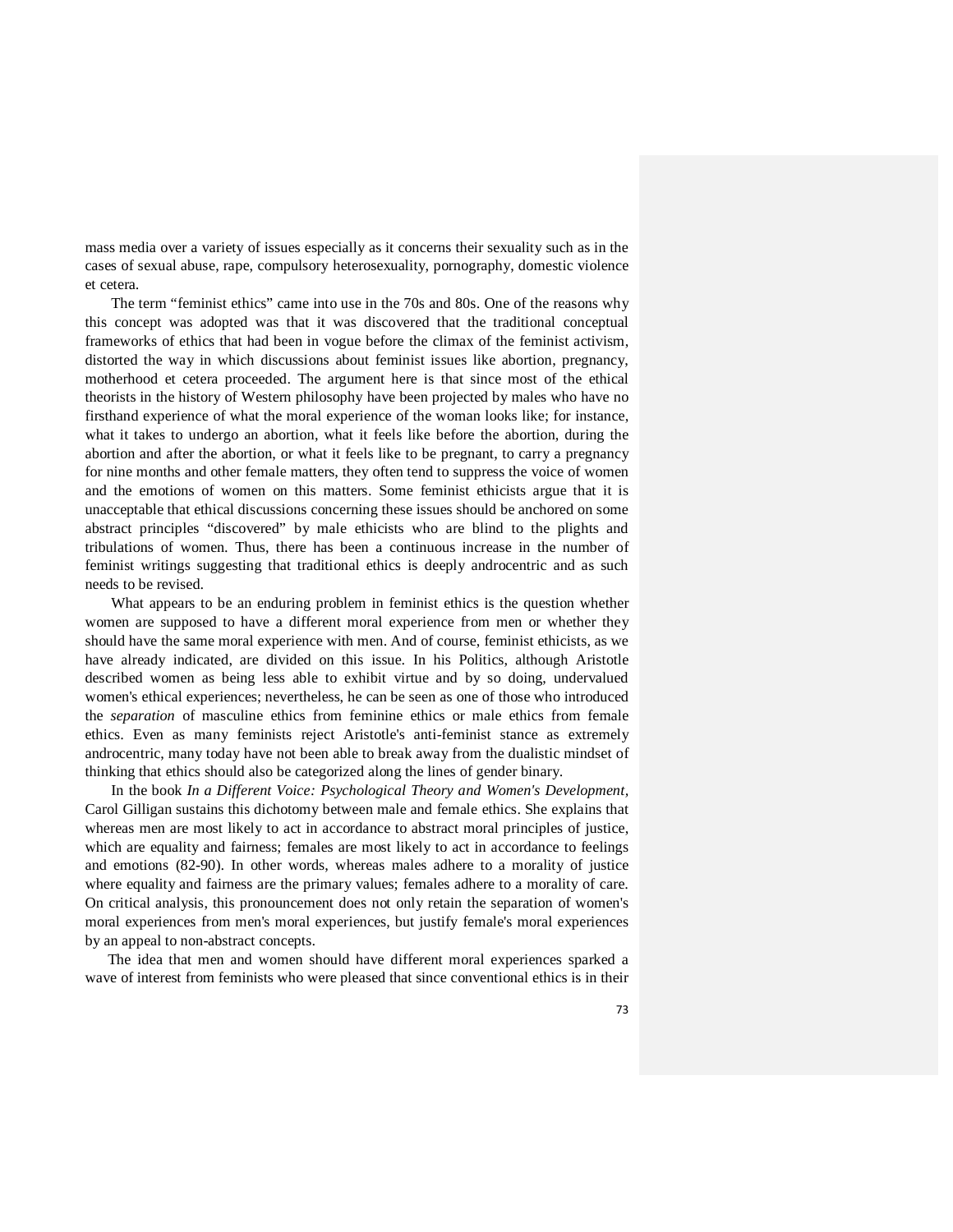description, androcentric, women can have their own ethics after all. So, many feminists do not only like the idea that women can have their own ethics but that in such an ethics women's natural ways of self-expression, feeling and practical exigencies should be the emphasis. This is why some feminist ethicists propose the "ethics of care" as a model that should be considered and developed. Other feminists have argued that while we may regard conventional ethics as "ethics of fairness and equality" feminist ethics should be described as "ethics of care". In this regard, there is a preservation of the binary between male and female moral experience. Thus the "ethics of fairness and equality" and the "ethics of care" turn out to be another ideological invention of the dualistic mode of thought, which is common in the ontological worldview of the West. Of course, the call for and development of feminist ethics is more pronounced in the West, and most of the proponents of feminist ethics are women from the West especially Europe and America. It is not surprising therefore to notice elements of Western thought system. But on a critical reflection, especially if we come from a background that perceives reality as complementary, we can say that "care" and "fairness or equality" are not necessarily extreme poles standing for masculine ethics and feminine ethics in the way in which some feminist ethicists want us to believe. It is common to see that feminists who describe feminist ethics as "ethics of care" frequently use the medical profession as their anchor base. For instance, Brenda Green in her article in the journal Nurse & Care applies feminist "ethics of care" to the nursing practice (1-4). Being fair or treating people equally and showing care can be said to emanate from the consciousness to respect the rights and dignity of all so it does not necessarily mean that these two virtues belong to two gender binary poles. Nevertheless, the idea of developing an ethics that pays emphasis to the woman's practical exigencies has opened up the issue of feminist ethics to philosophers and non-philosophers alike. Also, scholarly work on feminist ethics has not been limited to the agitations of academic feminists but also embraces the agitations of non-academic feminists. This is why it is common to see that literatures on feminism frequently turn towards the ethical consideration of public policies and valuesystems especially with respect to how they preserve the genuine needs and interests of women or how they are generally disadvantageous to, or neglectful of women.

### **3.5.4 Some Approaches to Feminist Ethics in Gender Philosophy**

Many scholars have adopted different approaches to feminist ethics in recent times. The most common and standard approach has been to subject traditional Western ethics to feminist-related critiques because most of what we have in philosophy as ethics, have come from Western philosophers. To a great extent, this shows that philosophers have always speculated about problems that are the immediate products of their cultural framework or periodical milieu. On the strength of this, suffice it to mention that if all feminist scholars were to focus on the existential problems that are characteristic to their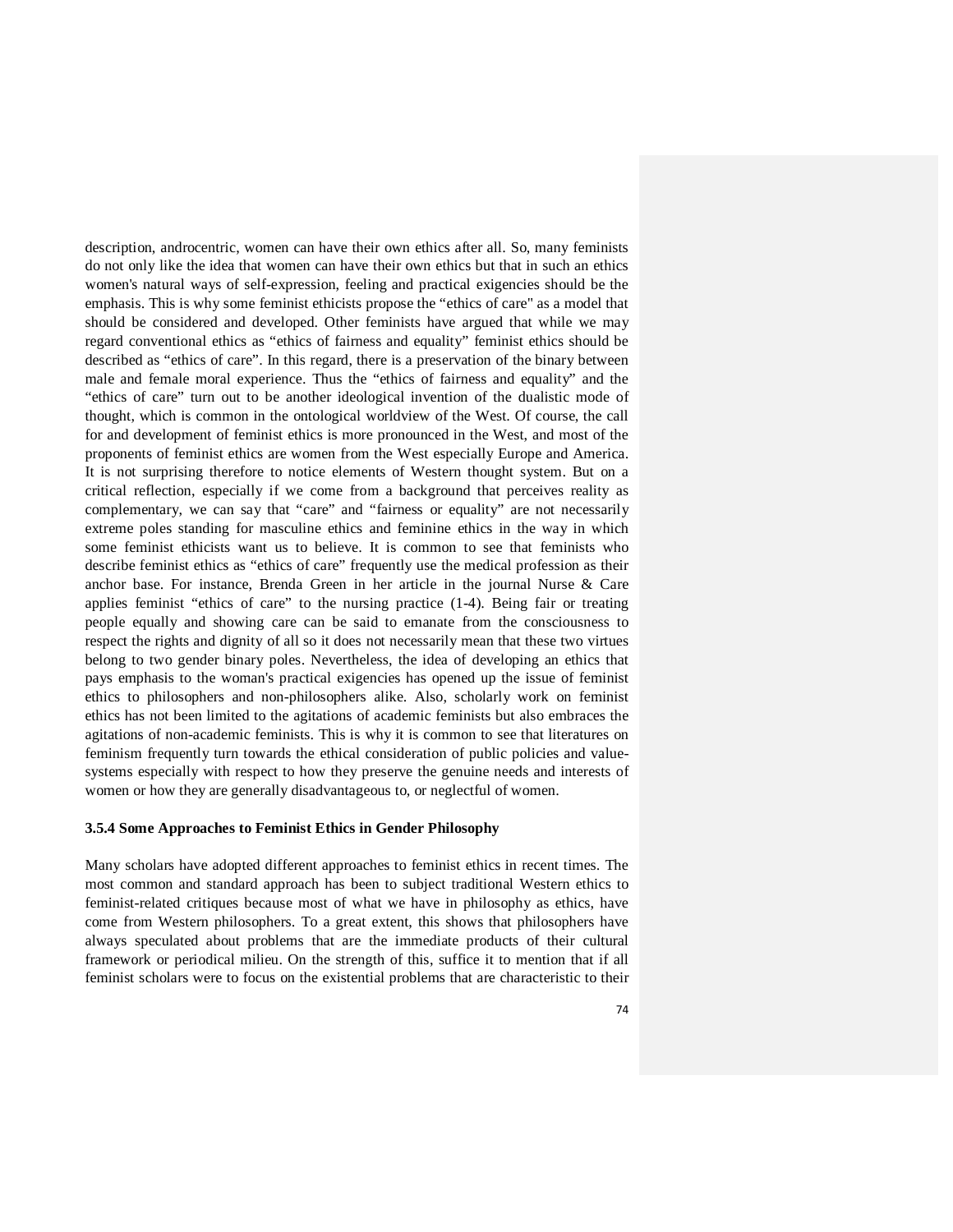respective cultural frameworks; we will definitely have different versions of feminist ethics that are concerned with a diversity of problems.

## *Care-Focused Feminist Ethics*

Care-focused feminist ethics is an approach to feminist ethics that adopts the principle and practice of care as the model for defining feminist ethics. This approach takes for granted the supposition that women have a natural propensity to care for others because nature bestows on them the ability to practice this virtue as potential and actual mothers. Although many feminist ethicists who propose this model of ethics do so with the belief that it will preserve the feminine values; nevertheless, this approach to ethics can be seen as a gynocentric approach. The reason is that on a critical examination, one can say that feminist ethics of care is an attempt to use the same logic Aristotle used in justifying the inferiority of "feminine" ethics to justify feminist ethics. Aristotle thought that women's ability to be extremely caring was not a virtue, since for him, virtue is the golden mean between extremes. And more so, that being extremely caring is a disability that arises from the natural or biological limitations of the woman. But the feminist-proponents of this model of ethics rather use the idea of women's natural propensity to "care" to underscore the strength of women and the weakness of men. This group of feminist ethicists, argue that what the world needs is care: care for the environment, care for one another and care for oneself; and that if human beings were to care for each other in the way that mothers care for their children, then there will be no need to look for justice and fairness. In this respect, their thesis is that "care precedes justice and fairness".

 Some proponents of care-focused feminist ethics include Carol Gilligan and Nel Nodding's. Gilligan for instance, rejected Sigmund Freud's misgivings about women, which held that girls were inferior to boys with respect to psychosexual development; and that male children are faster to develop a sense of themselves than female children. Freud did suppose that this is what has led to men having more moral and legal consciousness than women. For most care-focused ethicists like Gilligan, traditional ethics does not allow society to hear the voice of women over certain issues like abortion, contraceptives et cetera. John Christman in the book *Social and Political Philosophy: A Contemporary Introduction* observes that women tend to think more in terms of care and responsibility when considering a moral problem (170). Gilligan conducted a study on women who carried out abortion and discovered from the study that women's relational ethics revolved around three moral frames of reference: (i) the over-emphasis of one's selfinterest (ii) the emphasis of the interest of others (iii) the weaving together of one's interest with the interest of others. Gilligan theorized that women normally make an abortion-decision based on individual interests or the interest of others or on the combination of individual interest and the interest of others.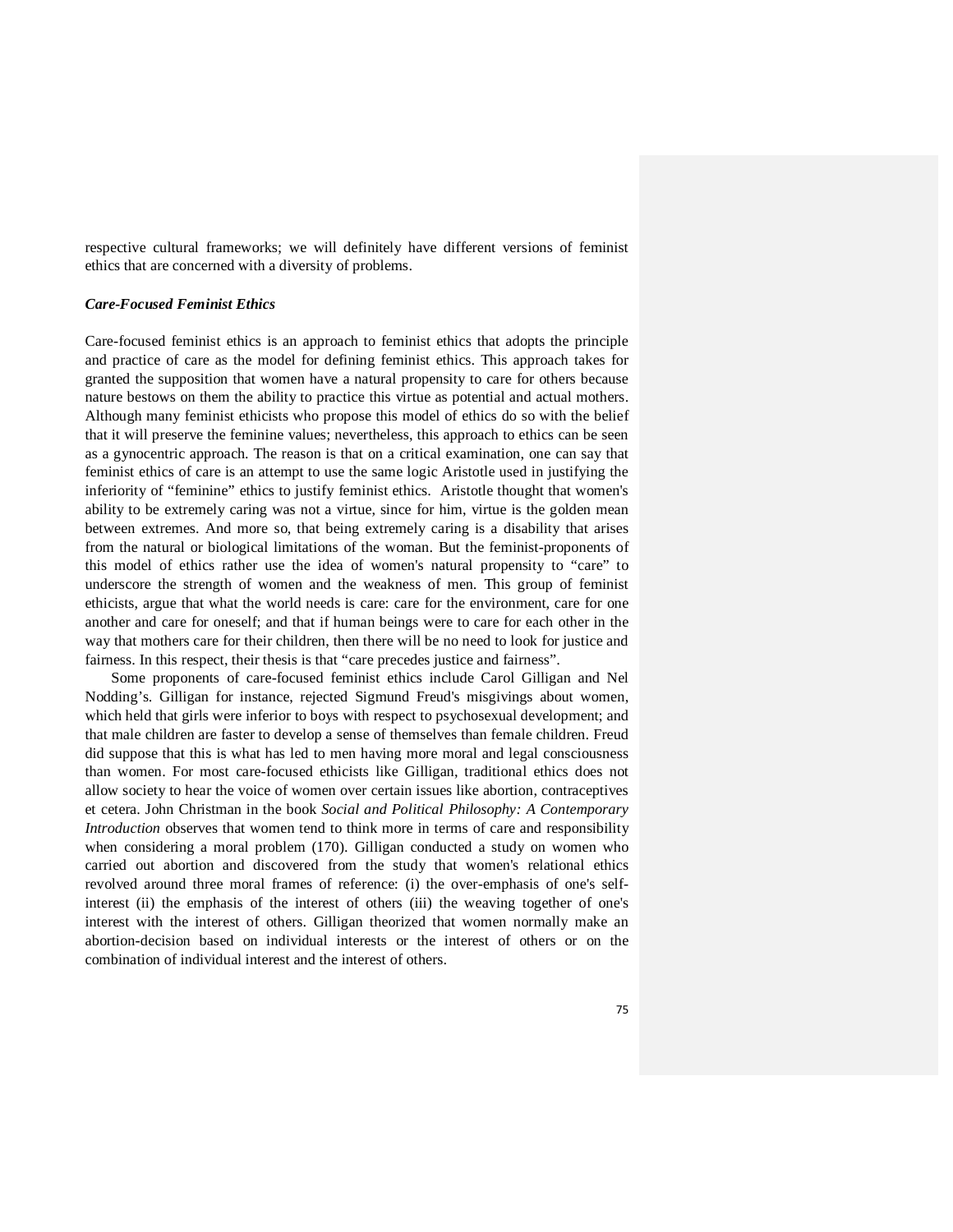For Gilligan, women who act in accordance to the principle we have mentioned in (iii) are fully and properly feminist. In this way, Gilligan attempts to anchor her version of care-focused feminist ethics on a teleological foundation that takes into consideration both individual interests and the interest of others. Gilligan is of the opinion that feminist ethics of care requires that women adopt a moral experience where they judge the morality of their action by considering the effects of such actions on themselves firstly as women, and then on others. More so, women must be bold enough and ever ready to engage in moral discourse in defense of their moral experiences. Gilligan argues therefore that there is more to the woman's moral experience, which traditional ethics founded on abstract principles, does not account for or suppresses because of androcentrism.

 Sandra Lee Bartky argues in her book *Femininity and Domination*, that the kind of emotional work that women do in some service-oriented occupations causes them to suppress their own personal feelings and sentiments even when they do not feel like doing so, just to please a phallocentric society that presupposes that women in such occupations should not show their anger or pretend about their feelings when they are hurt or harassed by customers. These occupations include travel-hostesses, Hotel receptionists, waitresses, ushers and sometimes cashiers for large supermarket outfits. Sandra observes that women in this kind of economic settings are often paid to be always upbeat even when customers or patients, or clients are abusive, rude, nasty or even saucy. She argues that for feminist ethics, this is an example of a moral experience socially constructed for women by a phallocentric society and which must be stopped. She also observes that contrary to the prejudice that nursing mothers and wives develop a sense of satisfaction and empowerment in caring for their children and husbands irrespective of the burdens they face on a daily basis; women actually are stressed beyond limits and sometimes are bitter because the feeling of empowerment that arises from caring about somebody is actually not the same as actually having power. She observes that sometimes, men may not notice how much pain their words and actions sometimes cause the women in their lives; that most often males worry less about the feelings of the women in their lives who are caring for them. And as such, women's care may sometimes amount to a collective genuflection by women to men in affirmation of male importance in a degree that is not reciprocated or reciprocal. Bartly also avers that sometimes women sacrifice their moral integrity in the process of caring for men. She gives the instance where Teresa Stangl, the wife of Fritz Stangl, the commandant of Treblinka, continued in loyal service to her husband despite the fact that he was sending thousands of Jews to concentration camps, a great evil. She argues that even in the rendering of care to men, women should not remain silent to the evils perpetuated by their husbands and loved ones. Thus, women should not show care at the detriment of their own identity, integrity and even survival.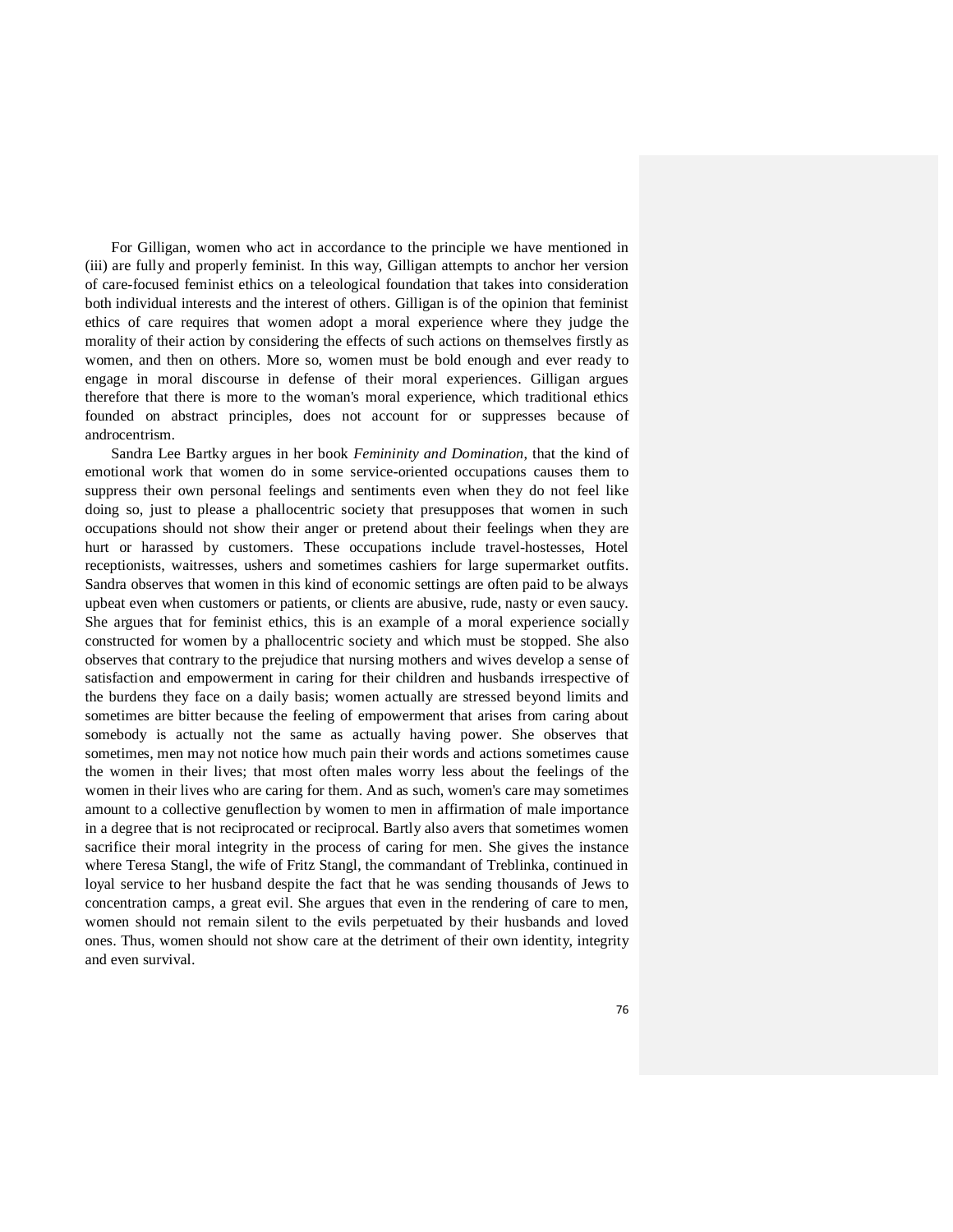Nel Noddings in her book *Caring: A Feminist Approach to Ethics and Moral Education* published in 1984, noted that ethics of care presupposes two parties, the one who is caring and the one who is cared for. In that sense, it is relational. True care, according to Noddings, does not consist in proclaiming one's universal love for all human beings in the world or in supposing that care can be bestowed from afar upon individuals in general. For instance, it is simply outside the ethics of care to suppose that a mother in Africa can care about the children in America in the same degree in which she cares for her own children. In other words, that real care requires that we have a one-to-one or direct encounter with specific individuals; it cannot be bestowed from afar upon all individuals in general. Noddings in her book *In Starting at Home: Caring and Social Policy*, extends the principles of her feminist care ethics into public policy. She argues that if we are to develop social policies about matters such as homelessness, mental illness, and education we have to learn from the experience of starting at home. For it is in the home that the origins of care have their roots.

 Fiona Robinson in her book *Ethics Feminist Theory and International Relations* (1999) argues that in the realm of international relations, no real progress can be made in addressing poverty without a critical feminist ethics of care. Robinson points out that despite all the efforts that the traditional rights-based and duty-based theorists have made to move countries of the world to destroy the big gap between the rich and the poor, poverty continues to increase year in year out. Robinson criticizes traditional ethics as being too abstract for the problem of poverty and claims that we need a critical feminist ethics of care because this will help privileged people to understand that unless they give up some of their advantages by fostering certain economic, political, and social changes, the gap between them and those wallowing in abject poverty will not be reduced.

 The ideas raised by Sara Ruddick in her work Maternal Thinking (1989) and Virginia Held in her work Feminism and Moral Theory (1987) are somewhat in consonance with those of Gilligan and Noddings. They retain the idea that feminist ethics of care is relational, that is, it presupposes two parties. Nevertheless, what is common between Ruddick and Held is that the relational structure of ethics of care is often not between equals but between unequal and interdependent persons. This inequality is often in the direction of the care-giver being somewhat more informed or more highly placed. They both agree that feminist ethics should be founded on practices that best express virtue as it concerns the moral life of the woman especially as a wife and as a mother. According to Ruddick's feminist ethics of care, the society should begin to place more value on maternal practice. She avers that maternal practice is concerned with the preservation, growth and the acceptance of one's children such that some form of moral feminine discipline is needed at the practical level if these goals of the preservation, fostering of growth and general acceptance of children are to be sustained as peculiar maternal values. Ruddick suggests that maternal thinking should be brought into public life. She argues that if people in the public spheres begin thinking like mothers who are actually caring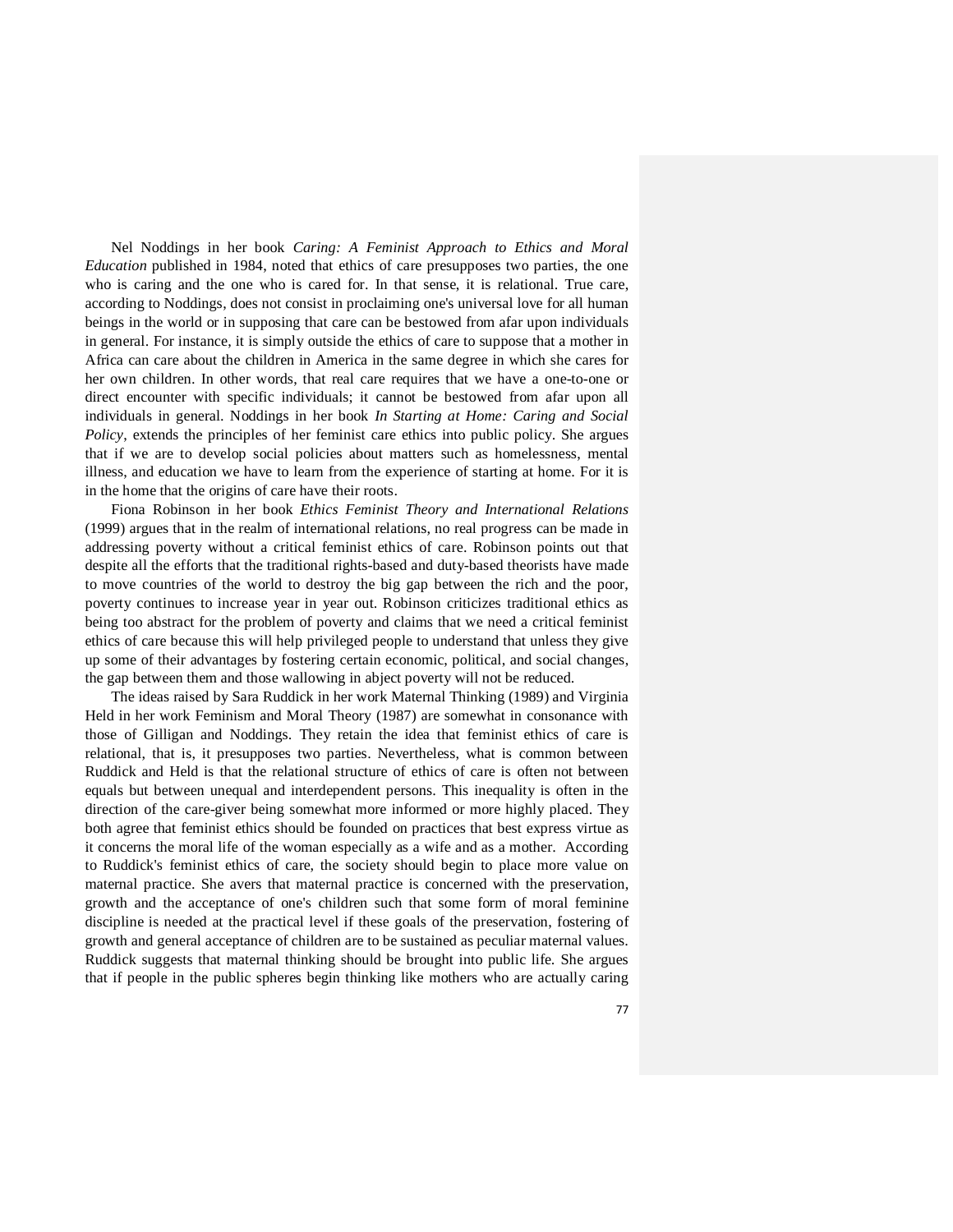for children, then things like war would not be. She argues that war entails the risk of death, which is tantamount to destroying and cancelling out the products of maternal practice in the sense that all that one has put into preserving, nurturing and training a child is likely to be lost; and this lost entails loosing something very dear. Thus, if people begin to apply maternal thinking, people will not engage in anything that will foster death and the cancelation of the prospects of the future. Held shares the idea that the true maternal way of thinking founded on care is an excellent paradigm that can be adopted to redress social vices. Held's argument is that there can be care without justice but there cannot be justice without care. This is because, as she explains, without care no child will survive and there would be no persons to respect  $(16-17)$ .

#### *Status-Focused Feminist Ethics*

Besides the ethics-of-care approach to feminist ethics, which we have articulated in the previous section, there is also the status-oriented feminist approach. What appears to be central in the ethics-of-care approach is the argument that care precedes justice. But for the status-oriented approach, justice precedes care. The status-oriented approach to feminist ethics asks questions about what women empowerment means in the face of male domination and their subordination to men. The proponents of the status-oriented approach hold the position that all systems, structures, institutions and practices that create or sustain power differentials between the male and female sex should be destroyed so that we can have gender equality. The different views or schools of thought under this category of approach include liberal feminist approach, radical feminist approach, Marxist and Socialist feminist approach, Multicultural feminist approach, Global feminist approach and Ecological feminist approach or Ecofeminist approach.

#### *Liberal Feminist Approach*

Liberal feminists such as Wollstonecraft and John Stuart Mill held that female subordination to males is caused by a set of social norms and formal laws that make it difficult for women in the public life to succeed as the males. They argue that except women have the same opportunities with men, they will not be able to develop and achieve their full potentials like males in different socio-economic and socio-cultural aspects. The liberal feminist approach argues that to a great extent, women's socioeconomic empowerment has a great deal of influence on women's moral experiences. In this regard, women's socio-economic statuses can greatly influence the kind of moral life they lead. But the problem is that empowerment is not equal between men and women; most times, women tend to do care-giving jobs in the public sphere such as receptionists, hostesses et cetera; some of these jobs are of lower status and lesser pay as compared to the ones males predominantly do. So, the liberal feminist approach to feminist ethics argues that ethics should be concerned with fighting for social justice, which in this case,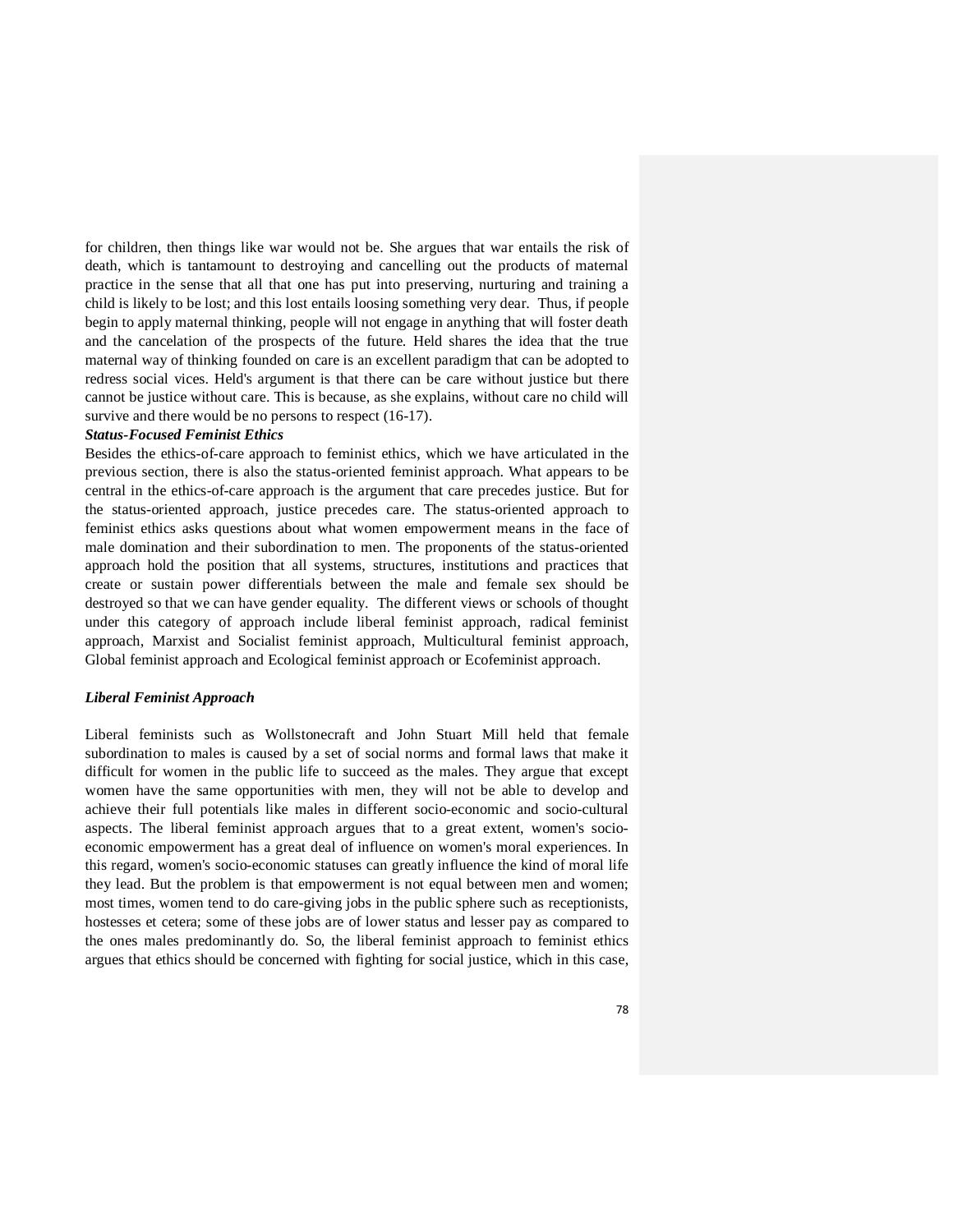is fighting against the institutionalization of gender inequality, before other things can follow.

### *Radical Feminist Approach*

The radical feminists are often described as extremists. Their major thesis is not necessarily the restructuring of a phallocentric society for the purpose of gender equality but a call to women to restructure the current social order supposedly defined by androcentrism, to make room for gynocentrism that will be advantageous to females. Women empowerment is interpreted by some radical feminists as the ability to rise above the domination of males in a radical manner that demands rebelling against traditional androcentric prejudices, institutions and patriarchic way of thinking. They maintain that women should take full control of their lives and resist every form of subordination even those that are justified by traditional ethics and religious ethics. Religious ethics has to do with doctrinal codes of conduct for women as can be found in the various religions. Some of these codes have been influenced by androcentric biases that sometimes portray women as the "unclean sex" that is unworthy to hold religious office. Radical feminists argue that women should disregard such ethics and go for what will establish their female autonomy. It is common to find that some radical feminists like Sarah Lucia Hoagland support lesbianism in her book Lesbian Ethics published in 1989. Other issues supported by some radical feminists include sadomasochism, abortion, artificial reproductive technology and surrogacy. Radical feminists ask questions like "why should women suffer the psychological trauma of keeping an unwanted pregnancy when you could simply get rid of it; why must women be forced into heterosexuality in allegiance to some religious doctrines just to please males when their sexual orient is homosexuality? Radical feminist approach to feminist ethics proposes that women should develop an ethics that justifies their right to choose their sexuality, make their choices and preferences without any forced concomitance to the expectations of the conventional philosophical and religious ethics we are so familiar with.

#### *Marxist/Socialist Feminist Approaches*

Marxist and Socialist feminist Approaches to feminist ethics is coloured by what Marxist/socialist feminism propose for the resolution of the problem of female subordination and gender inequality. Actually, these groups of feminists maintain that it is very difficult or even impossible for people (including women) who are oppressed because of the capitalist socio-economic class system, to improve their living standard. Marxist feminism holds that the capitalist system has to be replaced before gender inequality can be reversed and before women can become as economically empowered as the males. For them, women's low status in the society results from the low-status jobs that come with little pay. Women should therefore be fully involved in the role of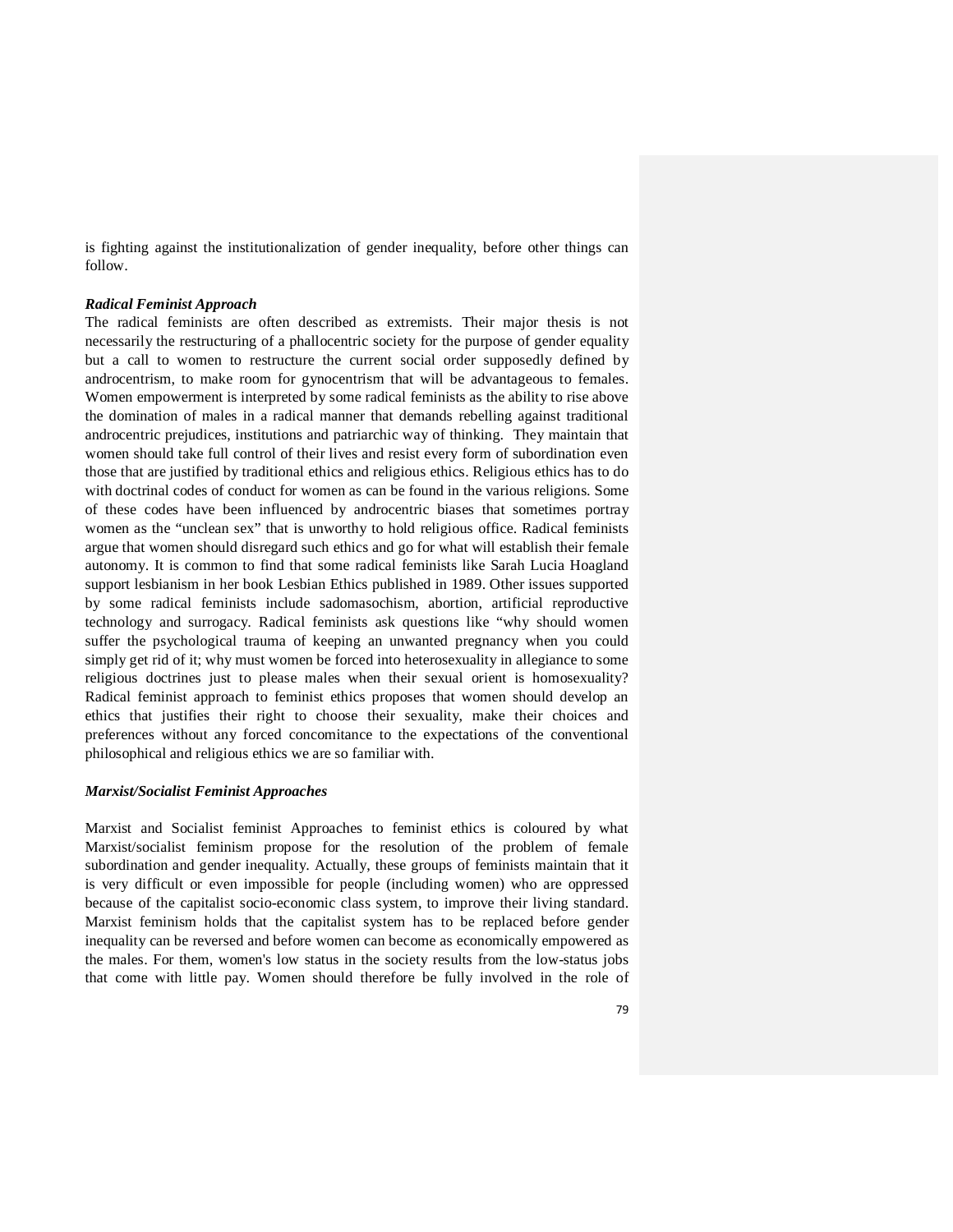production before their psyches can be transformed from always seeing themselves as destined for reproduction and child upbringing.

 The implication of this for feminist ethics is that the operating socio-economic system determines the kind of ethics women are to adopt. Socialist or Marxist approach to feminist ethics holds that when capitalism is collapsed, and socialism is adopted, women's moral experience will evolve to suit the kind of life that suits socialism. However, the Marxist/socialist approach to feminist ethics does not give the impression that the replacement of capitalism with socialism will make women have a different moral experience from males or practice different kinds of virtues that males do not or cannot. Their underscoring argument is simply that the destruction of capitalism will destroy androcentrism and the traditional ethics that has been associated with it.

### *Multi-Cultural Feminist Approach*

Multicultural feminists fault the other versions of feminism for not focusing on the inseparability of women's oppression and marginalization with respect to social and cultural structures and systems such as race and class. They argue that women are often victims of different kinds of oppression order than those that arise on account of sex; and sometimes women are at the same time, the oppressors and the oppressed on account of issues like racism, apartheid, classism, fanaticism and nepotism. According to Bell Hooks in her book Yearning: Race, Gender and Cultural Politics, women are always found as victims of multiple jeopardy and interlocking systems of oppression (59). Multicultural feminist approach to ethics therefore kicks against some women having different moral experiences and different practices of virtue because of oppressions that are racist, classist et cetera.

 For instance, in situations where society gives to some women the freedom to choose a course of action because they are indigenes and denies others such freedom because they are refugees or immigrants, what results is that a peculiar group of women in the same society will be compelled to a particular code of ethics on grounds of some kind of social oppression. This group of women will then get used to practicing this ethics of oppression because they cannot on their own rise out of the oppression. This phenomenon is analogous to the master-slave morality of Henri Bergson. Multicultural feminist ethics therefore, seeks to redress the ethics of class that polarizes women's moral experiences.

### *Global Feminist and Post-Colonial Feminist Approaches*

Global feminism and Postcolonial feminism maintain that feminist struggles should be globally interconnected across geographical boundaries. For instance, feminists in the developed countries should not narrow the feminist struggle to their geographical or cultural axis and remain mute about sexist oppressions in the developing and third world geographic regions. For instance, feminists in America and Europe should also speak out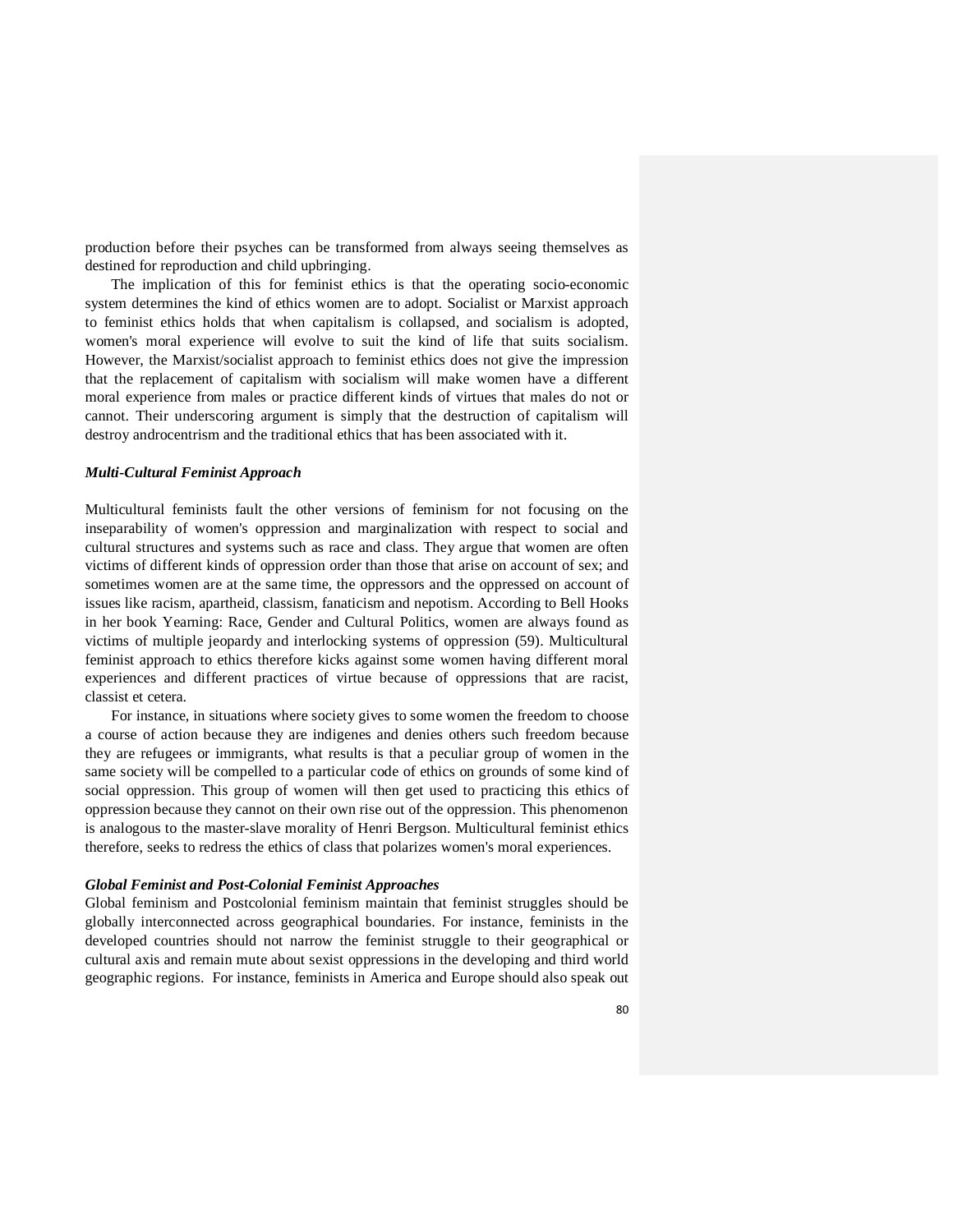against sexist and androcentric-related practices in Africa such as female circumcision or genital mutilation of female children, even as they are fighting for the rights of American women. The significance this has for feminist ethics is that women's moral experiences should have the same form across the globe. They argue that whatever is good for women in developed countries is also good for women in underdeveloped or developing countries. Therefore, women in different continents should have the same moral experience as far as possible. But what is not clear about this approach is whether the moral experiences of women will be that which the males also ought to have as suggested in liberal and Marxist/socialist feminist approaches; or that which only women are to have as suggested by the radical feminist approaches.

### *Ecofeminist Approach*

The Ecofeminist approach places emphasis on human relations with the environment or the ecosystem. Ecofeminism maintains that a capitalist driven economy is causing more harm to the environment and the natural resources and at the same time, the side effects of centuries of environmental degradation and ecological collapse caused by the drive for wealth and economic competition that leads to socio-economic and class inequalities, is threatening the existence of life in the universe. Ecofeminists argue that the reason why we have injustice, lack of care and large socio-economic gaps between different people is because human beings treat the natural world with indifference, and sometimes contempt. For instance, there is a continued development of weapons of mass destruction that can exterminate the human race in a split of a second, the production of substances that pollute the air, land and the sea. Ecofeminists argue that this arises because of human greed and selfish supposition that they have the right to control nature and make the world suitable for a better human life that is free from suffering and crude ways of doing things. Today we have so many consequences or side effects of environmental degradation such as climate change, global warming, rise in sea level, landslides, earthquake, destruction of aquatic organic resources, spread of diseases, increase in cancer-risks, acid rain, extreme temperatures et cetera. Ecofeminists argue that these side effects are being felt more by women coupled with their reproductive responsibilities and the stress of childrearing, because in some places they are responsible for droughts, famine and other unwanted environment conditions that are causing a rapid spread of poverty and helplessness amongst women. Some Ecofeminists propose that the ethics of care should be adopted to preserve the environment's scarce resources especially endangered species ranging from animals to plants. In this way, Ecofeminists propose that an ethics of care, a kind that immediately underscores maternal thinking patterns will be very relevant because it is only in the direction of looking at the future generations of humankind as grandchildren that we can appreciate the need to preserve the environment for them to survive. Ecofeminists like Josephine Donovan in *Signs* have argued that the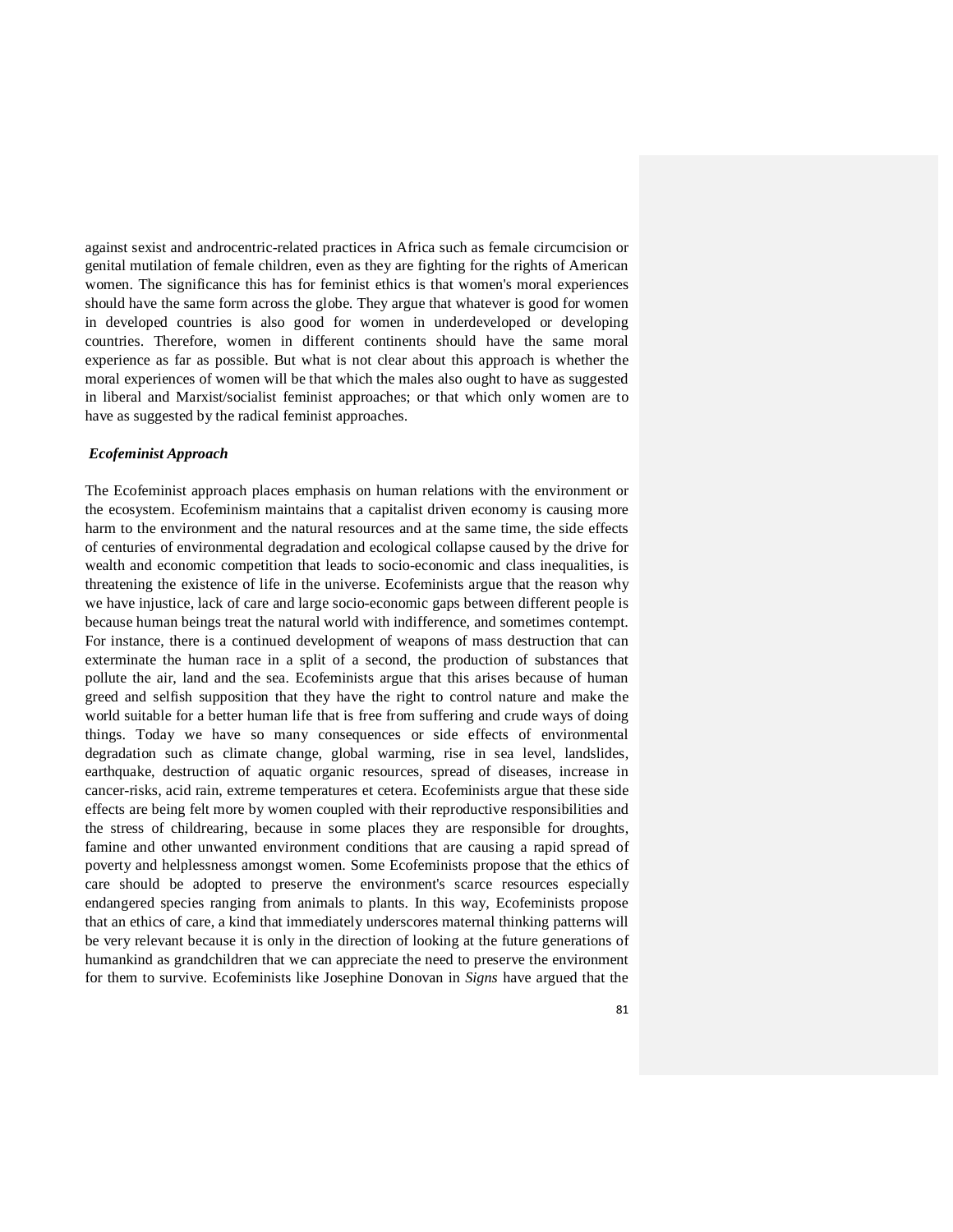Ecofeminist approach allows for the development of the care approach to animal ethics (375).

 Care-focused and status-focused feminist approaches to ethics do not impose a single normative standard on women, rather they offer to women multiple ways to understand the gender, race, class, et cetera. Because feminist approaches to ethics tend to be gynocentric as well as gender sensitive, non-feminist critics of them have complained that these approaches are "female-biased." Care-focused and status-focused approaches to feminist ethics argue that feminist ethicists are attempting to do what traditional ethics should have done in the first place, that is, paying as much attention to women's moral experience as men's.

## **4 CONCLUSION**

This unit focused on a simple introduction to feminist ethics in gender philosophy, its objectives, a brief excursus on its development as well as the different approaches.

## **5 SUMMARY**

Feminist ethics argues for feminist approaches to morality that are not absolutely tied to the notion of justice, but that accommodates the woman's positionality, Victimologies, perspectives, and care.

## **6. TUTOR MARKED ASSIGNMENT**

- What is Feminist ethics in gender philosophy all about?
- What are the objectives of Feminist Ethics in gender philosophy?
- Briefly discuss the development of Feminist Ethics
- What are the approaches to Feminist Ethics?

# **7. REFERENCES/FURTHER READING**

Anderson, Elizabeth. 1995. "Feminist Epistemology: An Interpretation and Defense." *Hypatia*. 10 (3): 50-84.

Chittiser, Joan. 1983. Women, Ministry and the Church. New York: Paulist Press.

- Chrisman, John. 1982. Social and Political Philosophy: A Contemporary Introduction. London and New York: Gilligan, C. *In A Different Voice: Psychological Theory and Women's Development*. Cambridge, MA: Harvard University Press.
- Duran, Jane. 1991. *Towards a Feminist Epistemology*. New Jersey: Rowman and Littlefield.